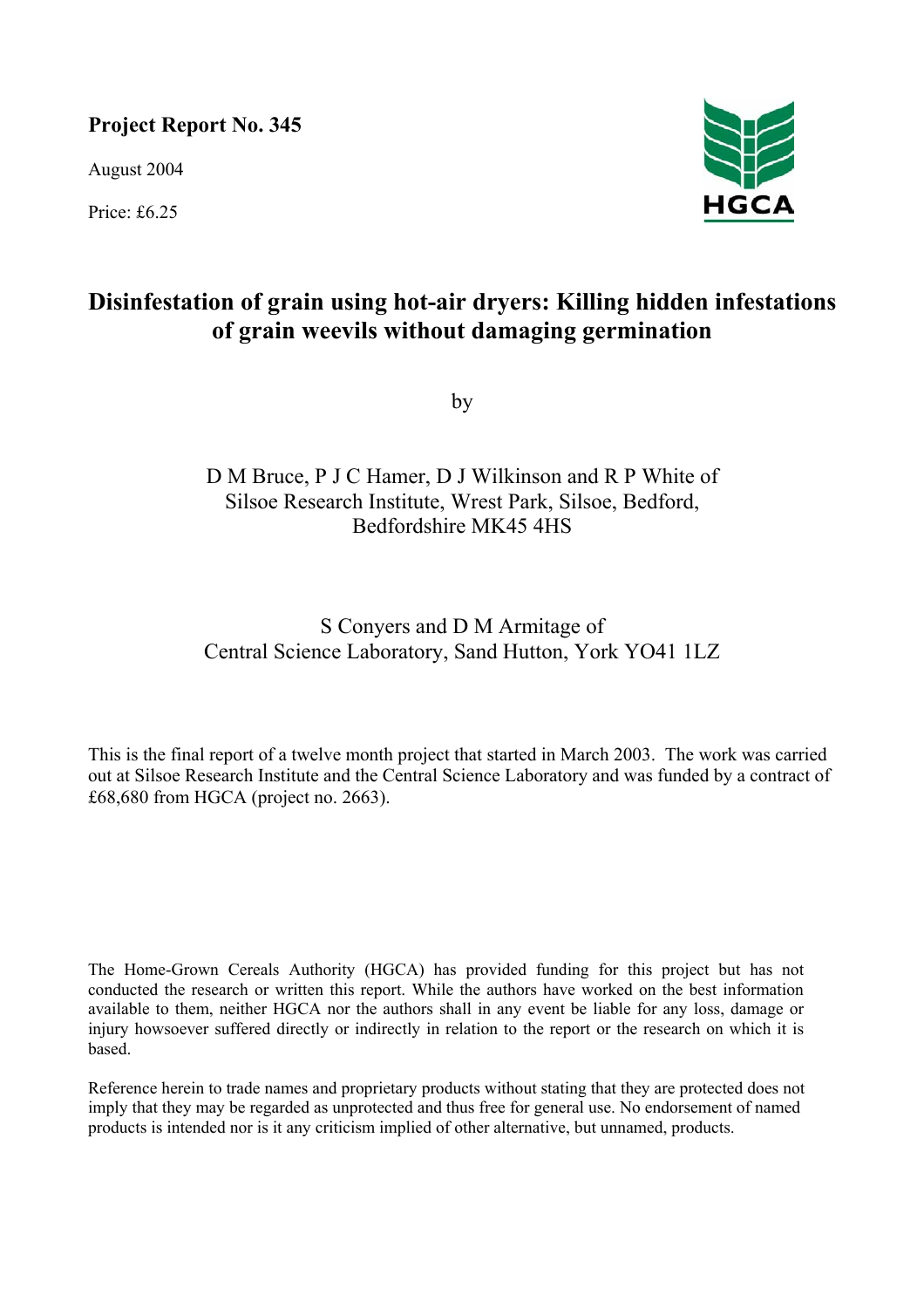# **CONTENTS**

| ABSTRACT                                                                                                                                                             |                |
|----------------------------------------------------------------------------------------------------------------------------------------------------------------------|----------------|
| <b>SUMMARY</b>                                                                                                                                                       | $\overline{2}$ |
| <b>BACKGROUND</b>                                                                                                                                                    | $\overline{4}$ |
|                                                                                                                                                                      | 15             |
| 1. EXPERIMENTS TO FIND MOST HEAT-TOLERANT STAGE OF SITOPHILUS GRANARIUS<br>AND SUBSEQUENT ASSESSMENT OF TOLERANCE OF THIS STAGE TO A RANGE OF<br><b>TEMPERATURES</b> |                |
|                                                                                                                                                                      | 17             |
| 2. DEVELOPMENT OF AN INSECT MORTALITY MODEL AND THE OPPORTUNITY FOR<br>THERMAL DISINFESTATION OF GRAIN                                                               |                |
|                                                                                                                                                                      | 31             |
| SIMULATION OF HEATED-AIR DRYER OPERATING CONDITIONS FOR DISINFESTATION<br>3 <sub>1</sub>                                                                             |                |
| OF GRAIN                                                                                                                                                             | 43             |
| 4. EVALUATION OF THE SUITABILITY OF A FULL-SCALE, HEATED-AIR DRYER FOR<br><b>DISINFESTATION OF GRAIN</b>                                                             |                |
|                                                                                                                                                                      | 58             |
|                                                                                                                                                                      |                |
| CONCLUSIONS AND RECOMMENDATIONS                                                                                                                                      | 77             |
| <b>REFERENCES</b>                                                                                                                                                    | 79             |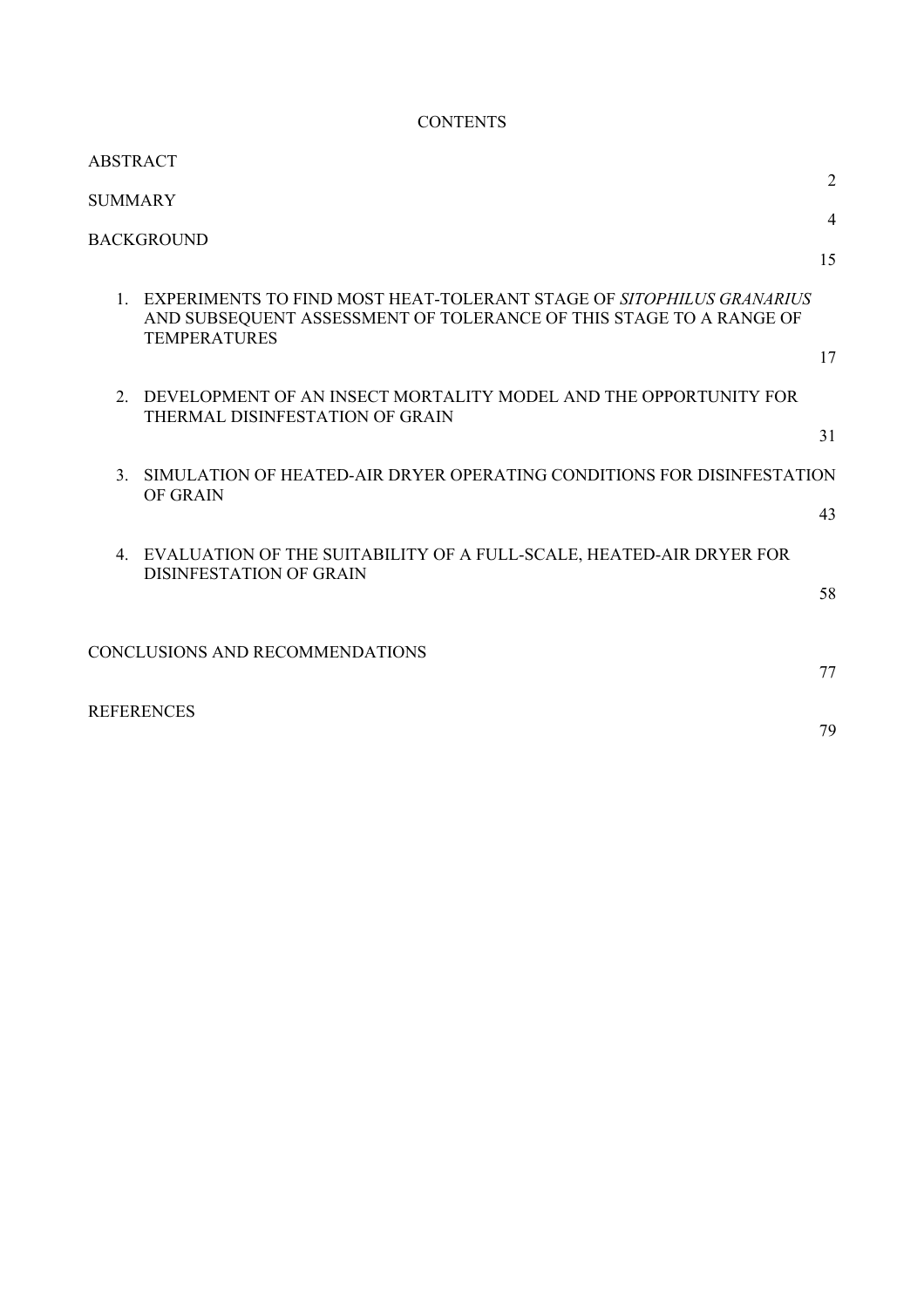#### **ABSTRACT**

This project aimed to provide recommendations on using hot-air dryers to disinfest grain as an alternative to OP admixture or fumigation. To do so, the most heat tolerant stages and species of insects were identified by oven heating of infested grain. A model of their mortality at elevated temperatures was integrated with existing models of germination loss, incorporated into a simulation of hot-air dryer operation and used to study the conditions needed for disinfestation. Based on information from these models, a practical-scale trial was undertaken.

Based on the heat mortality results, exposures of 15, 30, 45 and 60 minutes would be required to kill 99.9% of the most heat resistant stages of the grain weevil at grain temperatures of 52, 50, 48 and 46°C in malting barley at 12% moisture content.

A "window of opportunity" has been established within which disinfestation can be achieved without damage to grain, as judged by germination of malting barley. Grain temperatures 16-18°C above those listed above would be required to cause a fall of 1% in germination in the same exposure time. The temperature window is widest at low grain moisture and with barley of high initial germination. A practical test showed that the predictions of the model gave the desired result – disinfestation of the grain weevil without grain damage – except for a few locations where insects unexpectedly survived, indicating cool spots in the grain bed. Temperature differences in the dryer are large enough to make achieving a target temperature with a margin of error of + or – some  $5^{\circ}$ C, much more difficult.

Simulation of commonly used dryer types used in continuous flow has shown that, in principle, it is possible to achieve disinfestation of the grain weevil without grain damage in a dryer where the temperatures and airflows are constant and uniform. In a continuous-flow grain dryer, an air temperature of 80°C in combination with a particular residence time was predicted by a validated simulation model to kill 99.9% of *S. granarius* and to cause a reduction in germination of barley of less than 1%. For a given level of insect mortality, increasing the drying air temperature increased the grain throughput and reduced moisture loss and energy cost. Therefore the optimum treatment would be to use as high an air temperature as limits to germination loss allow. To get the temperature and transit time correct, the discharge rate and drying air temperature would have to be selected prior to the run, based on a guide for the type of dryer, the grain species and moisture content.

Energy costs at 80ºC were typically in the range 0.50 -1.00 £/t of input grain. Cost of lost weight were in the range 0.65£/t when starting from 11% moisture content to 3.26£/t when drying from 16%.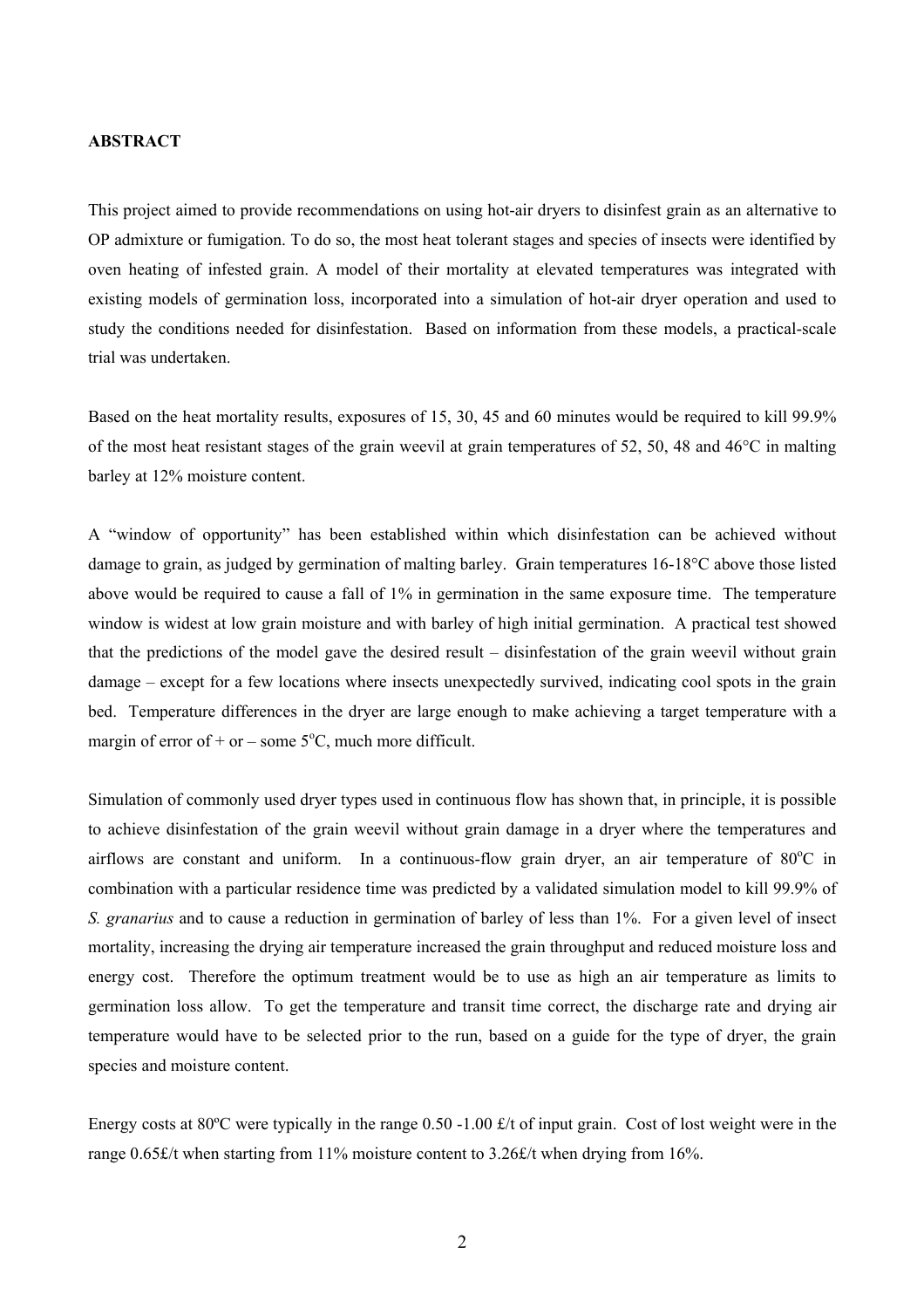Selection of temperature and treatment time is not simple. Guidance for the appropriate combinations of inlet air temperature and temperature at the exhaust side will be needed for various designs of dryer and grain moisture levels.

The recommended air temperature and residence times would, therefore, enable disinfestation from most free-living species such as the saw-toothed grain beetle. Because feed wheat quality is much less critical and temperatures of 100-120°C for 3h and 1h respectively are permissible without quality loss, disinfestation of feed wheat from grain weevil is feasible without risk to feed grain quality.

Disinfestation of grain weevil in recirculating-batch dryers is expected to be more reliable than in continuous-flow. Further work is needed to find the best operating conditions for such dryers to achieve disinfestation.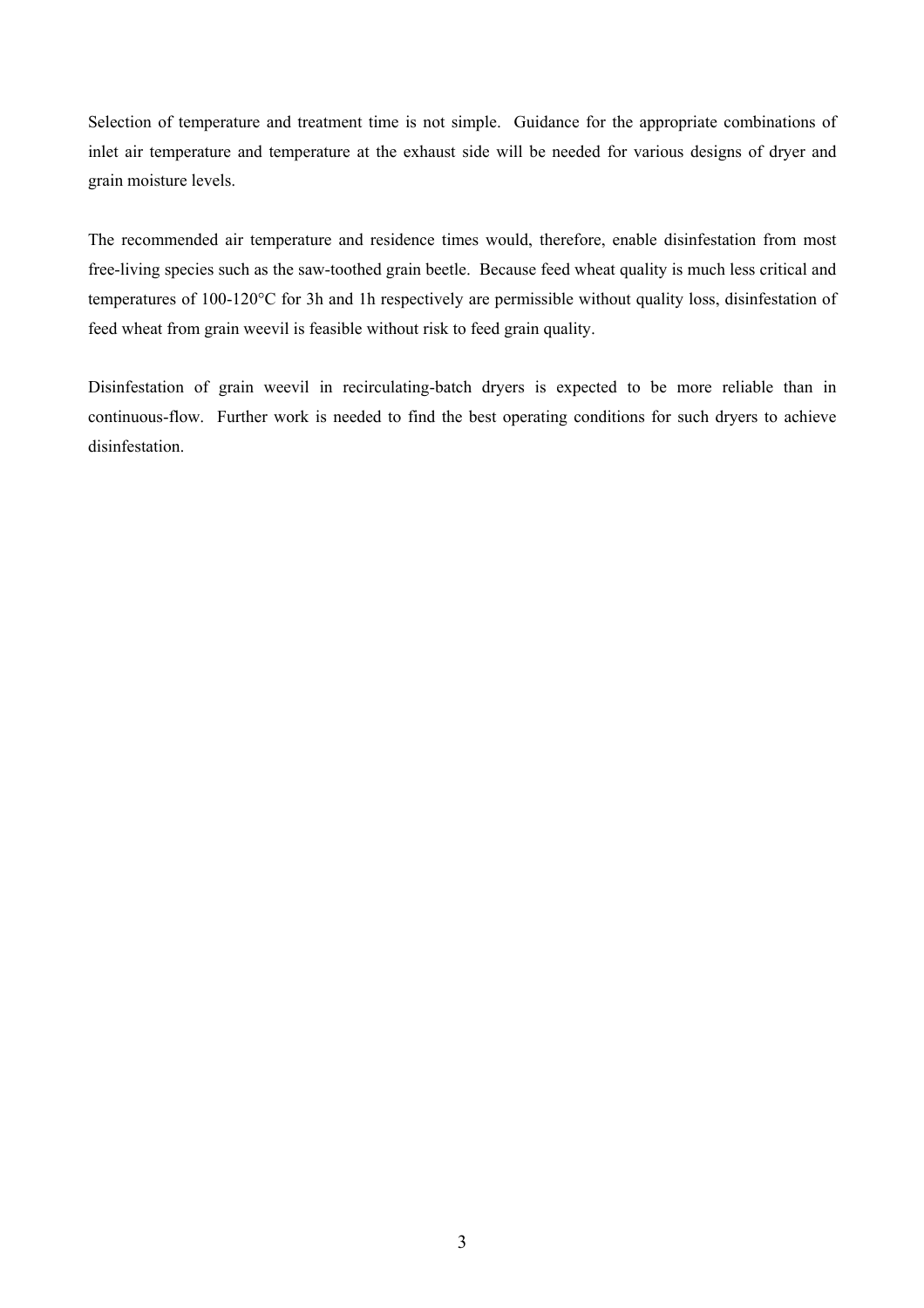#### **SUMMARY**

## **Introduction**

With increasing pressure to avoid the use and minimise the choice of organophosphorus insecticides or fumigants, there is a need to find equivalently rapid non-chemical means of disinfesting grain. Heat disinfestation is a viable treatment and a successful pilot-scale disinfestation plant has been developed in Australia. Grain temperatures of 65°C kill the hardiest UK species (*S.granarius* larvae) in a few (2-3) minutes. Kill can be achieved at lower grain temperatures with longer exposure time and is also influenced by the moisture content of the grain. Other common free-living UK species, such as the saw-toothed grain beetle are considerably easier to kill by heating, so disinfestation using heat is clearly possible (Table 1). In the UK, hot-air dryers are widely available but to date, no studies have been done on how they could be used for disinfestation.

**Table 1.** Published exposure times (minutes) required for 100% mortality in a range of grain beetles

| <b>Species</b>            | Temperature $(^{\circ}C)$ |      |        |    |     |
|---------------------------|---------------------------|------|--------|----|-----|
|                           | 45                        | 48   | 50     | 55 | 60  |
| Rhyzopertha dominica      |                           |      | 942 17 |    | 0.5 |
| Sitophilus granarius      | 300                       | 60 - | 55     | 10 |     |
| Sitophilus oryzae         | 120                       |      | 120    |    | 16  |
| Oryzaephilus surinamensis |                           |      |        |    |     |

A disinfestation heat treatment must not reduce the grain quality for its end use. Safe drying temperatures for milling wheat and malting barley vary according to the moisture content; the higher the moisture content the lower the safe grain temperature, and while prolonged exposure to 65°C will cause loss of grain viability (germination) in damp grain, dry grain is considerably less susceptible to heat damage. Therefore there is a need to define accurately the range of treatment conditions that will kill insects but not harm grain, and to investigate how to operate a hot air dryer to achieve those conditions with as much of a safety margin as possible.

The overall approach comprised six steps:-

- 1. Determine what combinations of temperature and time kills the most heat tolerant UK insect species
- 2. Develop an insect mortality model
- 3. Consider the results alongside the existing data on how viability of malting barley is reduced by temperature and time, and determine if the opportunity for disinfestation without grain damage exists.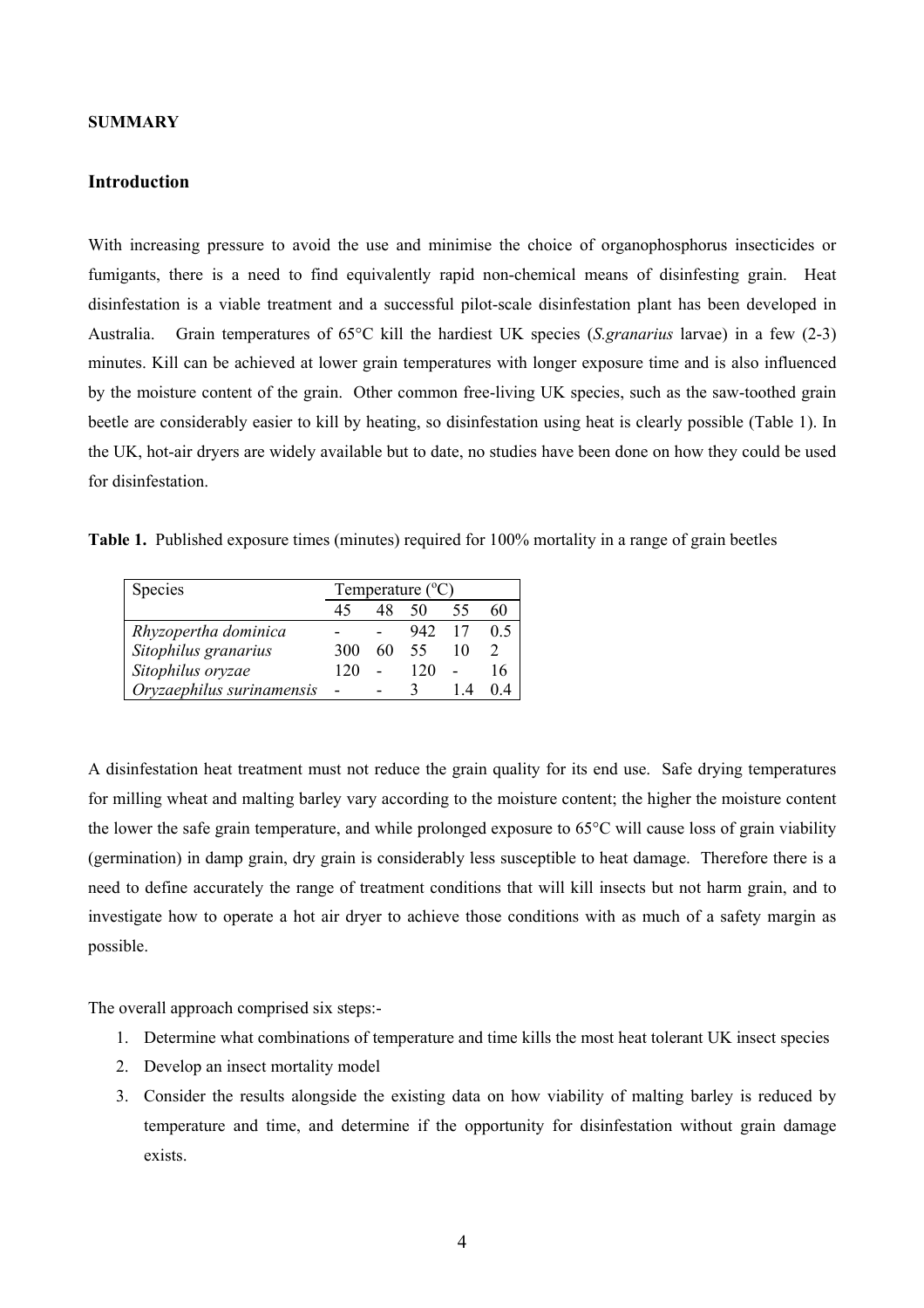- 4. Modify a proven computer simulation, that predicts grain temperature and moisture inside heated air dryers, to calculate the effect of the grain conditions on insect mortality, as well as malting barley viability
- 5. Validate the predictions of the model in a practical test using a full-scale dryer
- 6. Use the simulations to explore how best to disinfest grain without damage to its quality in a heated air dryer

# **Determination of the most heat-tolerant stage of** *Sitophilus granarius* **and tolerance of this stage to a range of temperatures.**

The objective of these laboratory based experiments was to first find the most heat tolerant stage of *S.granarius* and then to use that stage to find the mortality caused by exposure to temperatures from 45 – 60°C over a range of time intervals. This would produce a range temperature/exposure time relationships that could be used to develop the model for use with the dryer. This model would then be used to predict the mortality of the insects resulting from conditions in the dryer.

To determine the hardiest stage of grain weevil, two temperatures were assessed: 55 and 57.5°C. Known aged cultures of each stage of the life cycle were set up by placing adults on wheat (15% m. c.) in a shallow layer which optimised the conditions for oviposition. The adults were left on for a set period (4 to 7 days) at 25<sup>o</sup>C and 70% r.h. depending on the stage required. They were then removed from the grain by sieving.

Preliminary experiments to determine the hardiest stage were carried out in a fan-assisted oven. After treatment, the samples were placed in glass jars for incubation at  $25^{\circ}$ C and  $60\%$  r.h. Mortality was determined by comparing numbers of adults emerging from the heated samples with numbers emerging from untreated samples. The preliminary tests showed that the larva IV and pupa were the most heat tolerant stages (Table 2) so these were chosen for the main tests.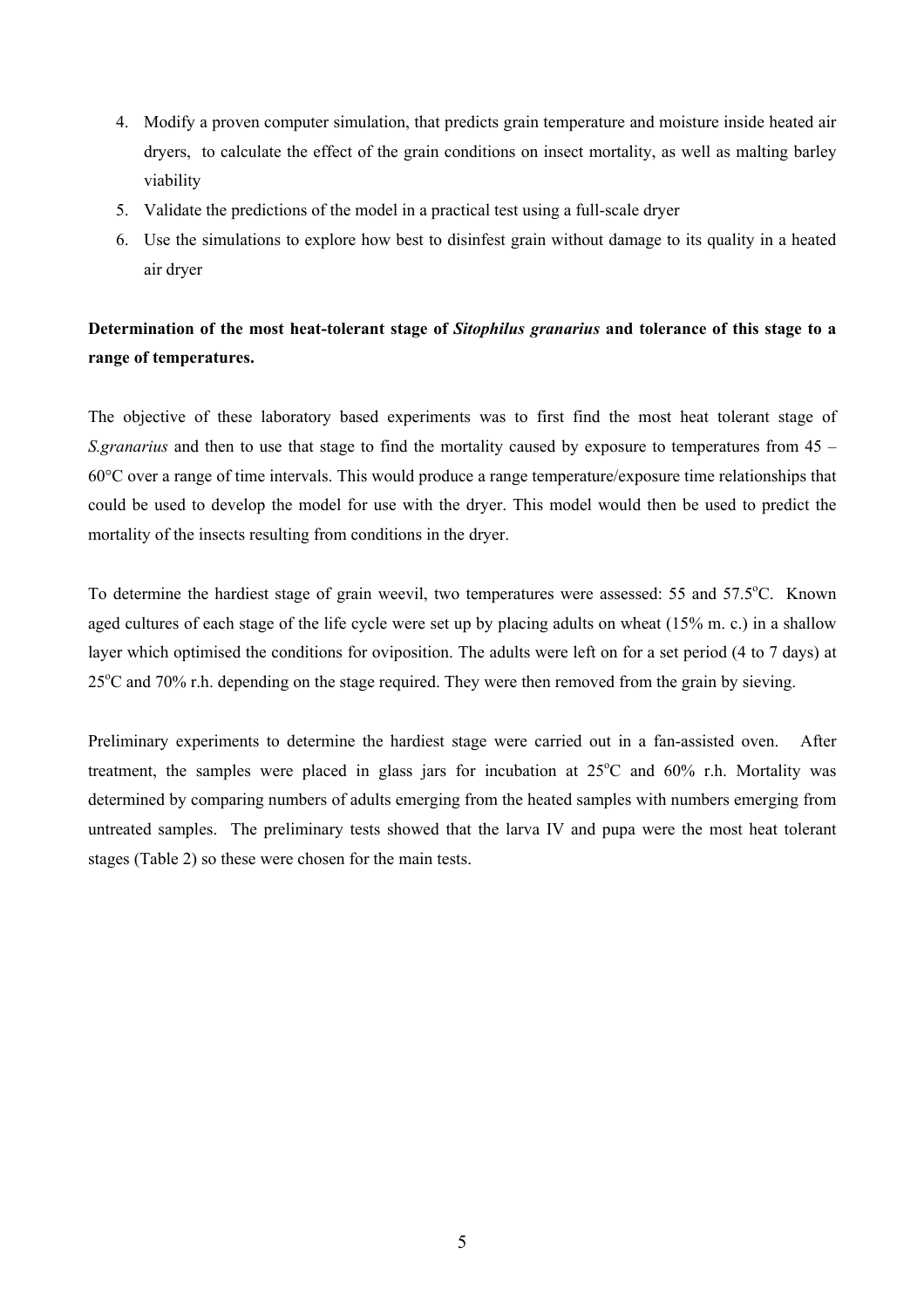|                | Stage |         |                   |          |       |  |
|----------------|-------|---------|-------------------|----------|-------|--|
|                | Egg   | Larva I | Larva II/III      | Larva IV | Pupa  |  |
| Mean control   |       |         |                   |          |       |  |
| emergence      | 122   | 136     | 416               | 334      | 321   |  |
| Mean Warm-up   |       |         |                   |          |       |  |
| Time           |       |         |                   |          |       |  |
| (mins., secs.) | 2.41  | 2.44    | 3.17              | 6.26     | 3.23  |  |
| Time (mins.)   |       |         | Mortality $(\% )$ |          |       |  |
| 1.15           | 99.07 | 94.94   | 97.1              | 86.38    | 79.25 |  |
| 1.46           | 100   | 98.83   | 98.96             | 97.39    | 72.33 |  |
| 2.30           | 100   | 100     | 100               | 98.26    | 88.18 |  |
| 3.32           | 100   | 100     | 100               | 98.26    | 93.66 |  |
| 5.00           | 100   | 100     | 100               | 100      | 95.1  |  |
| 7.04           | 100   | 100     | 100               | 100      | 100   |  |
| 10.00          | 100   | 100     | 100               | 100      | 100   |  |

**Table 2.** Mean warm-up times , exposure times and % mortality for all juvenile stages of *Sitophilus*  granarius at 55°C for assessment of most tolerant stage

To provide the data for the disinfestation model, the insects were exposed in the oven at six temperatures: 45, 48, 50, 55, 57.5 and 60°C for seven time periods at each temperature. It was decided to try and shorten the warm-up times to obtain more constant temperatures for input into the mortality model by doing treatments in vacuumed plastic bags in a water bath, a technique that had been effectively used for testing the effect of temperature on the germination of malting barley. The time to kill 50% (LD50) or 99% (LD99) of insects were estimated by a probability analysis (probit).

| Temperature   | Mean warm-up | $LT_{50}$  | $LT_{99}$  |
|---------------|--------------|------------|------------|
| $(^{\circ}C)$ | (min.sec)    |            | (hour.min) |
| 45            | 2.10         | 2.52       | 78.53      |
| 48            | 2.06         | 0.28       | 2.33       |
| 50            | 1.54         | 0.07       | 0.51       |
| 55            | 2.25         | 0.01       | 0.06       |
| 57.5          | 1.46         | $0.00*$    | 0.01       |
| 60            | 2.05         | 43 secs ** |            |

**Table 3.** The treatment temperatures, their mean warm-up and the  $LT_{50}$  and  $LT_{99}$  achieved after exposure of Larva IV/Pupa of *Sitophilus granarius* in a fan-assisted oven

 $*$  < 1 minute

\*\*100% mortality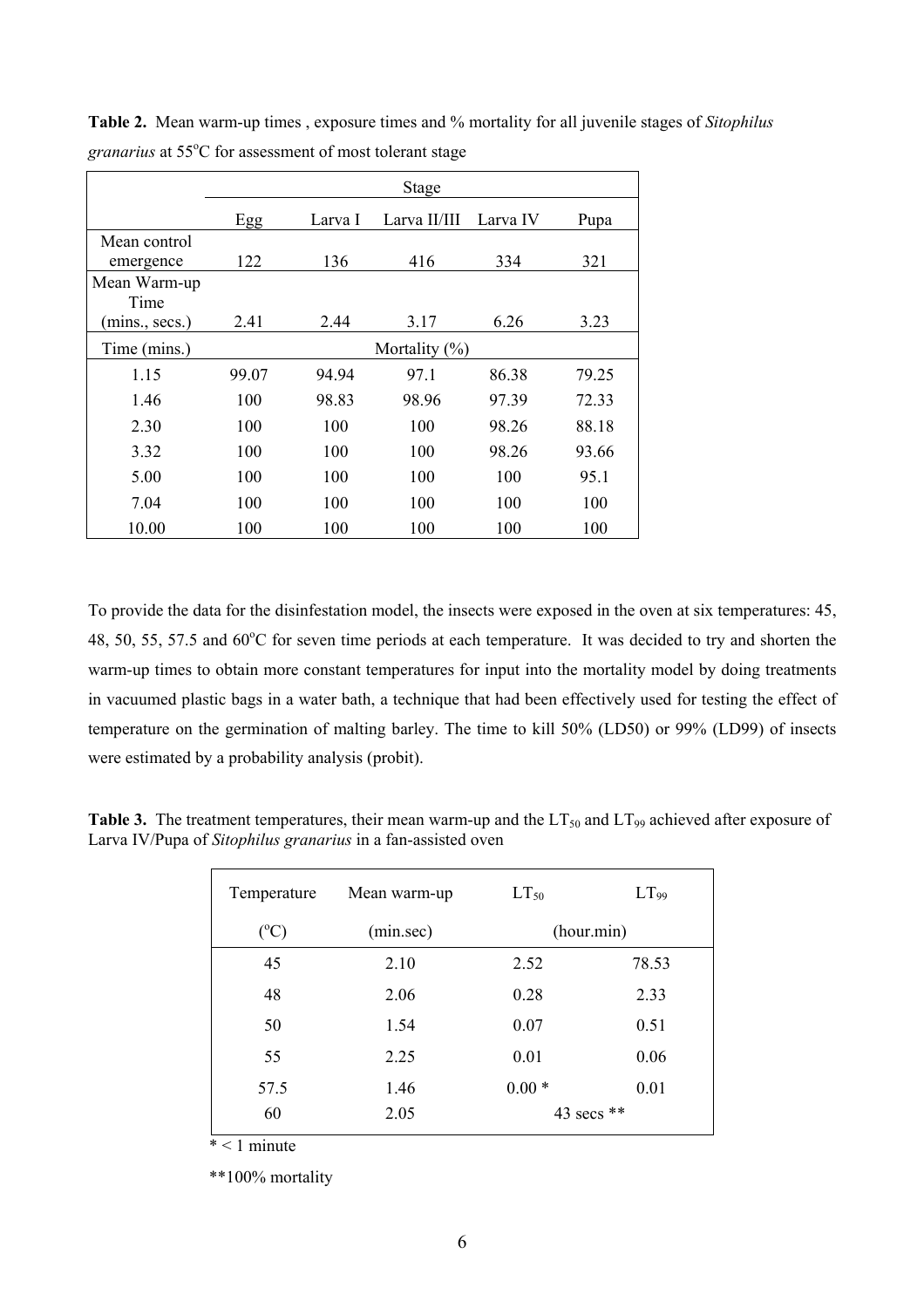| Temperature     | Mean warm-up | $LT_{50}$ | $LT_{99}$         |
|-----------------|--------------|-----------|-------------------|
| $({}^{\circ}C)$ | (min.sec)    |           | (hour.min)        |
| 45              | 1.10         | 1.09      | 3.25              |
| 48              | 1.30         | 0.20      | 1.58              |
| 50              | 0.52         | 0.05      | 0.52              |
| 55              | 1.00         |           | 38 secs $*$       |
| 57.5            | 1.40         |           | $1$ sec $*$       |
| 60              | 1.45         |           | $1 \text{ sec}$ * |

**Table 4.** The treatment temperatures, their mean warm-up and the  $LT_{50}$  and  $LT_{99}$  achieved after exposure of larva IV/ Pupa of *Sitophilus granarius* in vacuumed sealed bags in a water bath

\* 100% mortality

Insects took longer to die at the same temperatures in the oven than in the water bath, probably because they were denied the survival benefit of evaporative cooling. For this reason and because the oven represented a situation closer to the reality of a grain dryer, the oven results were used as a basis for the new mortality model to interact with the existing models of dryer operation and germination loss. The oven experiments suggested exposure times to achieve complete mortality of 3h, 1h, 10 minutes and 3 minutes for temperatures of 48, 50, 55 and 57.5°C respectively.

## **Development of an insect mortality model and the opportunity for thermal disinfestation**

For each oven temperature, tables of values of exposure time and insect mortality (normally the mean of three values) were constructed. Probit analysis was used to produce a model which expressed insect death rate as a function of grain temperature. The grain temperature was the mean temperature recorded during the exposure period.

Using a criterion of a mortality of 99.9 % as a satisfactory level of disinfestation then an exposure time of about 30 min at 50°C would be required (Table 5). Exposure to a grain temperature of 55°C for a few minutes would be expected to be lethal to the grain weevil. The values in Table 5 are slightly different from the oven experiment presented above because different probability methods were used.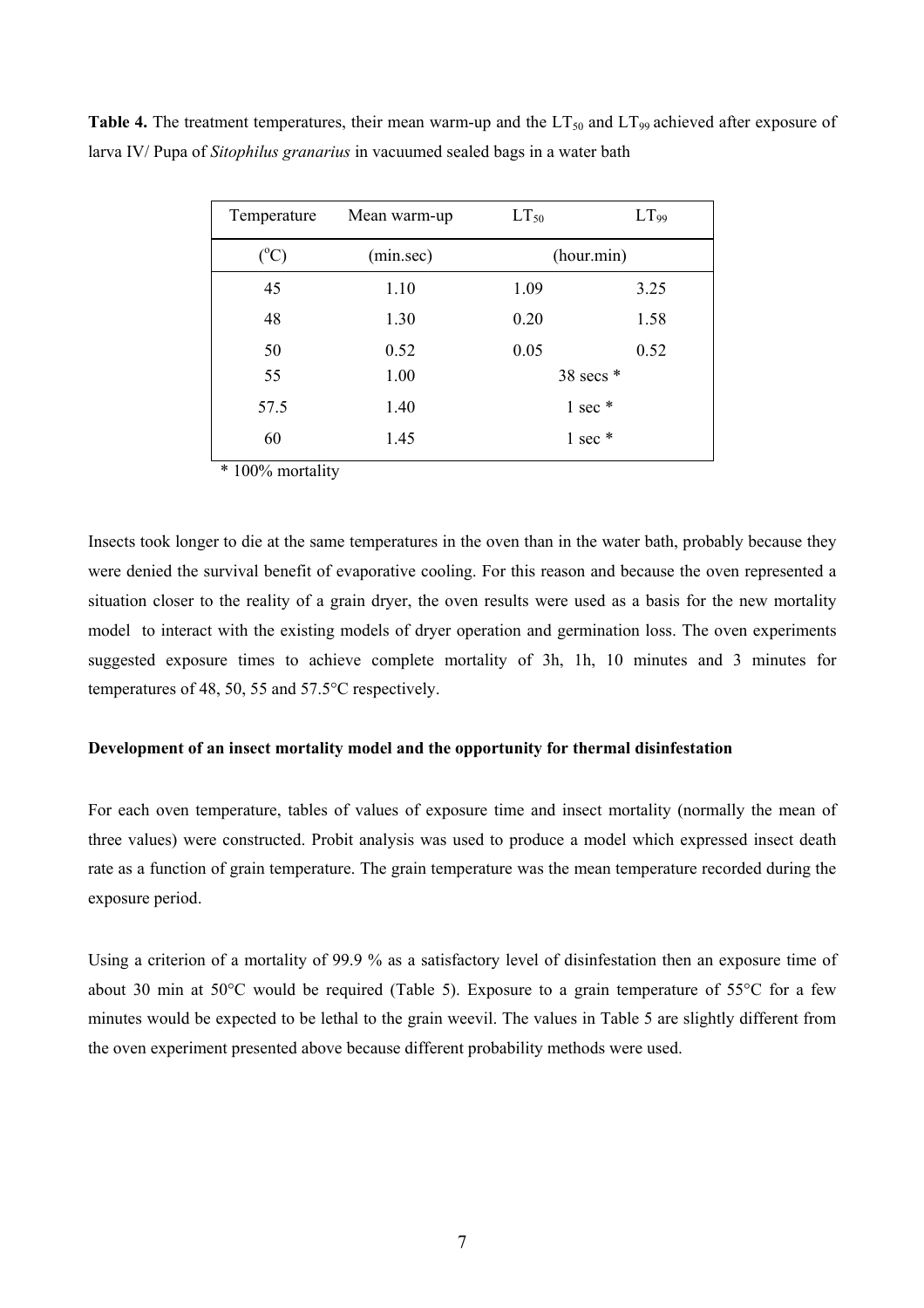| Grain temperature | Mortality |       |       |  |
|-------------------|-----------|-------|-------|--|
| $(^{\circ}C)$     | 50%       | 99.0% | 99.9% |  |
| 46                | 110.5     | 266.5 | 311.9 |  |
| 48                | 29.9      | 72.2  | 84.4  |  |
| 50                | 9.8       | 23.8  | 27.8  |  |
| 52                | 3.7       | 9.0   | 10.6  |  |
| 54                | 1.6       | 3.8   | 4.5   |  |
| 56                | 0.7       | 1.8   | 2.1   |  |

**Table 5.** Exposure times in minutes for different levels of grain temperature and insect mortality

Further simulations examined the effect of initial germination on exposure time for a one percent loss in grain germination. The simulations were carried out for initial germinations of 99%, 98%, 97% and 96% for grain temperatures of 55ºC, 60ºC and 65ºC and moisture contents of 12% w.b., 14% w.b. and 16% w.b.

For an exposure time of 15 min, constant temperatures of 51.4ºC would kill 99.9% of the grain weevils and 69.4ºC results in a germination loss of 1% from an initial value of 98% for barley at moisture content of 12 % w.b. The difference in these temperatures and therefore the "window of opportunity" is 18ºC (Fig. 1). The longer the exposure times, the lower is the grain temperature required for both insect kill and loss in germination. The window of opportunity reduces with increasing exposure time – the window is 15ºC for a 60 min exposure. For wheat the window is less, at about 12ºC, and is little influenced by exposure time. This is due to the higher moisture content (14% w.b.) and the resultant lower grain temperature for a 1% loss in germination.

It is clear from the analysis that a temperature "window of opportunity" for thermal disinfestation is available, in which insect kill may be achieved without unacceptable loss of grain germination. Although a longer exposure time is required for disinfestation when grain temperature is lower, the window is hardly affected by the exposure time (Fig. 1).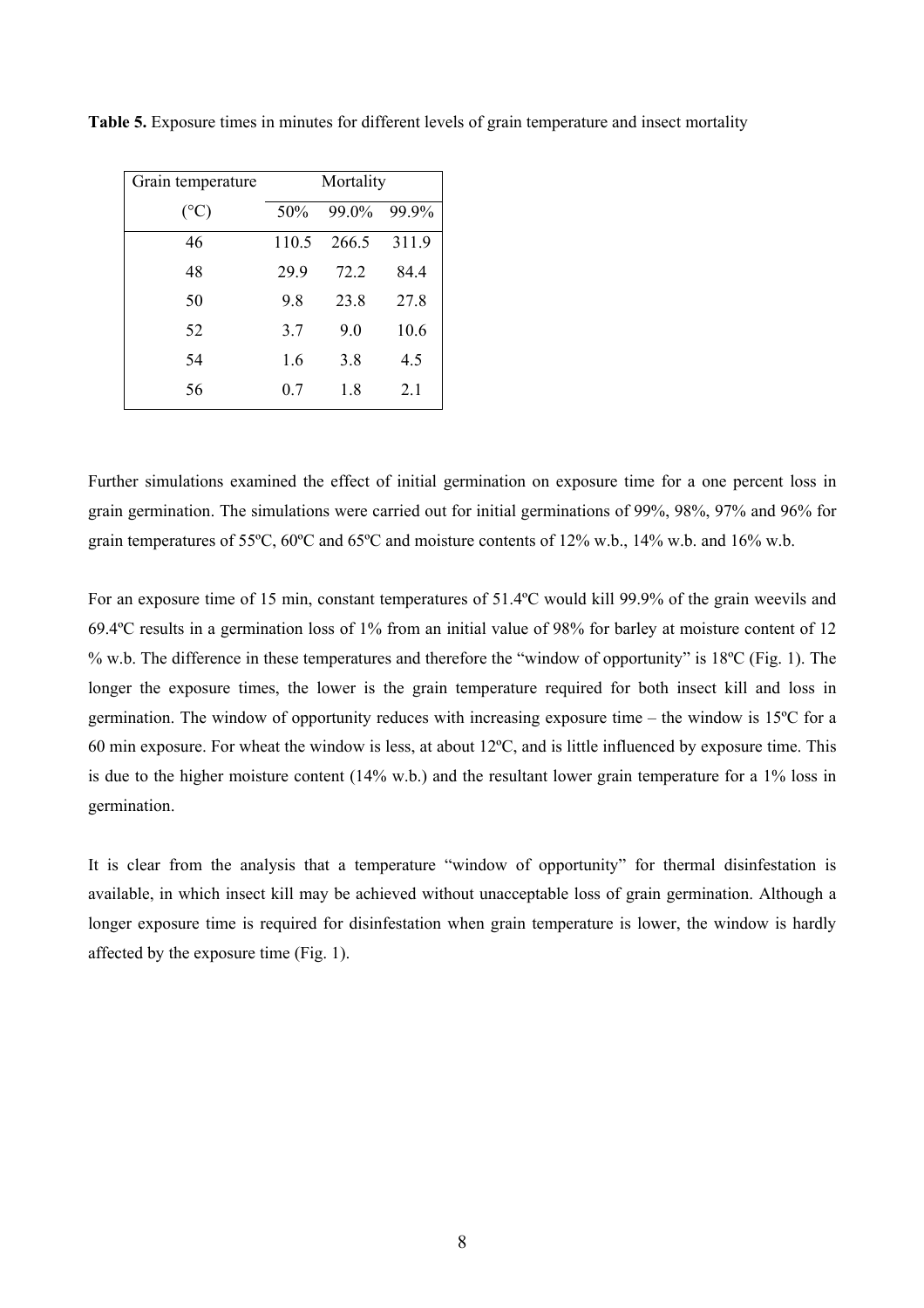**Figure 1.** Prediction by simulation of the "window of opportunity" (the central bar) for thermal disinfestation of grain that is all at the same temperature and moisture. Grain temperature to achieve 99.9% insect mortality (where lower and central bars meet) and to cause a one percent loss of germination (where central and upper bars meet) from an initial germination of 98% for different exposure times.



(a) Barley at 12% moisture content (b) Wheat at 14% moisture content

#### **Simulation of heated-air dryer operating conditions for disinfestation of grain**

The mixed-flow dryer, a popular type of heated-air continuous-flow dryer in the UK, is designed to give a more uniform thermal treatment to the grain than the more simple design of the cross-flow dryer. In the cross-flow dryer a moving stream of grain is successively dried and cooled by air flowing at right angles to the stream. Simple cross-flow types consist of a single drying bed, preceding, and continuous with, a cooling bed. A proven model of drying developed by SRI was used that simulates accurately the temperature and moisture profiles and any loss of grain viability throughout a heated-air, continuous-flow dryer, of the mixed-flow or cross-flow design. Moisture content and temperature of grain and air are predicted as functions of drying time and position in the grain bed, and the resulting loss of germination is calculated.

The insect mortality model developed in this project was incorporated into both the mixed-flow and the cross-flow model. In this part of the work, simulations were carried out for the mixed-flow and cross-flow dryer types to investigate the effect of operating conditions in continuous-flow, one pass operation on the disinfestation and the impact on the other important factors listed above (Tables 6 & 7).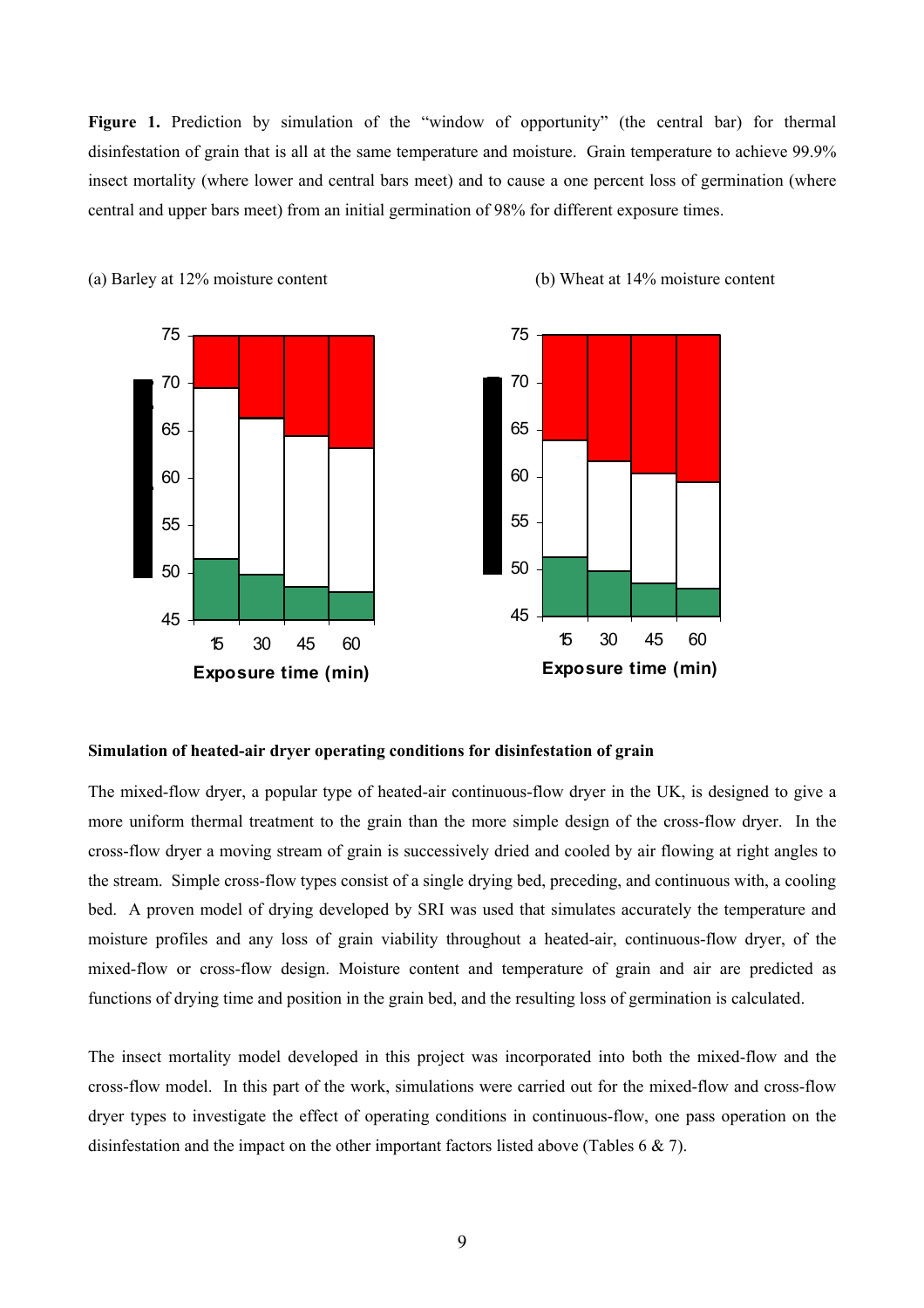| (a) Barley at initial moisture  |           | Insect mortality |       |       |                 |
|---------------------------------|-----------|------------------|-------|-------|-----------------|
| content $12\%$ w.b.             |           | 99.99 %          | 99.9% | 99%   | 90%             |
| Throughput $(t/h)$              |           | 7.49             | 7.64  | 7.86  | 8.27            |
| Residence time (min)            |           | 90.8             | 891   | 86.6  | 82.3            |
| Moisture content $(\%$ w.b.)    |           | 10.68            | 10.71 | 10.75 | 10.82           |
| Germination loss $(\% )$        |           | 0.16             | 0.15  | 014   | 0 <sub>12</sub> |
| Grain temperature $(^{\circ}C)$ | Discharge | 21.7             | 21.9  | 22.1  | 22.5            |
|                                 | Maximum   | 69.5             | 69.3  | 690   | 68.5            |
| Energy cost $(f/t)$             |           | 0.51             | 0.50  | 0.49  | 0.46            |

**Table 6.** Simulation output in relation to insect survival for a mixed-flow dryer with equal heating and cooling sections and a drying air temperature of 80ºC for barley and wheat.

Table 7. Simulation output in relation to insect survival for a mixed-flow dryer with a 9m<sup>2</sup> heating section, a  $3m<sup>2</sup>$  cooling section and a drying air temperature of 80 $^{\circ}$ C.

| (a) Barley at initial moisture  |           | Insect mortality |       |       |       |
|---------------------------------|-----------|------------------|-------|-------|-------|
| content $12\%$ w.b.             |           | 99.99 %          | 99.9% | 99%   | 90%   |
| Throughput $(t/h)$              |           | 6.82             | 7.01  | 7.34  | 8.31  |
| Residence time (min)            |           | 15.4             | 14.9  | 14.3  | 12.6  |
| Moisture content $(\%$ w.b.)    |           | 10.76            | 10.80 | 10.87 | 11.05 |
| Germination loss $(\% )$        |           | 0.14             | 0.14  | 0.12  | 0.10  |
| Grain temperature $(^{\circ}C)$ | Discharge | 40.8             | 41.3  | 42.0  | 43.6  |
|                                 | Maximum   | 76.2             | 76.2  | 76.1  | 75.8  |
| Energy cost $(f/t)$             |           | 0.68             | 0.66  | 0.63  | 0.56  |

As shown in Tables 6 and 7, an air temperature of 80  $^{\circ}$ C in combination with a particular residence time were predicted to kill 99.9% of *S. granarius* and to cause a reduction in germination of barley of less than 1%. The barley was assumed to have an initial m.c. of 12% wet basis and an initial germination of 98%.

For a given level of insect mortality, as drying air temperature was increased, throughput increased, moisture loss reduced and energy cost reduced. Therefore the optimum treatment would be to use as high an air temperature as limits to germination loss allow.

The two components of treatment cost were energy cost and the value of weight loss owing to drying. Energy costs at  $80^{\circ}$ C were typically in the range 0.50 -1.00 £/t of input grain. Cost of lost weight were in the range 0.65  $\pounds$ /t when starting from 11 % moisture content to 3.26  $\pounds$ /t when drying from 16%.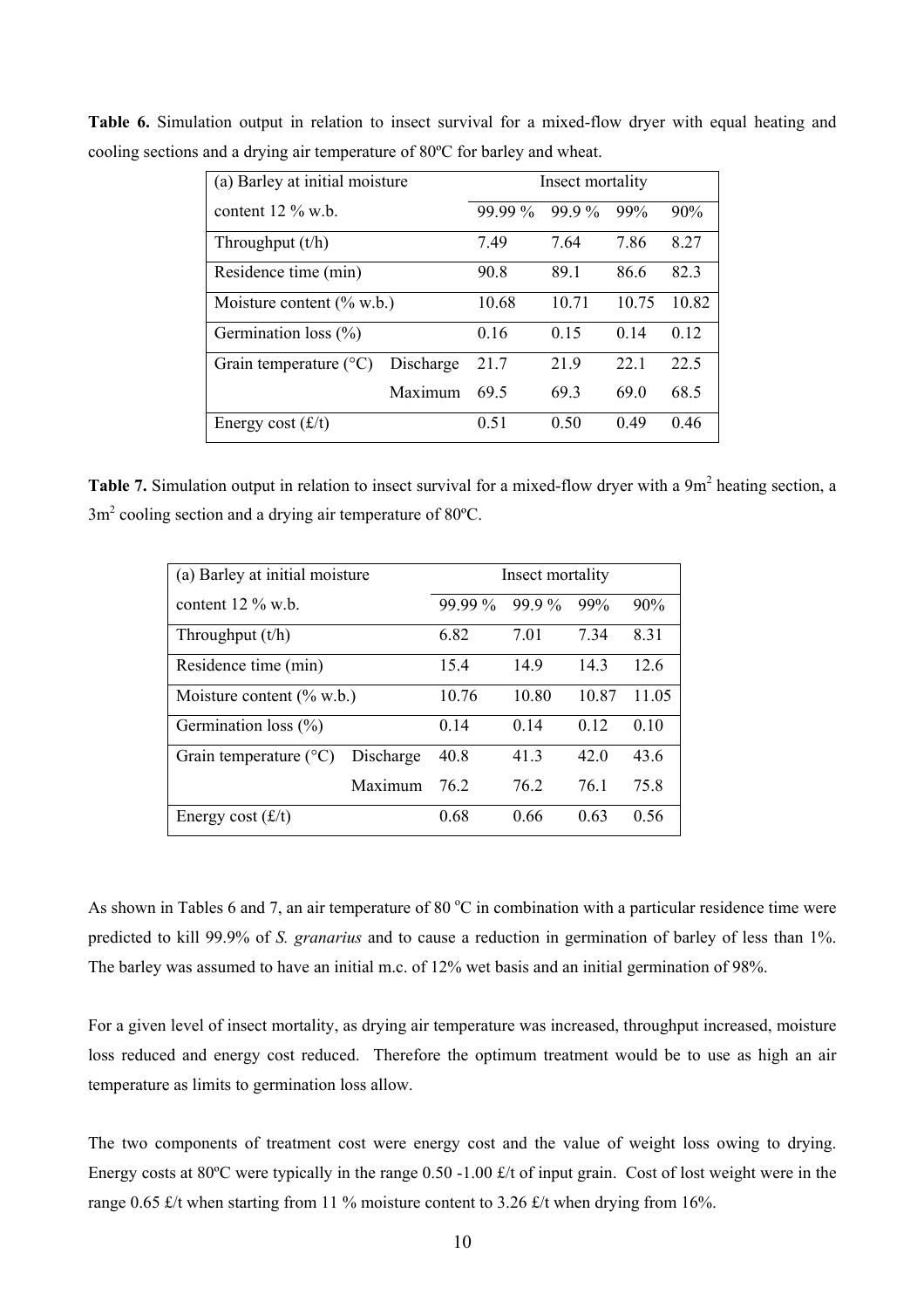From the simulation runs, disinfestation treatments were effective in both types of dryer when run in a continuous-flow, once-through operation. This supports the earlier work with a simple model that suggested disinfestation in dryers is possible without unacceptable damage to the germination. There were operational and cost benefits of using as high an air temperature as possible, limited by the risk of germination damage. Treatment became much slower and more costly as initial moisture content increased.

These results for mixed-flow are for specific dryer designs, with a given number of ducts and area of bed etc. Results are likely to be a little different of a larger or smaller dryer of the same design is used, but the influences of varying parameters will be similar.

#### **Evaluation of the suitability of a full-scale, heated-air dryer for disinfestation of grain**

The final experiment of this project was intended to validate the models on a practical scale using a mixedflow dryer in recirculating-batch operation to allow controlled heating and monitoring of the grain batch. The dryer was filled with approximately 10 t of wheat which was recirculated as it was brought up to the required temperature for disinfestation, and then discharged into a holding bin. The treatment conditions, selected with the use of the insect mortality and barley viability models, aimed to achieve no detectable loss of viability and a 0.1 % survival of insects. Grain temperatures were measured at inlet and outlet of the dryer using thermocouples where some canisters of insect-infested wheat and malting barley samples were also placed to assess survival and grain viability respectively. In addition, bags of insects were dropped into the dryer as it was loaded and some of these were recovered as the grain discharged into the holding bin. Two experiments were carried out, the first to investigate a treatment using a relatively low temperature, 50°C, for a relatively long time, 30 min., the second a higher temperature, 55°C, for a shorter time, 15 min. The method used for the tests was adapted from the ISO 11520-1 "Agricultural grain driers – Determination of drying performance".

There was a persistent temperature difference between the top and bottom of the dryer on the exhaust side (Table 8). This difference, which was largely caused by some of the batch being longer in the heating zone that the rest, meant that it was not possible to bring all the temperatures to the target at the same time. The difference between the inlet and exhaust sides, resulting from cooling and drying in the grain bed, effectively provided two different temperature environments to which the insects in canisters embedded in the dryer were exposed. In Run 1 this difference was about  $13^{\circ}$ C, and  $10^{\circ}$ C in Run 2.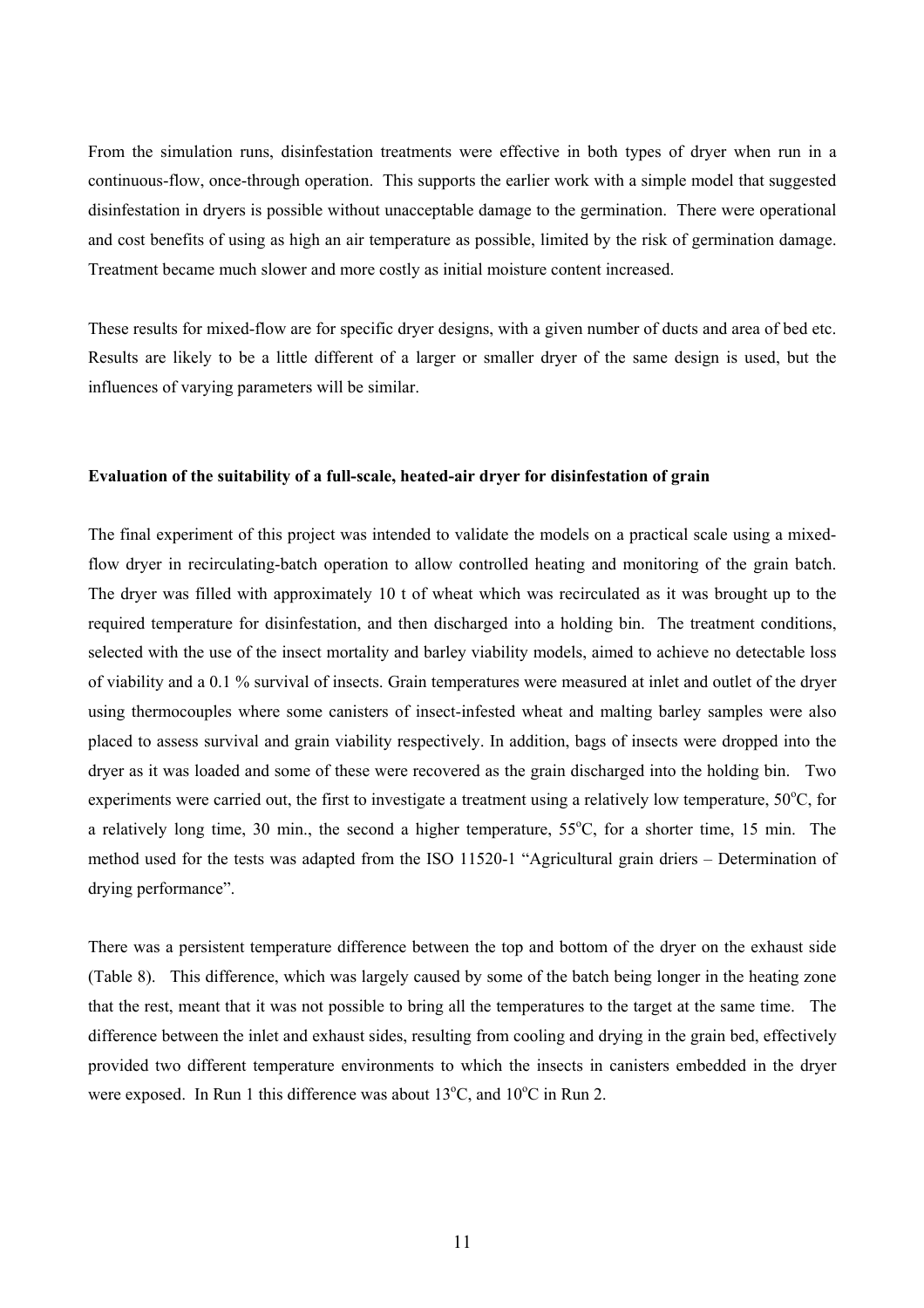| Side    | Canister                             | Run 1      | $%$ Insect        | Run <sub>2</sub>       | $\%$ Insect   |
|---------|--------------------------------------|------------|-------------------|------------------------|---------------|
|         | Position & Content                   | $(t = 30)$ | mortality $(I)$   | $(t=17.5 \text{ min})$ | mortality (I) |
|         |                                      | min)       | or Germination    |                        | <sub>or</sub> |
|         |                                      |            | $\left( G\right)$ |                        | Germination   |
|         |                                      |            |                   |                        | (G)           |
| Inlet   | Top Insect (Row 3)                   | 61.8       | 100I              | 57.9                   | 100I          |
|         | Top barley (Row 3)                   | 59.4       | 97 G              | 56.3                   | 98.5 G        |
|         | Bottom Insect (Row 1)                | 62.3       | 100I              | 56.2                   | 100I          |
|         | Bottom Barley (Row 1)                | 62.2       | 98 G              | 56.8                   | 99 G          |
|         | Mean                                 | 61.4       |                   | 56.8                   |               |
| Exhaust | Top Insect (Row 4)                   | 43.0       | 0 <sub>I</sub>    | 48.7                   | 72 I          |
|         | Top Barley (Row 4)                   | 44.0       | 99 G              | 49.1                   | 97 G          |
|         | Bottom Insect (Row 1)                | 53.5       | 100I              | 51.3                   | 100I          |
|         | Bottom Barley (Row 1)                | 51.1       | 98.5 G            | 52.3                   | 97 G          |
|         | Mean                                 | 47.9       |                   | 50.4                   |               |
|         | Temperature difference between Inlet | 13.5       |                   | 6.4                    |               |
|         | and Exhaust side means               |            |                   |                        |               |

Table 8. Measured maximum temperatures (°C) from thermocouples in canisters on each side of dryer and their insect  $%$  mortality or germination.  $t =$  nominal exposure time.

The calculated mortality of the weevil larvae was lower than or equal to the results from the canisters inserted in the inlet and exhaust of the dryer (Table 8), suggesting that the mortality model was predicting conservatively the likely effect on insects of the heating. This allows a certain margin of safety in predictions made with the model in thesimulations.

The comparison of measured and calculated grain viability confirmed the validity of the model, in that a loss of a fraction of a percent was predicted for the samples and the measured loss was not detectable at the level of the resolution of the germination test, i.e. 1% point, except for one sample on the inlet (hotter) side in Run 2 where a 1% point loss was recorded. This gives confidence that the model for viability loss was working well in this situation.

After Run 2, the grain was ventilated with the dryer fan and the cooling rate was  $1.0^{\circ}$ C/min, so that a temperature of  $20^{\circ}$ C was reached after a cooling period of 36 min.

It was clear from the test that in practice, conditions in a dryer are neither uniform or constant (e.g. air temperature may vary over the dryer plenum and also varies in time as the thermostat takes effect). The effect of these variations will be to narrow the window in which disinfestation without grain damage can be achieved. Other parameters, e.g. grain throughput, cannot be easily selected by the operator. Simulations show that the effectiveness of disinfestation in continuous-flow, once-through treatment is particularly sensitive to the grain residence time; the disinfestation is achieved by a high temperature exposure for a short time and if the time is only a little too short, disinfestation will be ineffective. Because residence time is not at all straightforward to set, it would be difficult to achieve the disinfestation effect reliably. Given this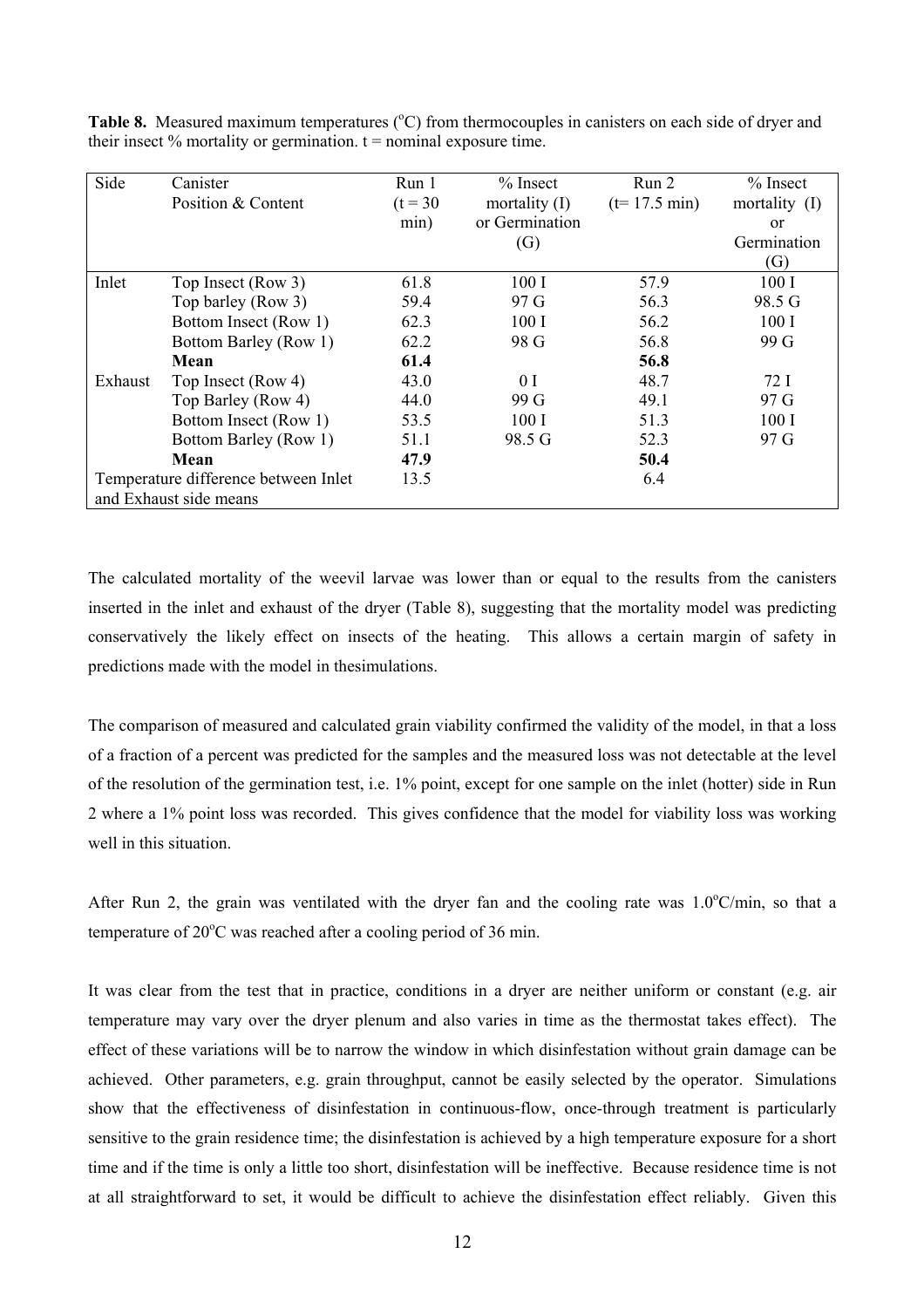sensitivity and the lack of information on the operating conditions within the dryer, disinfestation for *S.granarius* using either type of dryer in continuous-flow, once-through mode will be very difficult to achieve reliably in practice.

In recirculating-batch operation, the thermal treatment would take place over a longer time and at a lower peak temperature, so the process would be less sensitive to fluctuations. It would also be more expensive in energy, lost weight and labour. Temperature of the grain, for controlling the disinfestation process, would be more easily determined by the dryer's instrumentation or by a low cost system that could be added. To firmly establish how to use a dryer in recirculating-batch mode for disinfestation, a model of this operation is needed. The basis of such a model exists, developed for studies on dryer control at SRI, but further work is needed to set it up and use it for recirculating-batch disinfestation.

#### **Conclusions and recommendations**

- 1. This project has identified the combinations of grain temperature and exposure time to that temperature that would enable grain to be disinfested from the most heat tolerant life stage of the most tolerant UK grain pest, the grain weevil.
- 2. A "window of opportunity" has been established within which disinfestation can be achieved without damage to grain, as judged by germination of malting barley. The window is widest at low grain moisture and with barley of high initial germination.
- 3. A practical test showed that the predictions of the model gave the desired result disinfestation of the grain weevil without grain damage – except for a few locations where insects unexpectedly survived, indicating cool spots in the grain bed.
- 4. Simulation of commonly used dryer types used in continuous flow has shown that, in principle, it is possible to achieve disinfestation of the grain weevil without grain damage in a dryer where the temperatures and airflows are constant and uniform. The dryer settings needed to disinfest without damage, and how tolerant they are to uncertainties in the settings have been studied in detail.
- 5. In practice, however, disinfestation of grain weevil would be difficult to achieve reliably in continuous-flow treatment because of the considerable temperature variation within hot-air dryers and because grain throughput would have to be precisely set. The minimum temperatures must be high enough to guarantee disinfestation, the maximum temperatures must not be so high as to damage germination.
- 6. The recommended air temperature and residence times (Fig 1) would, however, enable disinfestation from most free-living species such as the saw-toothed grain beetle and, if the areas of minimum temperature could be located and monitored, the recommendations would prove suitable for disinfesting feed grain, even from grain weevils inside the grain.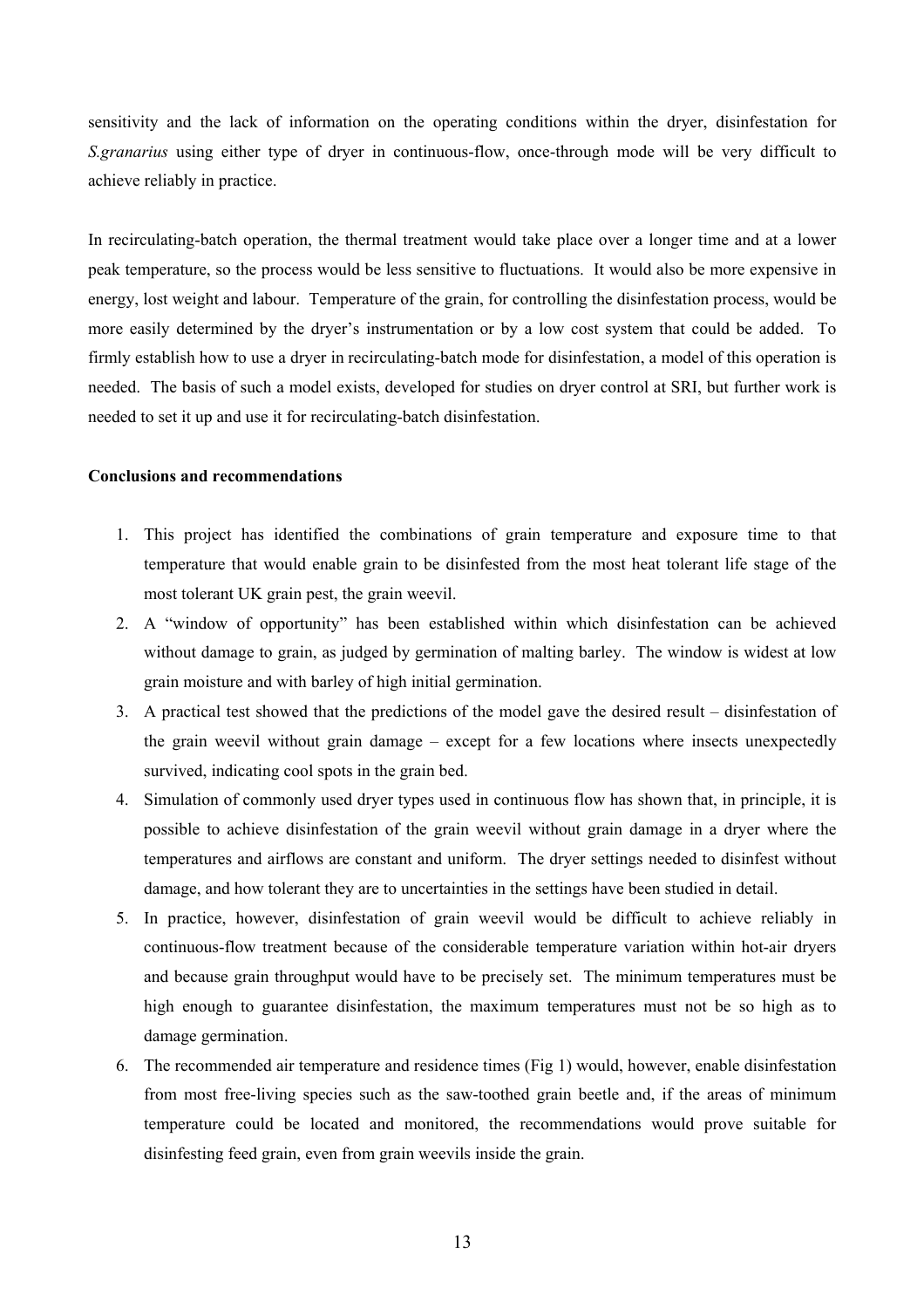7. Disinfestation of grain weevil in recirculating-batch dryers will be more reliable because the treatment would be at a lower temperature but for a longer time than in continuous-flow. Provided they have a high grain recirculation rate, the mixing will make settings less critical and grain temperature more uniform. Further work is needed to find the best operating conditions for such dryers to achieve disinfestation. An existing simulation model could be readily adapted for such work.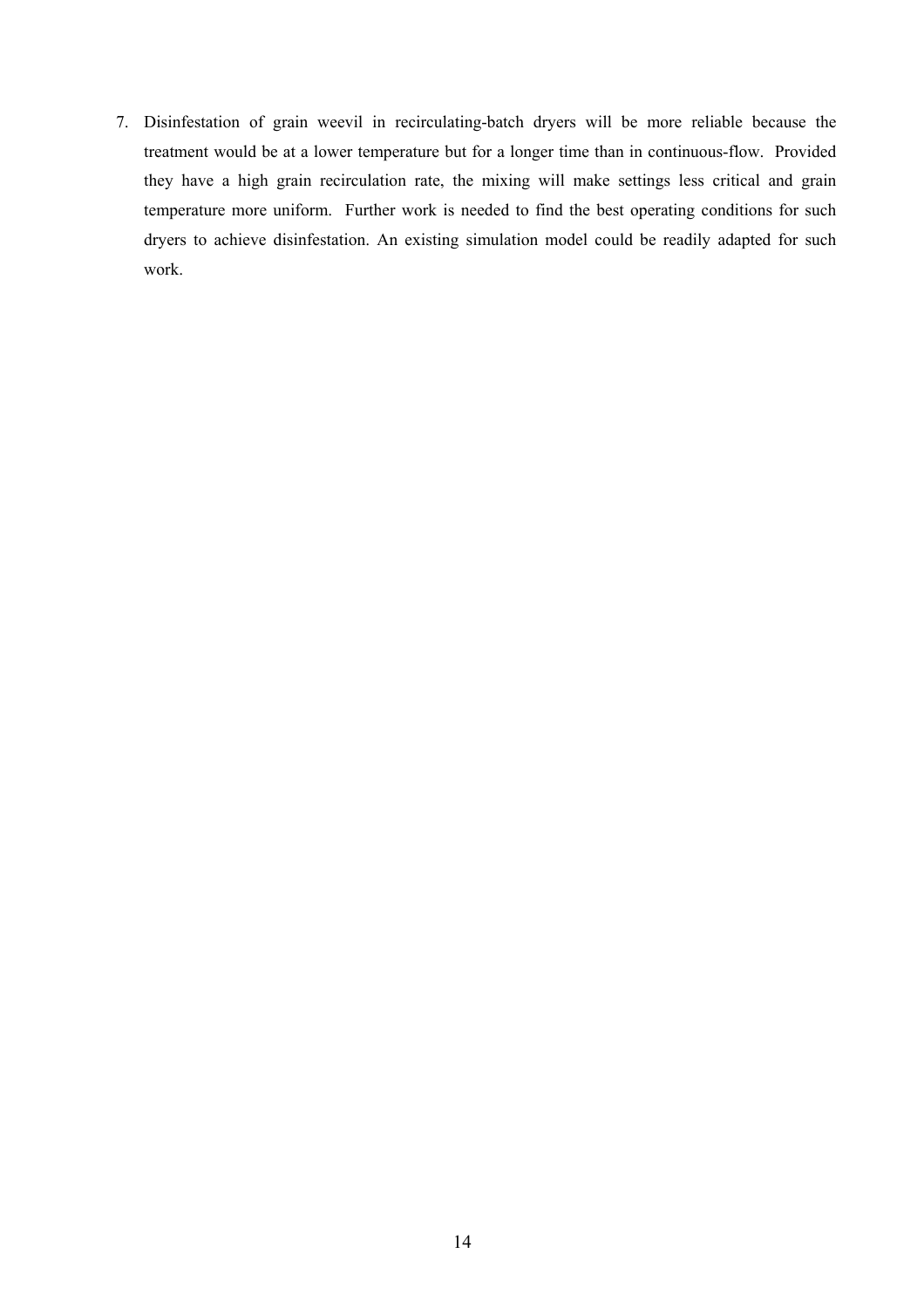#### **BACKGROUND**

With increasing pressure to avoid the use and minimise the choice of organophosphorus insecticides or fumigants on potential foodstuffs due to concerns about residues and human health, there is a need to find equivalently rapid non-chemical means of disinfesting grain, particularly for organic use. Grain cleaning can effectively remove free-living insects and mites but the developing stages survive within the grain and emerge after treatment. Cleaning would thus need to be combined with another treatment in order for it to succeed. Heat disinfestation is a viable treatment and a successful pilot-scale disinfestation plant has been developed in Australia (Evans et al., 1984). As a result, there is considerable information in this context concerning the hardiest species and stage, and it would appear that grain temperatures of 65°C achieve complete mortality of the hardiest UK species (*S. granarius* larvae) in a few (2-3) minutes (Evans, 1987). Other common free-living UK species, such as the saw-toothed grain beetle are considerably easier to kill.

In Australia, purpose-built heat disinfestation is required as grain needs little drying, however in the UK, hotair dryers are widely available, (all commercial stores and most farm stores had a dryer ( Prickett 1992), and, to date, no thought has been given to their use for disinfestation. Costs of hot-air drying to remove moisture are usually quoted at about  $\pounds 1$  per tonne, comparable with the costs of curative fumigation. However, costs of heat disinfestations are likely to be much lower as residence times in the dryer are likely to be shorter.

Although high grain temperatures can damage quality in damp grain, especially viability, most grain is intended for animal feed for which temperatures in excess of 100°C are permissible. For milling wheat and malting barley, safe drying temperatures vary according to the moisture content, the higher the moisture content the lower the safe grain temperature, and while prolonged exposure to 65°C will cause loss of grain viability in damp grain; dry grain is considerably less susceptible to heat damage. Temperatures to damage milling quality are generally higher and are therefore a less sensitive indicator of heat damage than germination. Baking quality is supposed to be unaffected below 70°C (Finney et al. 1962; Wasserman and Muhlbauer 1980) and if the glutenin fraction of wheat endosperm proteins is more sensitive than the gliadin fraction (Scofield et al 1983) but in wheat dried at 70-95C, the proportion of glutenins can increase and the proteins become insolubilised which can actually enhance breadmaking quality (Godon, 1988). The market level for malting barley germination is 98%, the market level for seed only 85% so malting barley appears a more demanding criterion. What is not immediately apparent is whether seed wheat is more sensitive than malting barley. However, the classic viability nomograms of Roberts and Roberts (1972) suggest that at 40°C, 15% mc, wheat takes 15 days to fall to 85% germination, the seed market requirement, while malting barley takes less than 10 days to fall to 98%, the malting market requirement. This again indicates that malting barley quality would be damaged more rapidly than wheat seed quality.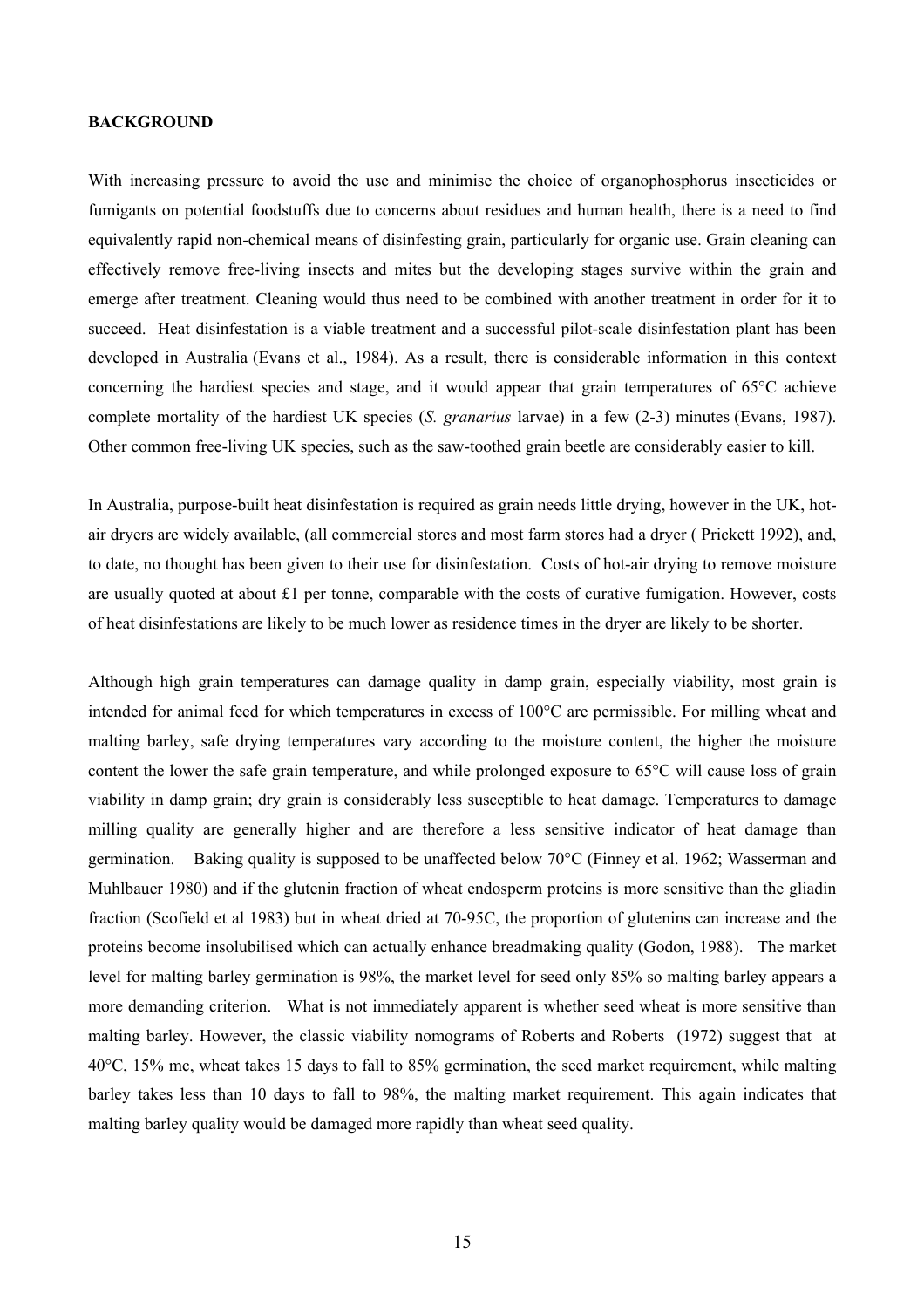Recent work has shown that mortality can be achieved at lower grain temperatures and longer exposure time and is also influenced by the moisture content of the grain (Beckett et al, 1998). Therefore there is a need to define accurately the conditions that kill insects but do not harm grain, and how to operate a hot air dryer to achieve those conditions with as much of a safety margin as possible.

Proven models of drying can simulate accurately the temperature and moisture profiles and any loss of grain viability throughout a hot-air dryer (Bruce, 1984). By incorporating a simple model of how insect mortality depends on temperature, grain moisture content and exposure time into the simulation model, the operating conditions for successful decontamination can be efficiently explored, and the best approach determined. The heat disinfestation technique will be demonstrated in a commercial size dryer to validate the approach described. Further simulations for different dryer types will enable recommendations for the safe operation of hot-air dryers for decontamination to be made.

The objectives of the project were:-

- To identify the UK insect and/or mite species and stage most resistant to heat (including internal developers)
- To identify time/ temperature / moisture content combinations required to disinfest, using heat, grain at various moisture contents infested with this species, and to summarise the results as a mortality model
- To devise and validate thermal disinfestation /decontamination strategies using a hot-air dryer of the mixed-flow type, used on many UK farms
- To make recommendations for the operation of hot-air dryers for disinfestation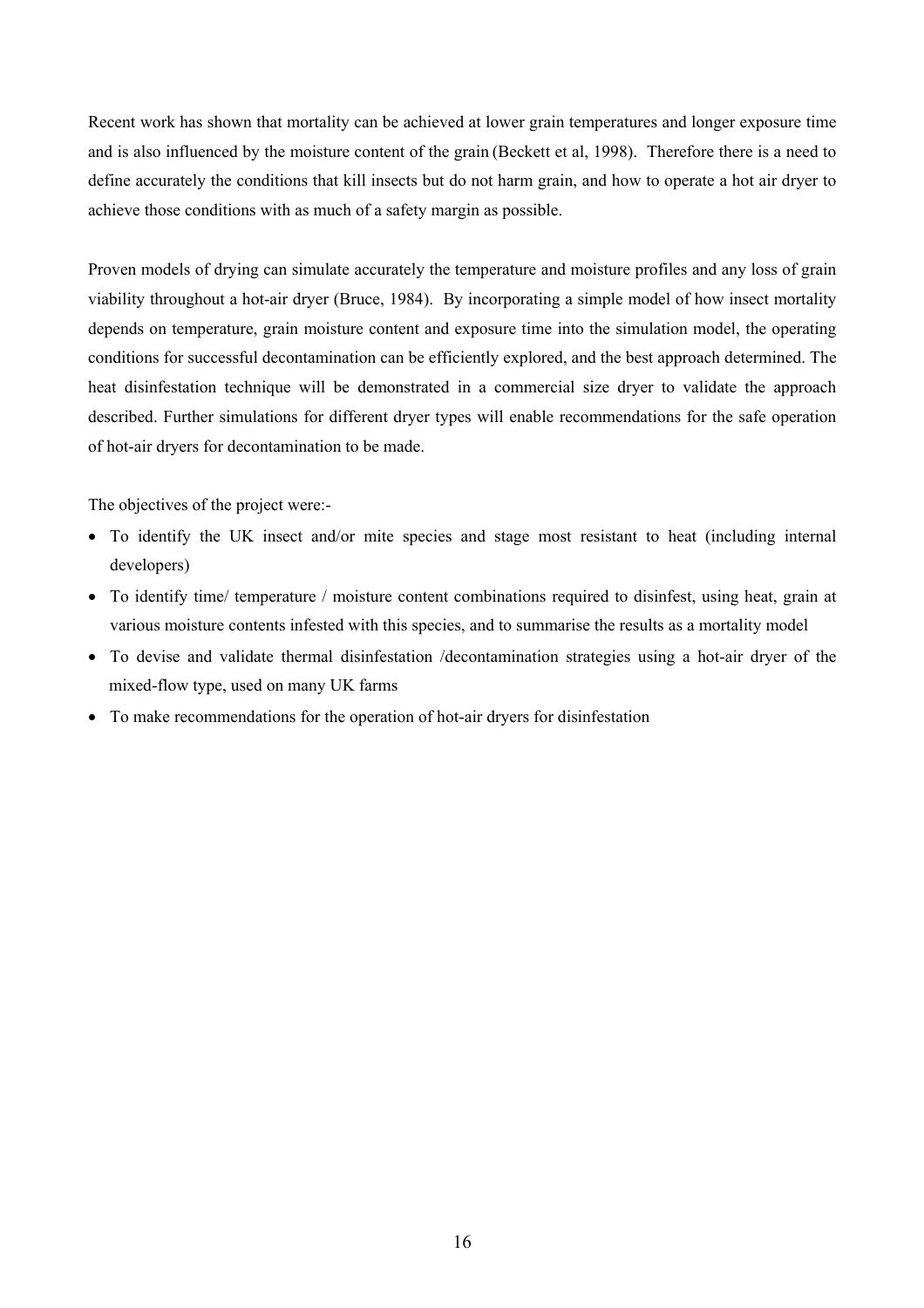## **Part 1. EXPERIMENTS TO FIND MOST HEAT-TOLERANT STAGE OF** *SITOPHILUS GRANARIUS* **AND SUBSEQUENT ASSESSMENT OF TOLERANCE OF THIS STAGE TO A RANGE OF TEMPERATURES**

#### **S. Conyers**

#### **Summary**

The literature indicates that internally developing insects are the most resistant to heat and there was little published information on the heat resistance of the commonest UK, representative, the grain weevil. Initial tests exposing the developing stages in an oven at temperatures of 55 and 57.5 $^{\circ}$ C, indicated that 4<sup>th</sup> instar larvae and pupae were the most resistant stages to heat so detailed observations concentrated on this age group. The developing insects were exposed to temperatures between 45 and 60°C both in an oven and also in a sealed bags in a water bath, the latter being used because of the quick heat-up times and the fact that no moisture loss occurred. Insects died slower at the same temperatures in the oven than in the water bath, probably because they were denied the survival benefit of evaporative cooling. For this reason and because the oven represented a situation closer to the reality of a grain dryer, the oven results were used as a basis for the new mortality model to interact with the existing models of dryer operation and germination loss. The oven experiments suggested exposure times to achieve complete mortality of 3h, 1h, 10 minutes and 3 minutes for temperatures of 48, 50, 55 and 57.5°C respectively.

## **Introduction**

There have been several studies looking at the effect of temperature on different species of grain store insects and some of these are found in Table 1. The first three species have juvenile stages, which develop inside their food whereas the fourth, *Oryzaephilus surinamensis* L. (Saw-toothed grain beetle), is an external developer and needs only a fraction of the time of the internal developers to die at high temperatures. Therefore *Sitophilus granarius* L. (Grain Weevil) was chosen for these tests as it is the most heat-tolerant species of the common grain pests encountered in the UK. The results of Dzhorogyan (1955) represent the only published result for high temperature treatments with *S. granarius* and therefore this was used as the basis for the treatment times.

The objective of the project was to first find the most heat tolerant stage of *S. granarius* and then to use that stage to find the mortality caused by a range of temperatures from  $45 - 60^{\circ}$ C after exposure for a number of time intervals. This would produce a range temperature/exposure time relationships that could be used to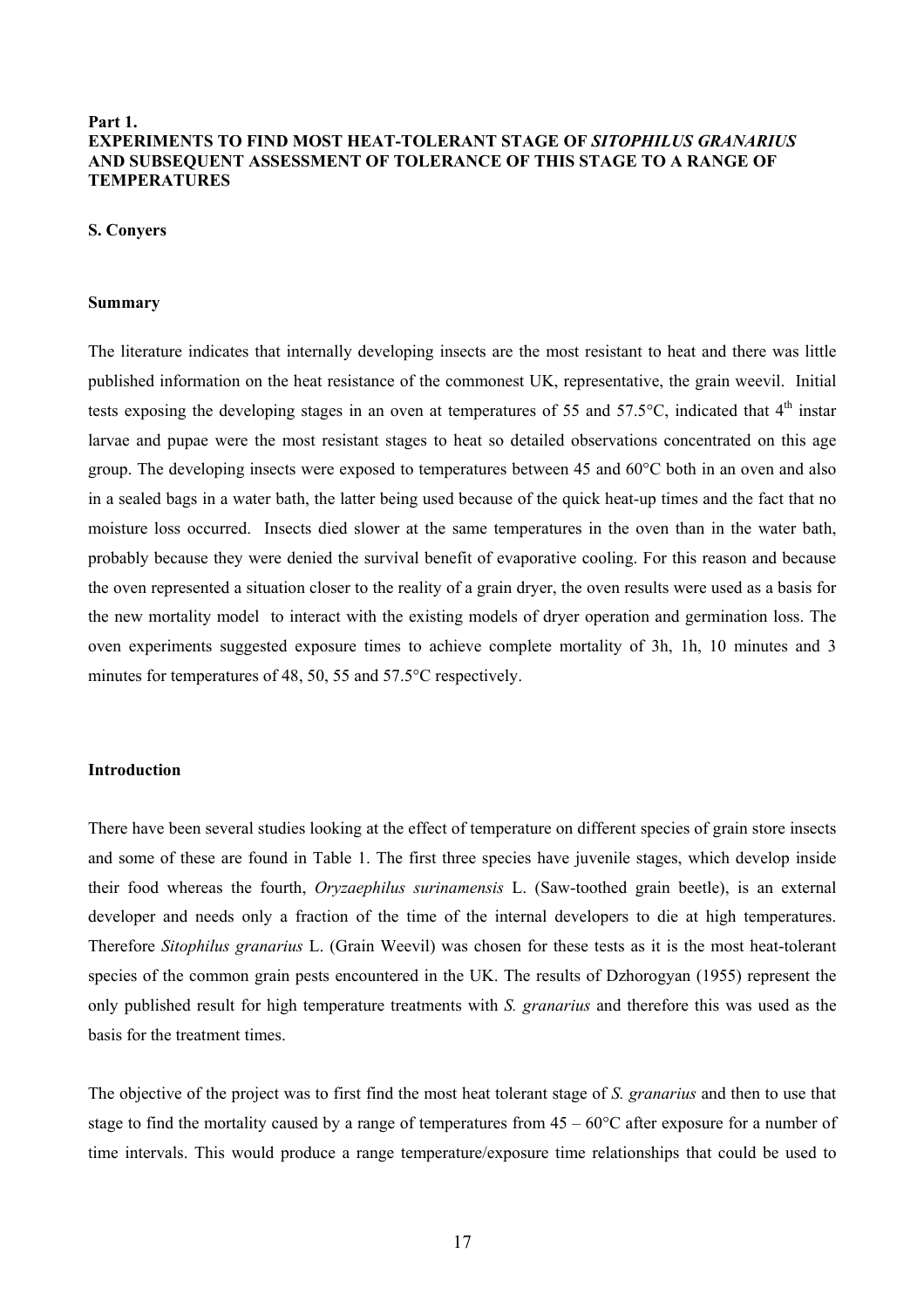develop the model for use with the dryer. This model would use the results from the oven tests to predict the mortality of the insects resulting from conditions in the dryer.

#### **Materials and Methods**

### The Insects

*Sitophilus granarius* L. (Grain Weevil) was used for these tests and the first task was the selection of the most tolerant developmental stage. There was little published work on *S. granarius* with heat and therefore it was important that initial tests were run to assess the relative tolerances of the immature stages. Evidence from the literature for other insect species which developed internally, showed that the fourth instar was the most tolerant stage, however it was important to ensure that this was also the case for *S. granarius*.

Known aged cultures of each stage of the life cycle were set up by placing 500 adults on 500g of wheat (15% m.c.) in a plastic tank (190 mm wide x 280 mm long x 170 mm deep) so that the grain formed a shallow layer in the bottom. This optimised the conditions for oviposition. The adults were left on for a set period (4 to 7 days) at  $25^{\circ}$ C and 70% relative humidity (r.h.) depending on the stage required (Table 2). They were then removed from the grain by sieving (2.0 mm mesh). The grain was divided into two and each half was placed in a glass jar (75 mm wide x 150 mm high) and sealed by waxing a filter paper circle (No. 551, Schleicher and Schell GmbH., Dassel, Germany) to the top. The jars were replaced in the same conditions to incubate. At the same time as the tank was set up a 100g sample of grain was taken as a moisture sample. This was kept with the infested grain until it was time for testing.

#### Preliminary oven tests to determine the most resistant stage

Two temperatures were assessed:  $55$  and  $57.5^{\circ}$ C. The maximum time exposure for the weevils at each temperature was based on the work with ovens published by Dzhorogyan (1955) (Table 1). There were seven time intervals and each was √2 less than the previous treatment time, to give an even distribution of results.

The experiments were carried out in a 225 l fan-assisted oven (Model IPR225.XX1.5, Sanyo Gallenkamp plc., Loughborough, Leics., UK). This oven was in a controlled environment room set at 25°C and 60% r.h. For each oven test, the samples were divided in half and then divided into eight equal samples. This gave seven different treatment times and a control sample, each one comprising approximately 30 g. Using the two halves of each sample meant that two different temperatures could be run in succession once the oven was adjusted. As this was a preliminary experiment, there was only one replicate for each treatment time/temperature combination. A shelf midway up the oven (420 mm from the floor) was used and a position at the left front of the shelf gave the short time to the target temperature for the sample (The fan was positioned midway up the right hand wall). Rapid heating to the required temperature was an important requirement for the predictive modelling that was to be used with the laboratory results and the subsequent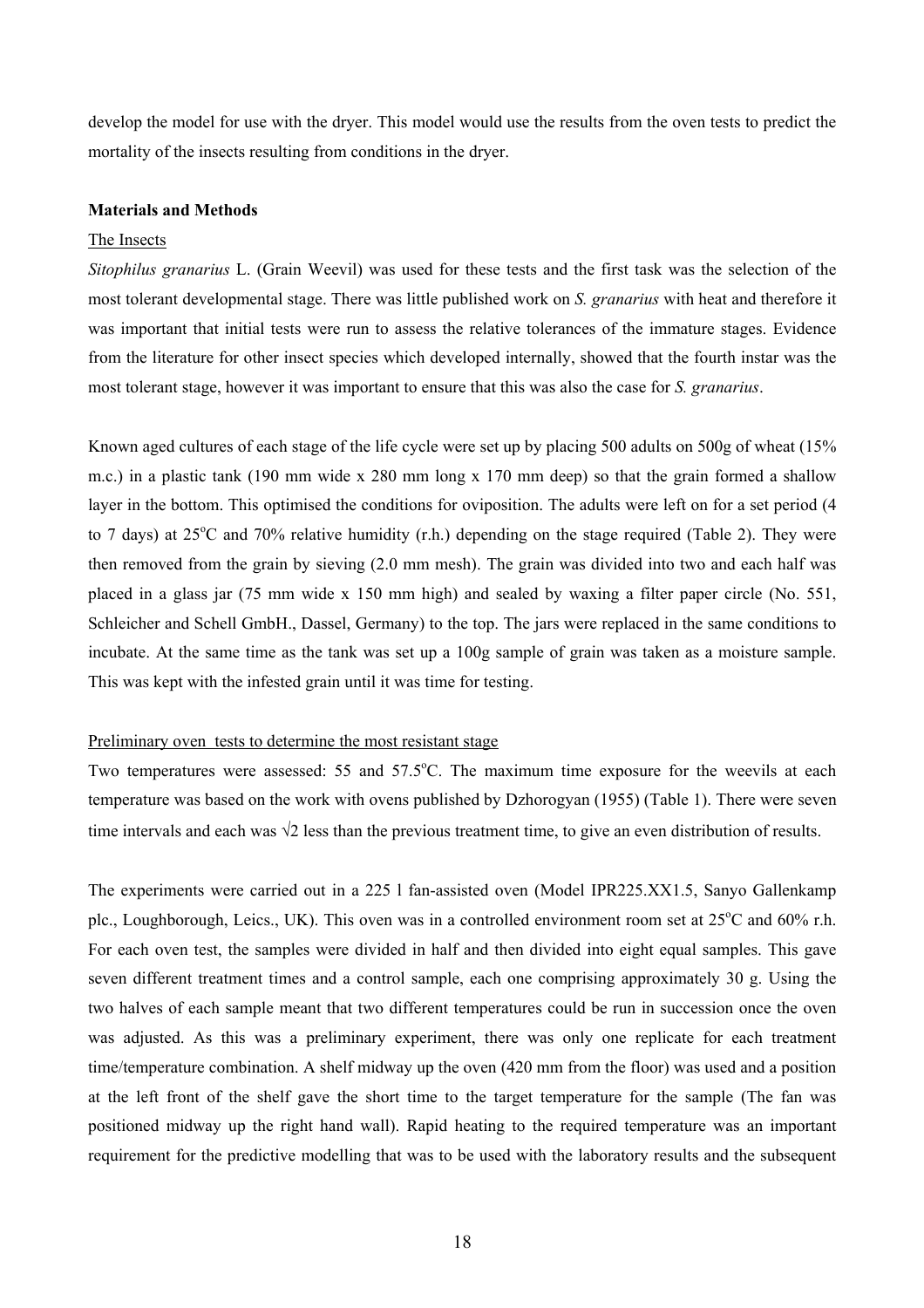drier tests. Only one sample could be treated as heating times to a target temperature varied as much as five min between positions on the same shelf.

The sequence for the treatment of each sample was as follows: The oven temperature was set at  $0.5^{\circ}$ C below temperature required. This ensured a temperature that was a degree higher than the target temperature at the sample position. This meant that heating of the oven continued past the target temperature and ensured a faster heating time. The thermocouple (Type-T with a beaded tip and PTFE insulation  $(-50 \text{ to } +250^{\circ} \text{C})$ , with its tip embedded in a grain of wheat, was placed in the middle of a circular metal grid (200 mm diameter, mesh size 800 µm). The 30 g sample of infested wheat was spread, one grain thick, evenly over surface of the grid and around thermocouple grain. The temperature of the oven was ascertained prior to the input of the sample by a further Type-T thermocouple, which was attached to the oven shelf adjacent to the sample grid. The temperatures were recorded on a chart recorder (MobileCorder Model MV230, Yokogawa Martron Ltd., Wooburn Green, U.K.).

The oven door was closed as the stopwatch was started to record the time that the sample took to reach target temperature. Once the temperature was reached, the warm-up time was recorded and the removal time was noted by adding the treatment time for the sample to the warm-up time. The oven temperature was reduced to a degree below the temperature required to achieve the target temperature in the oven. The sample and the thermocouple were removed once treatment time was completed. The door of the oven was closed immediately afterwards to allow it to heat up to the required temperature in preparation for the next sample. The setting on the oven thermostat was also increased. The sample was spread one grain thick evenly on a metal grid with raised sides (200 mm diameter, mesh size 800 µm) and placed in the draught from a fan (Model 1062, Pifco, Taiwan). The thermocouple was also in the draught from the fan. The fan draft ensured that the sample cooled rapidly. The thermocouple indicated the cooling down time for the sample and also signalled the start of the next treatment cycle when the temperature reached that of the room, as long as the oven had reached its target temperature.

The samples were place in glass jars (50 mm wide x 65 mm high) with nylon mesh top for incubation at 25<sup>o</sup>C and 60% r.h. after treatment. Mortality was determined by comparing numbers of adults emerging from the heated samples with numbers emerging from untreated samples.

## Experiments to determine mortality of  $4<sup>th</sup>$  instar larvae.

The insects were exposed at six temperatures : 45, 48, 50, 55, 57.5 and 60°C for were seven time periods at each temperature. The longest time period was estimated from the initial testing and from the published results (Table 3). Larva IV and pupa were the most tolerant stages, with a similar level of susceptibility, so these were used for the more detailed tests over a larger range of temperatures. The cultures were set up in the same tanks but with 800 g of wheat and more initial adults than in the preliminary tests, 900, to ensure a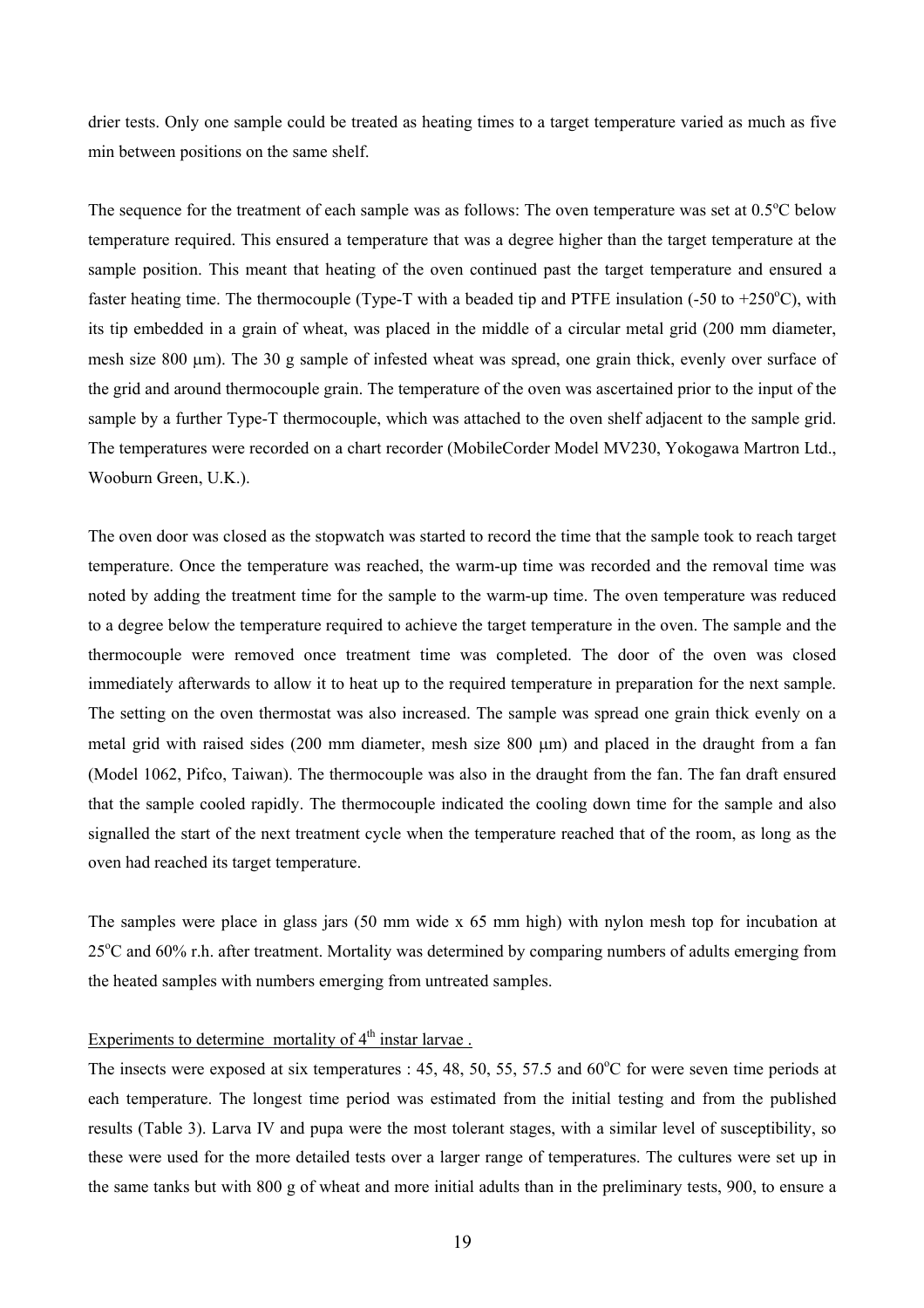high level of oviposition within the grains. The adults were left on for 11 days to ensure that there was an even representation from each of the stages during testing. The tanks were placed at 30°C and 70% r.h. and these conditions were maintained once the adults were removed from the grain. It was placed in the same jars as the preliminary test but two extra were used to accommodate the increased quantity of grain. Similar conditions were used to incubate the samples to determine adult emergence after the grain had been treated in the oven. The increased temperature of 30°C rather than 25°C used in the preliminary tests, ensured that the insects developed faster and therefore the tests were completed in a shorter time.

After the preliminary tests, it was decided to try and shorten the warm-up times to obtain more constant temperatures for input into the mortality model. This meant doing treatments in vacuumed plastic bags in a water bath, a technique that had been effectively used for testing the affect of temperature on the germination of malting barley. The advantage of this method is that the grain was kept in one layer so that there was uniform heating of the grains and also the large volume of water in the bath kept the temperature constant allowing the grain to heat up faster than in the oven. It also meant that the moisture content of the wheat would remain the same throughout the treatment, which was an important requirement. It was decided to carry out the water bath tests with the oven tests in parallel, to act as a comparison and as a representation of the situation found in a grain dryer. To ensure comparability between the two methods, the same batch of infested grain was used for each technique at each temperature.

The 800 g batch of infested wheat was halved and each half was divided into 32 samples with the aid of a Boerner Divider (Burrows Equipment Co., Evaston, Illinois, U.S.A.). Each sample was approximately 12 g and was placed in a glass tube (255 mm wide x 75 mm high). Three replicates were used for each time/temperature combination for each temperature. Seven different time intervals were used for each temperature to ensure that there were sufficient data points for probit analysis. Three further replicates were used as controls. It was important that the warm up times for the three replicates for each time period/temperature were similar.

*Oven Tests.* The sequence for testing in the oven and the oven itself was the same as for the preliminary test. Each replicate was tested separately in the same manner with the only divergance from the preliminary test being the use of nylon mesh grid for placement of the sample on the oven shelf. The smaller mesh size (130  $\mu$ m) meant that there was no loss of small grains. The only exception was at 45 $\degree$ C where the three replicates were placed on the shelves at the same time. This was done because the treatment times were so long, with a maximum time of 5 hours, that the differences in warm-up time between shelves was not considered important. Two ovens of the same make were used to ensure the testing was completed in two days. Three separate nylon mesh grids were used in the three areas of the oven shelf that had the fastest warm-up times. Only one thermocouple was used and that was placed on the mesh with the fastest warm-up time.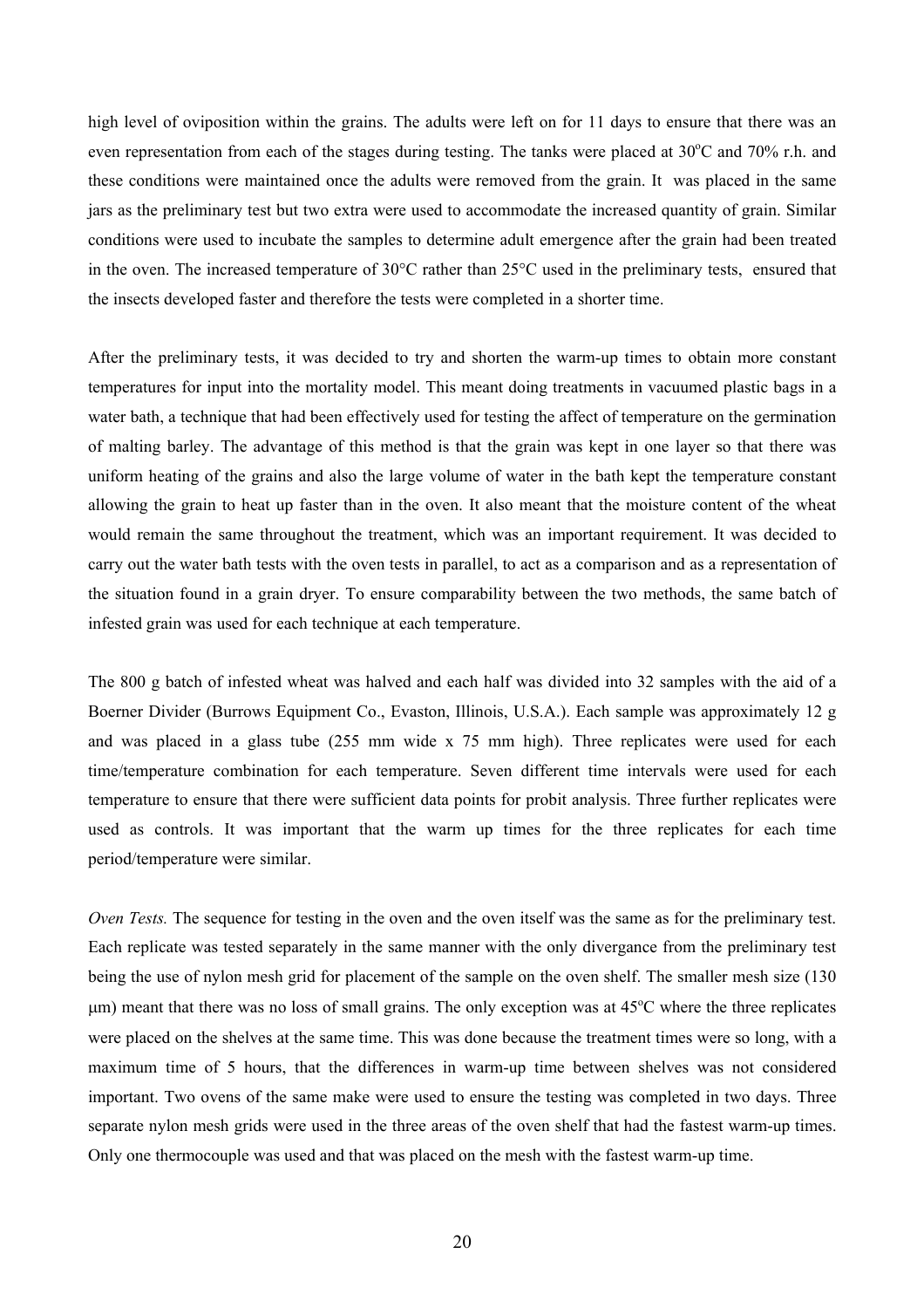*Water Bath Tests.* These were carried out in a water bath (300 mm wide x 550 mm long x 180 mm deep) with a circulation propeller (Grant Instruments Ltd., Cambridge, U.K.). The water bath temperature was set to the required temperature using a similar grain embedded thermocouple as for the oven tests. However in this case the thermocouple was in a grain inside a thin polyethylene bag (150 mm x 150 mm), which was heat-sealed top and bottom using a foot-operated impulse heat sealer (Element length 340 mm, Model 1300, Hulme-Martin Ltd., Woking, Surrey). Each bag contained 12 g of wheat, which surrounded the embedded grain in a single layer. A slit was cut in the bag to allow entry to the thermocouple and the hole was sealed with silicone mastic.

The plastic bag was partially vacuumed to the grain by the use of a suction pump (Model SM166 17, Sartorius Gmbd., Goettingen, Germany). This acted through a ball valve, which was attached to the bag before it was heat-sealed. A cork borer was used to make a tape-reinforced hole in the bag. The valve opening was pushed through the hole and a nut was attached to the end and screwed tight with a spanner. This arrangement meant that the partial vacuum could be reapplied and the set up used to give heating times for each temperature test. Three such set-ups with thermocouples were made and an average temperature measurement taken on each occasion. The temperatures were recorded on a chart recorder (Hybrid recorder Model HR2300 and MobileCorder Model MV230, Yokogawa Martron Ltd., Wooburn Green, U.K.).

The sequence for the treatment of each sample was as follows: The water bath was set to the required temperature with a thermocouple-inserted vacuumed bag. The three-thermocouple bag set-ups were then used to give an average warm-up time for the temperature that had been set. This warm-up time was used for the test samples. Each 12 g sample was placed in a single layer in a pre-sealed bag with only a 20 mm hole left in one corner. The bag was partially vacuumed by placed a tube from the vacuum pump through the hole in the bag. The pump was turned on and once the partial vacuum was achieved the bag was heat-sealed. If the vacuum failed the sample was transferred to a new bag and the process was repeated. Bulldog clips were attached to one edge of the bag and this was dropped into the water bath along with the other two replicates whilst the stopwatch was started to monitor the warm-up time. The treatment time was then added to the warm up time and the total noted for the removal time. Further sets of three bags were added to the water bath for other time intervals as this did not affect the temperature of the bath.

Once the heat treatment was complete, the three replicates were removed and hung from a rack in the stream of a fan (Model 1062, Pifco, Taiwan) to give a rapid cool down of the samples. Once they had reached room temperature the bag was opened. Each sample was placed in a glass tube (255 mm wide x 75 mm high) at a similar temperature to the oven treatments and was monitored regularly for adult emergence.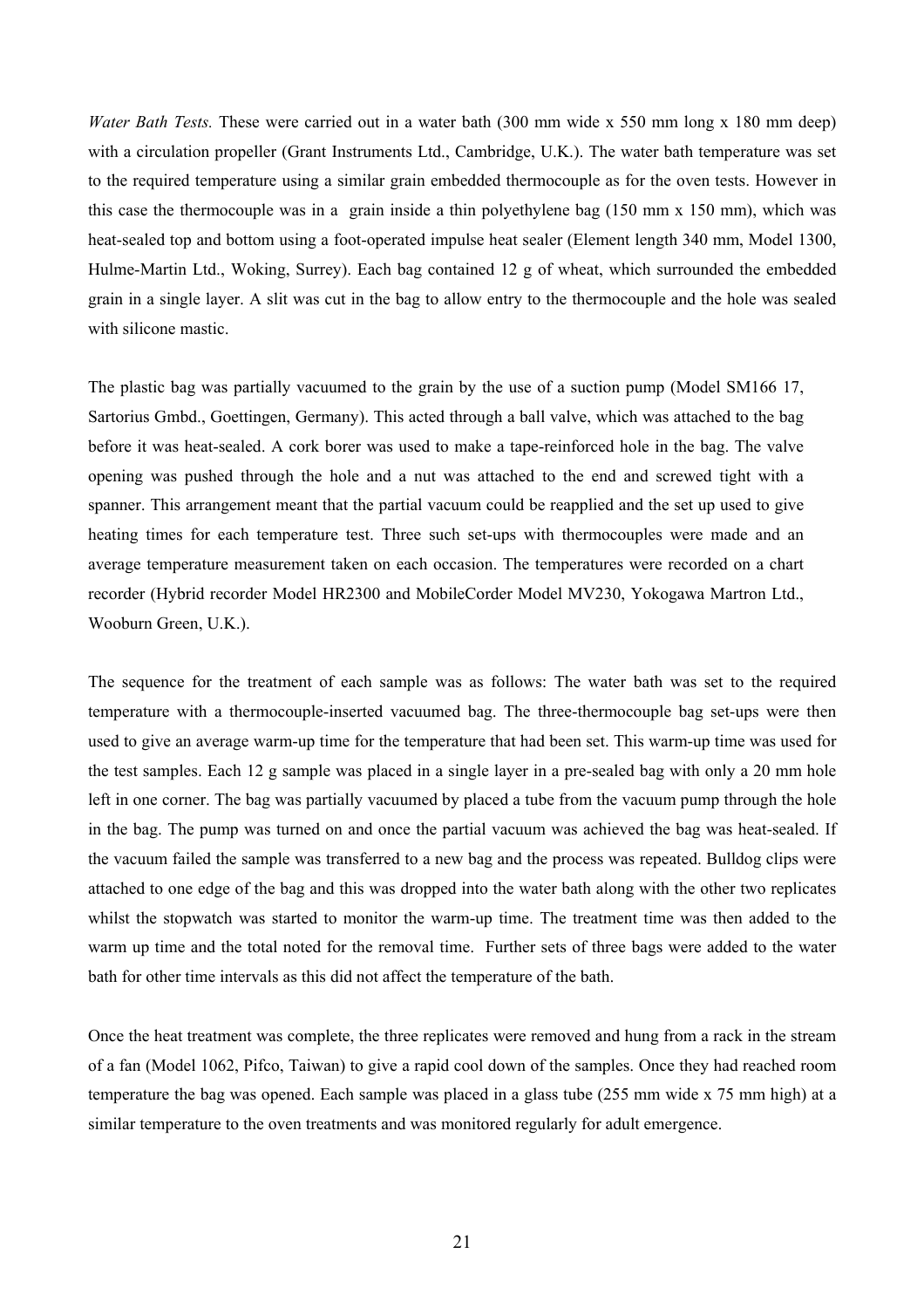An extra set of three control samples was used to test the effect of sealing the grain in a partially vacuumed plastic bag. This was done for the maximum time interval for the temperature to be tested.

#### Statistical analysis

For each temperature, the mortality data was plotted against each time interval using a probit computer analysis (Version 7a Central Science Laboratory, York UK). This produced a straight line relationship between time and mortality, when both are converted by  $Log<sub>10</sub>$  for the former and by probits for the latter, which allowed the prediction of the exposure time required to achieve a certain level of mortality, the lethal time (LT). In this case the LT for 50% (LT<sub>50</sub>) and 99% (LT<sub>99</sub>) *for S. granarius* were used. The goodness of fit for the relationship is shown by the closeness of the dotted lines (95% confidence limits) either side of the straight line relationship.

#### Moisture content

The moisture contents (mc) of the samples were taken before and after treatment and determined according to ISO 712, by drying in a ventilated oven at 130°C for 2h. The intention was to compare the mc of grain exposed in the oven and in the water bath in order to ascertain the effect of mc on insect survival.

#### **Results and Discussion**

The preliminary tests showed that the larva IV and pupa were the most heat tolerant stages so these were chosen for the main tests. The published times for survival of grain weevils (Dzorogyan, 1955) were longer than the times which had achieved 100% mortality in these tests and therefore the highest time interval was lowered for the main tests, except at 45°C, as this was likely to require a long exposure time.

The heating profiles of the samples of grain subjected to each of the oven temperatures are very similar (Fig.1) with a slight over-shoot after the target temperature was reached. Warm-up and cool-down periods showed more rapid transitions at the higher temperatures as shown by the steeper profiles. Generally they have all fulfilled the requirements of the criteria for the model with rapid warming and cooling and the maintenance of a constant target temperature over the treatment period. The water bath achieved more rapid warm-up times than the oven tests as shown in Figs. 2 and 3.

The oven tests produced a range of lines for survival against temperature (Fig. 4, Table 4) within 95% confidence limits, except at the two temperature extremes. For  $60^{\circ}$ C there was 100% mortality with only 45 seconds after the warm-up period. It was not possible to do enough time intervals accurately below this time and this was compounded by the variation in the warm-up time. At the other end of the scale, the 45<sup>o</sup>C result must be viewed with caution. The treatment of all three replicates together for each exposure time except for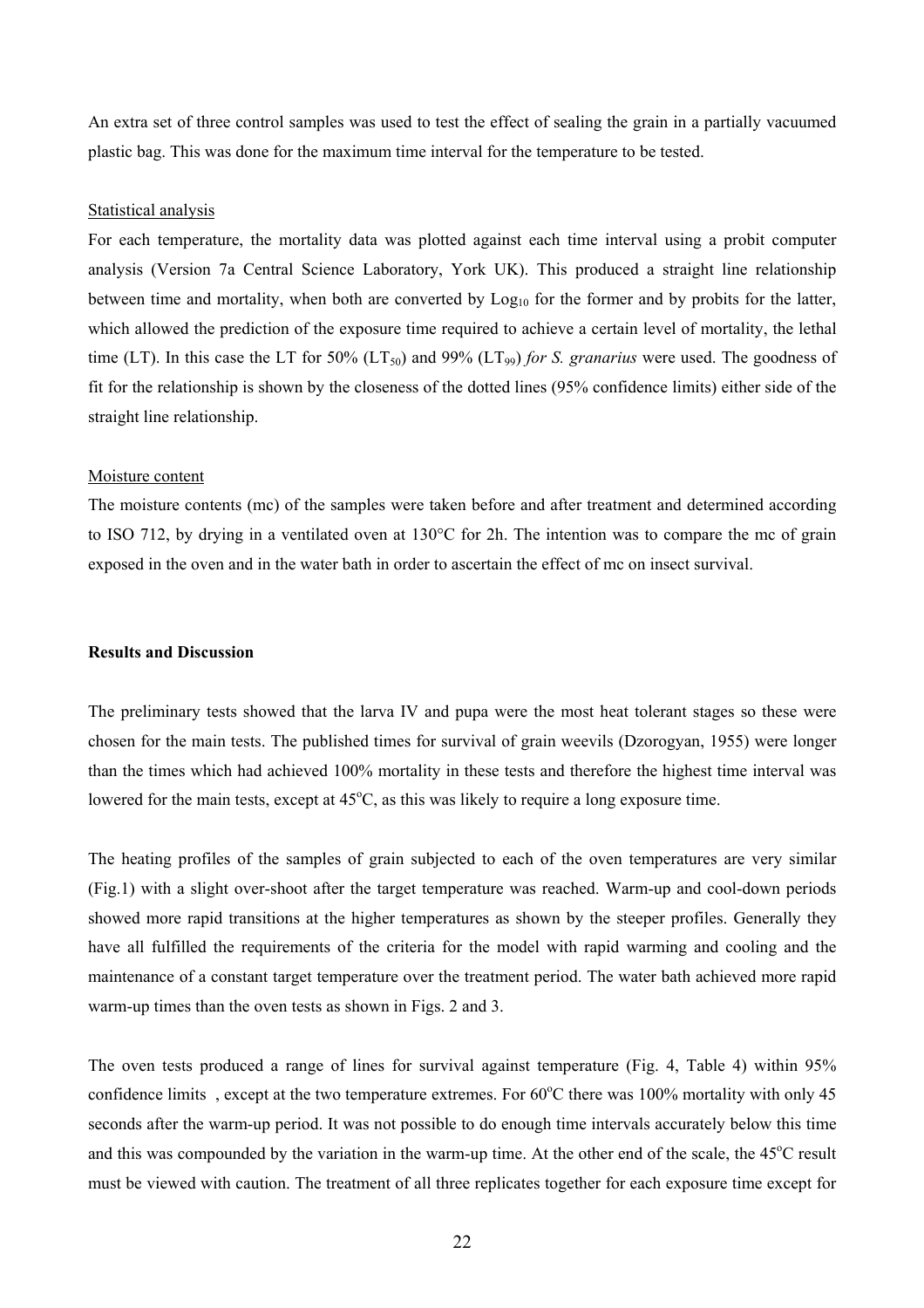the two shortest time intervals did have an effect on the mortality. There was much higher mortality at the hottest position and three separate samples at this position would probably have given a result for  $LT_{99}$  closer to 5 and half hours. A comparison between the results for the oven tests and the published results Dzhoroygan (1955) have shown a reduction in time at the higher temperatures, 55 and  $60^{\circ}$ C but there was agreement at 50°C and the temperatures below this required much longer exposures in the present study.

The water bath method of determining mortality gave even higher mortality than the oven method (Fig. 5, Table 5). Complete mortality was achieved by a much shorter time period and, because of the rapid rate of kill resulting from the water bath technique, lines could not be produced for 55, 57.5 and 60°C. Exposure in the water bath at 50°C produced a similar time to the oven and therefore the published result but the exposure times for complete mortality at 45 and 48°C were appreciably shorter than the oven's results.

It is probable that the differences in weevil survival were related to the behaviour of moisture in the two techniques. Moisture could not be lost from the sealed bags so mc stayed the same using the water bath throughout the treatment (Table 6) and this aided quick heat penetration. In contrast, moisture loss accompanied heating in the oven and evaporative cooling is an important mechanism that aids insect survival at high temperature. The water bath's temperature was also more constant and able to produce a faster warm-up time than the oven . Another factor is oxygen. It is an essential part of respiration whose functions are limited and finally cease at high temperatures. The bags have a finite supply of oxygen and this may be a further reason why there is the difference between the techniques. Overall it was concluded that the temperature/treatment times from the oven tests provided a better basis for estimating the treatment times needed in the dryer.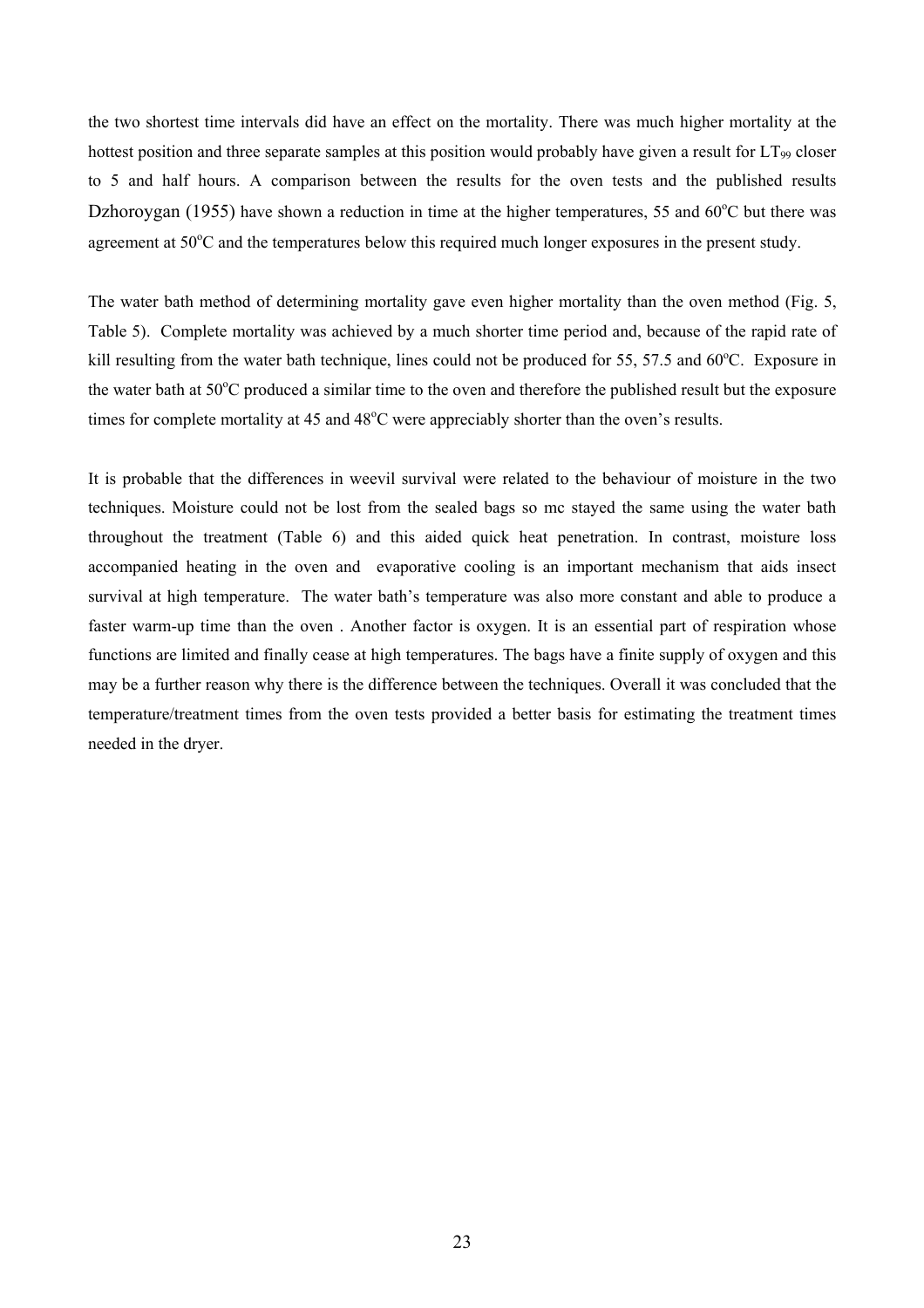**Table 1.** Oviposition period and age of each developmental stage of *Sitophilus granarius* at treatment

| Developmental Stage | Oviposition period<br>(Days) | Treatment age<br>Days) |
|---------------------|------------------------------|------------------------|
| Egg                 |                              | $1 - 5$                |
| Larva I             |                              | $6 - 10$               |
| Larva II/III        |                              | $12 - 18$              |
| Larva IV            |                              | $21 - 27$              |
| Pupa                |                              | $28 - 35$              |

**Table 2.** Published exposure times (minutes) required for 100% mortality in a range of grain beetles

|                                | Temperature $(^{\circ}C)$ |    |     |    |     |  |  |
|--------------------------------|---------------------------|----|-----|----|-----|--|--|
| Species                        | 45                        | 48 | 50  | 55 | 60  |  |  |
| Rhyzopertha<br>dominica a      |                           |    | 942 | 17 | 0.5 |  |  |
| Sitophilus<br>granarius b      | 300                       | 60 | 55  | 10 |     |  |  |
| Sitophilus<br>oryzae c         | 120                       |    | 120 |    | 16  |  |  |
| Oryzaephilus<br>surinamensis d |                           |    | 3   | 14 | 0.4 |  |  |

a Beckett and Morton (2003)

b Dzhorogyan (1955)

c Tsuchiya and Kosaka (1943)

d Obretenchev (1983)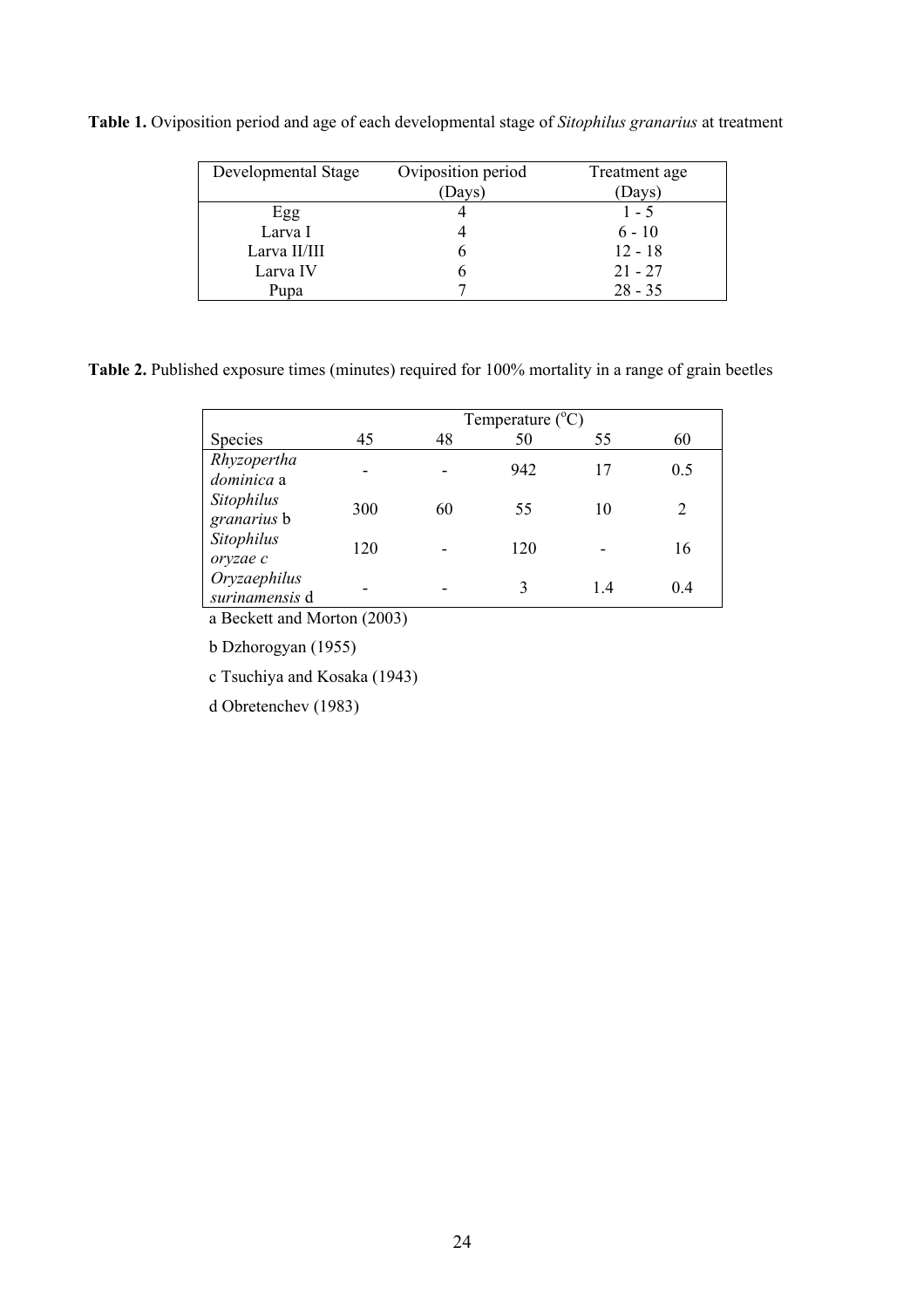|                 |                           | <b>Stage</b> |         |              |          |       |
|-----------------|---------------------------|--------------|---------|--------------|----------|-------|
|                 |                           | Egg          | Larva I | Larva II/III | Larva IV | Pupa  |
| Temperature     | Mean control              |              |         |              |          |       |
| $({}^{\circ}C)$ | emergence                 | 122          | 136     | 416          | 334      | 321   |
|                 | Mean Warm-up<br>Time      |              |         |              |          |       |
| 55              | (min.sec.)                | 2.41         | 2.44    | 3.17         | 6.26     | 3.23  |
|                 | Time (min.sec.)           |              |         |              |          |       |
|                 | 1.15                      | 99.07        | 94.94   | 97.1         | 86.38    | 79.25 |
|                 | 1.46                      | 100          | 98.83   | 98.96        | 97.39    | 72.33 |
|                 | 2.30                      | 100          | 100     | 100          | 98.26    | 88.18 |
|                 | 3.32                      | 100          | 100     | 100          | 98.26    | 93.66 |
|                 | 5.00                      | 100          | 100     | 100          | 100      | 95.1  |
|                 | 7.04                      | 100          | 100     | 100          | 100      | 100   |
|                 | 10.00                     | 100          | 100     | 100          | 100      | 100   |
| 57.5            | Mean control<br>emergence | 99           | 166     | 371          | 348      | 291   |
|                 | Mean Warm-up<br>Time      | 3.22         | 4.09    | 4.88         | 7.06     | 4.30  |
|                 | Time (min.sec.)           |              |         |              |          |       |
|                 | 0.30                      | 100          | 100     | 100          | 99.71    | 78.69 |
|                 | 0.42                      | 100          | 100     | 99.38        | 100      | 79.23 |
|                 | 1.00                      | 100          | 100     | 99.18        | 95.39    | 91.26 |
|                 | 1.25                      | 100          | 100     | 100          | 100      | 99.45 |
|                 | 2.00                      | 100          | 100     | 100          | 100      | 99.73 |
|                 | 2.50                      | 100          | 100     | 100          | 100      | 100   |
|                 | 4.00                      | 100          | 100     | 100          | 100      | 99.73 |

**Table 3.** Mean warm-up times, exposure times and % mortality for all juvenile stages of *Sitophilus*  granarius at 55 and 57.5°C for assessment of most tolerant stage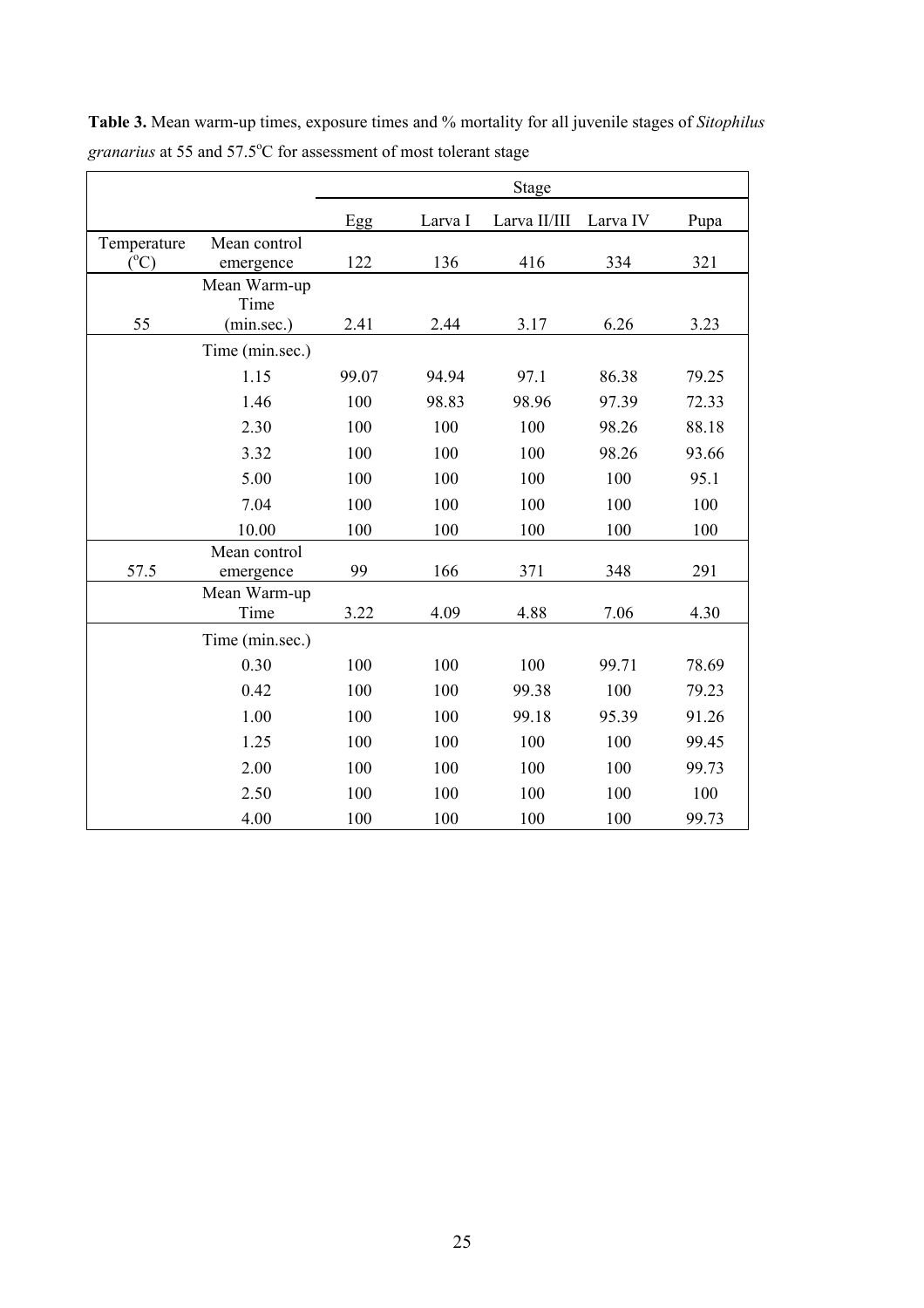| Temperature   | Mean warm-up | $LT_{50}$ | $LT_{99}$   |
|---------------|--------------|-----------|-------------|
| $(^{\circ}C)$ | (mins.)      |           | (hrs.)      |
| 45            | 2.10         | 2.52      | 78.53       |
| 48            | 2.06         | 0.28      | 2.33        |
| 50            | 1.54         | 0.07      | 0.51        |
| 55            | 2.25         | 0.01      | 0.06        |
| 57.5          | 1.46         | 0.00      | 0.01        |
| 60            | 2.05         |           | 43 secs $*$ |

**Table 4.** The treatment temperatures, their mean warm-up and the  $LT_{50}$  and  $LT_{99}$  achieved after exposure of Larva IV/Pupa of *Sitophilus granarius* in a fan-assisted oven

\* 100% mortality

Table 5. The treatment temperatures, their mean warm-up and the LT<sub>50</sub> and LT<sub>99</sub> achieved after exposure of larva IV/ Pupa of *Sitophilus granarius* in vacuumed sealed bags in a water bath

| Temperature     | Mean warm-up | $LT_{50}$         | LT <sub>99</sub> |  |  |
|-----------------|--------------|-------------------|------------------|--|--|
| $({}^{\circ}C)$ | (mins.)      |                   | (hrs.)           |  |  |
| 45              | 1.10         | 1.09              | 3.25             |  |  |
| 48              | 1.30         | 0.20              | 1.58             |  |  |
| 50              | 0.52         | 0.05              | 0.52             |  |  |
| 55              | 1.00         |                   | 38 secs $*$      |  |  |
| 57.5            | 1.40         | $1$ sec $*$       |                  |  |  |
| 60              | 1.45         | $1 \text{ sec}$ * |                  |  |  |

\* 100% mortality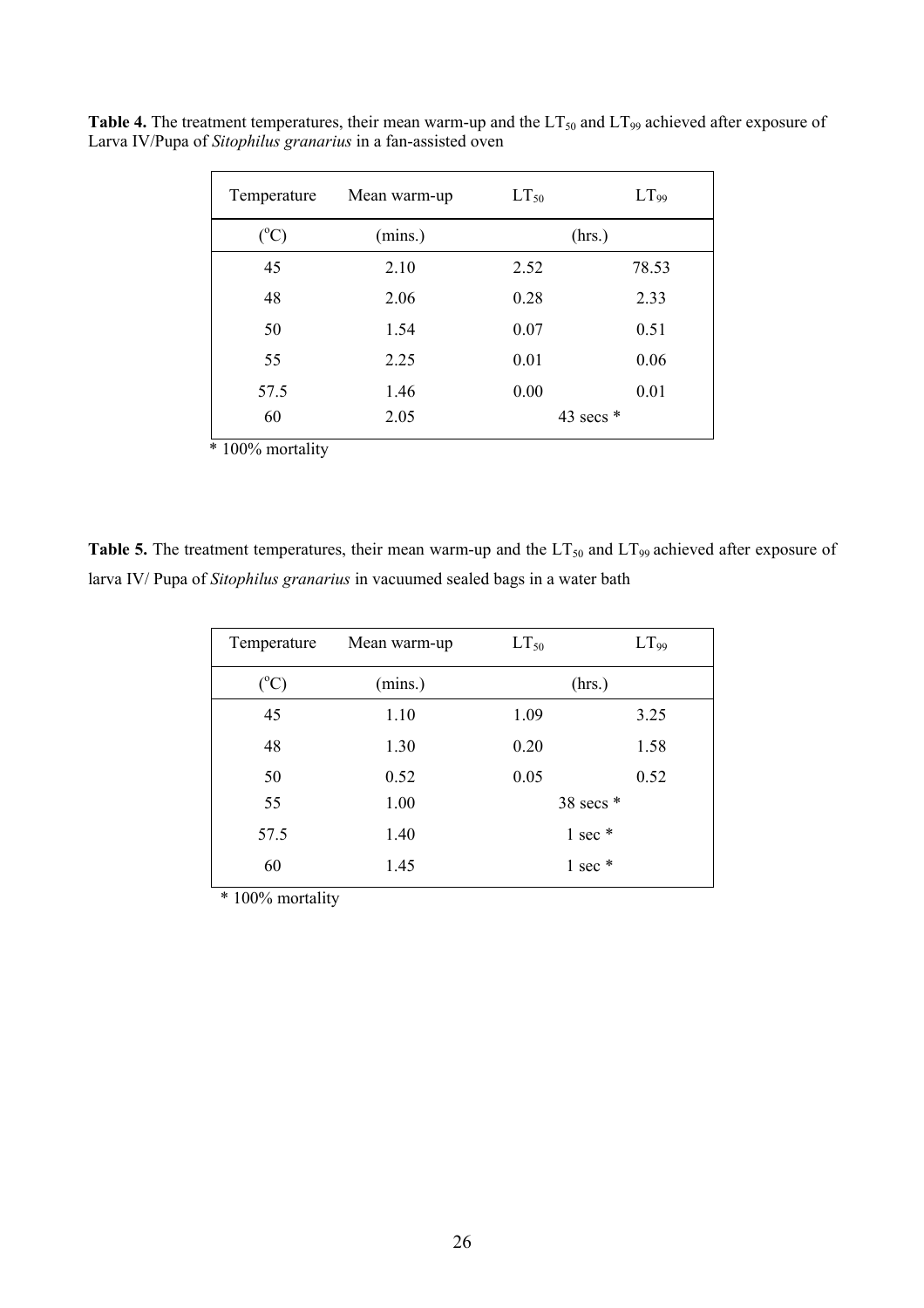| Temperature          | Treatment  | Time      | Mean MC | MC Loss |
|----------------------|------------|-----------|---------|---------|
| $^{\circ}\textrm{C}$ |            | (min/sec) | (%)     | $(\%)$  |
| 50                   | Water bath | 62.00     | 12.88   | 0.02    |
|                      | Control    |           | 12.90   |         |
| 50                   | Oven       | 62.00     | 11.49   | 2.4     |
|                      | Control    |           | 13.89   |         |
| 55                   | Oven       | 8.00      | 13.30   | 0.37    |
|                      | Control    |           | 13.67   |         |
| 55                   | Water bath | 12.00     | 12.83   | 0.2     |
|                      | Control    |           | 13.07   |         |
| 60                   | Oven       | 5.15      | 12.75   | 0.61    |
|                      | Control    |           | 13.36   |         |

**Table 6**. A comparison of the mean moisture content loss due to oven and water bath treatment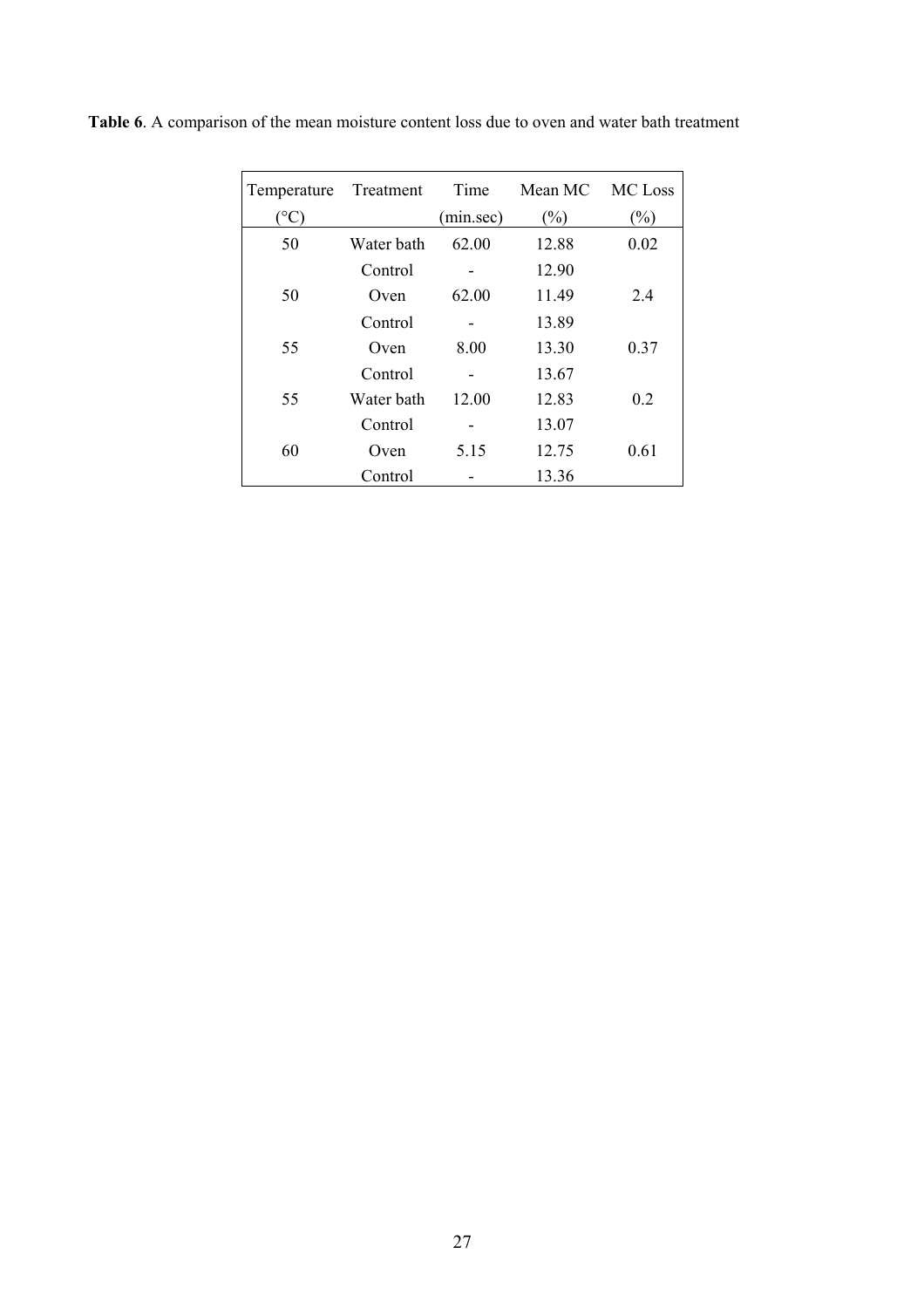

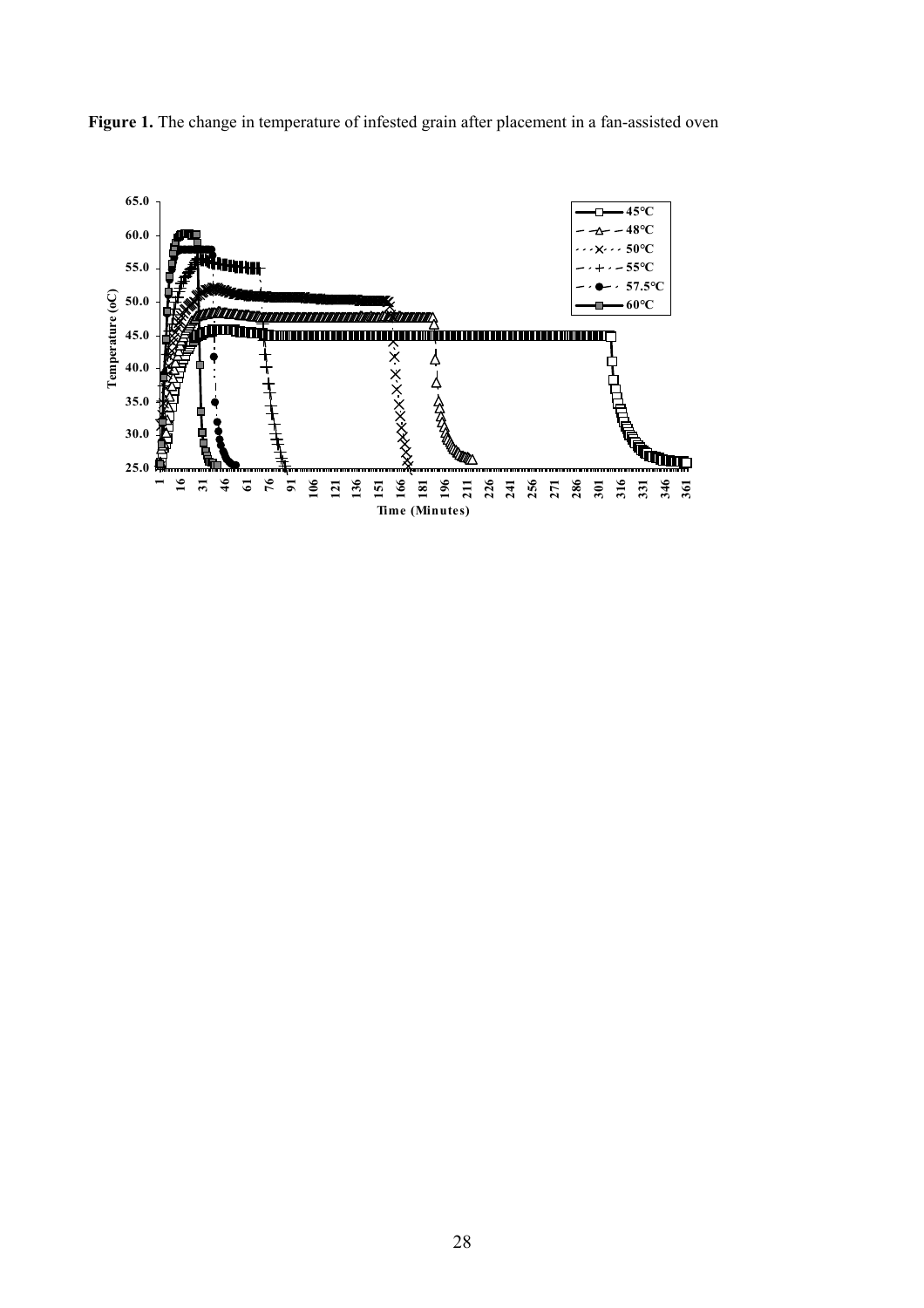



**Figure 3.** The change in temperature of infested grain after placement in a fan-assisted oven or water bath at 55, 57.5 or  $60^{\circ}$ C

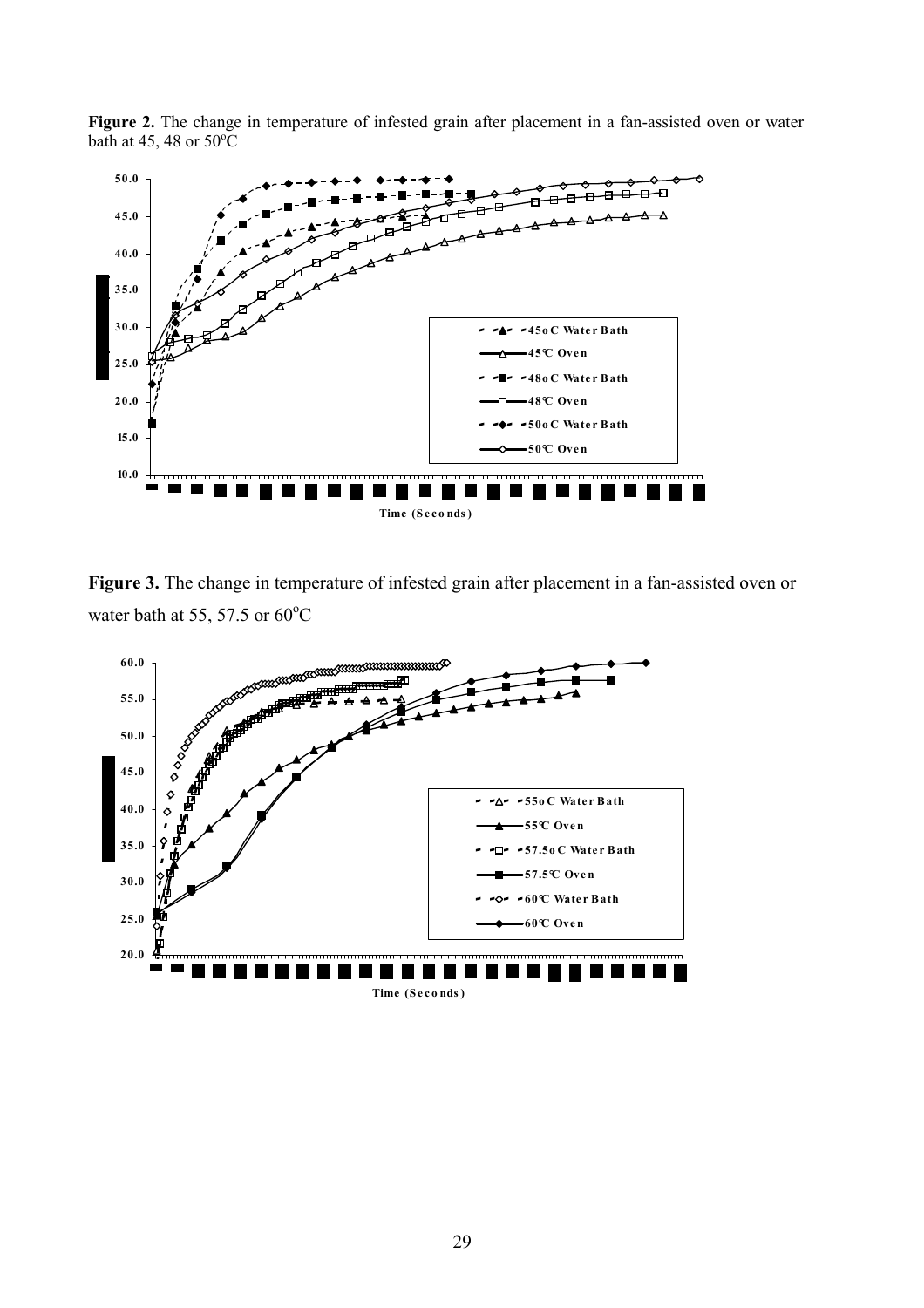**Figure 4**. Probit analysis of the mortality of *Sitophilus granarius* (Larva IV/Pupa) after exposure at various time intervals to a range of temperatures in a fan-assisted oven



**Figure 5.** Probit analysis of the mortality of *Sitophilus granarius* (Larva IV/Pupa) after exposure in vacuumed plastic bags for various time intervals to a range of temperatures in a water bath



**Part 2**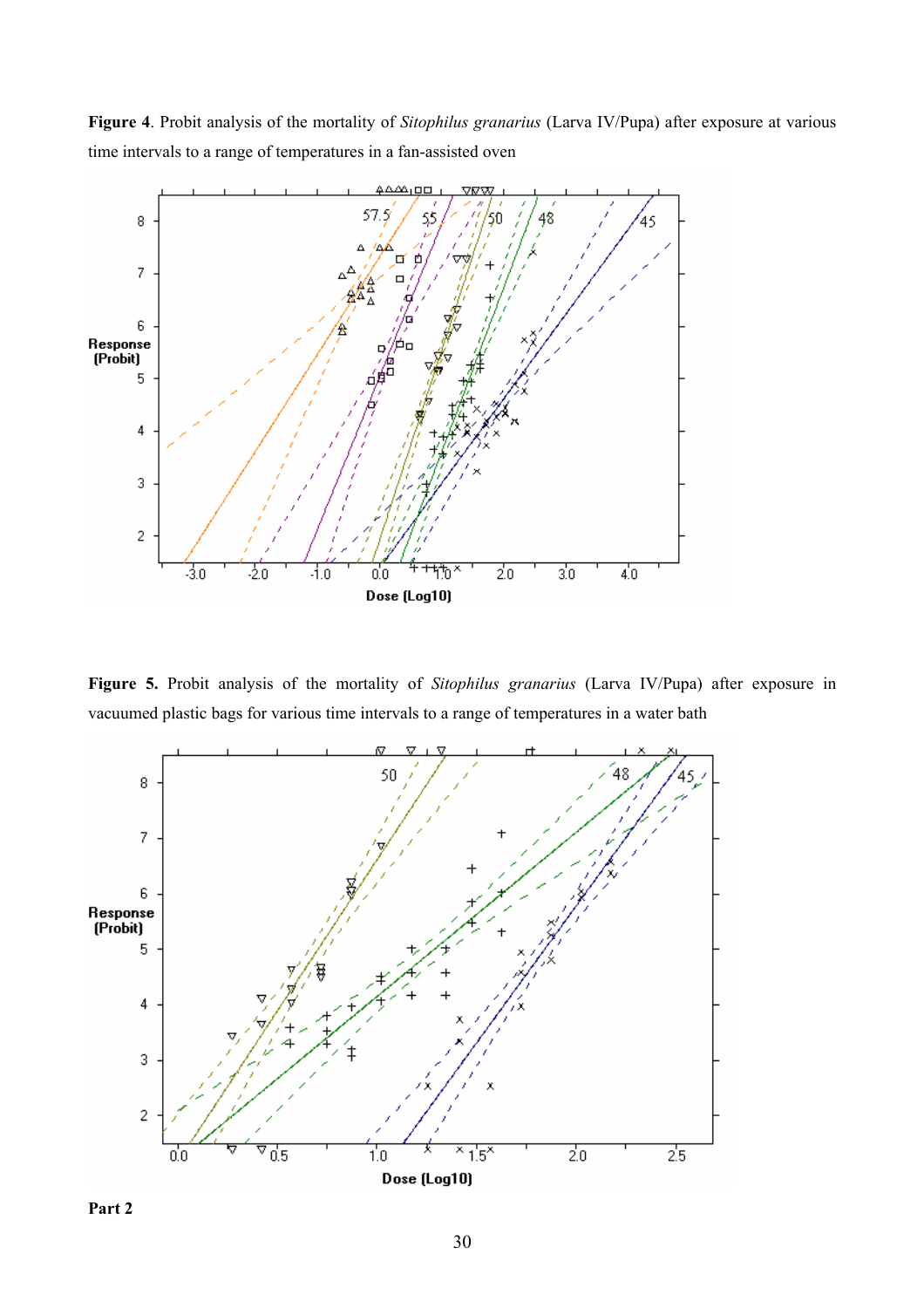# **DEVELOPMENT OF AN INSECT MORTALITY MODEL AND THE OPPORTUNITY FOR THERMAL DISINFESTATION OF GRAIN**

#### **P J C Hamer, D M Bruce, R P White**

#### **Summary**

In order to provide guidance on the operating conditions of hot air dryers to disinfest grain, a model is needed to describe mortality of grain weevils (*Sitophilus granarius*) in relation to time and grain temperature. The same probit analysis used for predicting the effect of the loss of seed viability was used and based on the assumption that mortality has a statistically "normal" distribution with time at constant temperature. Data from the oven experiments (Part 1 of this report) were used to develop the model which assumed a linear death rate, defined as the reciprocal of the standard deviation. The standard deviation was related to grain temperature by a power series. A naturally occurring mortality of 6.5% was determined by regression.

The insect mortality model was used to predict grain temperature required to kill the grain weevil (at its most tolerant stage) and an existing germination model was used to predict the grain temperature for a small acceptable level of loss in germination at two moisture contents and at several initial levels of grain viability. This "window of opportunity" for thermal disinfestation was 18ºC for barley at 12% moisture content and reduced to 12ºC for wheat at 14% moisture content when the germination for both barley and wheat were initially at 98% and a 1% loss of germination was acceptable. The heat treatment technique for disinfestation is most likely to be successful for high quality grain of low moisture content.

### **Introduction**

The concept of using hot-air dryers to disinfest grain involves raising grain temperature to cause mortality to the most tolerant UK insect species without a loss of grain viability. In order to provide guidance on the operating conditions of hot air dryers for this purpose, a mortality model needs to be developed and incorporated into proven dryer simulation models. These simulation models accurately calculate the temperature and moisture profiles throughout a hot-air dryer and will thus allow us to identify conditions to minimise loss of grain viability throughout a hot-air dryer.

Predictions of the effect of the loss of seed viability during heated air drying are based on an assumption that seed death has a statistically "normal" distribution with time at constant temperature and moisture content (Roberts, 1960). Germination percentages are represented as probabilities, which, when transformed to equivalent values of the standardised normal deviate or 'probit', have a linear death rate defined by the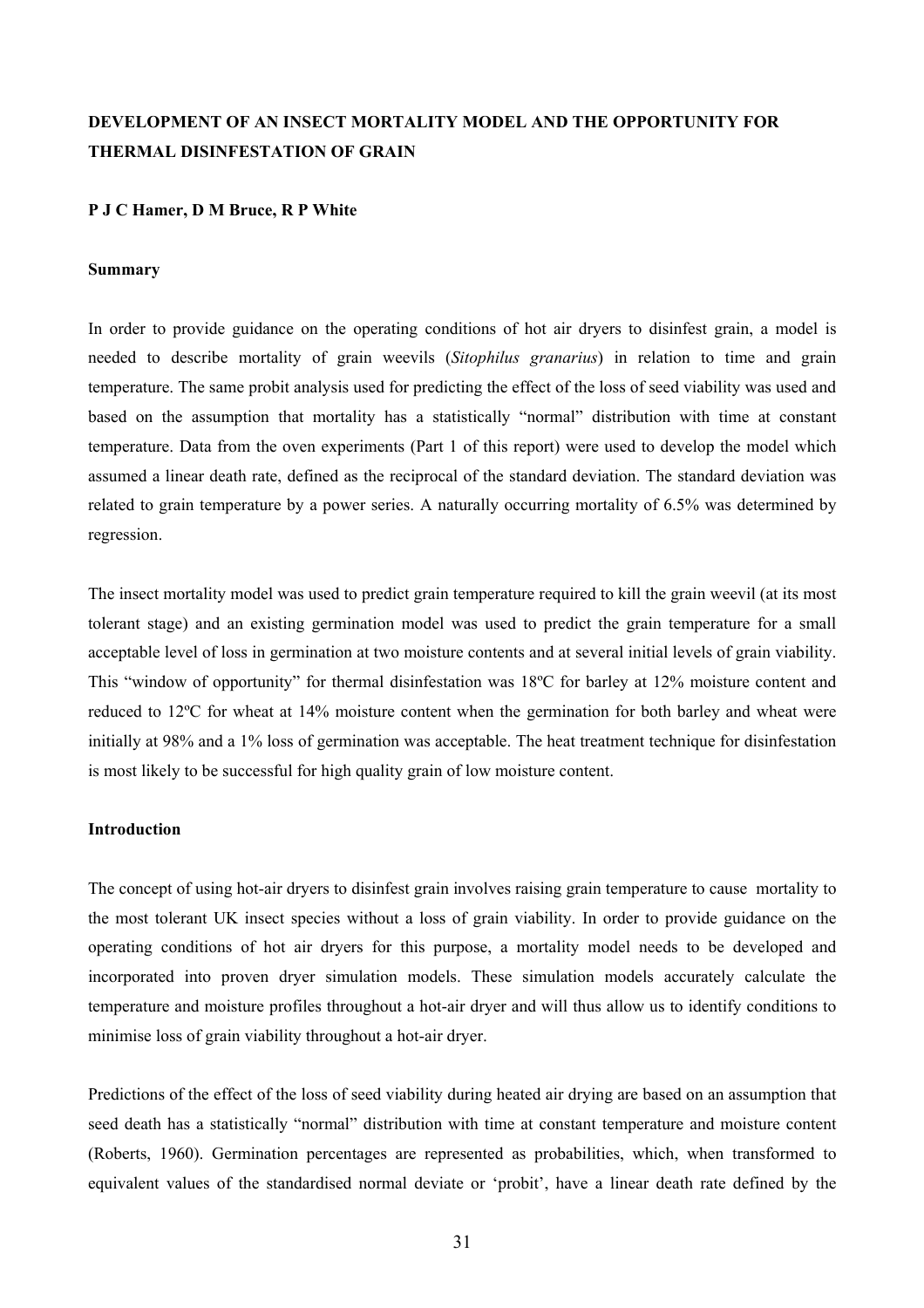reciprocal of the standard deviation (the symbol σ identifies the standard deviation) (Nellist, 1981). For cereal the standard deviation is related to grain temperature and grain moisture content (Ellis & Roberts, 1980). An explanation of probit analysis in relation to predicting cereal quality is presented by Nellist & Bruce (1987).

The extent of the loss of grain viability depends on the initial quality of the grain, the temperature and moisture content of the grain and the time of exposure (Nellist, 1981). The conditions inside a hot-air dryer during operation are complex because of the time taken to warm the grain, cooling due to evaporation, the effect of temperature and moisture fronts passing through the bulk, and so on. Temperature, moisture and exposure time are varying simultaneously and their effects on variability are complex. Insects with or inside grain will also experience the same complex interactions. The proven probit approach to predicting grain viability has been used by Beckett and Morton (2003) and Beckett et al. (1988) to predict mortality levels at given grain temperature for different heat soak and heat shock treatment of *Rhyzopertha dominica* (F.), the lesser grain borer.

Probit analysis is used here to develop an insect mortality model for grain weevils for use in hot-air dryer simulation models. The models are used to predict grain temperature required to kill the grain weevil for different times of exposure and to predict the grain temperature for a small acceptable level of loss in germination. The difference in grain temperature between the loss in germination and killing the insects can be termed the "window of opportunity" and is here determined for different exposure times and grain moisture contents.

The objectives of this module of the project were:-

- To develop a model to describe mortality of grain weevils (*Sitophilus granarius*) in relation to time and grain temperature.
- To identify, by simulation, a "window of opportunity" for thermal disinfestation of grain without affecting quality.

#### **Insect mortality model**

## Approach

The probit method of analysing insect mortality requires a knowledge of the death rate, assumed linear in the probit method, at a lethal temperature and the initial death rate of the insects at the start of exposure to a lethal temperature. Lethal 'nominal' temperatures of 45°C, 48°C, 50°C and 55°C held constant in an oven (Part 1) were used to obtain data for the most tolerant stage of the grain weevil (*Sitophilus granarius*) to enable the model to be developed.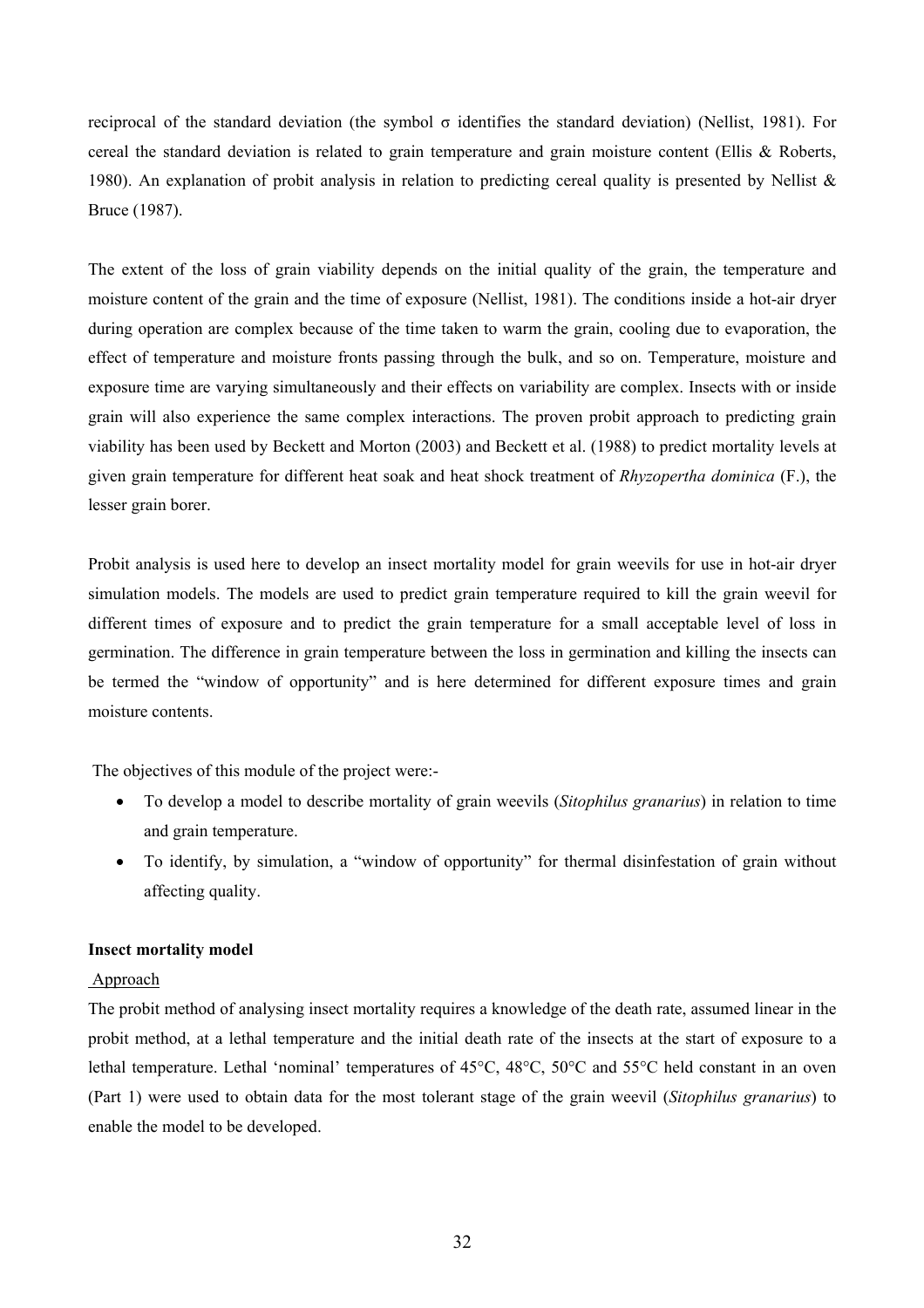On exposure to the heated oven, grain took time to heat up (warming phase) to a plateau and then, when removed from the oven, followed a cooling phase. The warming phase was typically of the order of 2 minutes and there was no clearly defined point in time when the plateau was reached. Therefore time at which exposure to the fixed temperature started was difficult to determine. This was of a concern because some insect death would occur prior to the starting point for the timing of exposure. The problem was most acute at the higher oven temperatures when exposure times of only a few minutes were sufficient to kill the insects because some insect death would occur prior to the starting point for the timing of exposure.

The time to start the timing of exposure was therefore taken as the time when the temperature rose by 90% from the ambient (typically about 25°C) to the target exposure temperature. For example if the target temperature was 45°C, the start of timing of exposure would occur when the temperature reached 43°C (the calculation is 25+(45-25)x90/100).

For each oven temperature tables of values of exposure time and insect mortality (normally the mean of three values) were constructed. Probit analysis, carried out using the statistical package GENSTAT (Payne et al., 1987), then provided estimates of a constant and the death rate as the reciprocal of the standard deviation (i.e.  $1/\sigma$ ) (Table 1). The grain temperature was the mean temperature recorded during the exposure period.

The constant varies with the starting time of exposure and represents the initial mortality (in the same way that the initial germination needs to be specified for seed viability). The parameter  $1/\sigma$  is unaffected by the timing of the exposure and therefore any inaccuracy in determining the initial exposure time is unimportant in determining the standard deviation sigma, σ.

The standard deviation ( $\sigma$ , min) was related to temperature (T,  $\degree$ C) using a power equation of the form:

$$
\sigma = a(T - T_b)^b \tag{1}
$$

where  $T_b$  ( $^{\circ}$ C) is the temperature below which insect mortality is unaffected by a heat treatment and *a* and *b* are constants. Fitted values of  $T_b = 35.4$ °C,  $a = 3872 \times 10^6$ ,  $b = -7.556$  accounted for 99.9% for the variation.

The following approach was adopted in order to determine a value for the naturally occurring mortality of insects not receiving the heat treatment (at this stage of development). This will now be referred to as the 'control' mortality. For each of the four treatment temperatures, the time profile of insect mortality was predicted from the time the samples were placed in the oven using the records of grain temperature, by calculating the standard deviation, σ, (eqn 1) for a control mortality of 3%. (Note for grain temperatures less than  $T_c = 35.4$ °C a very large value of  $\sigma$  was used). Measured mortalities were compared with prediction by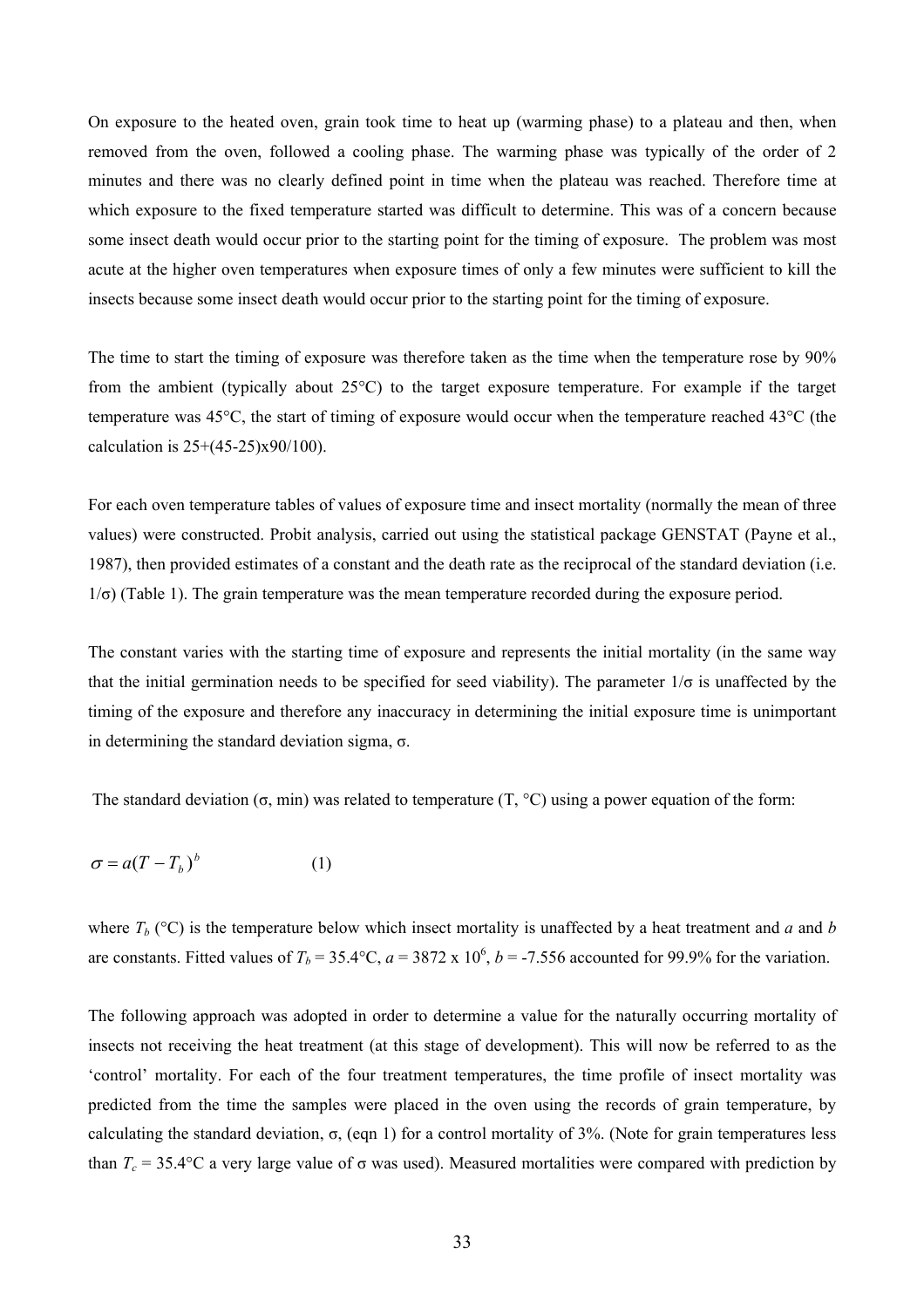regression with the line fitted through the origin and normalised so at the start of the heat treatment the mortality of the insects  $(M, \%)$  when compared to the control was zero:

$$
M = 100(1 - P/P_c)
$$
 (2)

where *P* is the probability of survival at the time of the observation and  $P_c$  is the probability of the control (untreated) insects surviving. ( $P_c$  = 0.97 or 97% for the case being considered of control mortality of 3%). The slope of the fitted line was found to be 0.936.

This exercise was repeated for control mortalities of 5%, 10% and 15% and produced slopes of 0.981, 1.042 and 1.079. By fitting a line through the slopes, the control mortality for a slope of 1.0 was determined to be 6.5%. This value was used in the model for the initial mortality of insects not receiving the heat treatment, i.e. the control mortality.

#### Results

Figure 1 compares the model prediction of mortality with measurement. Note that the graph presents the accuracy of the model in relation to the measurements used to develop the model. An independent set of data would be needed to validate the model.

Table 2 presents the mortality in relation to grain temperature and exposure time. Using a criterion of a mortality of 99.9 % as a satisfactory level of disinfestation then an exposure time of about 30 min at 50°C would be required. Exposure to a grain temperature of 55°C for a few minutes would be expected to be lethal to the grain weevil.

#### **Window of opportunity**

#### Approach

The 'probit' germination model is based on relating the standard deviation, σ, to the moisture content,  $(M, %$ wet basis) and grain temperature (*Tg*, °C). For barley, *Hordeum vulgare* L. 'Proctor', Ellis & Roberts (1980) related the logarithm of  $\sigma$  (min) by a multiple linear regression of the form:

$$
\ln(\sigma) = a_0 + a_1 \ln(M) + a_2 T + a_3 T^2
$$

The coefficients were:  $a_0 = 30.26$  (when the standard deviation units are in minutes),  $a_1 = -5.896$ ,  $a_2 = -5.896$ 0.0921 and  $a_3$  = -0.000986.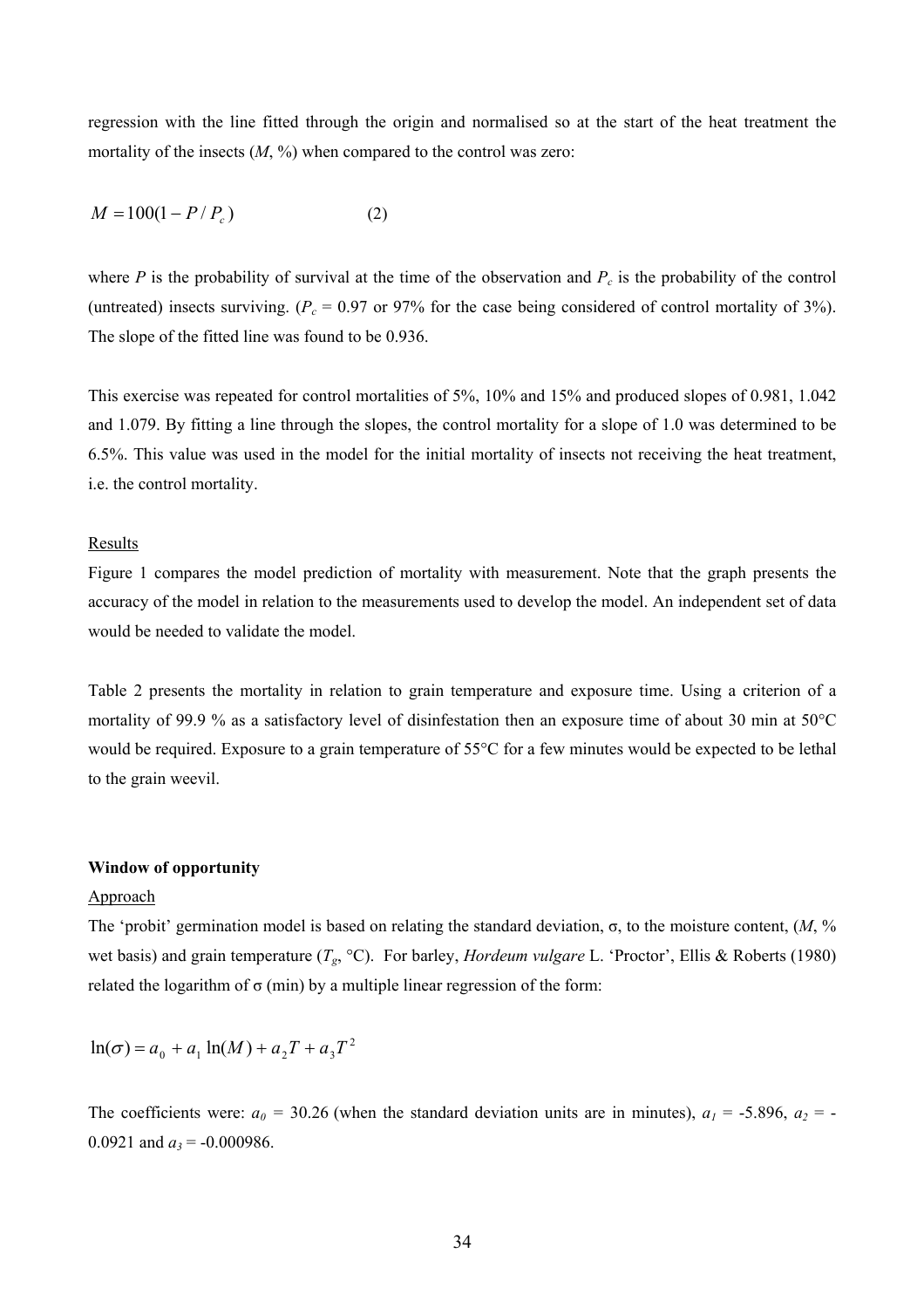Nellist & Bruce (1987) obtained similar data for winter wheat, *Triticum aestivum* L. 'Maris Hobbit' and derived the coefficients:  $a_0 = 40.29$ ,  $a_1 = -5.896$ ,  $a_2 = -0.3178$  and  $a_3 = 0.0$ .

Simulations for barley and wheat were carried out for an initial grain quality with germination of 98% assuming constant grain temperature and moisture content. The simulations were carried out for grain temperatures in the range 55°C to 65°C in 1°C steps and moisture contents 12 %, 14 % and 16 % on a wet basis (w.b.).

Further simulations examined the effect of initial germination on exposure time for a one percent loss in grain viability. The simulations were carried out for initial germinations of 99%, 98%, 97% and 96% for grain temperatures of 55ºC, 60ºC and 65ºC and moisture contents of 12% w.b., 14% w.b. and 16% w.b.

The grain temperature required to achieve an insect mortality of 99.9% was simulated for exposure times of 15, 30, 45 and 60 minutes. The grain temperature required for a loss in germination of one percent from an initial germination of 98% was simulated assuming moisture contents of 12% w.b. to represent stored barley and 14% w.b. to represent stored wheat for the same exposure times. The "window of opportunity" was taken as the difference in grain temperature between the insect mortality simulations and the germination simulations.

#### Results

The simulations (Figure 2 and Table 2) show that at lower temperatures barley is more susceptible to quality losses than wheat but less susceptible at higher temperatures. For an increase in temperature from 55ºC to 65ºC the exposure time for a one percent loss in viability is much less for barley (by a factor of about 8) than for wheat (factor about 25).

The moisture content also has a major influence on the exposure time for a loss in grain quality. For a one percent loss in both barley and wheat germination, the exposure time is about 2.5 and 5.5 times less when the moisture content is 14% w.b. and 16% w.b. instead of 12% w.b.

The initial germination has a major influence on the loss germination due to exposure of high temperature. For example the exposure time for a one percent loss in germination is about twice as long at an initial germination of 99% compared to an initial value of 97%.

For an exposure time of 15 min, constant temperatures of 51.4ºC kill 99.9% of the grain weevils and 69.4ºC results in a germination loss of 1% from an initial value of 98% for barley at moisture content of 12 % w.b.(Fig. 2a). The difference in these temperatures and therefore the "window of opportunity" is 18ºC (Fig.3). The longer the exposure times, the lower the grain temperature required for both insect kill and loss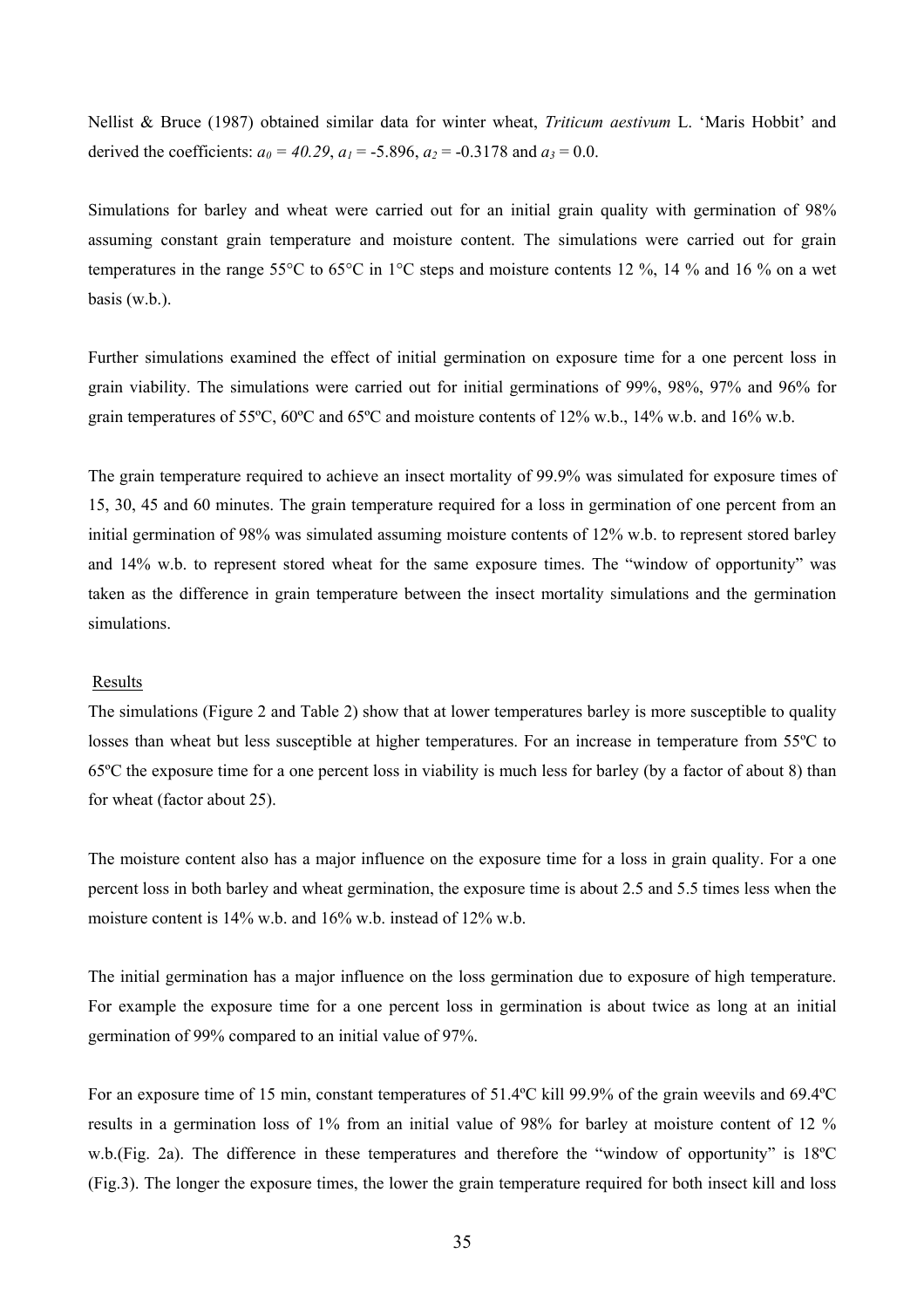in germination. The window of opportunity reduces with increasing exposure time – the window is 15ºC for a 60 min exposure.

For wheat the window is less, at about 12ºC, and is little influenced by exposure time. This is due to the higher moisture content (14% w.b.) and the resultant lower grain temperature for a 1% loss in germination.

# **Discussion & conclusions**

The insect mortality model is based on the same probit method used for the germination model. The insect death rate is the reciprocal of the standard deviation (σ) which was well related to temperature by a power series (eq. 1). The power series provided estimates of the rapid reduction of exposure times for insect mortality in relation to grain temperature (Table 2).

The model, presented in this report, did not take into account any possible effects of grain moisture on insect mortality. Beckett et al. (1998) studied the effects of both grain temperature and moisture content on the mortality of *R. dominica* and *Sitophilus oryzae* L. (Rice Weevil). The effects on insect mortality of grain moisture content (within the range suitable for stored grain) are small compared to the temperature effects, and in general all stages survive longer at a given temperature as grain moisture increases.

There are statistical methods to take account of the fact that the number of insects exposed to a treatment can not be observed directly (Wadley's problem) (Finney, 1971). However the mortality model did not use the normal Wadley's algorithm as there were insufficient control samples. The derived value for the control mortality of 6.5% is similar to published values. Research on *S. oryzae* showed that natural mortality in the first instar was 3.5% at 80% r.h. (Howe, 1952). 90% of mortality in juvenile phase occurs in the 1st instar and if conditions are favourable after this, survival is virtually 100% (Birch, 1945). The controls from the present work were at 70% so the control mortality may have been higher though *S. granarius* can tolerate drier conditions than *S. oryzae* (Howe, 1952).

It is clear from the analysis that a temperature "window of opportunity" is available, in which disinfestation of insects may be achieved without unacceptable loss of grain germination. Although a longer exposure time is required for disinfestation when grain temperature is lower, the window is hardly affected by the exposure time (Fig. 3).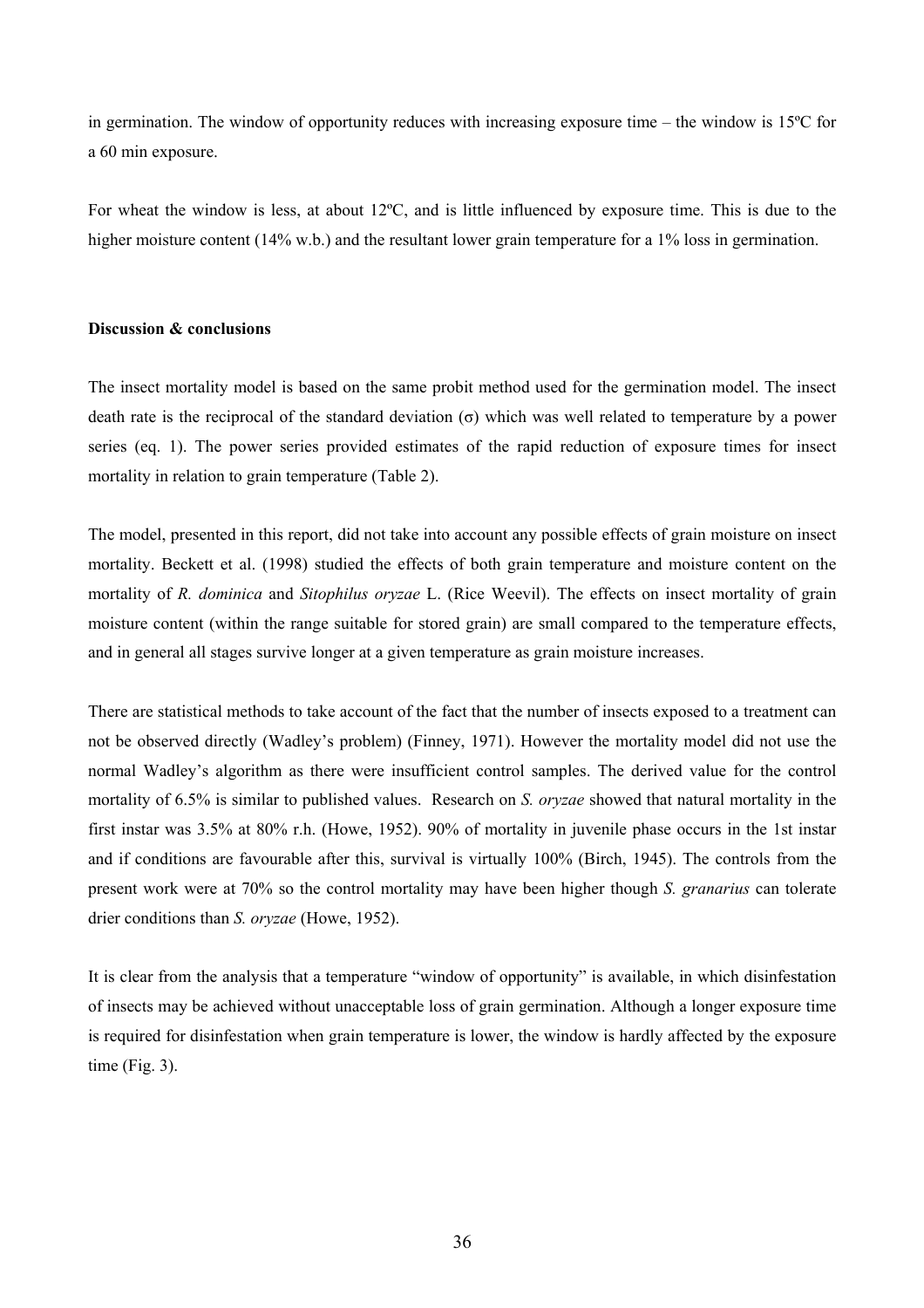The technique of thermal disinfestation is most likely to be successful for:

- (a) grain of low moisture content because of its lower sensitivity of dry grain to exposure to high temperature.
- (b) high quality grain, because the loss of grain viability due to temperature depends largely on the initial viability (Table 1).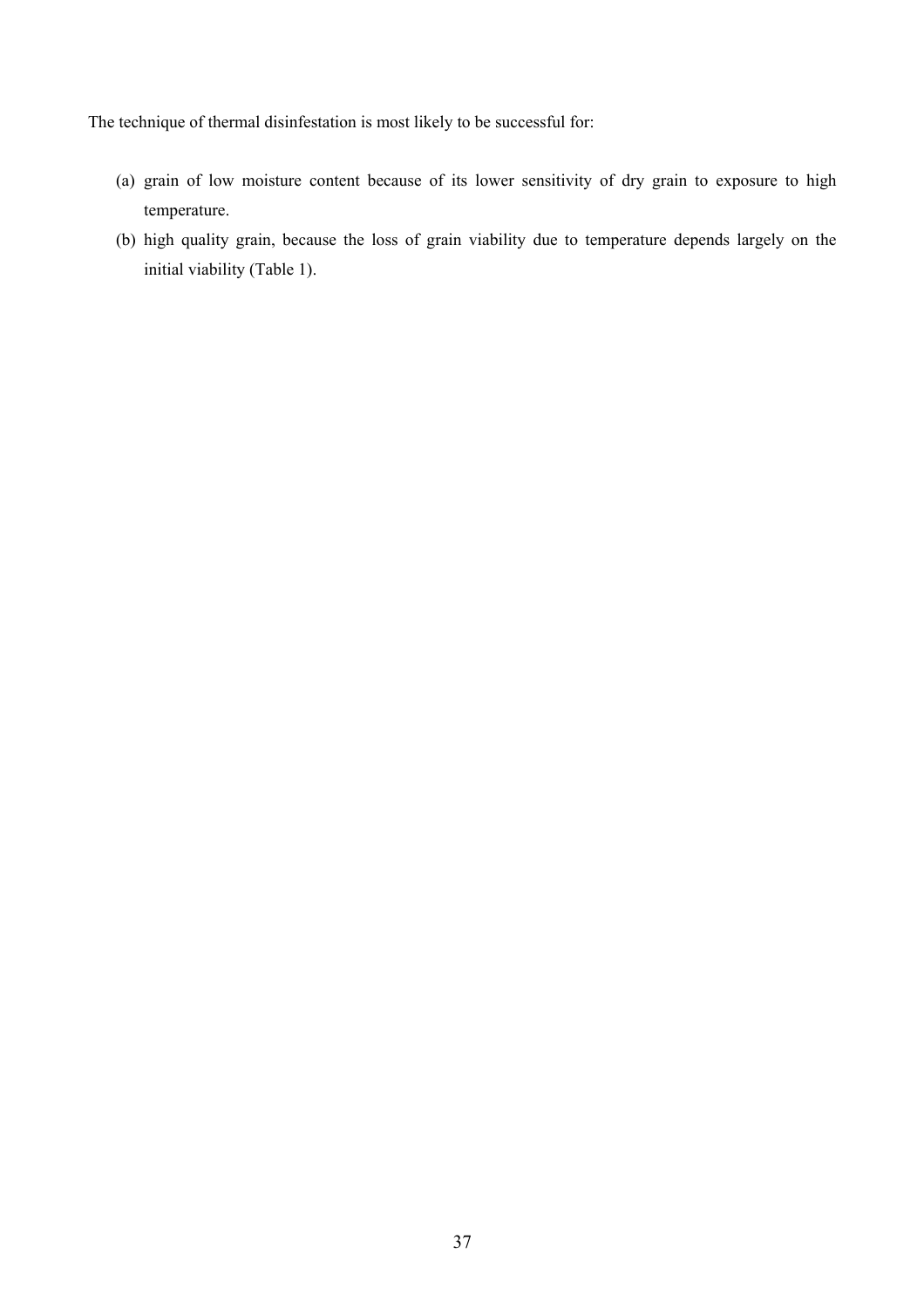**Table 1.** The estimate of parameters by probit analysis on insect mortality of *Sitophilus granarius* from oven heating tests in relation to measured grain temperature. The figures in brackets are the standard errors.

| Grain temperature $(^{\circ}C)$ | Constant        | $1/\sigma$         |
|---------------------------------|-----------------|--------------------|
| 45.1                            | $-1.348(0.092)$ | 0.007272(0.000616) |
| 48.0                            | $-1.871(0.185)$ | 0.05746(0.00645)   |
| 50.0                            | $-1.256(0.115)$ | 0.1503(0.0106)     |
| 55.0                            | $-1.025(0.292)$ | 0.655(0.118)       |

**Table 2.** Exposure times in minutes for different levels of grain temperature and insect mortality

| Grain temperature | Mortality |       |       |  |  |  |
|-------------------|-----------|-------|-------|--|--|--|
| $(^{\circ}C)$     | 50%       | 99.0% | 99.9% |  |  |  |
| 46                | 110.5     | 266.5 | 311.9 |  |  |  |
| 48                | 29.9      | 72.2  | 84.4  |  |  |  |
| 50                | 9.8       | 23.8  | 27.8  |  |  |  |
| 52                | 3.7       | 9.0   | 10.6  |  |  |  |
| 54                | 1.6       | 3.8   | 4.5   |  |  |  |
| 56                | 0.7       | 1.8   | 2.1   |  |  |  |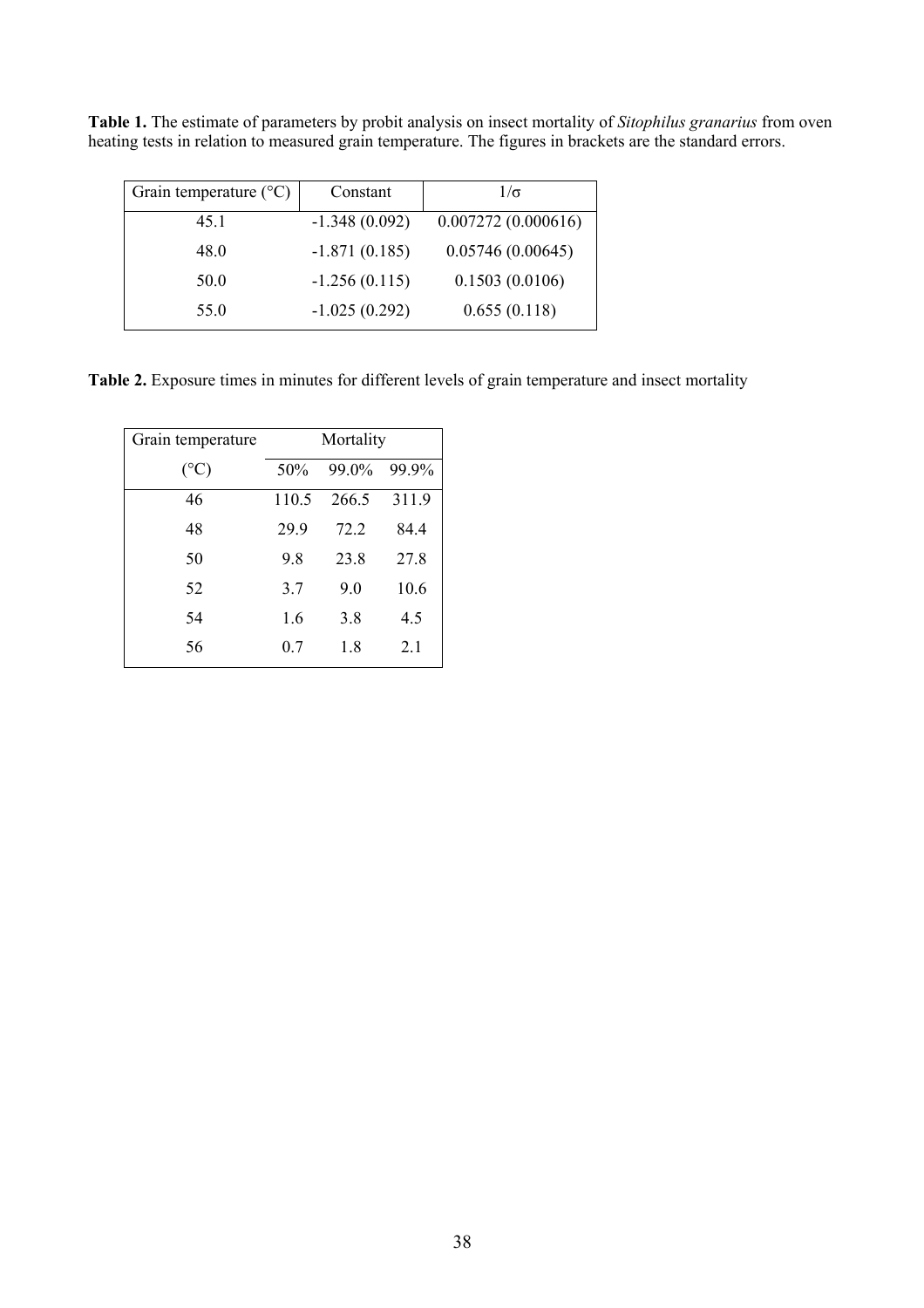**Table 3.** The exposure time for reductions in viability of 1% for different initial viability at different constant grain temperature and constant grain moisture content (*M,C.*).

| Initial     | $M.C.$ (%, w.b.) | Exposure time (min) |                |                |                |                   |                |  |
|-------------|------------------|---------------------|----------------|----------------|----------------|-------------------|----------------|--|
| germination |                  | Barley temperature  |                |                |                | Wheat temperature |                |  |
| $(\%)$      |                  | $55^{\circ}$ C      | $60^{\circ}$ C | $65^{\circ}$ C | $55^{\circ}$ C | $60^{\circ}$ C    | $65^{\circ}$ C |  |
| 99          | 12               | 524                 | 188            | 64             | 954            | 195               | 40             |  |
|             | 14               | 211                 | 76             | 26             | 385            | 78                | 16             |  |
|             | 16               | 96                  | 34             | 12             | 175            | 36                | 7              |  |
| 98          | 12               | 333                 | 119            | 40             | 606            | 124               | 25             |  |
|             | 14               | 134                 | 48             | 16             | 244            | 50                | 10             |  |
|             | 16               | 61                  | 22             | $\tau$         | 111            | 23                | 5              |  |
| 97          | 12               | 251                 | 90             | 30             | 456            | 93                | 19             |  |
|             | 14               | 101                 | 36             | 12             | 184            | 38                | 8              |  |
|             | 16               | 46                  | 16             | 6              | 84             | 17                | 3              |  |
| 96          | 12               | 204                 | 73             | 25             | 371            | 76                | 15             |  |
|             | 14               | 82                  | 29             | 10             | 150            | 31                | 6              |  |
|             | 16               | 37                  | 13             | 5              | 68             | 14                | 3              |  |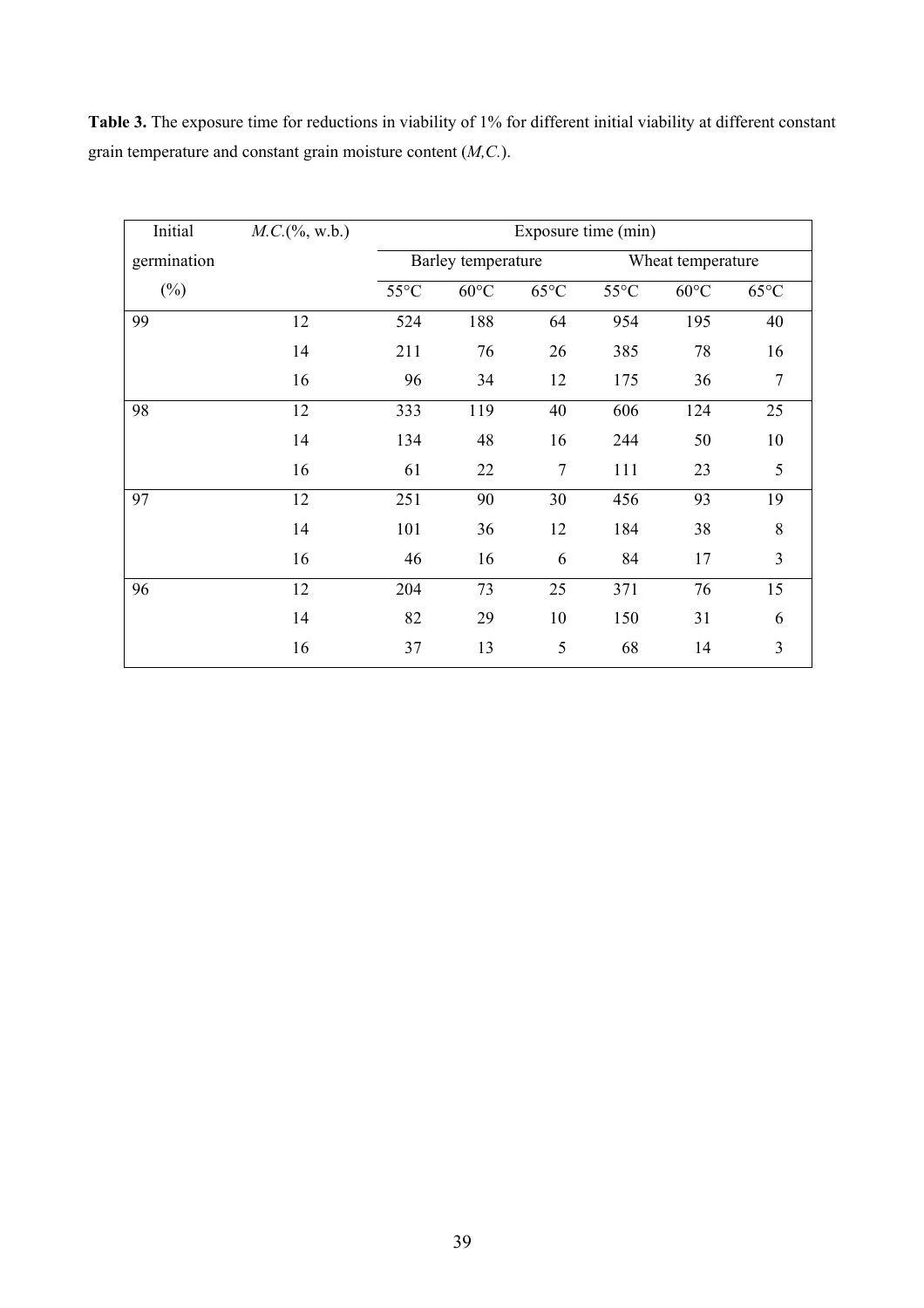

**Figure 1**. Model prediction of insect mortality compared to measurement for a control mortality of 6.5%. The fitted line accounted for 94.9% of the variation.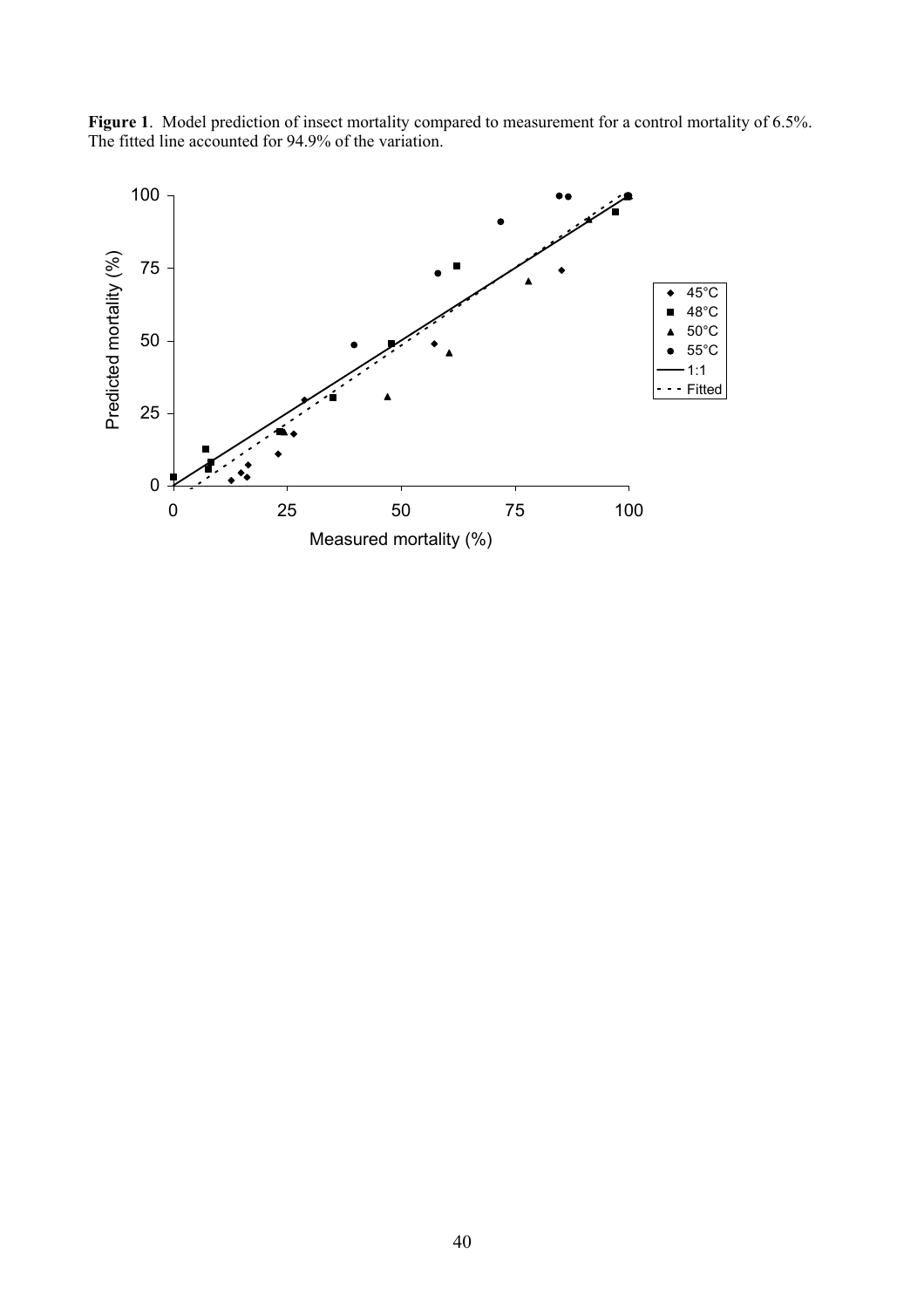Figure 2. Prediction, by simulation, of exposure time to reduce viability of (a) barley and (b) wheat from 98% to 97% in relation to constant grain temperature and constant moisture content.

(a) Barley



(b) wheat

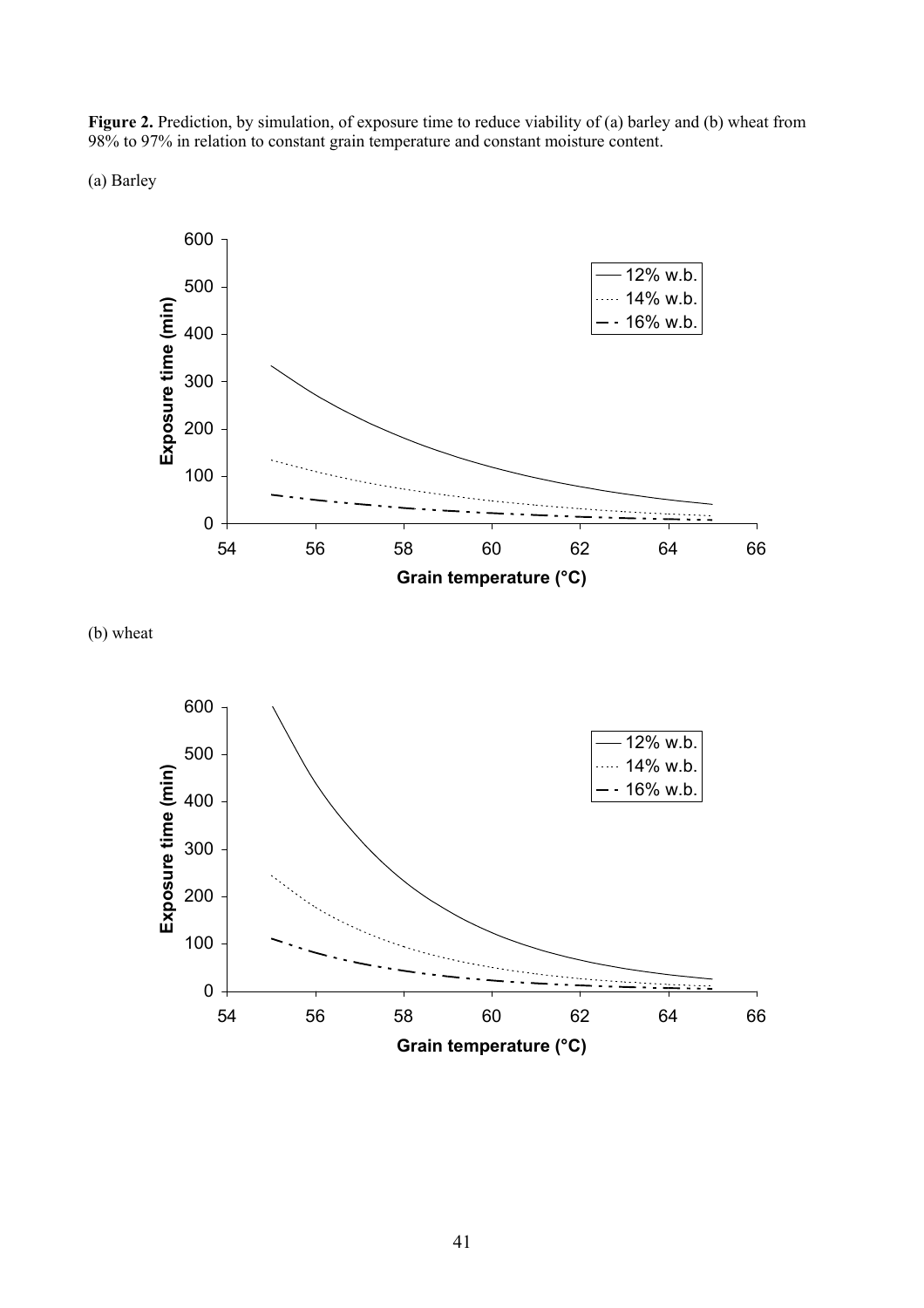Figure 3. Prediction, by simulation, of the "window of opportunity" (the unmarked area) as the difference in grain temperature to achieve 99.9% insect mortality (lower area) and a one percent loss of germination (upper area) from an initial germination of 98% for different exposure times.





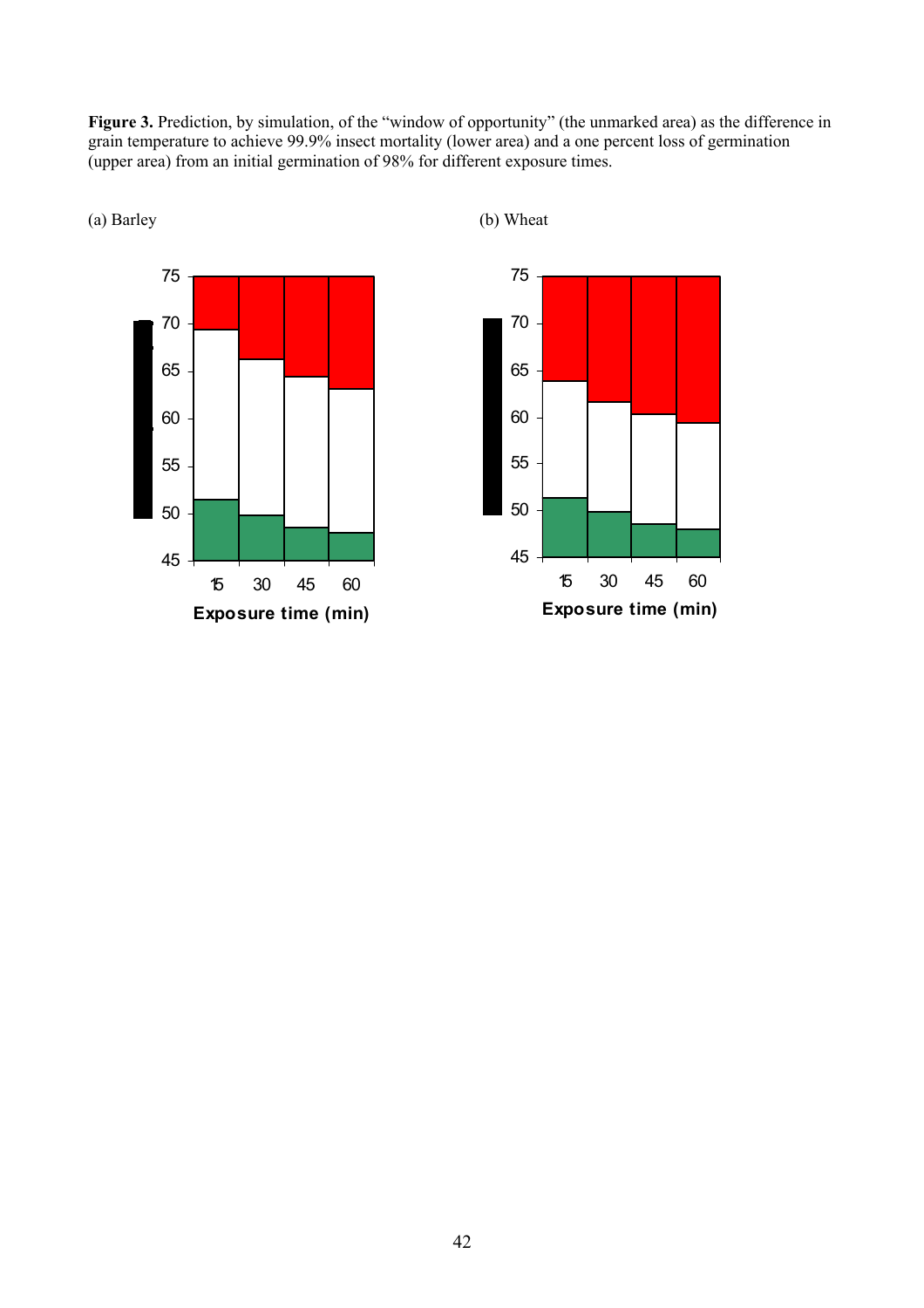# **Part 3. SIMULATION OF HEATED-AIR DRYER OPERATING CONDITIONS FOR DISINFESTATION OF GRAIN**

## **P J C Hamer, D M Bruce**

# **Summary**

The simulation models of mixed-flow and cross-flow dryers operating at steady state were modified to include the insect mortality model developed in this project. The performance of such dryers for thermal disinfestation was explored by running the models with particular initial conditions of air and grain. To make comparison of the performance straightforward, operating conditions were chosen to arrive at a set of conditions with the same insect mortality, 99.9%. The results also make it possible to examine how sensitive is the desired result to parameters which may not be well controlled.

Thermal disinfestation is possible with both types of dryer, though the window of possible conditions is narrower in cross-flow. The analysis from which this conclusion is drawn is the clear, steady conditions of the simulation models. However, analysis of the sensitivity of the disinfestation to various parameters raises concerns. In practical situations, some parameters *e.g.* air temperature, vary in time or with location, whilst others, *e.g*. throughput, are not simple to set. The sensitivity of the disinfestation effect to throughput in particular, but also to temperature, means that realistic deviations from the ideal values could render the disinfestation ineffective. If the dryers were used in recirculating-batch operation, it is probable that disinfestation would be achieved more robustly. A small further study would be needed to confirm this and to specify suitable operating conditions.

# **Introduction**

There is a need to define accurately the conditions that kill insects but do not harm grain and then to operate a heated-air dryer to achieve the conditions with as much a safety margin as possible. The objective of finding operating conditions by which to disinfest grain by heating without severely affected grain viability can best be met by using a validated simulation model. Other important aspects that need to be considered when using a heat treatment to disinfest grain include:

- the loss in moisture content and hence weight of the grain
- the temperature of the grain for subsequent storage
- the cost of the treatment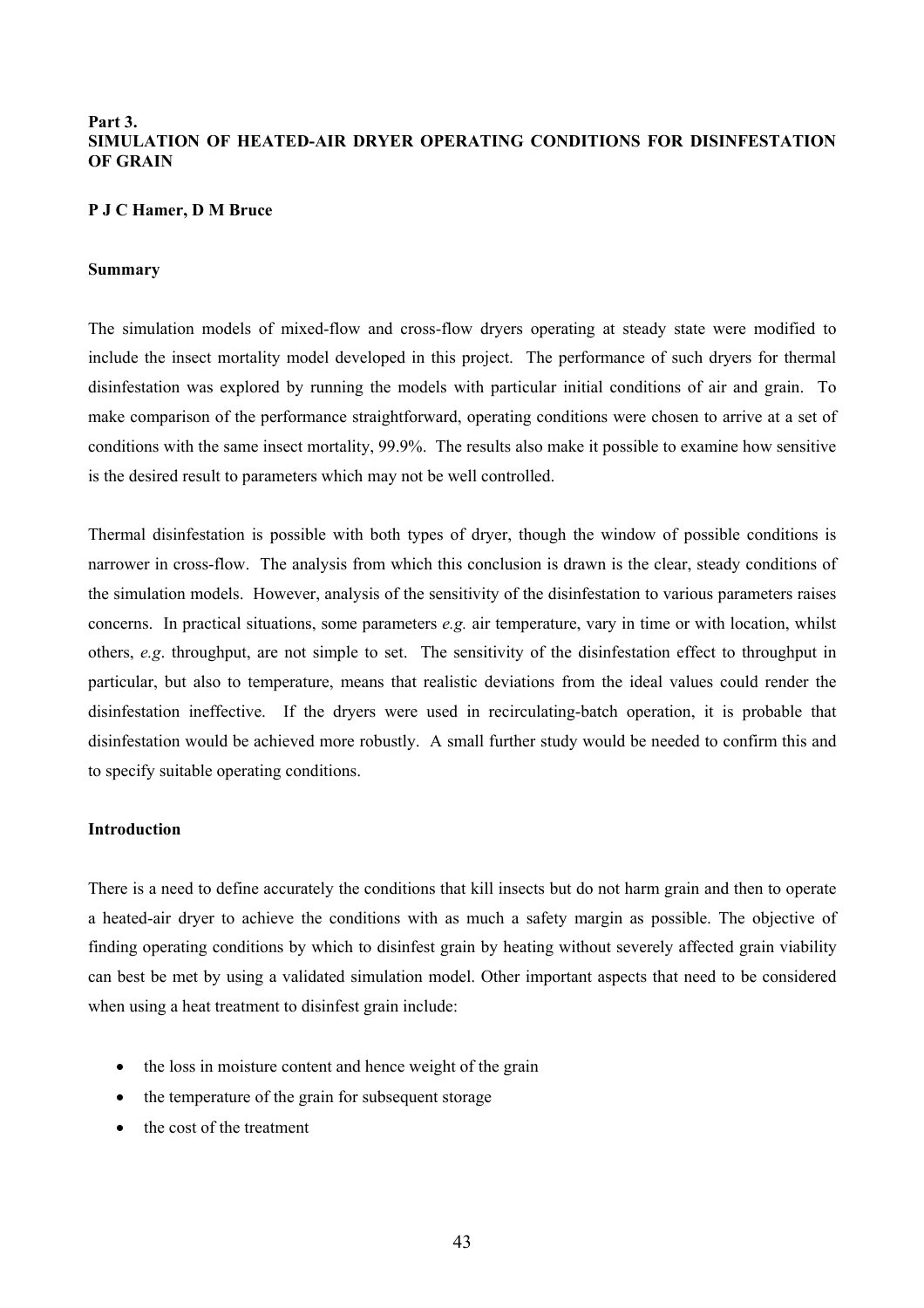Proven models of drying can simulate accurately the temperature and moisture profiles and any loss of grain viability throughout a heated-air dryer. The basis of computer simulation of heated-air drying of grain is well described by Giner et al. (1998). Moisture content and temperature of grain and air are predicted as functions of drying time and position in the grain bed using a mathematical model which is based on differential equations derived from mass and energy balances for the grain and air. The model requires mass transfer and heat transfer coefficients and the physical and thermal properties of grain and air and equilibrium relationships. The simulation model also contains routines that predict the loss of germination in relation to the moisture content and temperature of the grain.

The mixed-flow dryer, a popular type of heated-air continuous-flow dryer in the UK, is designed to give a more uniform thermal treatment to the grain than the more simple design of the cross-flow dryer. Mixedflow dryers have rows of ducts through which air is supplied to and removed from the moving grain bed. A two-dimensional model better represents the air and grain flows in the vicinity of the ducts and hence gives better predictions of grain temperature than a simpler one-dimensional model of Bruce (1984). Good prediction of grain temperature is important for the germination loss model. The two–dimensional model for the simulation of a mixed-flow grain drying used in this study is that of Giner et al. (1998), developed at SRI. The ability of the model to predict the overall drying performance, the moisture and temperature profiles in the drying bed during drying experiments on a laboratory scale has been established (Giner and Bruce, 1998).

In the cross-flow dryer a moving stream of grain is successively dried and cooled by air flowing at right angles to the stream. Simple cross-flow types consist of a single drying bed, preceding, and continuous with, a cooling bed. A validated computer model of a cross-flow grain dryer simulates the performance and enables operating conditions to be studied (Nellist, 1987).

The insect mortality model developed in this project ( Part 2 of this report) has been incorporated into both the two-dimensional mixed-flow model and the cross-flow model. In this part of the work, simulations are carried out for the mixed-flow and cross-flow dryer types to investigate the effect of operating conditions in continuous-flow, one pass operation on the disinfestation and the impact on the other important factors listed above. The objectives of this module were:-

- To devise, by simulation, thermal disinfestation / decontamination strategies using a hot-air dryer of the mixed-flow type used on many UK farms
- To investigate, by simulation, operating conditions of the other commonly used dryer type, crossflow, for thermal disinfestation
- To make recommendations on the operation of heated-air dryers for disinfestation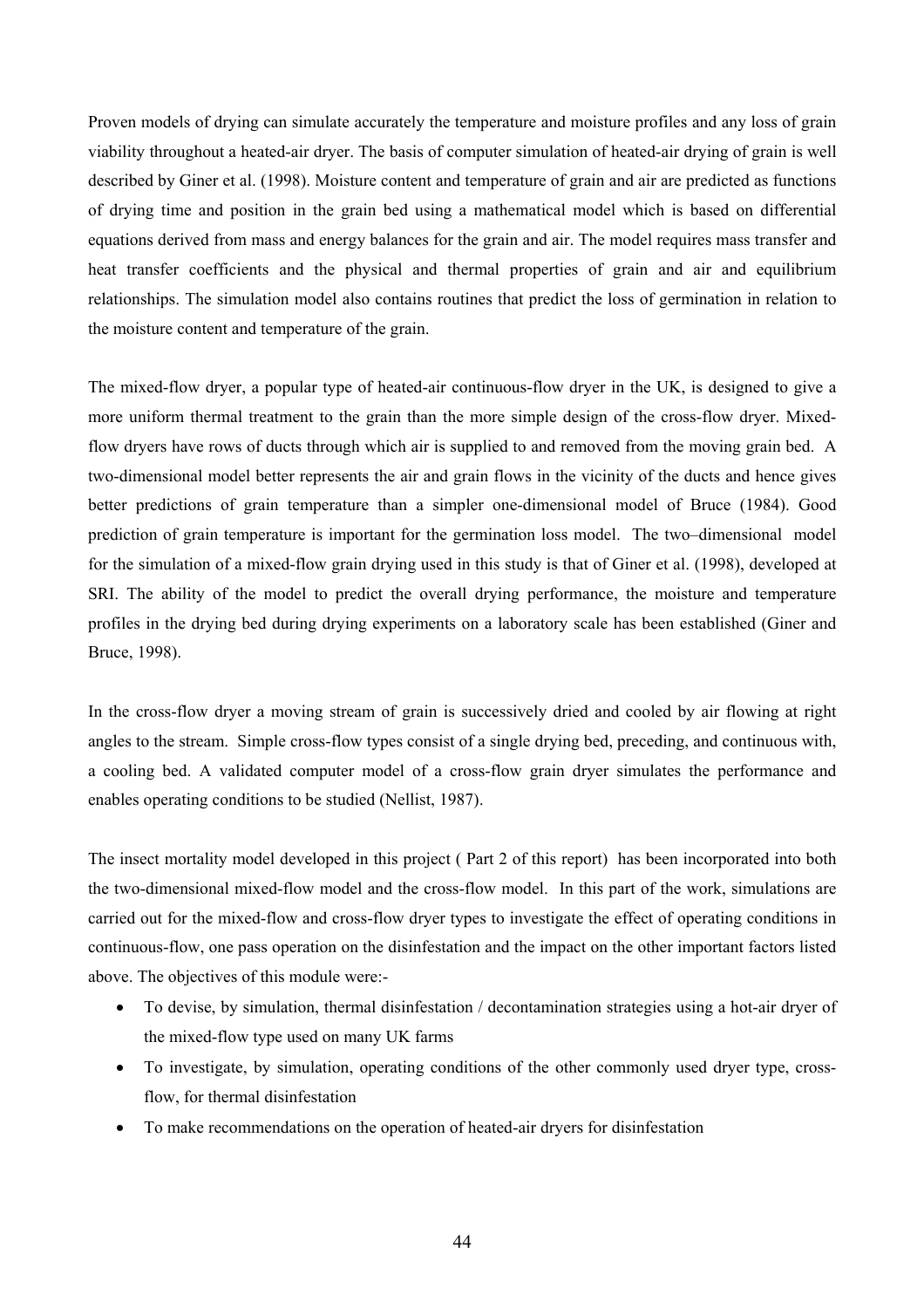#### **Mixed flow dryer**

#### Materials & methods

Measurements of the size, distribution and number of air inlet and exhaust ducts of the dryer at CSL were used to represent a typical mixed-flow dryer (Table 1), which is the Law-Denis dryer, with a natural gas burner, used for the full scale trial ( Part 4 of this report ).

In normal operation as a continuous flow dryer, the inlet plenum is divided so that some of the rows of ducts allow cool air to enter to cool the grain. The CSL dryer has eight rows of inlet ducts. Simulations were carried out assuming (a) six rows were used for heating and two for cooling (ratio heating: cooling of 3:1) and (b) four rows of heating and four for cooling (ratio 1:1).

Grain bulk density of 642.6 kg/m<sup>3</sup>, (Nellist, 1987) and reference ambient conditions of air temperature, 15°C, relative humidity, 80%, and barometric pressure, 101.325 kPa, (used as a basis for calculating test results in the appropriate British Standard (BS 3986: 1998) were assumed. These values will be referred to as the 'standard' conditions.

The heated air mass flow (*b*) was estimated from measurements of fuel consumption (*F*) during a heating period (*t*), average drying air temperature ( $\theta_d$ ) and the average ambient temperature ( $\theta_d$ ):

$$
b = FH / (Ac_{pa}(\theta_d - \theta_a)) \qquad (1)
$$

where *A* is the area of the ducts calculated from the number of inlet ducts  $(8)$ , the height of a cross flow section (0.1 m), the depth of the dryer (2.0 m) and the number of slices through the dryer (12); *H* is the net calorific value of fuel (for natural gas  $H = 39.6 \text{ MJ/m}^3$ : www.dti.gov.uk/energy/inform/calvalues.pdf) and  $c_{pa}$  is the specific heat of air at constant pressure  $[c_{pa} = 1.01 \ kJ/(kgK)]$ . The gas usage was 81.2 m<sup>3</sup> during a  $t=2$  hour period in Run 2 of the validation test (Part 4 of this repiort), the average drying temperature was  $\theta_d$ = 80°C and the ambient temperature was  $\theta_a$  = 16°C. The heated air mass flow rate was calculated to be  $b=21.41 \text{ kg/min/m}^2$ .

The simulations involved specifying the initial and final moisture content of the grain and solving the differential equations in the model to predict throughput for a specified drying air temperature. The model prediction of insect mortality was noted and the simulation rerun a number of times with a modified target moisture content until the model prediction of insect mortality was 99.9%, i.e. insect survival of 0.1%.

A series of simulations was carried out to represent treatment of wheat assumed to be at an initial moisture content of 14% wet basis (w.b.). Coefficients for the germination model were those given for wheat by Nellist and Bruce (1987). A similar series of simulations was carried out to represent barley with an initial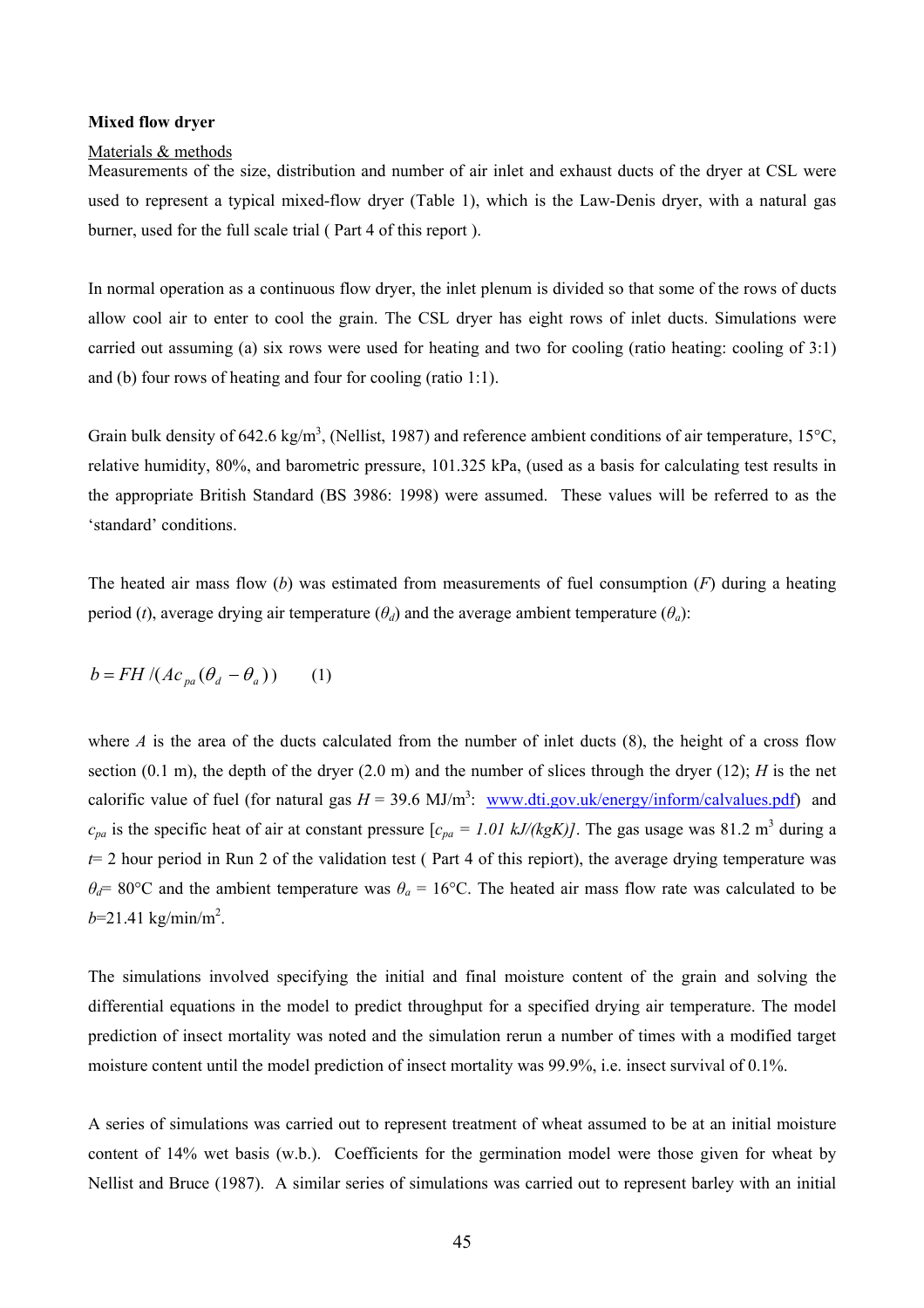moisture content of 12% w.b. and coefficients for the germination model by Ellis & Roberts (1980). For both the wheat and barley, series of simulations were conducted with drying air temperatures in the range 55°C to 100°C in 5°C steps. The initial germination prior to disinfestation was assumed to be 98%. The cost of heating the air was calculated using eq 1 where  $\theta_d$  was the drying air temperature and  $\theta_a = 15^{\circ}\text{C}$  the 'standard' ambient air temperature. A gas price of 1.37p/kWh was assumed (www.mwen.org.uk/energy\_conversion.htm). The power of the electrical components was 14.6 kW (Law-Denis Engineering Ltd.) and the cost of electricity 5p/kWh.

Further simulations investigated the impact of initial moisture content on operating conditions to disinfest grain. The safety margin of operation was investigated by determining the conditions for various levels of insect mortality.

## Results & discussion

Figures 1 to 4 all relate to treatment conditions that cause a 99.9% mortality of the insects. In all four graphs of each figure, drying air temperature is the independent variable. The top left graph shows how the throughput and residence time change with drying air temperature. Top right shows the moisture loss and germination loss, where the initial value is 98%. The lower left graph shows the maximum grain temperature reached anywhere in the dryer and the temperature of grain discharged from the cooling section, with ambient temperature shown for comparison. The lower right bar chart shows energy cost, in which the costs of electricity for the electrical components and of gas for air heating are stacked.

The simulations for wheat with a dryer having a heating to cooling ratio of 3:1 (Fig. 1) indicate benefits in operating the dryer at higher temperatures. The benefits include increased throughput and hence lower residence time, smaller losses of grain moisture and lower energy costs. Of course, too high a temperature results in an unacceptable increase in germination loss and increases the temperature of grain at discharge. Operating with a drying air temperature of 80ºC is predicted to result in negligible loss in germination. However the grain discharge temperature is rather high at 30.5ºC.

When the heating and cooling sections are of equal size and a drying air temperature of 80°C the discharge temperature is more acceptable at 19.1ºC (Fig. 2). The germination loss remains negligible and additional benefits are smaller loss in moisture content and lower operating costs. The margin of safety if air temperature exceeds 80ºC for any reason is less.

The results for the simulations for barley (initial moisture content 12% w.b.) are similar to wheat (initial moisture content 14% w.b.) except that the moisture content of the discharge grain as the drying air temperature increases when the heating and cooling sections are of equal size (Figs. 3 & 4).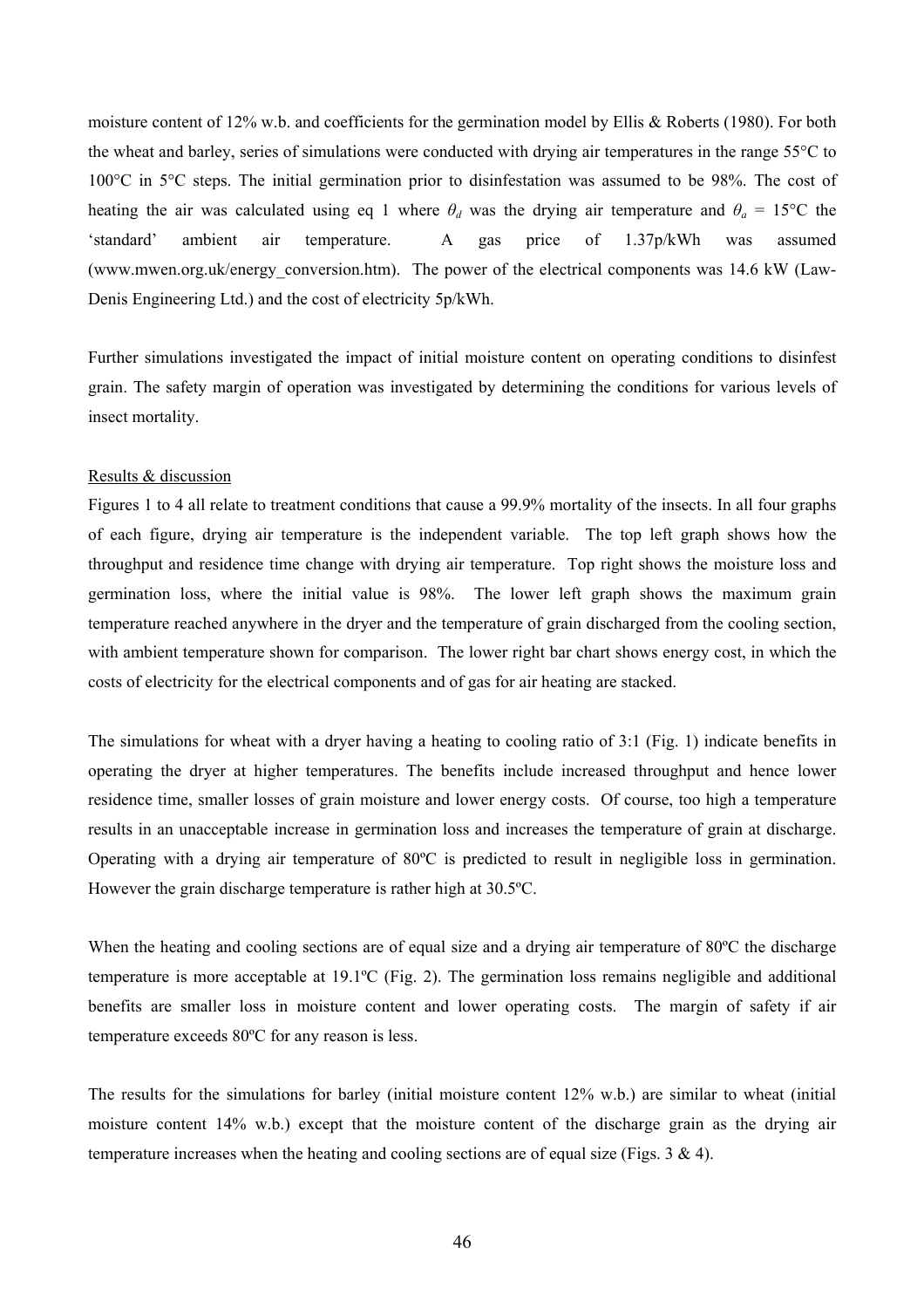Whereas Figures 1 and 2 relate to wheat at initial moisture of 14% w.b., Table 2a explores the effect of varying the initial moisture content of wheat/ barley on the main results. The dryer has equal heating and cooling sections. As initial moisture increases, disinfestation becomes more problematic: throughput reduces (and hence residence time increases), the loss in moisture content increases and the germination loss increases. Energy costs also increase. To limit germination loss to the value achieved at 12% initial moisture content, drying temperature must be reduced if the grain for treatment has a high moisture content. This situation is explored in Table 2b which shows how the drying air temperature must be reduced by some 8ºC for each % point increase in initial moisture to avoid increasing damage to grain germination. The throughput is greatly decreased, and the costs increased as a result of increased initial moisture.

Table 3 explores the effect on the throughput of (a) barley and (b) wheat of setting various insect survival rates. The simulations indicate very small safety margins. An increase in throughput of 6.6% for barley and 8.5% for wheat increases the insect survival from an acceptable level of 0.1% to a very unacceptable level of 10%. This is a consequence of the disinfestation effect taking place in a short time at a high temperature. A small reduction in residence time has a significant effect on survival.

Recirculation of air, i.e. using air from the exhaust of the cooling section reheating it and using it for the drying section, made no difference to the output except that it reduced the specific heat consumption and hence the energy costs.

# **Cross flow dryer**

#### Materials & methods

For simulation purposes, the design of a simple cross-flow dryer can be expressed in terms of bed depth, the areas of the drying and cooling sections and airflows in these sections (Nellist, 1987). The simulations were conducted at the standard conditions for a typical commercial dryer of 12  $m<sup>2</sup>$  bed area and a bed depth of 0.2 m, with a drying to cooling ratio of 3:1 (i.e. bed areas of 9 m<sup>2</sup> and 3 m<sup>2</sup>) and the mass rate of airflow fixed at  $30 \text{ kg/min.m}^2$  for both the drying and cooling areas. The simulations represented wheat with an initial moisture content of 14% w.b. and barley at 12% w.b. and the fuel prices were the same as for the mixed-flow dryer simulations.

In the same way as the mixed-flow dryer, simulations investigated the impact of the ratio of heating to cooling bed areas, bed depth and the initial moisture content on operating conditions to disinfest grain. The safety margin of operation was investigated by determining the conditions for various levels of insect mortality.

#### Results & discussion

The format of Figures 5 and 6 are the same as for the mixed-flow dryer simulations (Figs. 1 to 4) and the benefits of operating the dryer at higher temperatures are the same. For comparable heating /cooling ratios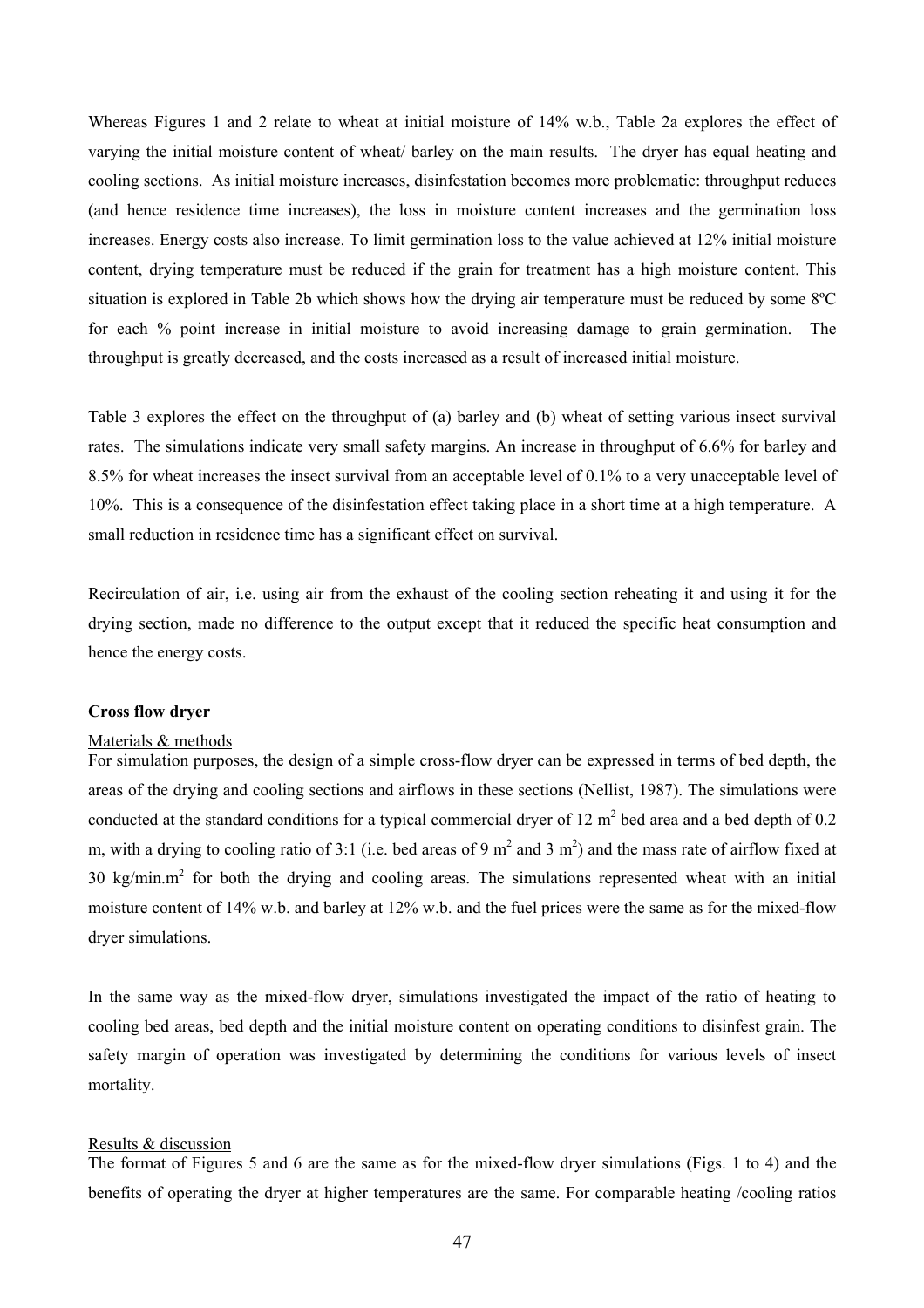(compare Fig. 1 with Fig. 5 for wheat and Fig. 3 with Fig. 6 for barley) the residence time of the cross-flow dryer is longer than the mixed-flow dryer and the treatment cost is more. Furthermore a lower drying air temperature is needed in avoid germination losses.

A cross flow dryer has a cool, air-exhaust side, where the insects may most easily survive, and a hot air-inlet side where the grain germination will be most affected. To ensure a given level of insect mortality, the bed will need to reach a higher temperature than in a mixed-flow dryer at the same air temperature so that its cooler side is lethal. However this leads to greater loss in germination.

Table 4 explores the effect of varying the initial moisture content of wheat and barley on the main results. As initial moisture content increases, the throughput decreases, the germination losses increase, discharge temperature reduces and energy costs increase.

Table 5 explores the influence of the proportions of the heating and cooling areas on the main results. As the proportion of the heating section of the dryer increases the throughput increases but any change in the moisture content of the grain at discharge is relatively small and the germination losses are the same. As would be expected the temperature of the grain at discharge decreases with increasing area of cooling bed. With a bed ratio of 1.4 (7 m<sup>2</sup> heating / 5 m<sup>2</sup> cooling) the temperature of the grain at discharge is less than 20ºC.

Table 6 explores the influence of bed depth on the main results for two heating /cooling bed sizes. As bed depth increases, the throughput decreases even though the residence time increases considerably. (This would be expected as the volume of material in the dryer increases in proportion to the bed depth). The moisture content decreases considerably with increasing bed depth and the germination losses become unacceptably high. For the same heating /cooling areas, the discharge temperatures are low but at the larger heating area (Table 6b) the grain discharge temperature is over 38 °C at 0.1 m bed depth and decreases with increasing bed depth. The energy costs are similar at 0.1 m and 0.2 m bed depth but then increase with increasing bed depth.

Table 7 explores the effect on the throughput of barley (Table 7a) and wheat (Table 7b) of setting various insect survival rates. As with the mixed-flow dryer, the simulations indicate very small safety margins. An increase in throughput of about 10% increases the insect survival from an acceptable level of 0.1% to a very unacceptable level of 10%.

# **Conclusions**

## Simulation runs

1. From the simulation runs, disinfestation treatments were effective in both types of dryer when run in a continuous-flow, once-through operation. This supports the earlier work with a simple model (Part 2 of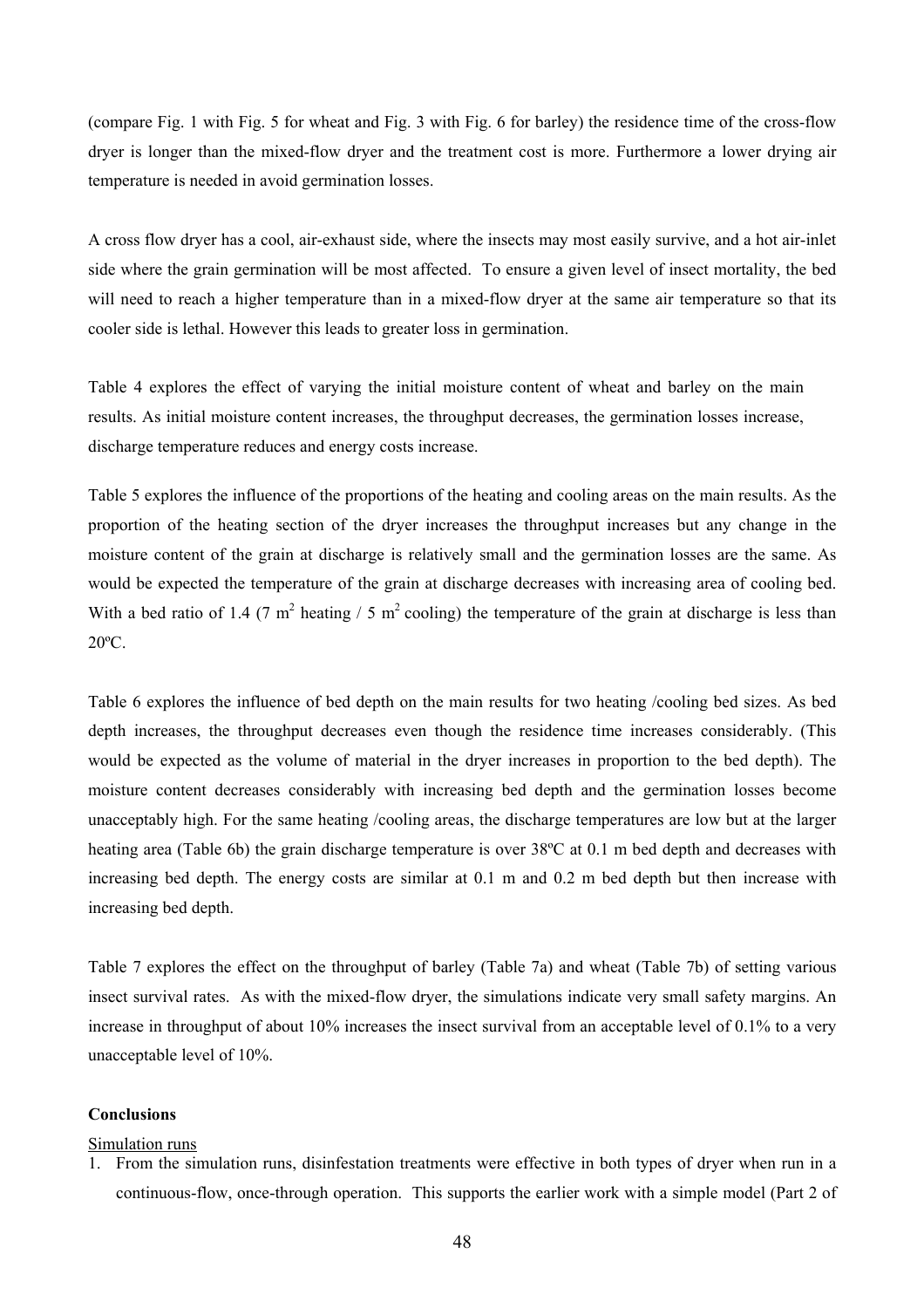this report) that suggested disinfestations in dryers are possible without unacceptable damage to the germination. There were operational and cost benefits of using as high an air temperature as possible, limited by the risk of germination damage. Treatment became much slower and more costly as initial moisture content increased.

- 2. These results for mixed-flow and cross-flow were calculated for specific dryer designs, with a given number of ducts and area of bed etc. Results are likely to be a little different of a larger or smaller dryer of the same design is used, but the influences of varying the parameters will be similar.
- 3. An air temperature of 80  $^{\circ}$ C in combination with a particular residence time were predicted to kill 99.9% of *S. granarius* and to cause a reduction in germination of barley of less than 1%. The barley was assumed to have an initial m.c. of 12% wet basis and an initial germination of 98%.
- 4. The temperature of discharged grain depended on the proportion of the dryer used for cooling. Treatment conditions that allowed in-bin cooling were certainly possible.
- 5. As drying air temperature was increased for a given level of insect mortality, throughput increased, moisture loss reduced and energy cost reduced. Therefore the optimum treatment would be to use as high an air temperature as limits to germination loss allow.
- 6. The two components of treatment cost were energy cost and the value of weight loss owing to drying. Energy costs at 80 $^{\circ}$ C were typically in the range 0.50 -1.00 £/t of input grain. Cost of lost weight were in the range  $0.65\text{E/t}$  when starting from 11 % moisture content to 3.26 $\text{E/t}$  when drying from 16%.

#### Practice

- 7. These results for mixed-flow are for specific dryer designs, with a given number of ducts and area of bed etc. Results are likely to be a little different of a larger or smaller dryer of the same design is used, but the influences of varying parameters will be similar.
- 8. In practice conditions in a dryer are neither uniform or constant (e.g. air temperature may vary over the dryer plenum and also varies in time as the thermostat takes effect). Other parameters, e.g. grain throughput, cannot be easily selected by the operator. The effect of these variations will be to narrow the window in which disinfestation without grain damage can be achieved. From the results, Tables 3 and 7, the effectiveness of disinfestation in continuous-flow, once-through treatment is particularly sensitive to the grain residence time. Because residence time is not at all straightforward to set, it would be difficult to achieve the disinfestation effect reliably.
- 9. **Given this sensitivity and the lack of information on the operating conditions within the dryer , disinfestation for** *S. granarius* **using either type of dryer in continuous-flow, once-through mode will be very difficult to achieve reliably in practice**.
- 10. In recirculating-batch operation, the thermal treatment would take place over a longer time and at a lower peak temperature, and would be more expensive in energy, lost weight and labour. From the principles already understood, such a treatment would be effective and sensitivity to dryer settings is expected to be less but it would be slower and result in greater moisture loss. Temperature of the grain,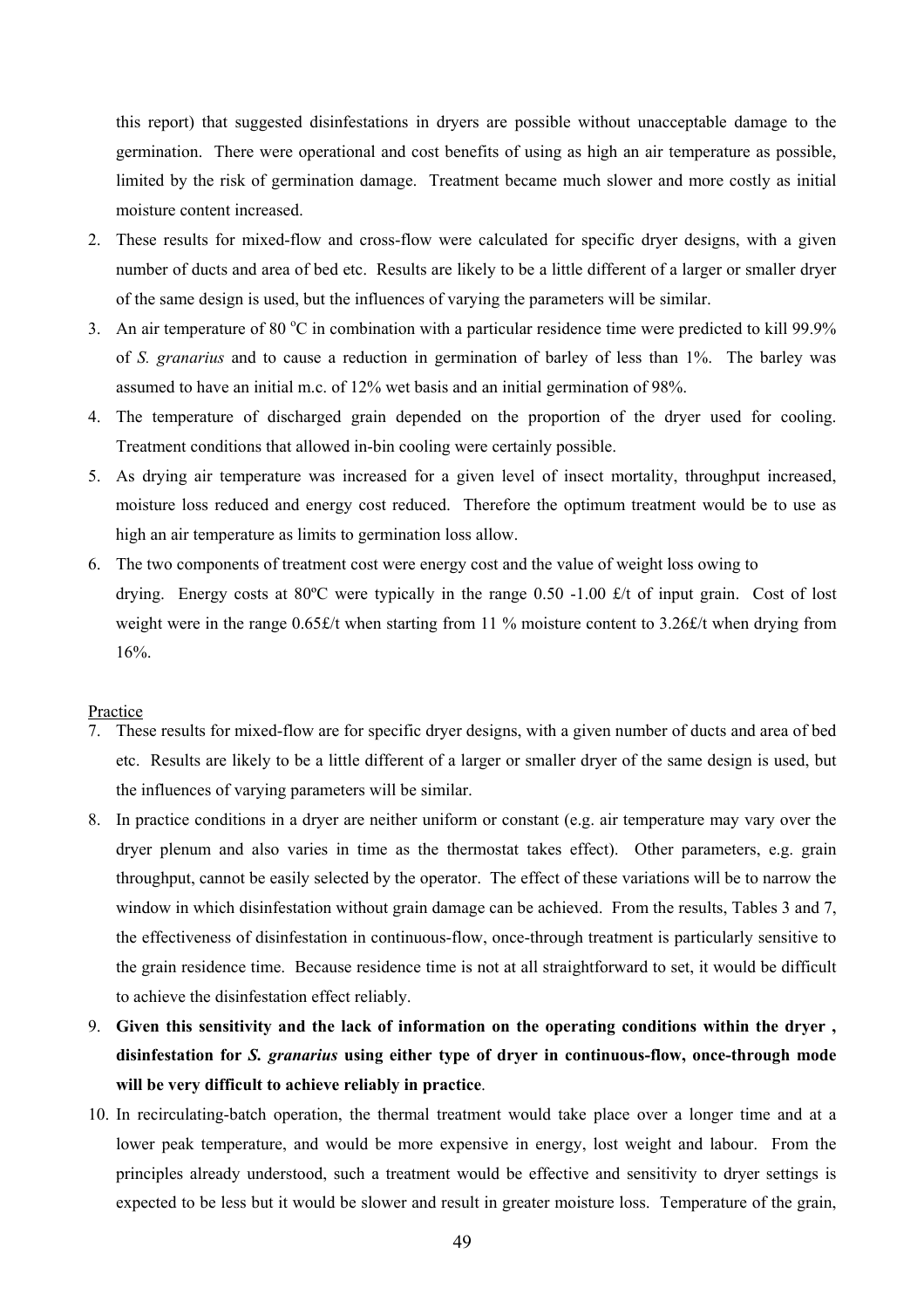for controlling the disinfestation process, would be more easily determined by the dryer's instrumentation or by a low cost system that could be added. To firmly establish how to use a dryer in recirculating-batch mode for disinfestation, a model of this operation is needed. The basis of such a model exists, developed for studies on dryer control at SRI, but further work is needed to set it up and use it for recirculating-batch disinfestation.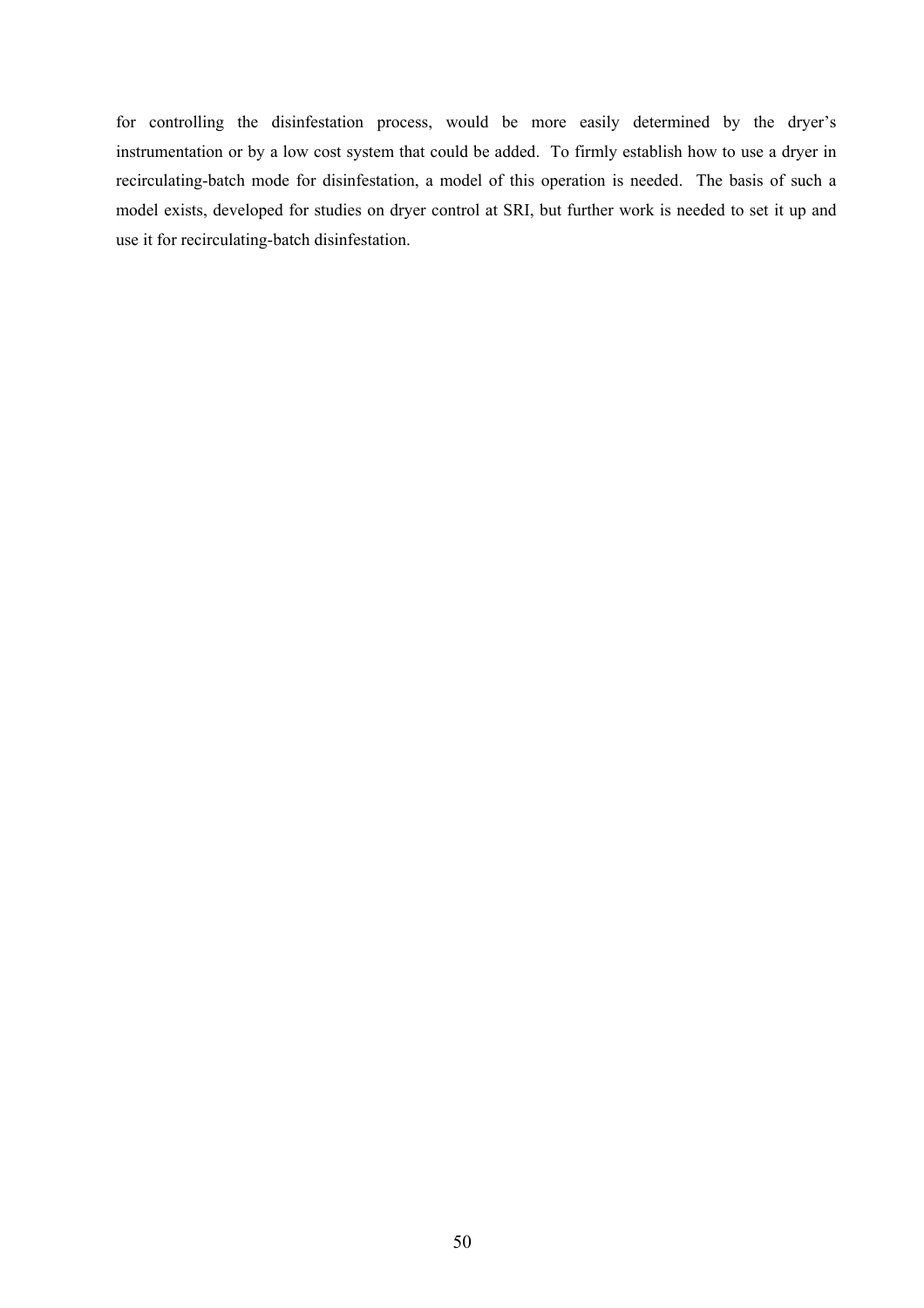| Number of rows of inlet (and outlet) ducts | 8               | Height of dryer                    | $4.2 \text{ m}$      |
|--------------------------------------------|-----------------|------------------------------------|----------------------|
| Total width of dryer                       | 2.39 m          | Depth of dryer                     | 2.0 <sub>m</sub>     |
| Perpendicular distance between centre of   | $0.2 \text{ m}$ | Vertical distance between adjacent | $0.51 \text{ m}$     |
| input and output ducts                     |                 | inlet (or outlet) ducts            |                      |
| Vertical distance from top of the dryer to | $0.28$ m        | Vertical distance from top of the  | $0.04 \; \mathrm{m}$ |
| first inlet                                |                 | dryer to first outlet              |                      |
| Average width of duct opening              | $0.2 \text{ m}$ | Cross-sectional area of ducts      | 0.2 m <sup>2</sup>   |

Table 1. The dimensions to specify the CSL dryer for the two dimensional mixed-flow model

**Table 2.** Simulation output in relation to initial moisture content for a mixed-flow dryer with equal heating and cooling sections and (a) drying air temperature of 80ºC and (b) drying temperature to achieve disinfestation and the same germination loss as for the shaded column of (a).

| (a) Drying air temperature $80^{\circ}$ C |               |       |       | Initial moisture content, % w.b. |       |       |       |
|-------------------------------------------|---------------|-------|-------|----------------------------------|-------|-------|-------|
|                                           |               | 11    | 12    | 13                               | 14    | 15    | 16    |
| Throughput $(t/h)$                        |               | 9.85  | 7.64  | 6.51                             | 5.49  | 4.63  | 3.95  |
| Residence time (min)                      |               | 76.0  | 89.1  | 105.7                            | 126.9 | 152.2 | 180.6 |
| Moisture content $(\%$ w.b.)              |               | 10.17 | 10.71 | 11.15                            | 11.48 | 11.72 | 11.89 |
| Germination loss $(\% )$                  | <b>Barley</b> | 0.09  | 0.15  | 0.26                             | 0.43  | 0.73  | 1.22  |
|                                           | Wheat         | 0.30  | 0.45  | 0.68                             | 0.92  | 1.04  | 1.61  |
| Grain temperature $(^{\circ}C)$           | Discharge     | 23.9  | 21.9  | 20.3                             | 19.1  | 18.5  | 18.1  |
|                                           | Maximum       | 69.3  | 69.3  | 69.6                             | 70.2  | 71.1  | 72.0  |
| Energy cost $(f/t)$                       |               | 0.39  | 0.50  | 0.59                             | 0.69  | 0.82  | 0.97  |

| (b) Barley germination loss of $0.15\%$   |         |       |       | Initial moisture content, % w.b. |       |
|-------------------------------------------|---------|-------|-------|----------------------------------|-------|
| (see shaded area table 2a)                |         | 11    | 12    | 13                               | 14    |
| Drying air temperature                    |         | 87    | 80    | 72                               | 63    |
| Throughput $(t/h)$                        |         | 10.22 | 7.64  | 489                              | 2.40  |
| Residence time (min)                      |         | 65.8  | 891   | 140.9                            | 290.2 |
| Moisture content $(\%$ w.b.)              |         | 10.14 | 10.71 | 11.05                            | 11 13 |
| Grain temperature $(^{\circ}C)$ Discharge |         | 25.9  | 219   | 19.0                             | 18.5  |
|                                           | Maximum | 70.9  | 693   | 65.6                             | 60.7  |
| Energy cost $(f/t)$                       |         | 0.41  | 0.50  | 0.70                             | 1 25  |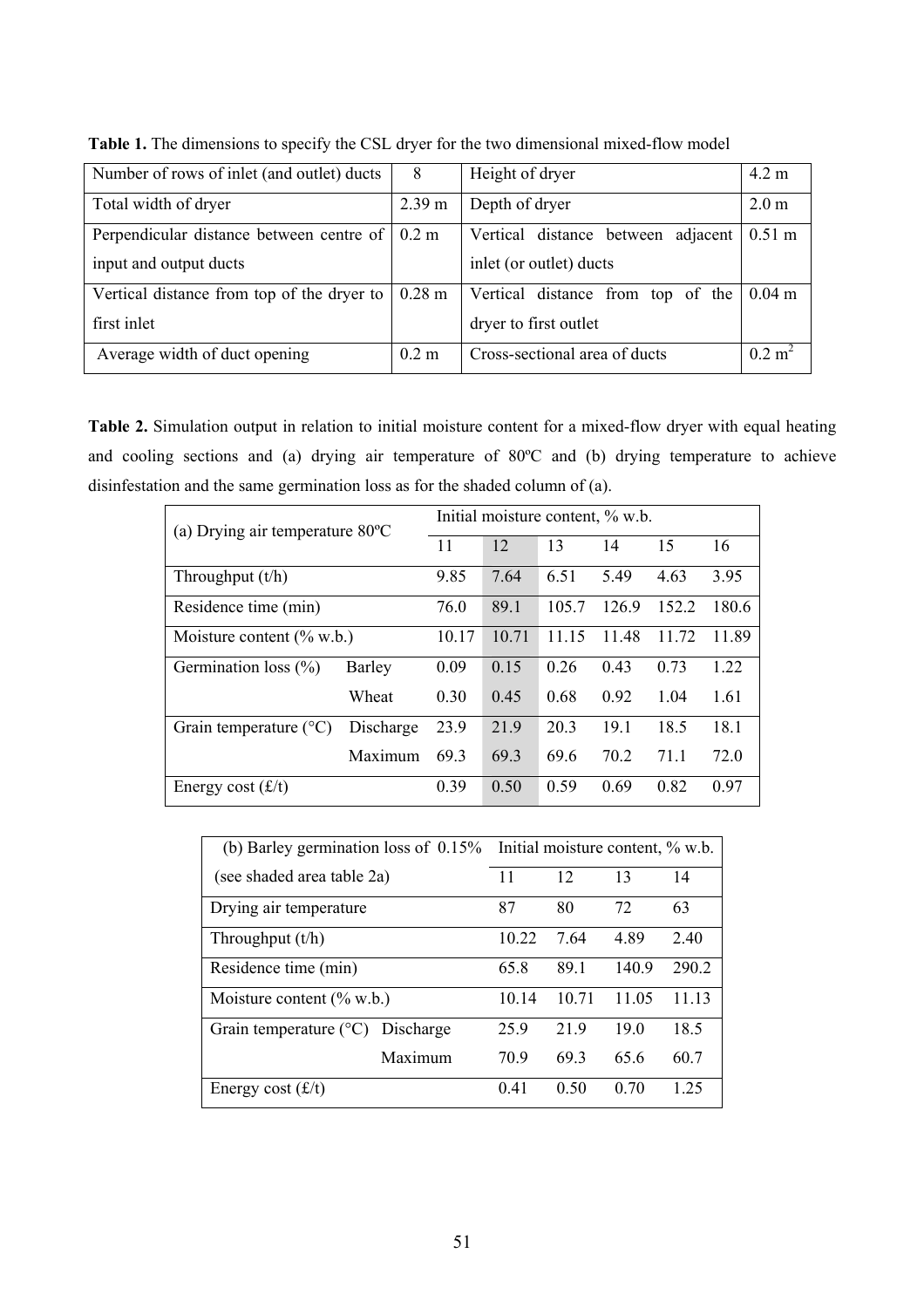| (a) Barley at initial moisture  |           | Insect mortality |          |       |       |  |  |
|---------------------------------|-----------|------------------|----------|-------|-------|--|--|
| content $12\%$ w.b.             |           | 99.99 %          | $99.9\%$ | 99%   | 90%   |  |  |
| Throughput $(t/h)$              |           | 7.49             | 7.64     | 7.86  | 8.27  |  |  |
| Residence time (min)            |           | 90.8             | 89.1     | 86.6  | 82.3  |  |  |
| Moisture content $(\% w.b.)$    |           | 10.68            | 10.71    | 10.75 | 10.82 |  |  |
| Germination loss $(\% )$        |           | 0.16             | 0.15     | 0.14  | 0.12  |  |  |
| Grain temperature $(^{\circ}C)$ | Discharge | 21.7             | 21.9     | 22.1  | 22.5  |  |  |
|                                 | Maximum   | 69.5             | 69.3     | 69.0  | 68.5  |  |  |
| Energy cost $(f/t)$             |           | 0.51             | 0.50     | 0.49  | 046   |  |  |

**Table 3.** Simulation output in relation to insect survival for a mixed-flow dryer with equal heating and cooling sections and a drying air temperature of 80ºC for barley, Table 3(a) and wheat, Table 3(b).

| (b) Wheat at initial moisture   |           | Insect mortality |                 |       |       |
|---------------------------------|-----------|------------------|-----------------|-------|-------|
| content $14\%$ w.b.             |           | 99.99 %          | $999\%$         | 99%   | 90%   |
| Throughput $(t/h)$              |           | 5.35             | 5.49            | 5.68  | 6.07  |
| Residence time (min)            |           | 130.2            | 126.9           | 122.5 | 114.8 |
| Moisture content $(\%$ w.b.)    |           | 11.43            | 11.48           | 11.56 | 11.71 |
| Germination loss $(\% )$        |           | 1.02             | 0.92            | 0.80  | 0.62  |
| Grain temperature $(^{\circ}C)$ | Discharge | 19.1             | 191             | 19.2  | 194   |
|                                 | Maximum   | 70 5             | 70 <sup>2</sup> | 69.8  | 69 1  |
| Energy cost $(f/t)$             |           | 0.71             | 0.69            | 0.67  | 0.63  |

**Table 4.** Simulation output in relation to initial moisture content for a cross-flow dryer with a 0.2 m bed depth, a 9 m<sup>2</sup> heating section, a 3 m<sup>2</sup> cooling section and a drying air temperature of 80°C.

| Variable                        |           | Initial moisture content, % w.b. |       |       |       |       |       |
|---------------------------------|-----------|----------------------------------|-------|-------|-------|-------|-------|
|                                 |           | 11                               | 12    | 13    | 14    | 15    | 16    |
| Throughput $(t/h)$              |           | 7.90                             | 7.01  | 6.10  | 5.19  | 4.35  | 3.62  |
| Residence time (min)            |           | 13.2                             | 14.9  | 17.4  | 20.7  | 25.0  | 30.4  |
| Moisture content $(\%$ w.b.)    |           | 10.16                            | 10.80 | 11.34 | 11.76 | 12.03 | 12.15 |
| Germination loss $(\% )$        | Barley    | 0.09                             | 0.14  | 0.20  | 0.30  | 0.44  | 0.63  |
|                                 | Wheat     | 0.30                             | 0.45  | 0.68  | 1.04  | 1.61  | 2.46  |
| Grain temperature $(^{\circ}C)$ | Discharge | 43.8                             | 41.3  | 37.9  | 34.1  | 30.0  | 25.8  |
|                                 | Maximum   | 76.5                             | 76.2  | 76.0  | 75.9  | 76.1  | 76.5  |
| Energy cost $(f/t)$             |           | 0.59                             | 0.66  | 0.76  | 0.89  | 1.06  | 1.28  |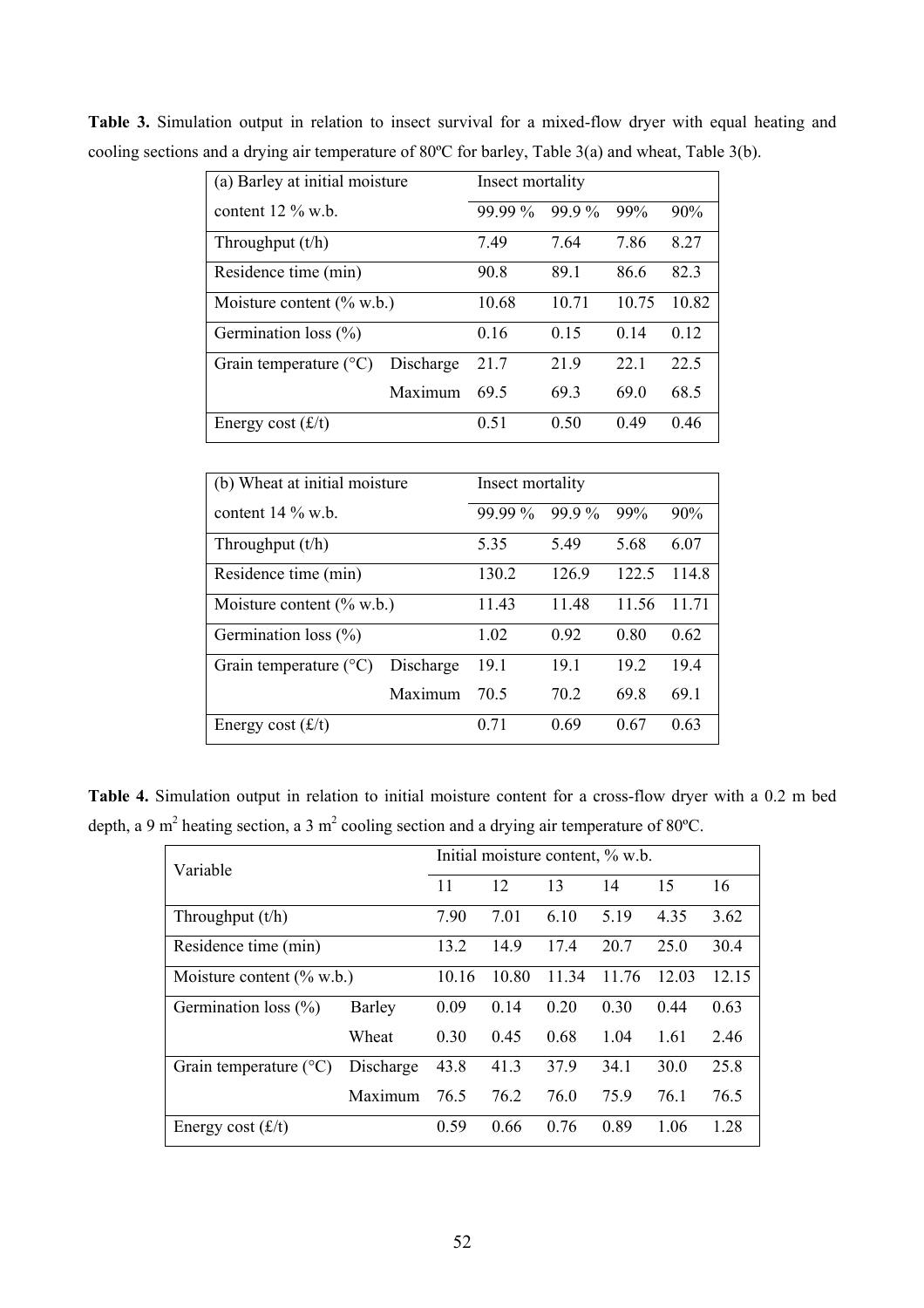| Variable                        |           | Heating / cooling bed sizes $(m^2)$ |       |       |       |       |       |
|---------------------------------|-----------|-------------------------------------|-------|-------|-------|-------|-------|
|                                 |           |                                     | 5/7   | 6/6   | 7/5   | 8/4   | 9/3   |
| Throughput $(t/h)$              |           | 2.31                                | 2.89  | 3.46  | 4.04  | 4.62  | 5.19  |
| Residence time (min)            |           | 46.6                                | 37.2  | 31.2  | 26.7  | 23.3  | 20.7  |
| Moisture content $(\%$ w.b.)    |           | 12.04                               | 11.91 | 11.84 | 11.78 | 11.76 | 11.77 |
| Germination loss $(\% )$        | Wheat     | 1.04                                | 1.04  | 1.04  | 1.04  | 1.03  | 1.04  |
| Grain temperature $(^{\circ}C)$ | Discharge | 16.3                                | 16.4  | 17.1  | 19.8  | 25.6  | 34.1  |
|                                 | Maximum   | 75.9                                | 75.9  | 75.9  | 759   | 759   | 75.9  |
| Energy cost $(f/t)$             |           | 1.03                                | 0.98  | 0.95  | 0.92  | 0.90  | 0.89  |

**Table 5**. Effect of proportions of heating and cooling. Drying air temperature 80ºC, bed depth 0.2 m and initial moisture content 14%.

**Table 6.** The influence of bed depth. Drying air temperature 80ºC and initial moisture content of 14 % w.b.

| (a) Drying bed 6 m <sup>2</sup> / cooling bed 6 m <sup>2</sup> |           | Bed depth (m) |                |       |       |  |  |
|----------------------------------------------------------------|-----------|---------------|----------------|-------|-------|--|--|
|                                                                |           | 0.1           | 0 <sub>2</sub> | 0.3   | 0.4   |  |  |
| Throughput $(t/h)$                                             |           | 3.41          | 3.46           | 3.04  | 2.73  |  |  |
| Residence time (min)                                           |           | 15.8          | 31 2           | 53.1  | 79.0  |  |  |
| Moisture content $(\%$ w.b.)                                   |           | 12.58         | 11.84          | 11.07 | 10.48 |  |  |
| Germination loss (%)                                           | Wheat     | 0.41          | 1.04           | 1.94  | 3.07  |  |  |
| Grain temperature $(^{\circ}C)$                                | Discharge | 18.8          | 171            | 17.0  | 17.6  |  |  |
|                                                                | Maximum   | 74.2          | 75.9           | 77.5  | 78.7  |  |  |
| Energy cost $(f/t)$                                            |           | 0.90          | 0.95           | 1 15  | 1 35  |  |  |

| (b) Drying bed 9 m <sup>2</sup> / cooling 3 m <sup>2</sup> |           | Bed depth (m) |       |       |       |  |  |
|------------------------------------------------------------|-----------|---------------|-------|-------|-------|--|--|
|                                                            |           | 0.1           | 0.2   | 0.3   | 0.4   |  |  |
| Throughput $(t/h)$                                         |           | 5.11          | 5.19  | 4.56  | 4.09  |  |  |
| Residence time (min)                                       |           | 10.5          | 20.7  | 35.4  | 52.6  |  |  |
| Moisture content $(\%$ w.b.)                               |           | 12.56         | 11.77 | 10.88 | 10.16 |  |  |
| Germination loss $(\% )$                                   | Wheat     | 0.41          | 1.04  | 1.94  | 3.06  |  |  |
| Grain temperature $(^{\circ}C)$                            | Discharge | 38.4          | 34.1  | 29.3  | 26.1  |  |  |
|                                                            | Maximum   | 74.2          | 75.9  | 77.8  | 78.7  |  |  |
| Energy cost $(f/t)$                                        |           | 0.86          | 0.89  | 1 06  | 1 23  |  |  |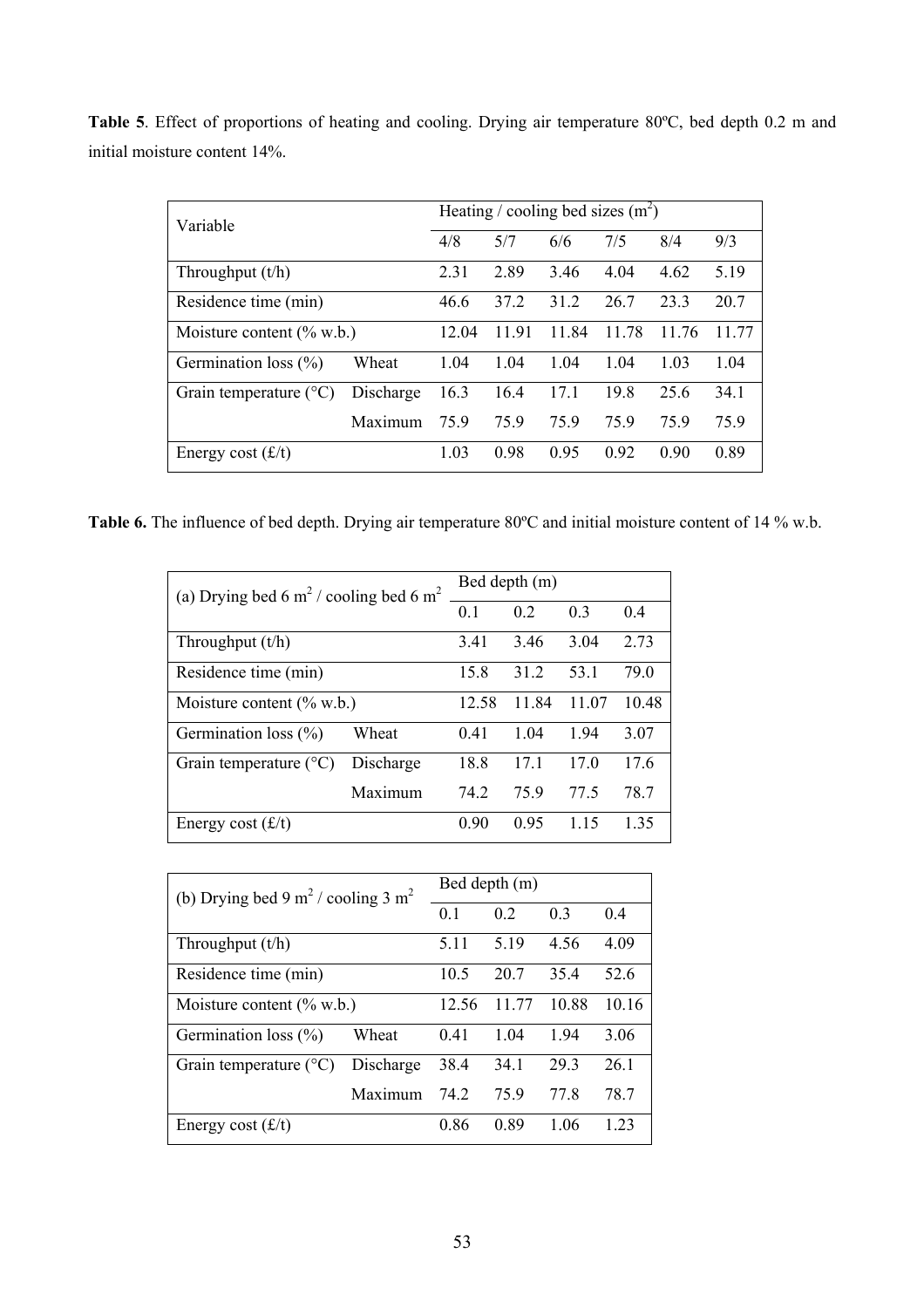Table 7. Simulation output in relation to insect survival for a mixed-flow dryer with a 9m<sup>2</sup> heating section, a  $3m<sup>2</sup>$  cooling section and a drying air temperature of 80 $^{\circ}$ C.

| (a) Barley at initial moisture  |           | Insect mortality |                 |        |        |  |
|---------------------------------|-----------|------------------|-----------------|--------|--------|--|
| content $12\%$ w.b.             |           | 99.99 %          | $99.9\%$        | $99\%$ | $90\%$ |  |
| Throughput $(t/h)$              |           | 6.82             | 7.01            | 7.34   | 8.31   |  |
| Residence time (min)            |           | 15.4             | 14.9            | 14.3   | 12.6   |  |
| Moisture content $(\%$ w.b.)    |           | 10.76            | 10.80           | 10.87  | 11.05  |  |
| Germination loss $(\% )$        |           | 0.14             | 0 <sub>14</sub> | 0.12   | 0.10   |  |
| Grain temperature $(^{\circ}C)$ | Discharge | 40.8             | 413             | 42.0   | 43.6   |  |
|                                 | Maximum   | 762              | 76.2            | 76.1   | 75.8   |  |
| Energy cost $(f/t)$             |           | 0.68             | 0.66            | 0.63   | 0.56   |  |

| (b) Wheat at initial moisture   |           | Insect mortality |          |       |        |  |
|---------------------------------|-----------|------------------|----------|-------|--------|--|
| content $14\%$ w.b.             |           | $999\%$          | $99.9\%$ | 99 %  | $90\%$ |  |
| Throughput $(t/h)$              |           | 5.00             | 5.19     | 5.53  | 6.51   |  |
| Residence time (min)            |           | 21.5             | 20.7     | 19.4  | 16.5   |  |
| Moisture content $(\%$ w.b.)    |           | 11.67            | 11.76    | 11.92 | 12.28  |  |
| Germination loss $(\% )$        |           | 1.12             | 1 04     | 0.91  | 0.63   |  |
| Grain temperature $(^{\circ}C)$ | Discharge | 33.4             | 34.1     | 35.3  | 38.0   |  |
|                                 | Maximum   | 761              | 75.9     | 75.8  | 75.3   |  |
| Energy cost $(f/t)$             |           | 0.92             | 0.89     | 0.84  | 0.71   |  |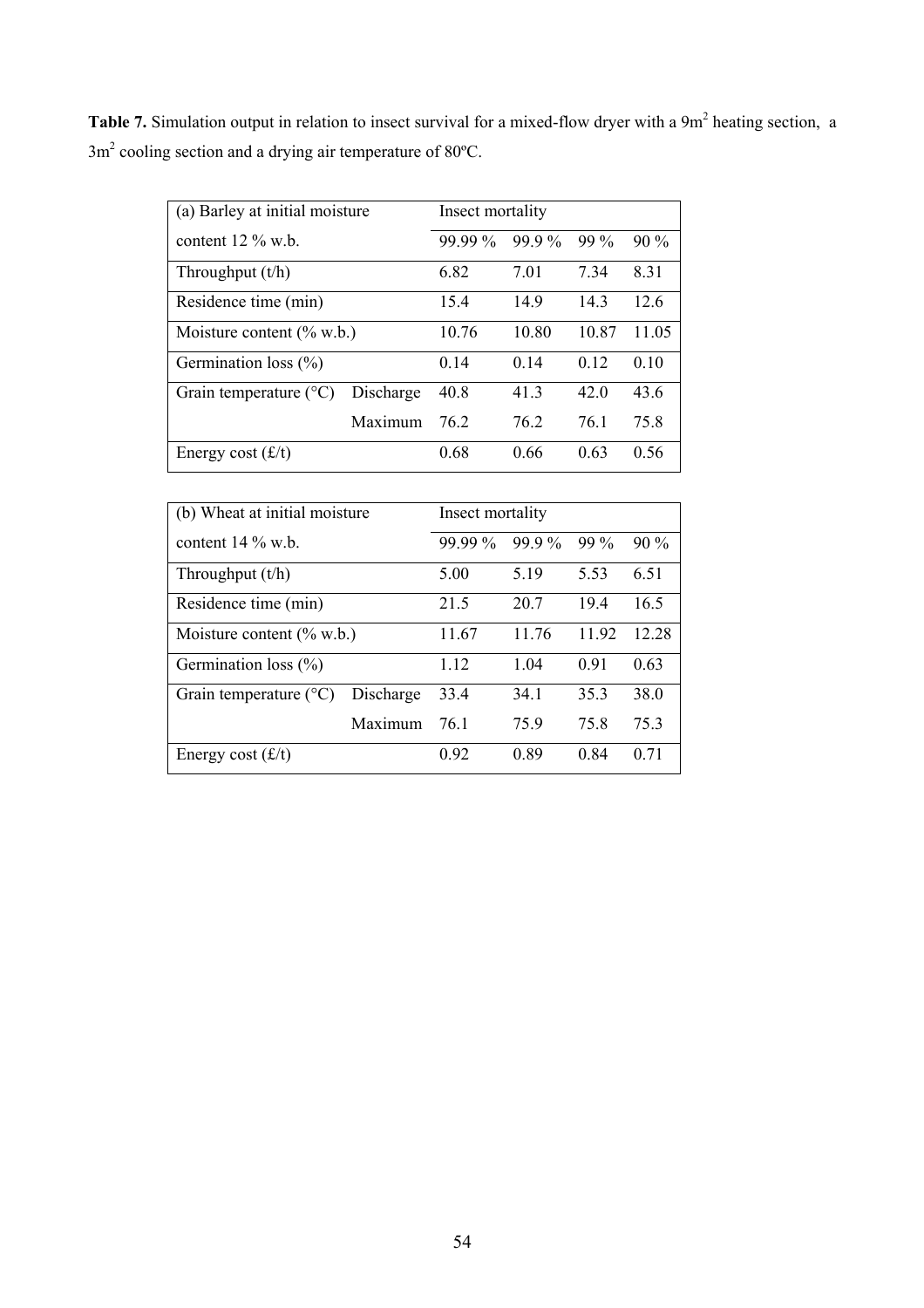**Figure 1. Wheat in a mixed-flow dryer - heat/cool ratio 3:1.** Simulations of (a) throughput and residence time, (b) moisture content and residence time after treatment (c) grain temperature at discharge relative to ambient temperature and the maximum grain temperature in the bed and (d) the energy cost of disinfestations in relation to the drying air temperature



**Figure 2. Wheat in a mixed-flow dryer - heat/cool ratio 1:1.** Simulations of (a) throughput and residence time, (b) moisture content and residence time after treatment (c) grain temperature at discharge relative to ambient temperature and the maximum grain temperature in the bed and (d) the energy cost of disinfestations in relation to the drying air temperature

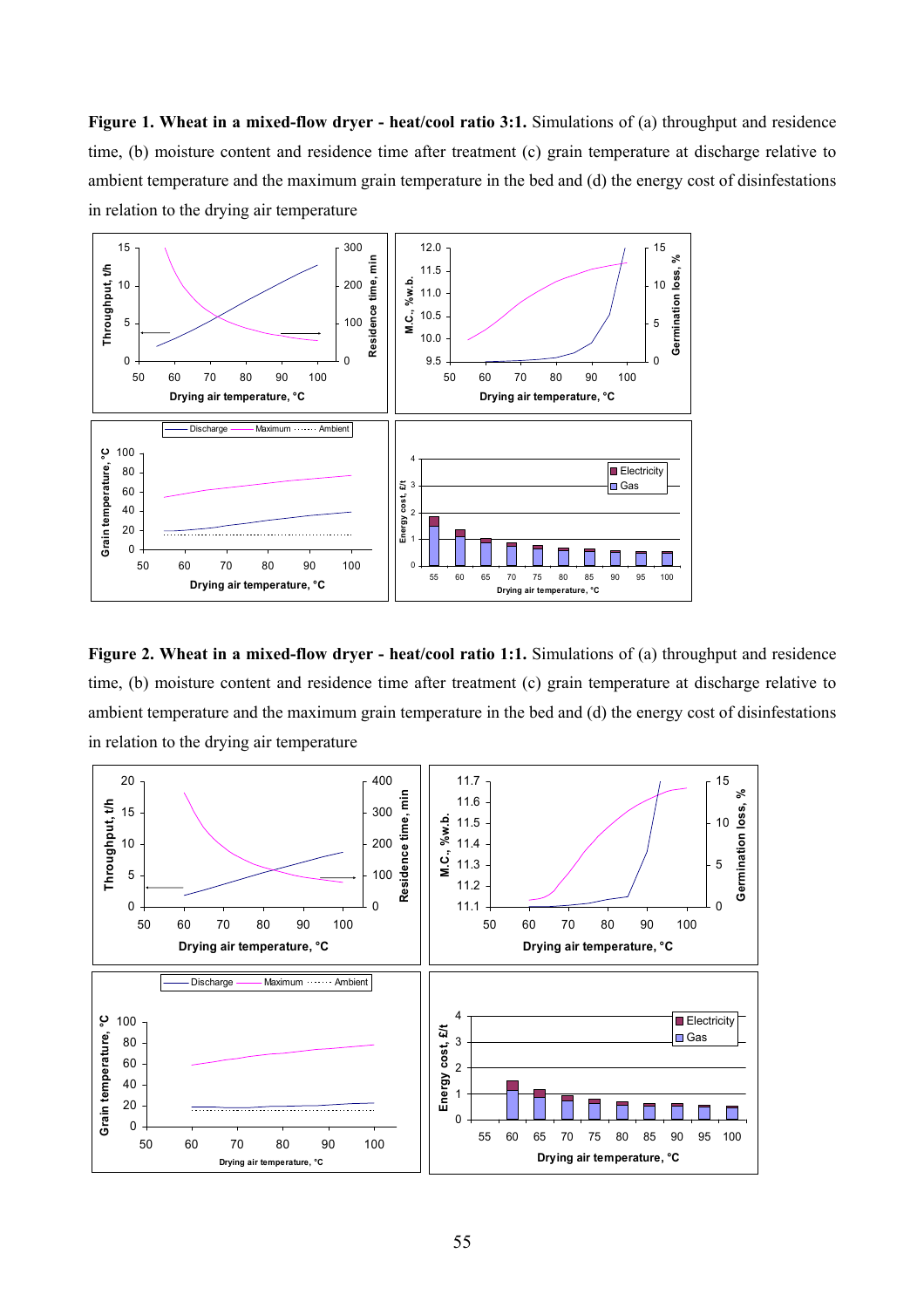**Figure 3. Barley in a mixed-flow dryer - heat/cool ratio 3:1.** Simulations of (a) throughput and residence time, (b) moisture content and residence time after treatment (c) grain temperature at discharge relative to ambient temperature and the maximum grain temperature in the bed and (d) the energy cost of disinfestations in relation to the drying air temperature



**Figure 4. Barley in a mixed-flow dryer - heat/cool ratio 1:1.** Simulations of (a) throughput and residence time, (b) moisture content and residence time after treatment (c) grain temperature at discharge relative to ambient temperature and the maximum grain temperature in the bed and (d) the energy cost of disinfestations in relation to the drying air temperature

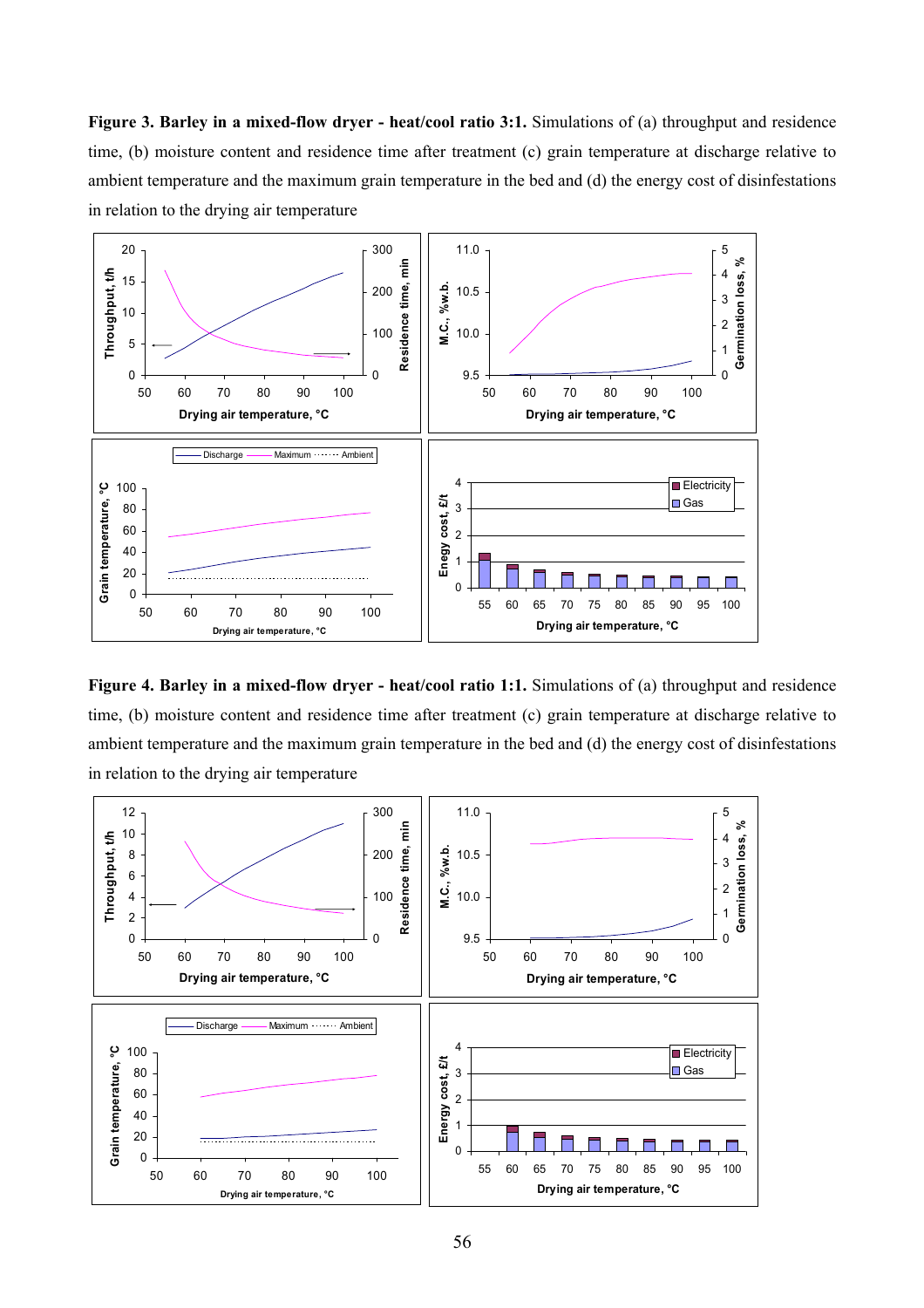**Figure 5. Wheat in a cross-flow dryer - heat/cool ratio 3:1 & bed depth 0.2 m.** Simulations of (a) throughput and residence time, (b) moisture content and residence time after treatment (c) grain temperature at discharge relative to ambient temperature and the maximum grain temperature in the bed and (d) the energy cost of disinfestations in relation to the drying air temperature



**Figure 6. Barley in a cross-flow dryer - heat/cool ratio 3:1 & bed depth 0.2 m.** Simulations of (a) throughput and residence time, (b) moisture content and residence time after treatment (c) grain temperature at discharge relative to ambient temperature and the maximum grain temperature in the bed and (d) the energy cost of disinfestations in relation to the drying air temperature

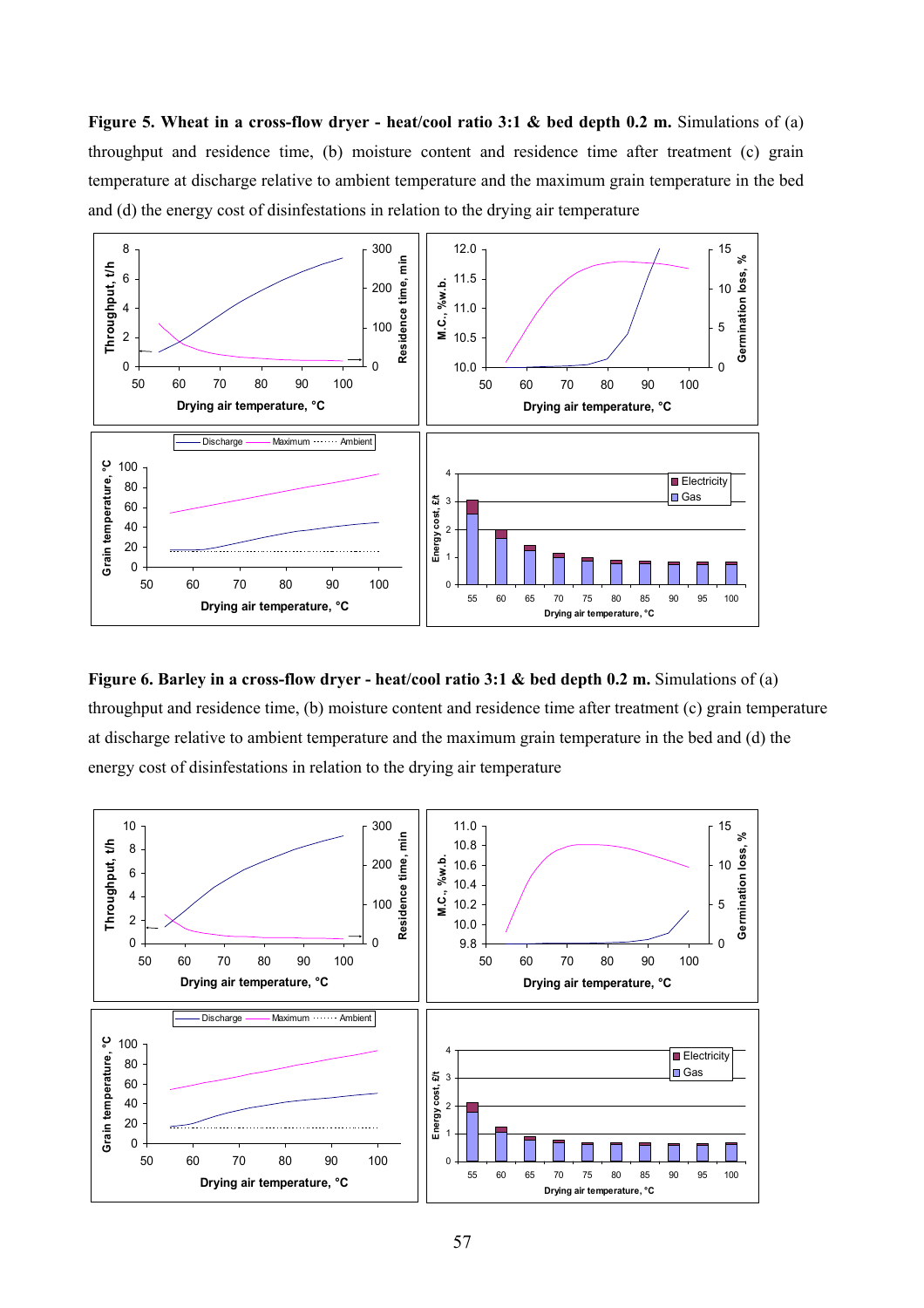## **Part 4.**

# **EVALUATION OF THE SUITABILITY OF A FULL-SCALE, HEATED-AIR DRYER FOR DISINFESTATION OF GRAIN**

#### **D M Bruce, P J C Hamer, D J Wilkinson, S Conyers, D M Armitage**

### **Summary**

Previous experiments had modelled the times required to disinfest grain from the hardiest stage of the hardiest insect, the  $4<sup>th</sup>$  instar larva of the grain weevil, without deleterious effects on the most sensitive measurement of quality, germination. This experiment was intended to validate the models on a practical scale in recirculating batch operation to allow controlled heating and monitoring of the grain batch.

The batch dryer was filled with approximately 10 t of wheat, brought up to the required temperature for disinfestation as it was recirculated, and then discharged into a holding bin. The treatment conditions, selected with the use of the insect mortality and barley viability models, aimed to achieve no detectable loss of viability and a 0.1 % survival of insects. Grain temperatures were measured at inlet and outlet of the drier using thermocouples where some canisters of insect-infested wheat and malting barley samples were also placed to assess survival and grain viability respectively. In addition, bags of insects were dropped into the drier as it was loaded and some of these were recovered as the grain discharged into the holding bin. Two experiments were carried out, the first to investigate a treatment using a relatively low temperature,  $50^{\circ}$ C, for a relatively long time, 30 min., the second a higher temperature,  $55^{\circ}$ C, for a shorter time, 15 min.

Grain viability loss was not detectable and insect mortality was well predicted, although conservative, i.e. mortality was higher than predicted. However, there were differences between exhaust and inlet temperatures of over 13°C in the first run and 6° C in the second. This also meant that complete insect mortality was not achieved. Further practical tests based on the germination and mortality models would be required to perfect the treatment for the experimental set-up. In practice it would be difficult to deliver an effective disinfestation treatment against grain weevils for individual dryers because sufficient temperature monitoring is not usually present.

# **Introduction**

Simulation models already exist of two types of dryer, mixed-flow and cross-flow, which incorporated a model of how grain viability was affected by temperatures and moisture changes experienced by grain during the drying process. For this project, a new model has been developed, to predict the mortality of the insects resulting from conditions in the dryer. This model, based on data generated in the project, was incorporated in the two simulations. Indications from the modelling work were that it was feasible to heat the grain in the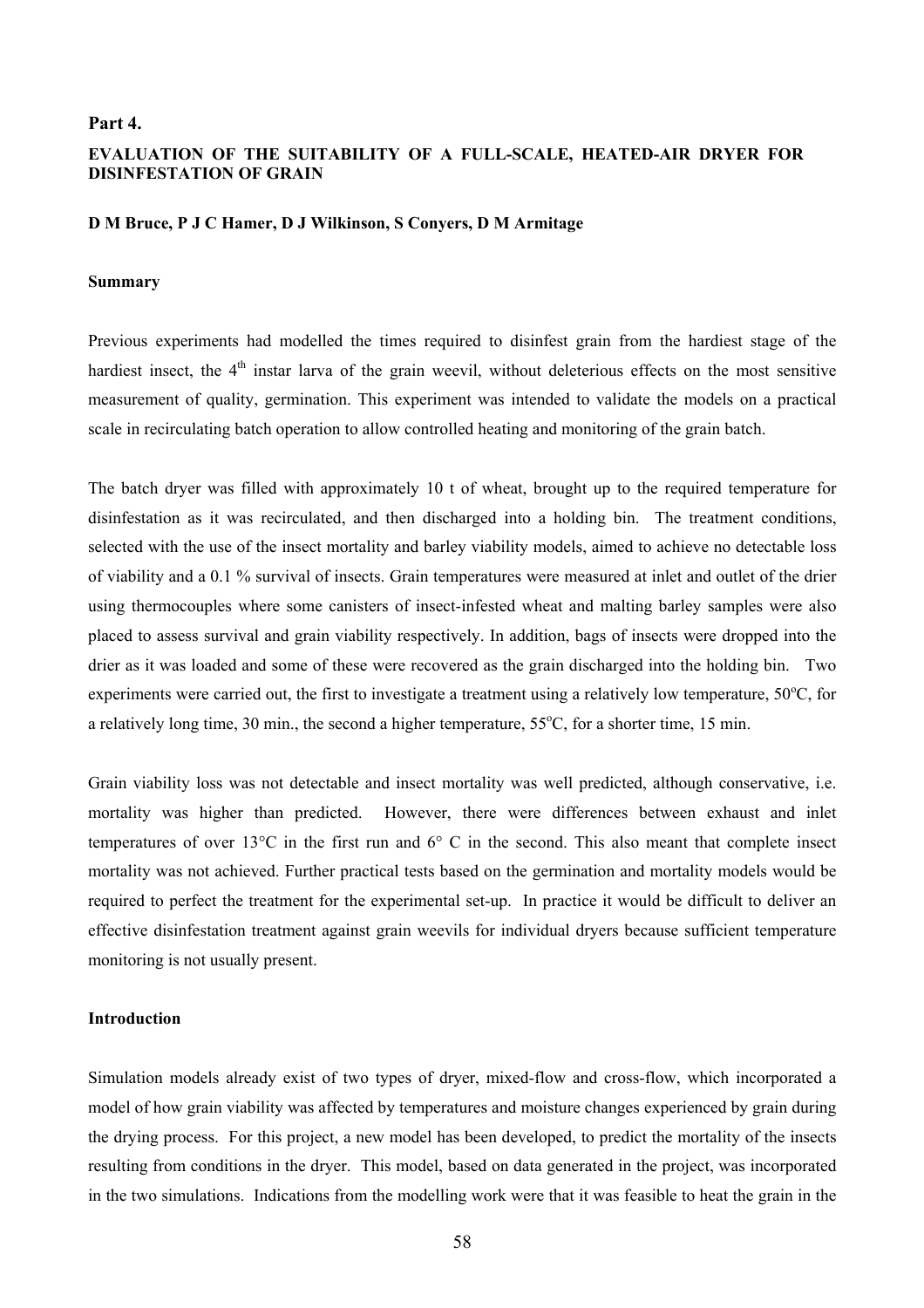dryer so as to cause a very high level of mortality of insects and a very low level of reduction in grain viability.

A test using a full-scale mixed-flow dryer, of a type used on UK farms, was required to provide evidence on a practical scale of the efficacy of thermal disinfestation, temperature and moisture data for use with the simulation models and practical experience in the operation of a drying system for disinfestation. The objectives were (a) enable experimental results and predictions from a simulation to be compared, thus validating the simulation model before further investigations were undertaken, and (b) to gain practical experience in, and data from, using a full-scale dryer for disinfestation

The aim, was to heat the whole batch of grain to a target temperature. In principle this could be achieved in one of two ways, either in one pass through the dryer using the machine in continuous-flow mode so that each part of the grain passed in turn through the same heating and cooling treatment, or by heating the grain in a batch with recirculation followed by cooling and discharge, so that all the grain was heated, and then cooled. The batch approach test method was decided on because of several factors; (a) batch heating would allow the temperature to be increased gradually to the target and thus made the experiment more controllable, (b) recirculation of grain during heating would be expected to give a more even temperature of grain and hence a more effective treatment, (c) the hot batch allowed good control of exposure of the instrumented canisters of grain, described below, (d) by treating grain in a batch, all the grain could be subjected to the treatment, whereas in continuous flow, the initial material might not be fully disinfested and, (e) cooling of grain in the dryer could be continued for as long as necessary following treatment.

#### **Methods and materials**

#### Experimental plan

The batch dryer was filled with approximately 10 t of wheat, brought up to the required temperature for disinfestation and then discharged into a holding bin. Grain temperatures were measured at inlet and outlet of the drier using thermocouples where some insect canisters and barley samples were also placed to assess survival and grain viability respectively. In addition, bags of insects were dropped into the drier as it was loaded and some of these were recovered as the grain discharged into the holding bin.

Two experiments were carried out, the first to investigate a treatment using a relatively low temperature, 50°C for a relatively long time, 30 min., the second a higher temperature, 55°C, for a shorter time, 15 min. These conditions were chosen as the simulation had shown these would achieve disinfestation while not damaging germination.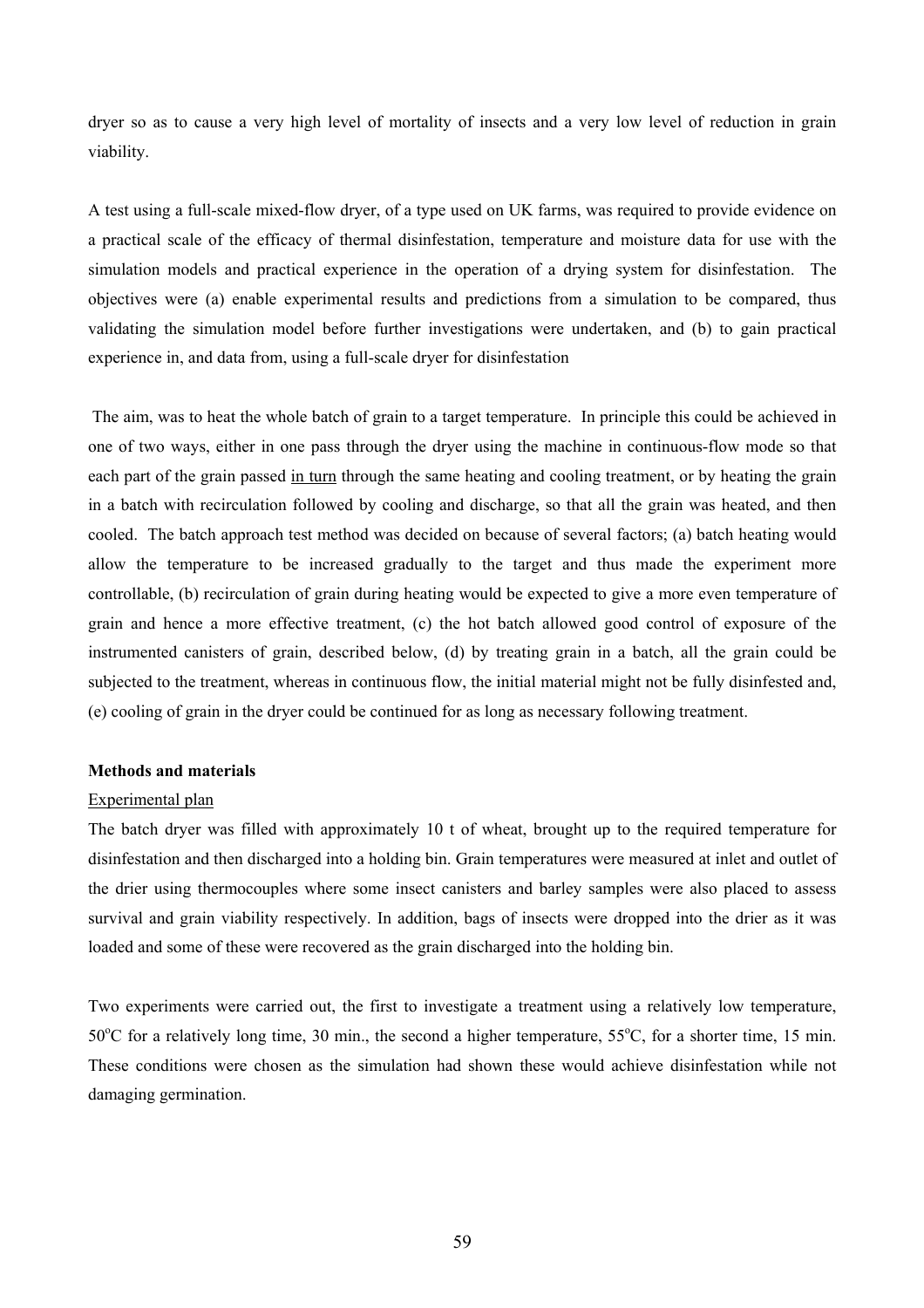The method used for the tests was adapted from the ISO 11520-1 "Agricultural grain driers – Determination of drying performance". Adaptation was needed because the purpose of the test was not simply to determine the drying performance.

### Material.

Cleaned wheat at an initial moisture content of approximately 16% wet basis was used for these experiments.

# Drying system*.*

The dryer was a Law-Denis dryer of the mixed-flow type, of holding capacity approximately 12t, fed via conveyors and elevators from a holding bin, and fitted with a gas-fired burner to heat the air. Air was moved by a fan on the exhaust side of the dryer, and thus drawn through the dryer.

The air inlet plenum allowed access to eight rows of ducts in six columns. In normal operation as a continuous flow dryer, the inlet plenum would be divided so that some rows of ducts allowed ambient air to enter to cool the grain after the heating zone. For this test, these doors were adjusted to their lowest position so that the whole plenum was supplied with heated air. On the exhaust side, there were eight rows of ducts in five columns, plus a half duct at the end of each row, from which exhaust air flowed into the exhaust plenum.

Grain discharge rate, and hence the flow rate of grain through the dryer, was controlled by the rate of discharge of grain from the bottom of the dryer. Instrumentation on the dryer included 'inlet air temperature', which was measured by sensors in the air entering the  $2<sup>nd</sup>$  row of ducts from the top of the inlet air plenum, and 'grain temperature', which was the temperature of air exhausting from a duct on the  $3<sup>rd</sup>$  row of ducts from the bottom.

## Moisture content.

Five samples of wheat were taken at equidistant depths from the holding bins before loading the drier and their moisture determined by drying at 130°C for 2h in a ventilated oven according to ISO 712. The moisture content of barley samples for the viability tests was determined by the same method.

#### Insect mortality*.*

Wheat grain infested with *Sitophilus granarius* (IV instar larvae and pupae), the most heat-tolerant species of UK insect storage pests, was produced by CSL as described in Part 1 of this report, and packaged into two forms. Bags (60 x 60 mm) of polyester mesh (475 aperture) each containing some 10g of wheat were designed to be carried through the conveyers and canisters (15 mm diameter x 100mm length) made of metal mesh containing a similar amount were intended for insertion into grain via the exhaust and inlet of the drier. Fifty bags and 30 canisters filled with infested wheat were used for each of the two experimental runs.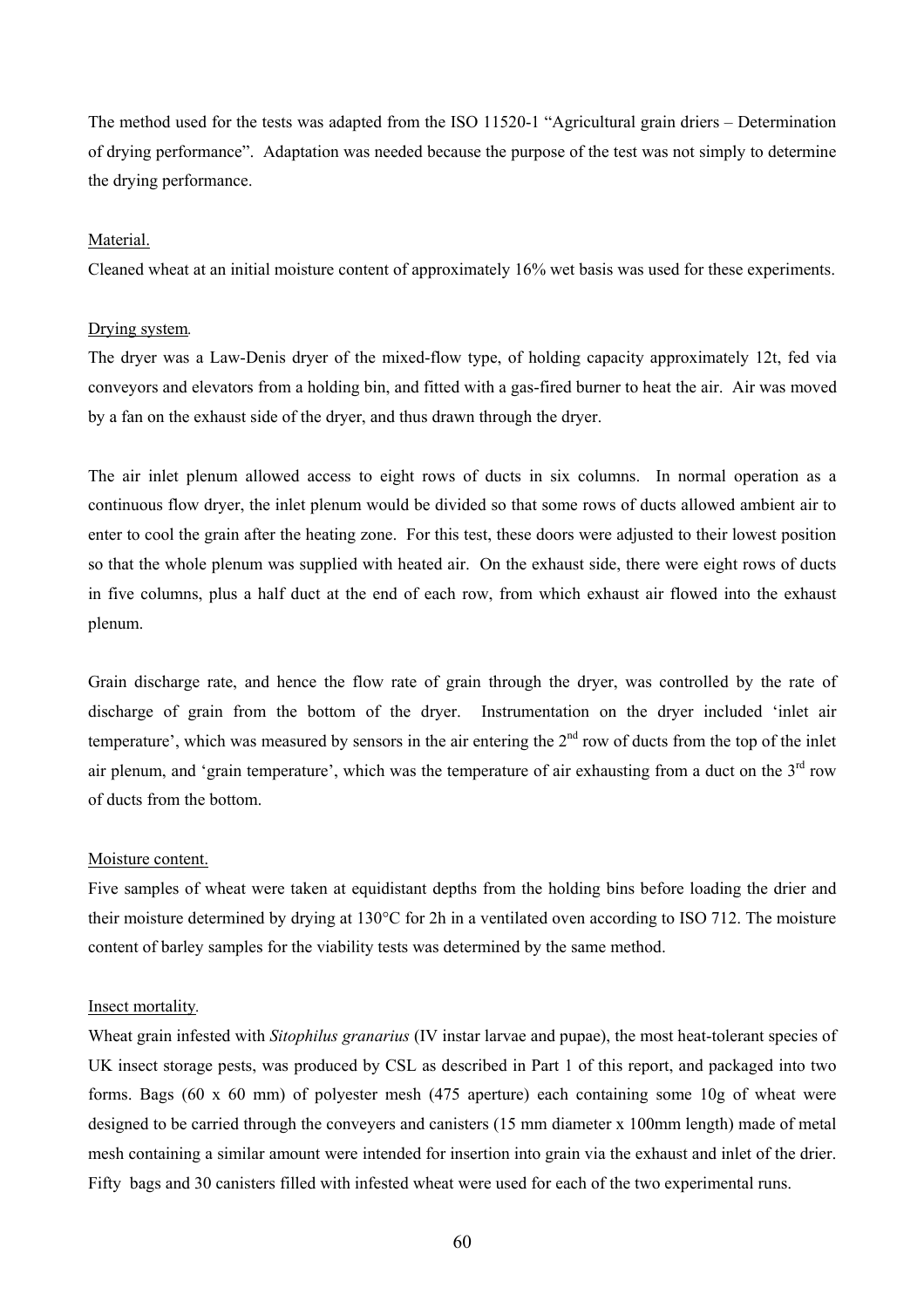#### Grain viability*.*

Thirty canisters filled with malting barley (11g, Variety 'Optic') were also used for each of the two runs. The germinative energy test carried out on the barley samples 10 days after each run based on IOBRecommended Methods. One hundred grains were divided between two filter papers in a Petri dish with 4 ml of water added. Germinating grains were removed at 24, 48 and 72 h, at which point the test finished. It was done at 15°C rather than 20°C as as this reflected the temperature experienced by the germinating grains at the end of steeping. A further test was done four weeks latter to ensure that there was no delayed effect of the heating treatment on the germinative energy of the barley.

# Temperature and relative humidity

Type T thermocouples (copper-constantan) were used. The data logger and thermocouples were calibrated by placing the thermocouple junctions in a heated block with a reference sensor. All were with 0.5°C of the reference temperature.

To measure temperatures of air in the grain bed, thermocouples were installed about 10 cm into the grain bed and about 10 cm along each of 4 ducts on the inlet and four ducts on the exhaust faces of the dryer. Two thermocouples were near the top of the dryer and two near the bottom. The temperature of air entering the dryer burner and in the exhaust plenum was also recorded.

The temperature of the air in the canisters was recorded by installing thermocouples in four of the paired canisters containing barley and four containing infested wheat.

Sensors for r.h. were installed in the exhaust plenum and in ambient conditions near the dryer inlet.

Temperature and relative humidities were recorded using a Campbell data logger and summary data displayed on a laptop computer during the experiment.

## **Experimental details**

*Run 1*. The objective was to raise the grain temperature in the dryer to 50°C. The dryer was filled with wheat, during which the 50 insect bags were added, 10 at each of five stages (10 min apart). Dryer fan and burner were started and the dryer and system were set to circulate grain from dryer outlet back to the inlet. Demanded air temperature was set to 70°C. Various problems, described later, were experienced which increased the time taken to heat up the grain in the dryer. Drying air temperature was ultimately raised to 100°C to achieve the required grain temperature.

When the grain was judged to be sufficiently hot, the fan and burner and grain discharge were all turned off, and the access doors to the two plenums opened. Thirty pairs of canisters (one each of infested wheat and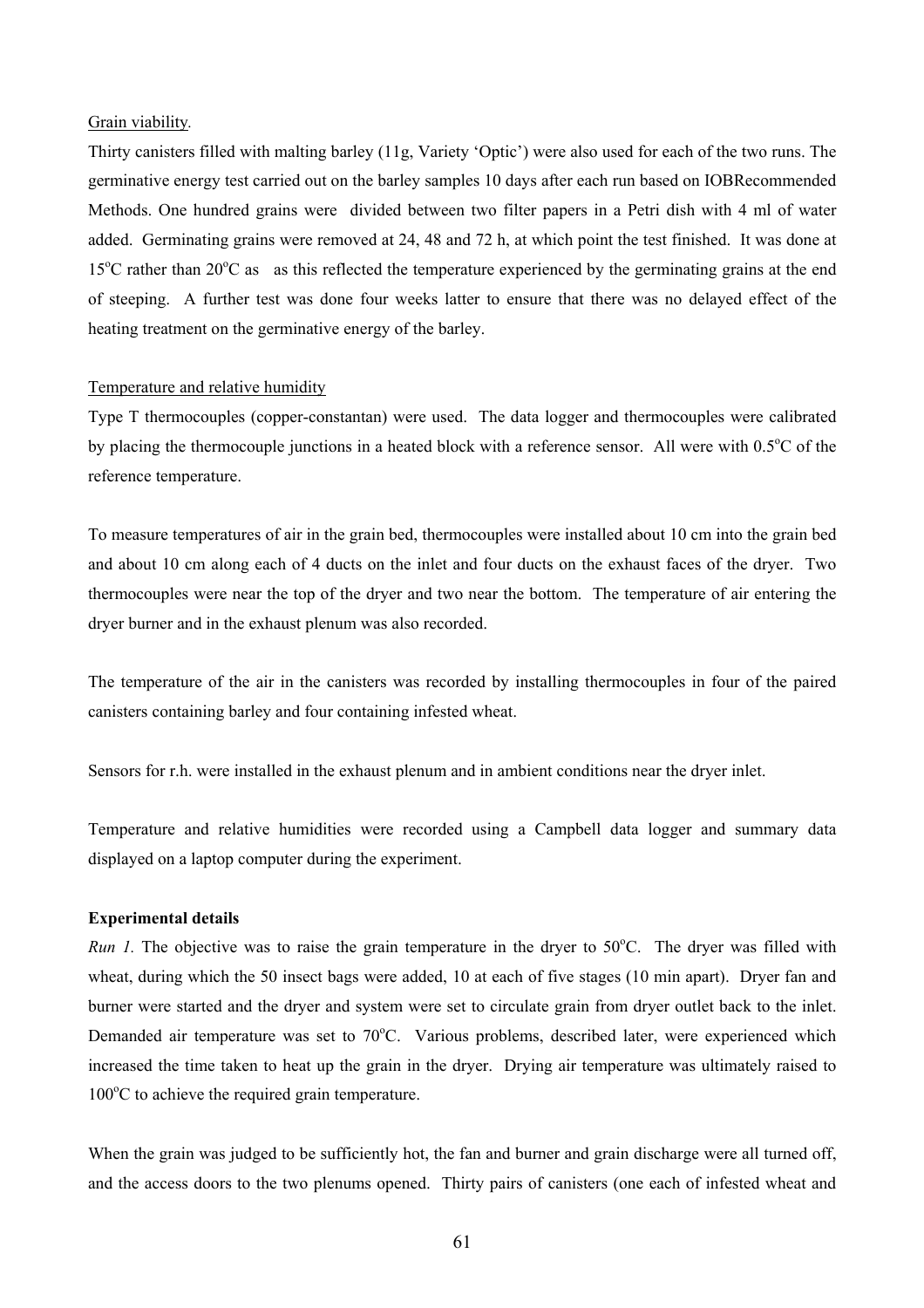malting barley) were inserted into the grain bed through the duct apertures, 15 on each of the inlet and exhaust sides, in positions in the lowest 3 rows on the inlet side and lowest four rows on the exhaust side that could be reached quickly and safely. The plenum doors were closed and the canisters were allowed to remain in place for a period of 30 min, after which they were removed and cooled. The grain was then discharged into the holding bin through a sieve device to retrieve the insect bags from the grain flow, which were also cooled.

The heated grain was then re-loaded into the dryer, during which the 50 insect bags for Run 2 were added as before. Grain was left in the dryer overnight during which time the temperatures were recorded to measure the rate of cooling of grain in the unventilated dryer, which represented a long duration 'steeping' treatment.

*Run 2.* Target grain temperature in the dryer was 55°C, 5°C higher than Run 1. It became clear that there were differences in temperature between locations in the dryer during Run 1, such that the thermocouples in grain near the inlet side were generally hotter than those on the exhaust side. So effectively two different treatments were being delivered, depending on which side of the dryer was considered. The procedure for Run 2 was as for Run 1, except for the following. To allow for the observed lower temperatures observed on the exhaust side the time for which the canisters were left in the grain bed was increased from the planned time of 10 min. to approximately 16 min. This treatment was selected to increase the disinfesting effect on the cooler side of the dryer and to examine whether the treatment on the hotter side gave acceptably low loss in viability

After the canisters had been retrieved, the fan was turned on to cool the grain in the dryer while temperature recording continued so as to determine the rate of cooling of grain in the fully ventilated dryer. Discharge to the bin and retrieval of insect bags followed this cooling.

# **Results and discussion**

#### Temperature of grain.

In Figs 1-4, thermocouple locations in the legend indicate the row of ducts in which each was located, where row 1 is the lowest exhaust or inlet duct, and in this dryer 8 was the uppermost. Left or Right are defined looking at the face from the plenum. All eight thermocouples were positioned in the penultimate aperture in their row. The temperature from the four thermocouples on the exhaust side of the dryer was taken as the best estimate of grain temperature because as the air exhausts from the grain bed, the temperature of air and grain are likely to be close. Significant cooling of grain occurred during its passage through the elevators and conveyors. During Run 1, the temperatures from the four thermocouples were tracked and it was clear that the target of 50°C would be reached only if the hot air temperature were raised significantly. This was done in several steps until 100°C was achieved, at which temperature the rate of rise of exhaust temperature was sufficient for the target to be achievable. The burner cut out on several occasions as a result of grain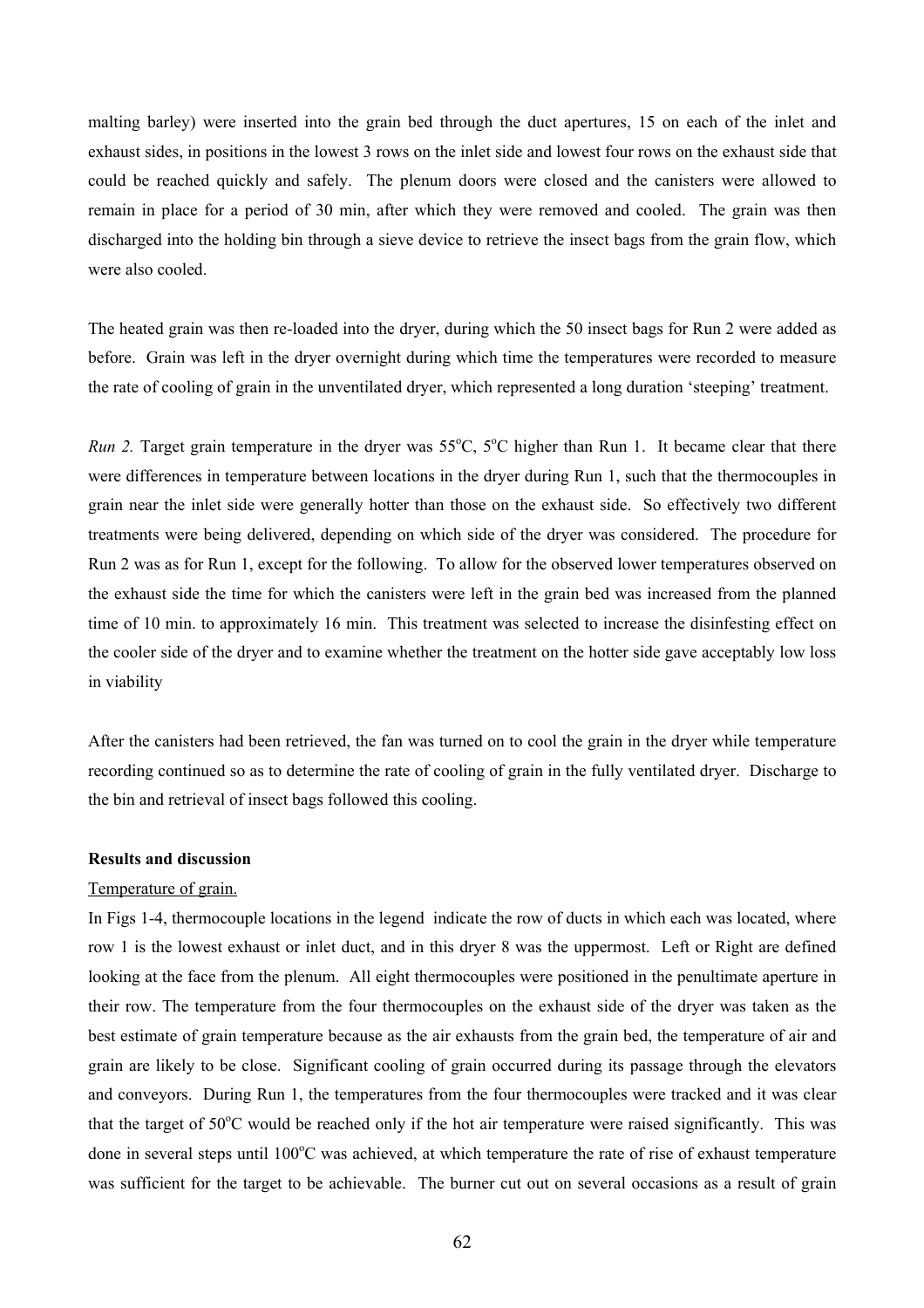accumulating in the hopper beneath the dryer, so the rate of discharge of grain had to be reduced to avoid this fault.

There were persistent temperature differences between the top and bottom of the dryer, on both the inlet and exhaust sides (Figs. 1-4). These differences varied with time as the temperature of the grain increased. They also varied depending on how long the grain had been exposed to heating. Thus for Run 2, in Fig 3 at 75-80 min, the grain near the sensors at the top was still cold because it had been in the dryer reservoir and not yet been exposed to heating. The temperature difference between top and bottom of the dryer was exaggerated by cooling owing to the relatively slow rate of grain recirculation of which the grain handling system was capable.

During Run 1, in the period when the canisters were embedded in the grain, (Figs 1 and 2 between times 342 and 372 min,) the temperature of the thermocouples in the grain on the inlet side were not constant but on the exhaust side were 4<sup>o</sup>C lower at the top than at the bottom. During Run 2 the differences were consistently 10°C higher on the inlet side and 8°C lower on the exhaust side (see Figs 3 and 4 between times 120-150 min). This difference, which was a consequence of the fact that some of the batch had been longer in the heating zone that the rest, meant that it was not possible to bring all the temperatures to the target at the same time. So in Run 1 the dryer was stopped when the exhaust temperatures reached about  $52^{\circ}$ C at the bottom and 48°C at the top. Indicated 'grain temperature' on the dryer panel was 50°C at this point. Canisters were inserted near the bottom of the dryer, so the difference between the inlet and exhaust side effectively provided two different temperature environments for the canisters. In Run 1 this difference was about  $13^{\circ}C$ , and  $10^{\circ}$ C in Run 2.

The temperature records from thermocouples in the canisters were used as inputs to the insect mortality and germination loss models to calculate the expected effects of the treatment received by the canisters. The most important elements of the experimental data are given in Table 1.

## Insect survival at inlet and exhaust.

There was considerable variation in weevil mortality, depending on the position of the canisters (Table 2). In the first run, approximately 90% of the developing weevils died in the 12 canisters on the inlet side and 10 out of 12 canisters were successfully disinfested. In contrast, only 58% died on the outlet side with 7/15 canisters being disinfested. In the second run, even less were killed with 70% dying on the inlet side, 8/12 canisters being disinfested and only 40% on the exhaust side with just 2/15 canisters being completely devoid of insects.

During Run 1, on the inlet side, there was complete control for the top and bottom with the only survivors found at the mid section in the side ducts. Of these, the side closest to the wall of the building, showed a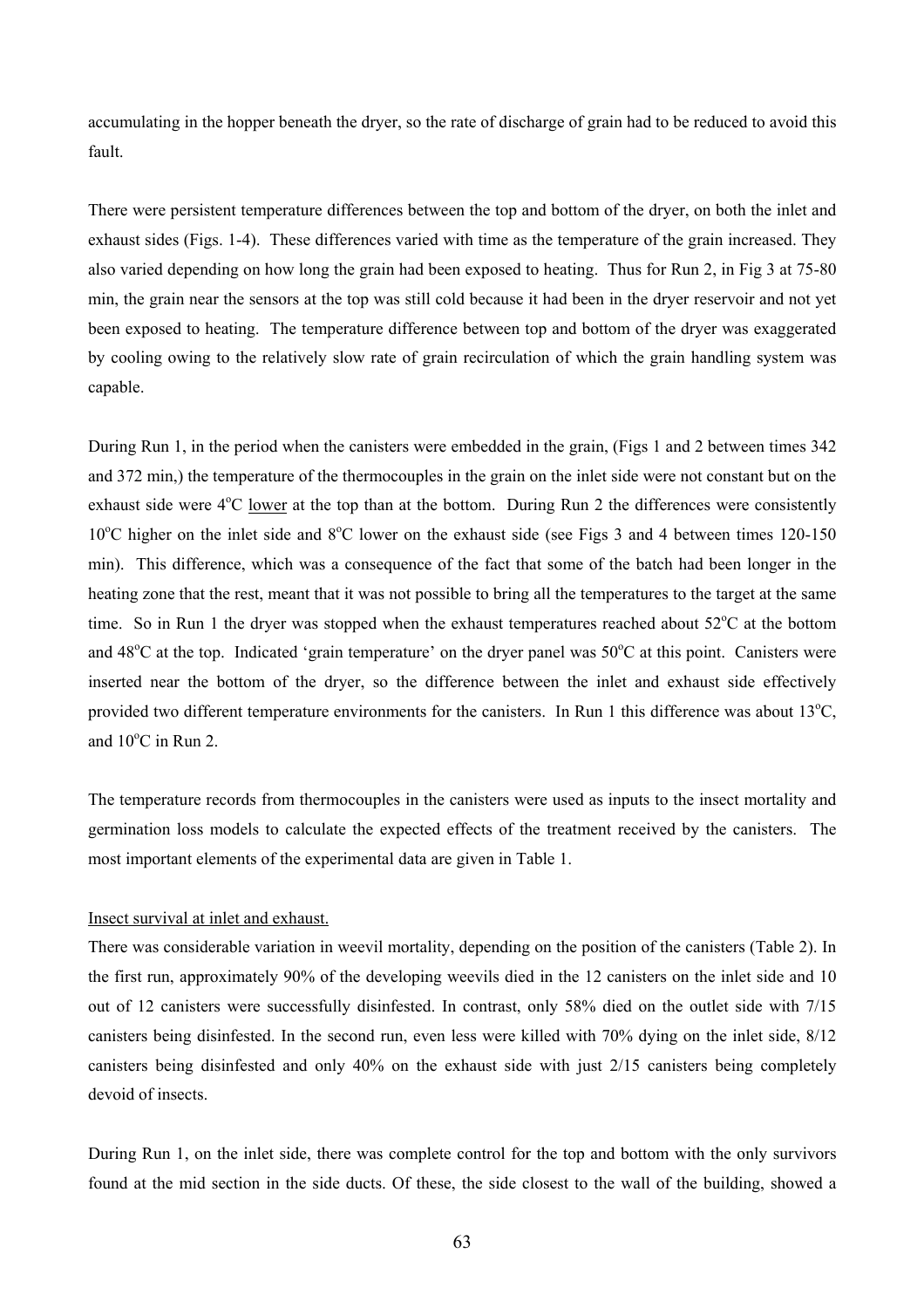reduction in numbers of adults of 75%, when compared to the control. For the exhaust side, complete control was only achieved in the middle of the top row. For the top and the bottom zones, numbers similar to the control, and therefore experiencing little mortality, were only found at the edges with the mid ducts having no emergence. For the middle bottom row there was emergence in all three ducts though the mid and wall side duct showed a 48% reduction in adult numbers whereas the other side was the same as the control.

For Run 2, with the higher temperature but shorter exposure, there was more adult emergence throughout the test zones. For the inlet side there were no rows with complete mortality as for each row, the end ducts adjacent to the open space of the building gave similar emergence to the control. For the mid zone this extended to the next duct as well. On the exhaust side there were only four canisters that had no emergence: the middle of the top row, the open side of the middle top row and the two middle positions for the bottom row. Of those with emergence it was the ducts at the side that showed no effect from the exposure but with this run there was more emergence from the samples in the mid ducts in the top three rows.

When the results from the runs are compared to the temperature profiles it is possible to see why there is a difference in emergence. The temperature profiles of the two runs while the canisters were in the grain are shown in Figures 5-8. The main difference was the exposure time to the final temperature – in Run 1 the canisters arrived at a temperature in balance with their surrounding. In Run 2, even though more time was allowed for heating than had been planned, the canisters were still increasing in temperature at removal time. The reduced exposure time allowed more survival for Run 2. The higher level of emergence for the exhaust side was due to the lower temperatures, obvious in Figs 5-8, temperatures which were probably further reduced in the side ducts especially on the side of the drier adjacent to the void of the building.

It should be born in mind that the estimate of mortality achieved by this method was conservative as the canisters were not subject to elevated temperatures during the heating up period or during the cooling down period.

## Insect survival in the grain stream.

The mortality of insects in the bags in the grain stream was greater than in the canisters (Table 3). In this case, in Run 1 about 90% of insects died in bags recovered from the grain stream entering the holding bin and complete mortality occurred in 4 of the 8 bags recovered. In Run 2, about 97% of weevil larvae died and 15 out of the 17 recovered bags had no live insects in them. The same trend is seen in the bags recovered from the conveyer. About 68% of insects died in bags recovered from Run 1, and 12 of the 31 had no living insects while about 95% were killed in Run 2 and 17 of the 19 bags were successfully disinfested.

The insect bags were small and flexible so that they would move with the grain. However it was not clear that all received the treatment intended as only 23% were collected at the point of discharge into the output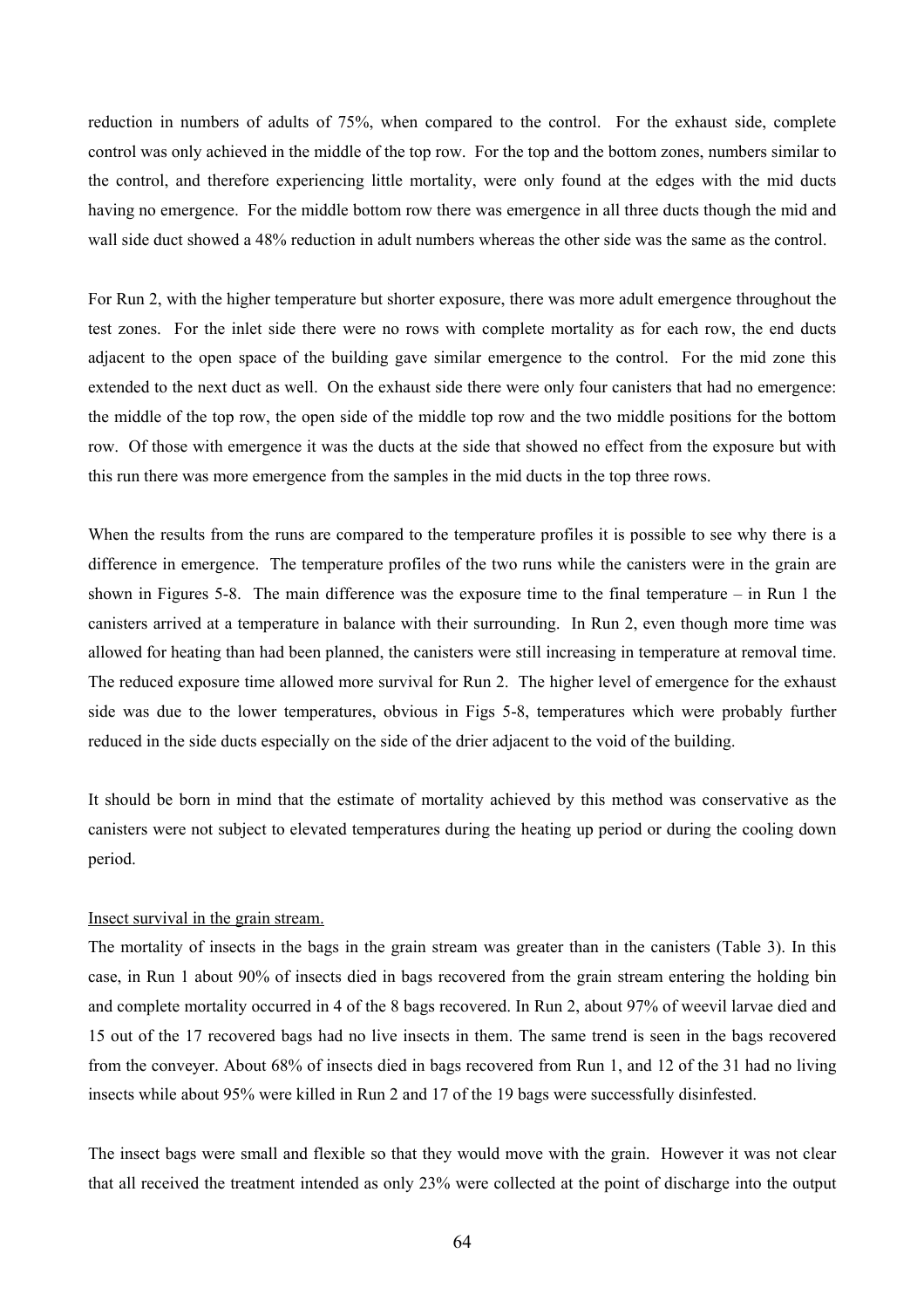bin after Run 1 and 53% after Run 2 (Table 2). The retrieval rate for the latter run was improved by removing a blockage at the bottom of the drier formed by an accumulation of tea bags. From previous experience, the insect bags could become caught in the handling system and might not have been exposed with the grain. This can be seen by the numbers found within the conveying system. These were mainly in the conveyor that connected the top of the conveyor with the conveyor that fed the drier. Results for these had to be interpreted with particular care.

In Run 2, the insect bags were left within grain at  $45^{\circ}$ C overnight. This temperature had dropped to between  $25 - 35^{\circ}$ C by the morning. If the drop in temperature was linear this would mean 0.6°C/h and that the temperature was at  $44^{\circ}$ C or above for 1.5 h. There are no results in the literature for the grain weevil but the rice weevil required 8 hours at  $44^{\circ}$ C, 12 h at  $43^{\circ}$ C and 17 h at  $42^{\circ}$ C for 50% mortality at each temperature (Beckett et al, 1998). Therefore if mortality is proportional to the exposure time, the cumulative total may be 15% . The rice weevil is certainly more tolerant than the grain weevil so the mortality of the latter may be higher. However the initial drop in temperature would have been quicker than estimated, especially at the periphery which would suggest that mortality during this 'steeping' period would not have exceeded 20%.

#### Moisture content

The slow heating of the grain during the first run resulted in a moisture loss of about 4% from the experimental grain (Table 4) but only 1.5% from the barley in the canisters while the equivalent losses in the second run were 1.8% and 1.9% in both cases.

## Prediction of insect mortality and barley viability*.*

The calculated mortality of the weevil larvae was lower than or equal to the results from the canisters inserted in the inlet and exhaust of the dryer (Table 5), suggesting that the mortality model was predicting conservatively the likely effect on insects of the heating. This allows a certain margin of safety in predictions made with the model in later simulations.

The comparison of measured and calculated grain viability (Table 6) confirmed the validity of the model, in that a loss of a fraction of a percent was predicted for the samples and the measured loss was not detectable at the level of the resolution of the germination test, i.e. 1% point, except for one sample on the inlet (hotter) side in Run 2 where a 1% point loss was recorded. This gives confidence that the model for viability loss was working well in this situation.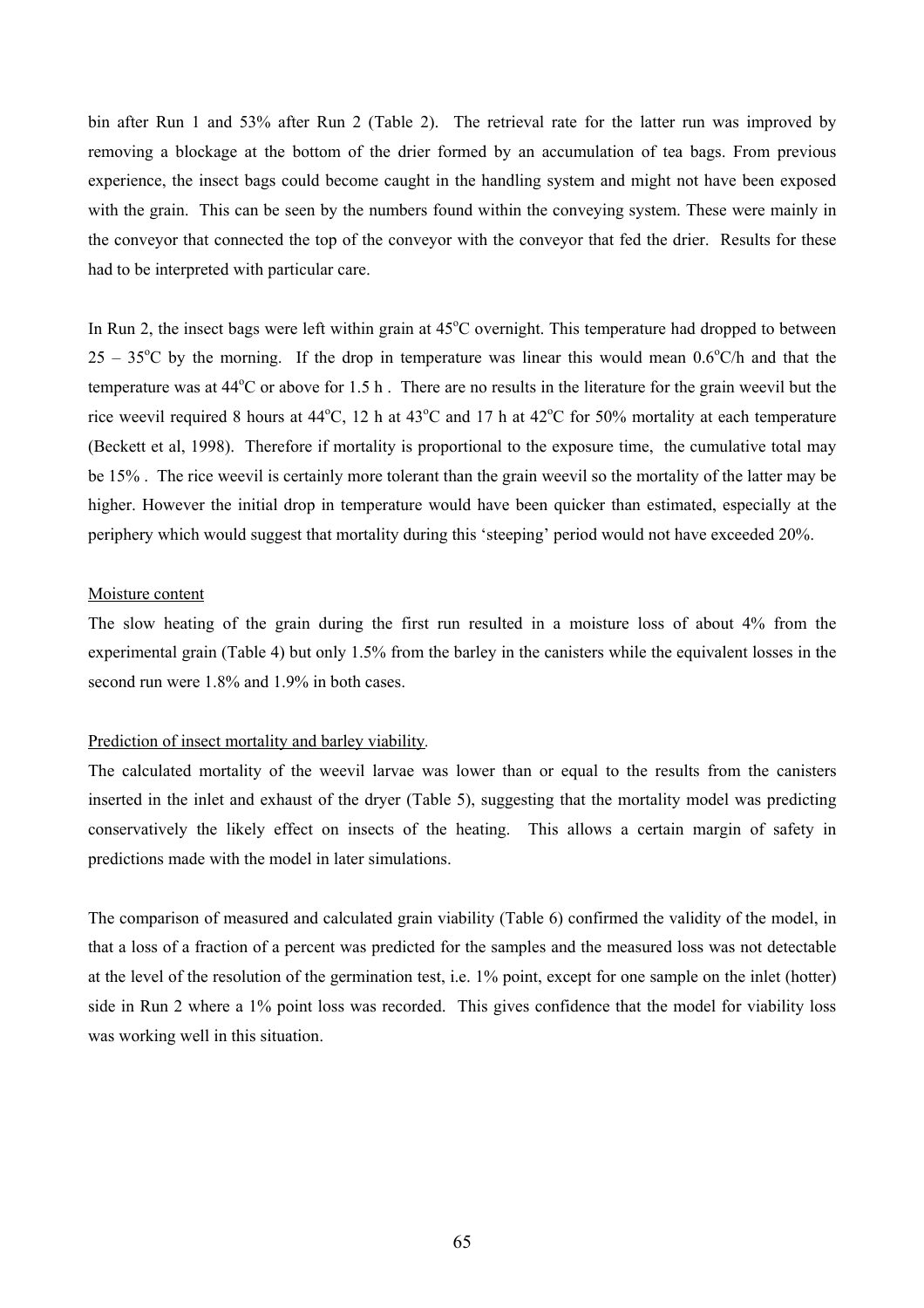## Cooling rates.

Cooling rates of the grain were recorded after Run 1 overnight with no fan when the cooling rate was approximately  $0.82^{\circ}$ C/h (Fig. 5). After Run 2, the grain was ventilated with the dryer fan (Fig 6 and the cooling rate was  $1.0^{\circ}$ C/min, so that a temperature of  $20^{\circ}$ C was reached after a cooling period of 36 min.

## **Practical aspects of disinfesting grain in a heated air dryer**

# Temperature settings.

The objective of heat disinfestation is to achieve a grain temperature that achieves insect kill but does not damage seed viability. Dryers generally have a "grain temperature" indicator, provided by a temperature sensor mounted in the exhaust airstream. A sensor in the exhaust stream will generally read close to the temperature of grain at that location in the dryer, and so could potentially be useful. However, the temperature in other locations may be significantly different, and also the sensor may not be sufficiently accurate. To illustrate the differences between locations in the trial, temperature differences between the bottom of the exhaust side (where the dryer's "grain temperature" sensor is located) and the top of the same side were about 6  $\degree$ C for Run 2, the bottom being hotter. These differences are large enough to make achieving a target temperature with a margin of error of  $+$  or  $-$  some  $5^{\circ}$ C, much more difficult.

In Run 1 of the trial, a heated air temperature approaching  $100^{\circ}$ C was used to achieve the required target grain temperature of 50°C, as indicated on the thermocouples in the grain bed, within a reasonable time. Using a lower air temperature would mean a longer time would be needed to raise the grain temperature, and too low a temperature would not achieve a suitable treatment. A higher inlet air temperature would heat the grain faster which would reduce treatment cost per batch. However, the danger of overheating grain on the (probably hotter) inlet side of the dryer would increase. This means that selection of temperature and treatment time is not simple. Guidance for the appropriate combinations of inlet air temperature and temperature at the exhaust side will be needed for various designs of dryer and grain moisture levels.

#### Batch vs. continuous.

In the trial the dryer was used in batch mode, which allowed the heating time to be chosen simply by heating until a guide temperature, previously calculated with the aid of simulation, was reached. It also allowed substantial cooling to be achieved before grain was discharged. However, if a large quantity of grain needs treatment, batch operation has a lower throughput of grain and uses energy less efficiently than a continuous flow treatment. If the dryer were used in continuous flow, the heat treatment would need to be achieved in one pass. To get the temperature and transit time correct, the discharge rate and drying air temperature would have to be selected prior to the run based on a guide for the type of dryer, the grain species and moisture content. Also, cooling would probably not be adequate, owing to the short residence in cooling section provided by most types of dryer, so cooling after treatment would be essential.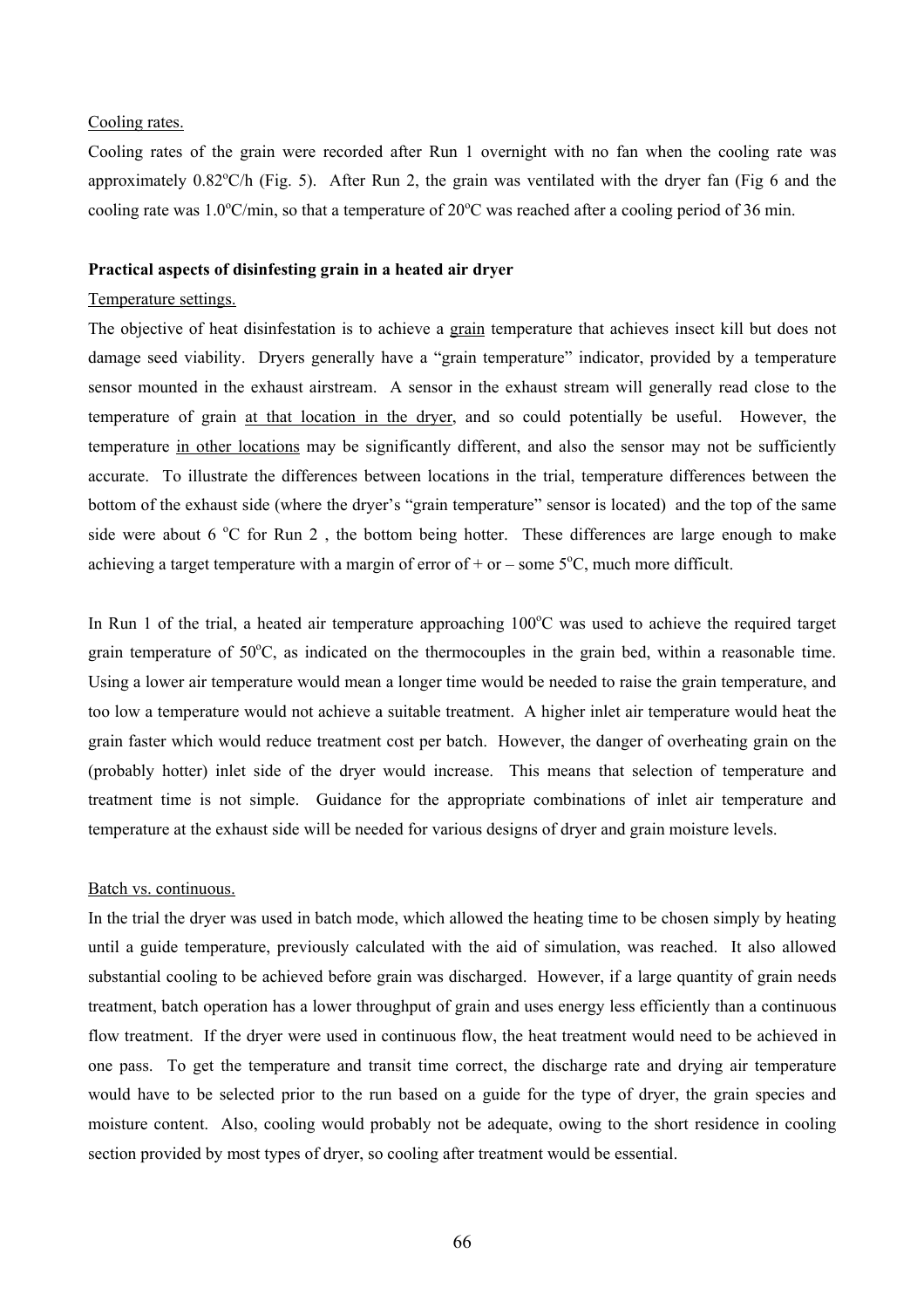# Costs

The costs of the disinfestation process arise from the cost of the energy used and, depending on the requirements of the market, loss of saleable weight of the grain owing to moisture loss during treatment. Costs of labour and depreciation of equipment are specific to individual enterprises and have not been estimated. The energy and lost weight costs are estimated below for Run 1. Run 2 started with already warmed grain so was not representative. A run time of 4 h has been estimated for Run 1, to allow for 2 h of stoppages.

At 146.4  $m<sup>3</sup>$ , the gas used represented 5797 MJ, and at 39.6 MJ/  $m<sup>3</sup>$  for the net calorific value of gas and 1.37p/kWh, the gas cost was £22.03. Electricity at 5p/kWh for a 4 h run cost £2.92, so the total energy cost was £24.95. For Run 1, the moisture change was 16.0 to 11.8% wet basis, giving a weight loss of 0.48 t for a 10 t batch, so at a nominal value of £70/t the lost weight cost was £33.6. The grain was relatively high in the range appropriate for disinfestation. For Run 2 moisture change was much less, from 11.8 to 10.0 % wet basis, because in this run the moisture was low for disinfestation. Run 2 gave a weight loss of 0.19 t for a 9.5 t batch so the lost weight cost was £13.3. Taking the mean of both runs, the lost weight cost averaged at £23.5. Total cost of energy and lost weight for the 10 t batch was then £48.45, so the cost per tonne of grain before treatment was £4.85.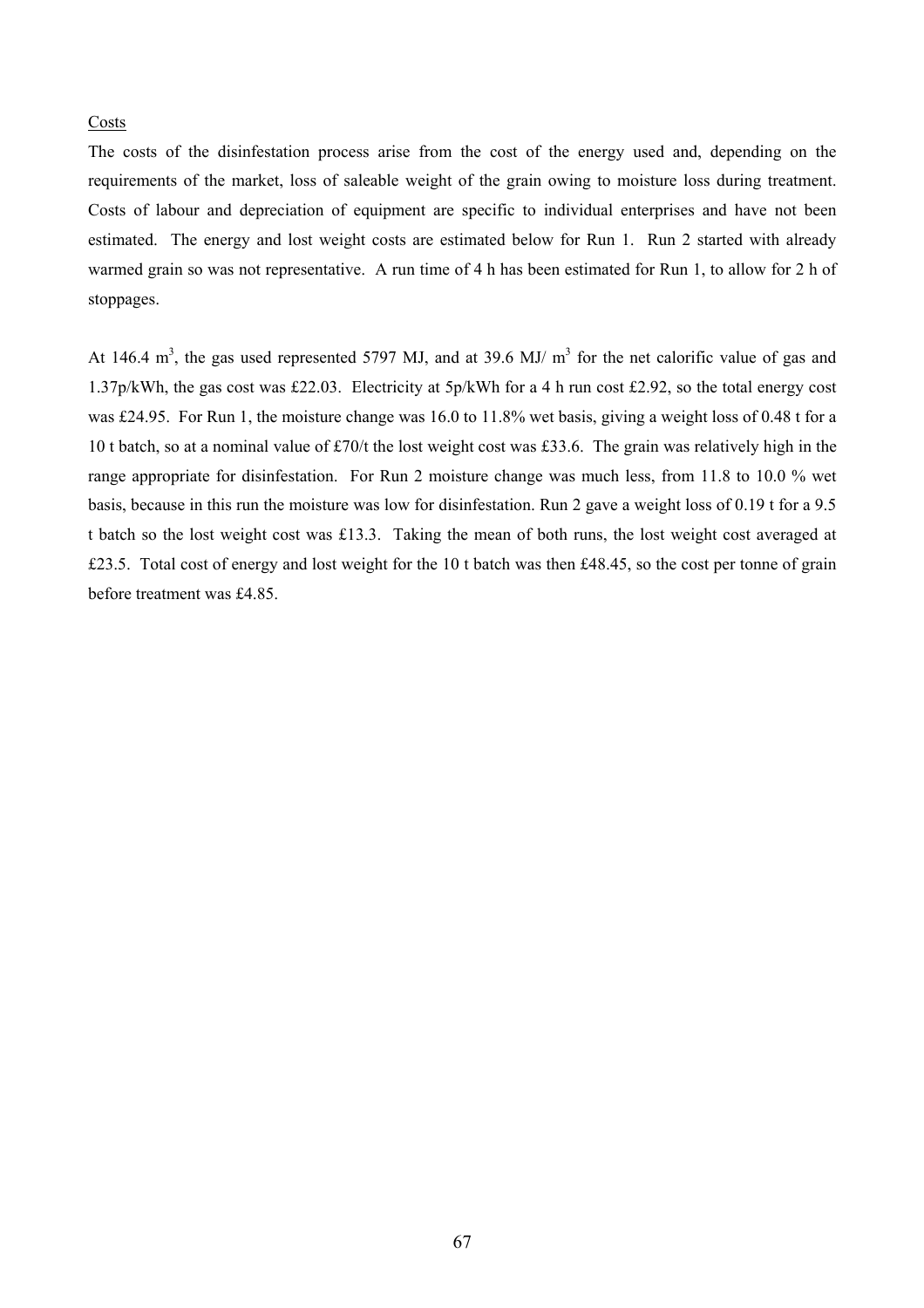



**Thermal disinfestation - dryer test at CSL. Run 1**

**Figure 2** Run 2: Air temperatures in grain bed near dryer air exhaust.



**Thermal disinfestation - dryer test at CSL. Run 1 Air temperatures in grain bed near dryer air exhaust**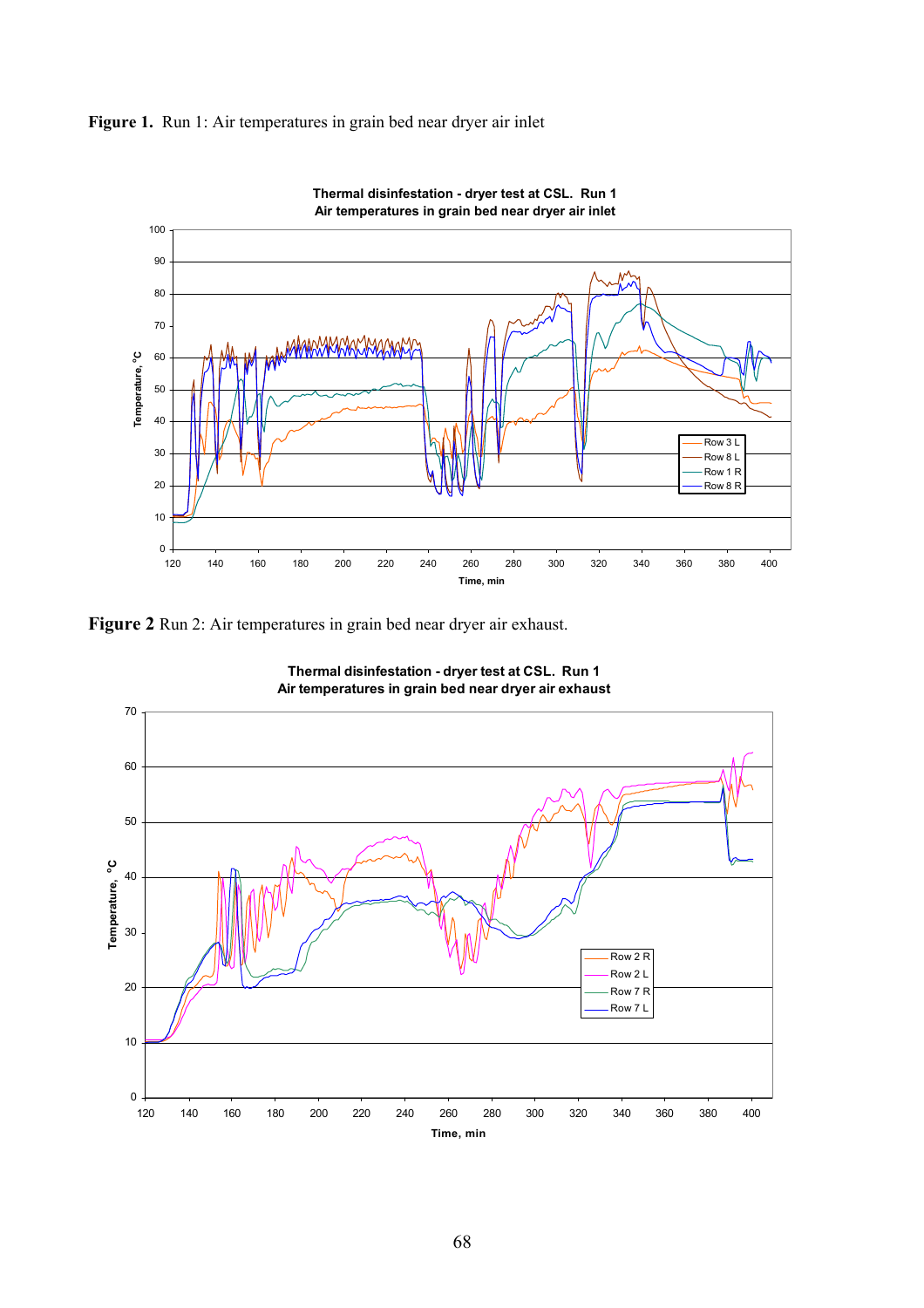

**Figure 3.** Run 2: Air temperatures in grain bed near dryer air inlet

**Figure 4.** Run 2: Air temperatures in grain bed near dryer air exhaust



**Thermal disinfestation - dryer test at CSL. Run 2**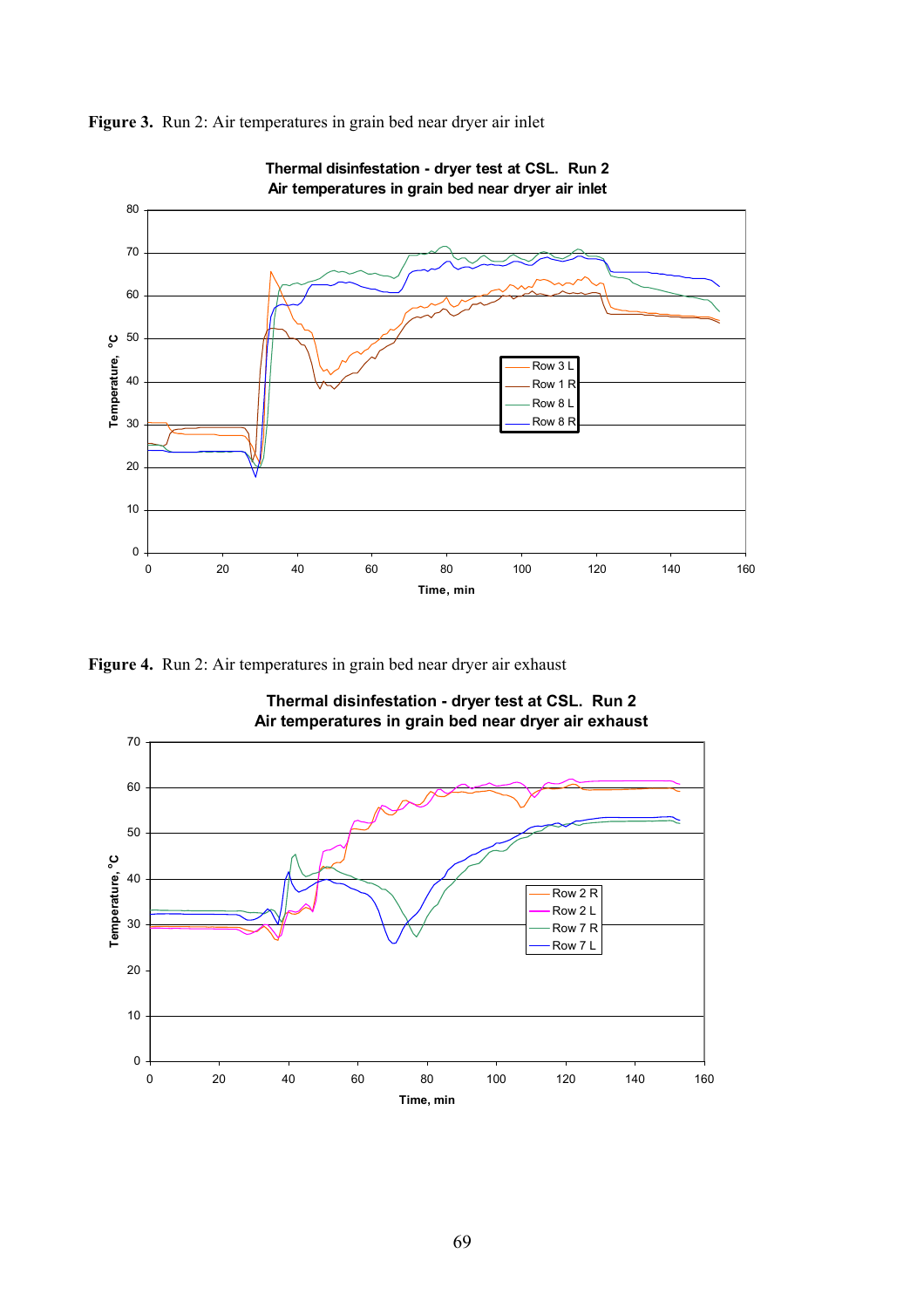



**Figure 6.** Run 1. Heating of canisters of malting barley

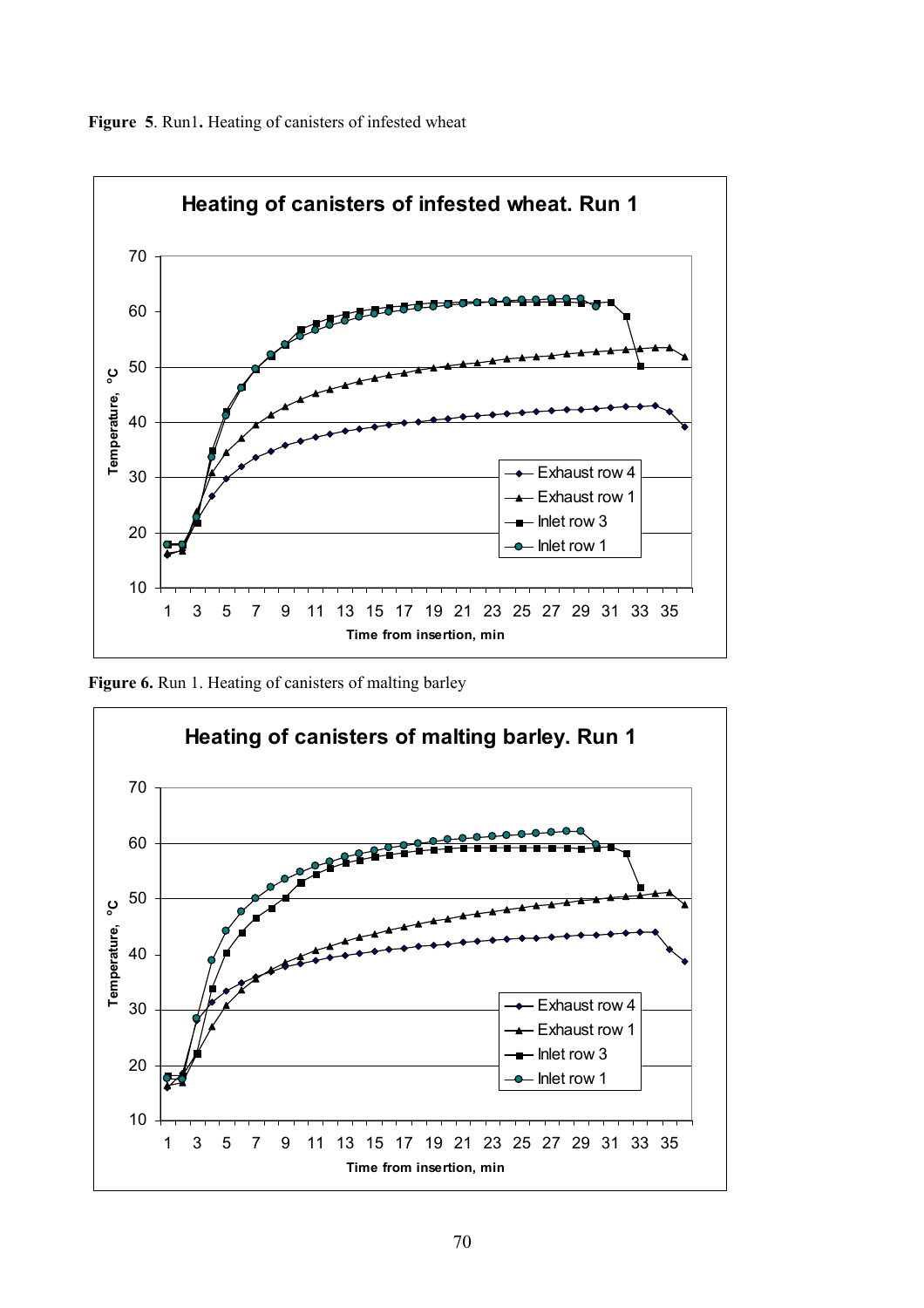

**Figure 7.** Run 2. Heating of canisters of infested wheat.

Figure 8. Run 2. Heating of canisters of malting barley

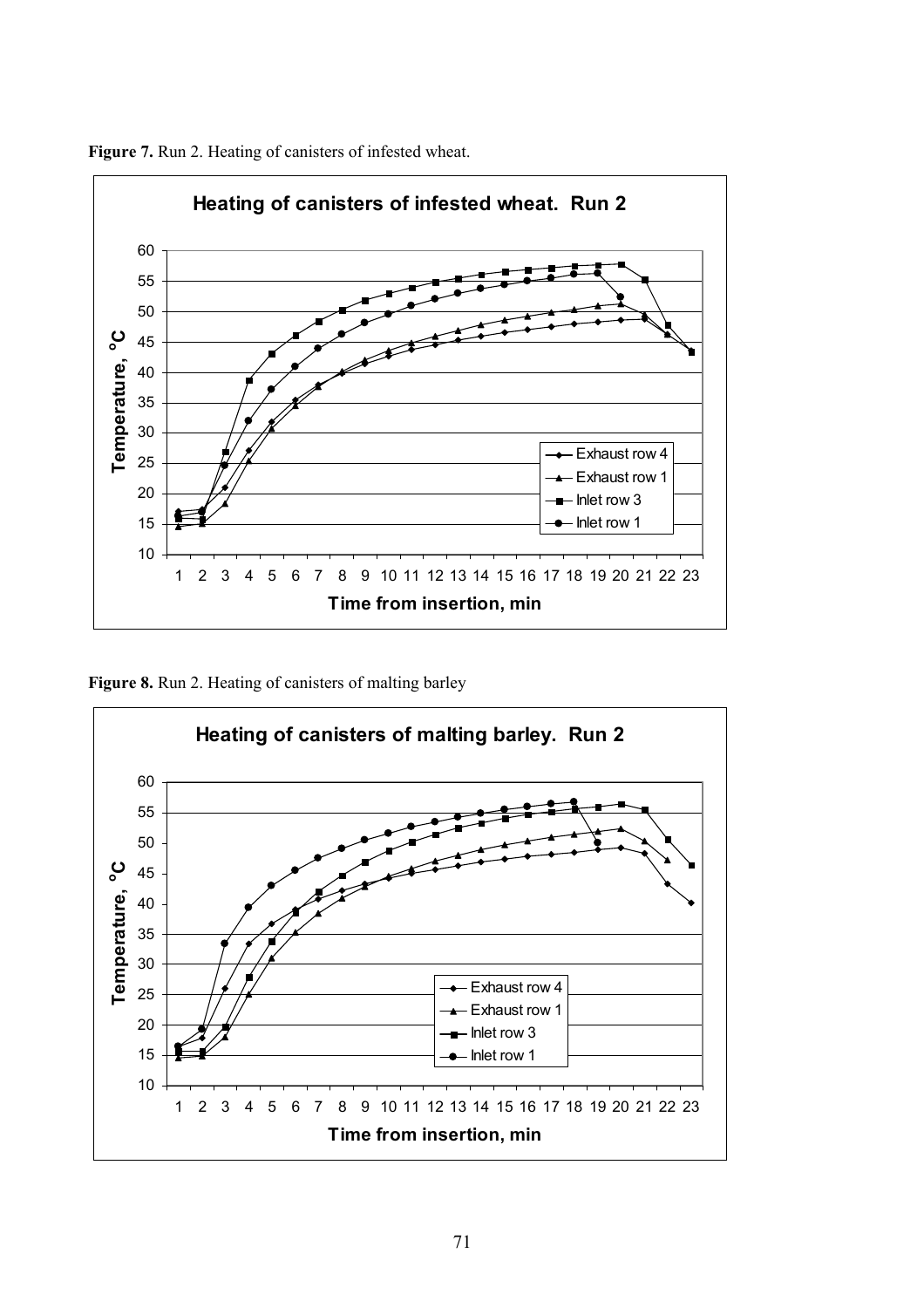**Figure 9.** Cooling of grain between Run 1 and 2, with no fan assistance.



Figure 10. Cooling of grain after Run 2, with fan assistance.

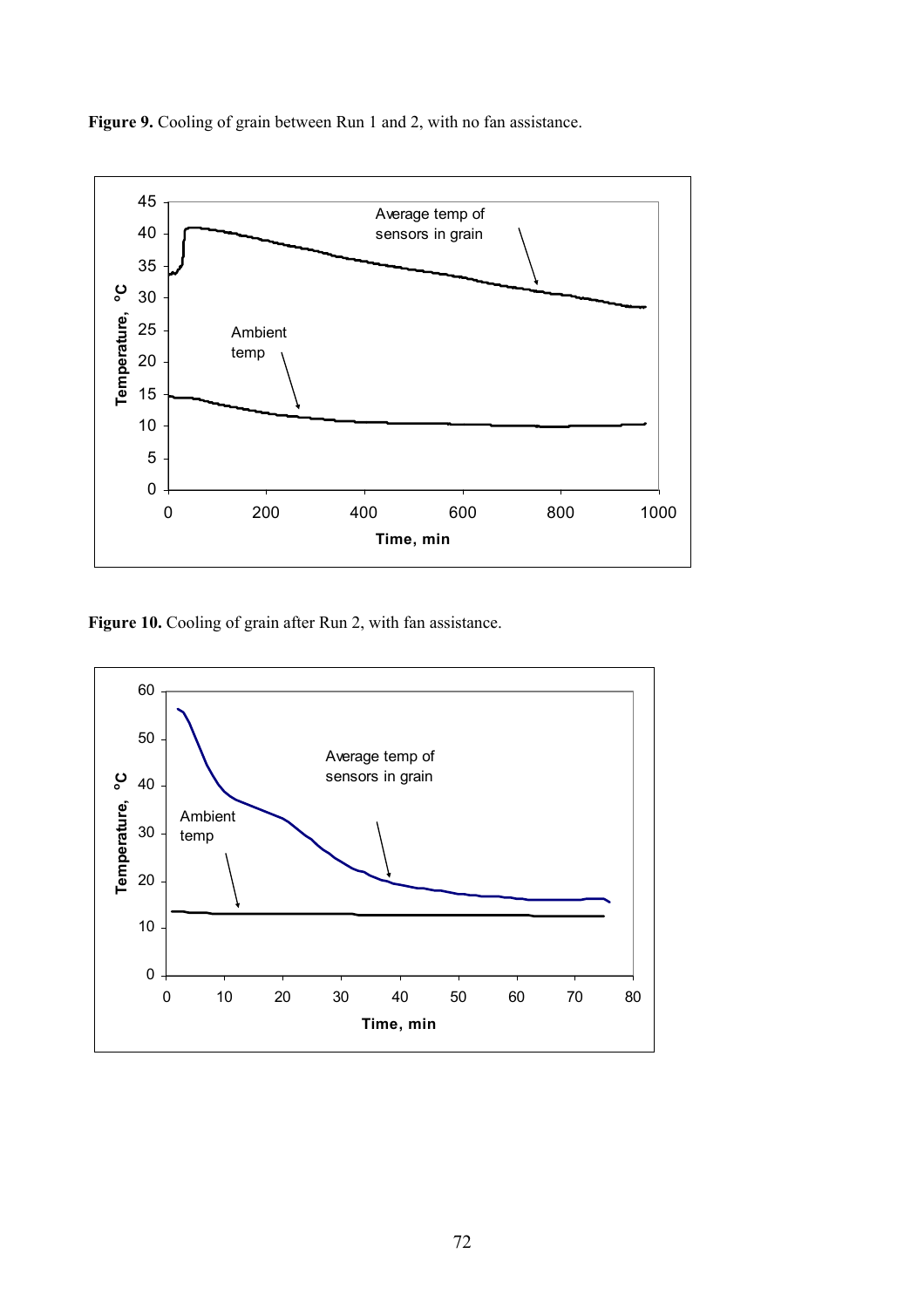| Side                                 | Canister               | Run 1      | $%$ Insect        | Run 2                  | $%$ Insect      |
|--------------------------------------|------------------------|------------|-------------------|------------------------|-----------------|
|                                      | Position & Content     | $(t = 30)$ | mortality $(I)$   | $(t=17.5 \text{ min})$ | mortality (I)   |
|                                      |                        | min)       | or Germination    |                        | <sub>or</sub>   |
|                                      |                        |            | $\left( G\right)$ |                        | Germination     |
|                                      |                        |            |                   |                        | (G)             |
| Inlet                                | Top Insect (Row 3)     | 61.8       | 100I              | 57.9                   | 100I            |
|                                      | Top barley (Row 3)     | 59.4       | 97 G              | 56.3                   | 98.5 G          |
|                                      | Bottom Insect (Row 1)  | 62.3       | 100I              | 56.2                   | 100I            |
|                                      | Bottom Barley (Row 1)  | 62.2       | 98 G              | 56.8                   | 99 G            |
|                                      | Mean                   | 61.4       |                   | 56.8                   |                 |
| Exhaust                              | Top Insect (Row 4)     | 43.0       | 0 <sub>I</sub>    | 48.7                   | 27 <sub>1</sub> |
|                                      | Top Barley (Row 4)     | 44.0       | 99 G              | 49.1                   | 97 G            |
|                                      | Bottom Insect (Row 1)  | 53.5       | 100I              | 51.3                   | 100I            |
|                                      | Bottom Barley (Row 1)  | 51.1       | 98.5 G            | 52.3                   | 97 G            |
|                                      | Mean                   | 47.9       |                   | 50.4                   |                 |
| Temperature difference between Inlet |                        | 13.5       |                   | 6.4                    |                 |
|                                      | and Exhaust side means |            |                   |                        |                 |

Table 1. Measured maximum temperatures (°C) from thermocouples in canisters on each side of dryer and their insect % survival or germination.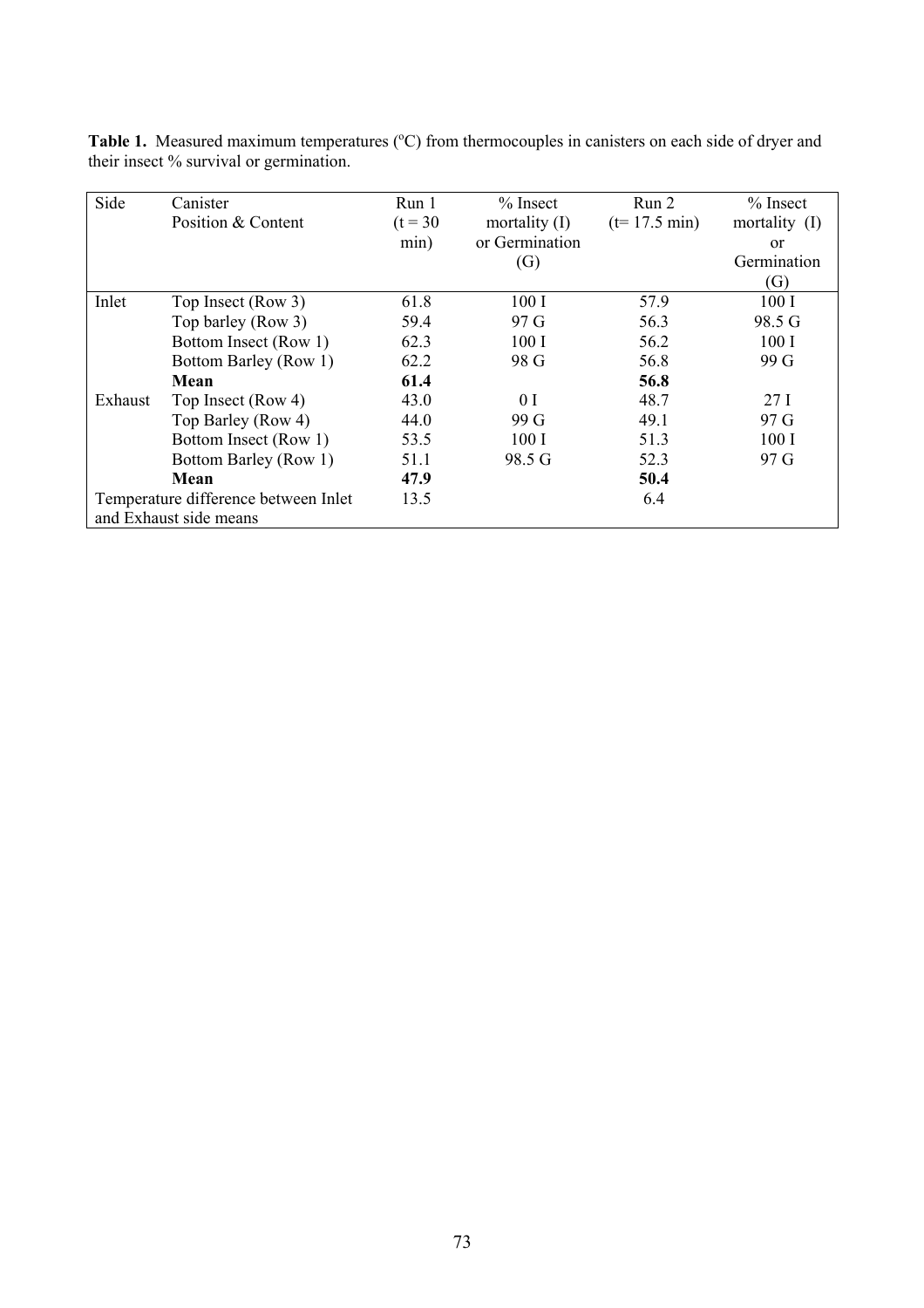|                   |          |                                  |                     |                  | Run                 |                  |                          |                |
|-------------------|----------|----------------------------------|---------------------|------------------|---------------------|------------------|--------------------------|----------------|
|                   |          |                                  | 1                   | $\overline{2}$   | 1                   | $\overline{2}$   | 1                        | $\overline{2}$ |
| Position<br>(Row) | Location | No. of<br>canisters              | Mean %<br>mortality |                  | <b>Mean Numbers</b> |                  | Canisters<br>disinfested |                |
| Inlet             |          |                                  |                     |                  |                     |                  |                          |                |
| $\mathbf{1}$      | Left     | $\overline{c}$                   | 100                 | 100              | $\boldsymbol{0}$    | $\boldsymbol{0}$ | 2/2                      | 2/2            |
|                   | Right    | $\overline{2}$                   | 100                 | 50               | $\overline{0}$      | 33               | 2/2                      | 1/2            |
| $\overline{2}$    | Left     | $\overline{2}$                   | 88                  | 100              | $\,8\,$             | $\boldsymbol{0}$ | 1/2                      | 2/2            |
|                   | Right    | $\overline{2}$                   | 50                  | 17               | 24.5                | 45               | 1/2                      | 0/2            |
|                   |          |                                  |                     |                  |                     |                  |                          |                |
| $\overline{3}$    | Left     |                                  | 100                 | 100              | $\boldsymbol{0}$    | $\boldsymbol{0}$ | 2/2                      | 2/2            |
|                   | Right    | $\frac{2}{2}$                    | 100                 | 50               | $\boldsymbol{0}$    | 24.5             | 2/2                      | 1/2            |
| Mean %            |          |                                  | 90                  | 70               | 4.3                 | 13.7             |                          |                |
| mortality         |          |                                  |                     |                  |                     |                  |                          |                |
| or No.s           |          |                                  |                     |                  |                     |                  |                          |                |
|                   |          |                                  |                     |                  |                     |                  |                          |                |
| Exhaust           |          |                                  |                     |                  |                     |                  |                          |                |
| $\mathbf{1}$      | Left     | $\overline{c}$<br>$\overline{3}$ | 82                  | 36               | 11.5                | 37               | 1/2                      | 0/2            |
|                   | Right    |                                  | 33                  | 33               | 45                  | 48.5             | 1/3                      | 0/3            |
| $\overline{2}$    | Left     | $\overline{2}$                   | 100                 | 50               | $\boldsymbol{0}$    | 19.5             | 2/2                      | 0/2            |
|                   | Right    | $\mathbf{1}$                     | 100                 | 34               | $\boldsymbol{0}$    | 35               | 1/1                      | 0/1            |
| $\overline{3}$    | Left     | $\overline{2}$                   | 21.5                | 40               | 53.5                | 42.5             | 0/2                      | 0/2            |
|                   | Right    | $\mathbf{1}$                     | 52                  | $\boldsymbol{0}$ | 31                  | 48               | 0/1                      | 0/1            |
|                   |          |                                  |                     |                  |                     |                  |                          |                |
| $\overline{4}$    | Left     | $\mathfrak{Z}$                   | 76                  | 81               | 15.7                | 10               | 2/3                      | 2/3            |
|                   | Right    | $\mathbf{1}$                     | $\boldsymbol{0}$    | 49               | 62                  | 27               | 0/1                      | 0/1            |
| Mean %            |          |                                  | 58                  | 40               | 27.0                | 29.0             |                          |                |
| mortality         |          |                                  |                     |                  |                     |                  |                          |                |
| or No.s           |          |                                  |                     |                  |                     |                  |                          |                |
| Control           |          |                                  |                     |                  | 64.6                | 53.4             |                          |                |
| Nos.              |          |                                  |                     |                  |                     |                  |                          |                |

**Table 2**. Proportion of *S.granarius* larvae killed, numbers developing and no of samples disinfested during hot-air batch drying of 10 t of wheat.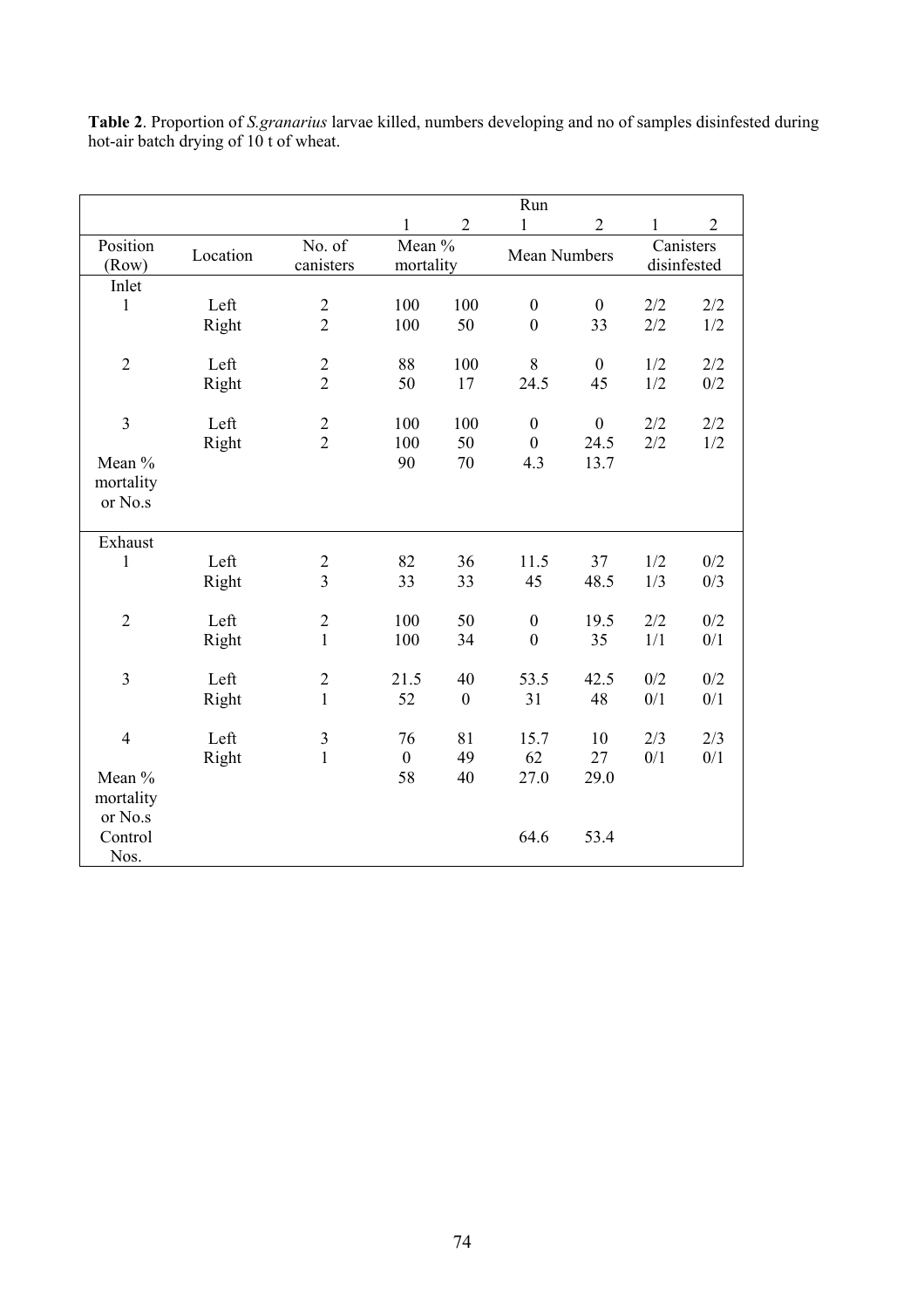|                                    |     |                        | <b>Bin Sieve</b>       | Conveyor            |                        |  |
|------------------------------------|-----|------------------------|------------------------|---------------------|------------------------|--|
| Results                            | Run |                        | 2                      |                     | 2                      |  |
| Retrieval                          |     | 16                     | 34                     | 62                  | 38                     |  |
| $(\%)$ (No.s)                      |     | (8/50)                 | (17/50)                | (31/50)             | (19/50)                |  |
| Mortality<br>$(\%)$<br>Range       |     | 89.8<br>$(69.0 - 100)$ | 96.5<br>$(56.9 - 100)$ | 68.3<br>$(0 - 100)$ | 94.9<br>$(43.8 - 100)$ |  |
| Bags with<br>complete<br>mortality |     | 4/8                    | 15/17                  | 12/31               | 17/19                  |  |
| Damage $(\% )$<br>(Nos)            |     | 7.7<br>(3/39)          | 16.7<br>(6/36)         | 12.8<br>(5/39)      | 11.1<br>(4/36)         |  |

**Table 3**. The proportion of insect bags retrieved, insect mortality in them, bags in which all insects died and percentage of bags with damaged grain at each location after each run.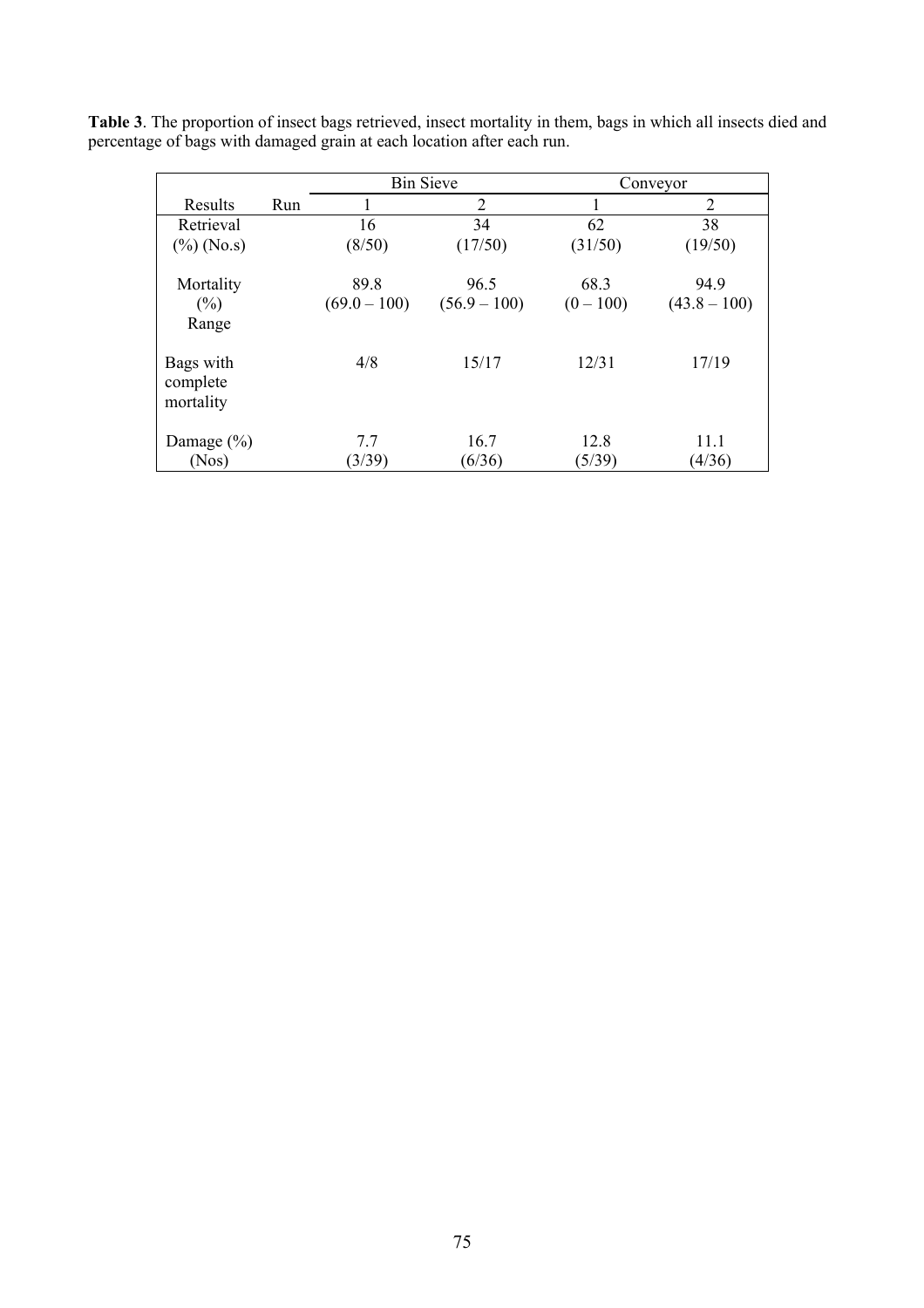| Material | Initial  | Moisture    | Moisture    | Loss     |    | of Loss  | of |
|----------|----------|-------------|-------------|----------|----|----------|----|
|          | moisture | after Run 1 | after Run 2 | moisture | 1n | moisture | 1n |
|          |          |             |             | Run 1    |    | Run 2    |    |
| Wheat    | 16.0     | 11.8        | 10.0        | 4.2      |    | 1.8      |    |
| Barley   | 15.0     | 13.5        | 13.1        | 15       |    | 19       |    |

Table 4. Grain moisture changes during the two runs. (Moisture, in % wet basis, was determined by ISO 712)

**Table 5.** Comparison of insect mortality in the canisters with calculated mortality based on the model devised by this project.

| Side    | Row            | Run 1                  |              | Run 2           |              |  |
|---------|----------------|------------------------|--------------|-----------------|--------------|--|
|         |                | Calculated<br>Measured |              | Measured        | Calculated   |  |
|         |                | mortality, %           | mortality, % | mortality, $\%$ | mortality, % |  |
| Exhaust | $\overline{4}$ | 21.2                   | 0.1          | 34.3            | 7.3          |  |
| Exhaust |                | 100                    | 100          | 100             | 37.3         |  |
| Inlet   | 3              | 100                    | 100          | 100             | 100          |  |
| Inlet   |                | 100                    | 100          | 100             | 100          |  |

**Table 6**. Measured and calculated viability loss.

| Side      |   | Row Run 1    |                      | Run 2                 |                   |  |
|-----------|---|--------------|----------------------|-----------------------|-------------------|--|
|           |   | Measured     |                      |                       |                   |  |
|           |   | viability    | Calculated viability | Measured              | Calculated        |  |
|           |   | $loss^*, \%$ | $loss, \%$           | viability $loss^*, %$ | viability loss, % |  |
| Exhaust 4 |   | $\theta$     | 0.01                 | $\theta$              | 0.35              |  |
| Exhaust 1 |   | $\theta$     | 0.02                 | $\boldsymbol{0}$      | 0.38              |  |
| Inlet     | 3 |              | 0.18                 | $\boldsymbol{0}$      | 0.42              |  |
| Inlet     | 1 | $\theta$     | 0.25                 | $\theta$              | 0.41              |  |

\*Where a zero value is tabulated, measured viability equalled or exceeded the control value.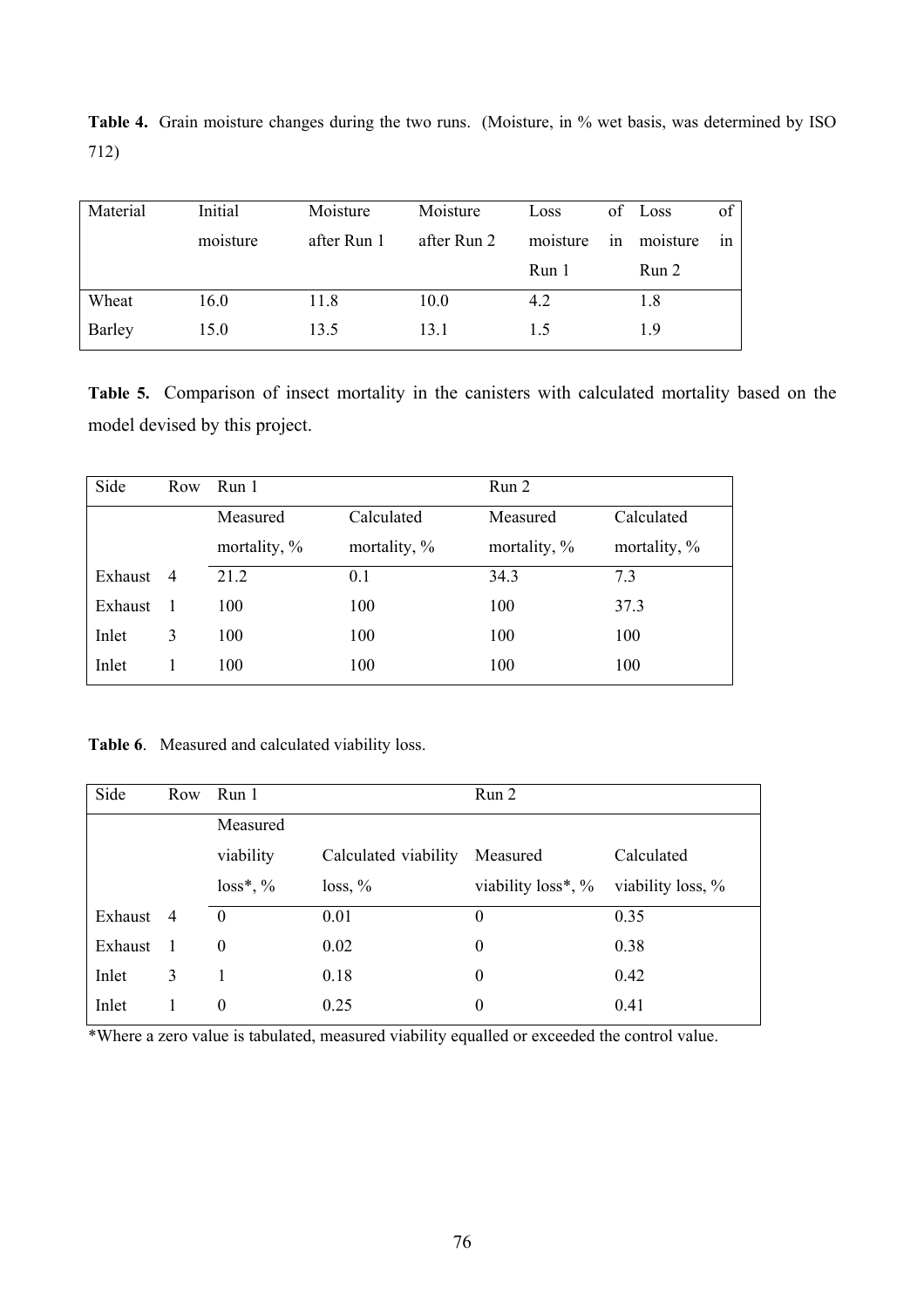## **CONCLUSIONS AND RECOMMENDATIONS**

- 1. This project has identified the combinations of grain temperature and exposure time to that temperature that would enable grain to be disinfested from the most heat tolerant life stage of the most tolerant UK grain pest, the grain weevil, *S. granarius*. Based on the heat mortality results, exposures of 15, 30, 45 and 60 minutes would be required to kill 99.9% of the most heat resistant stages of the grain weevil at grain temperatures of 52, 50, 48 and 46°C in malting barley at 12% mc.
- 2. A "window of opportunity" has been established within which disinfestation can be achieved without damage to grain, as judged by germination of malting barley. Grain temperatures 16-18<sup>o</sup>C above those listed above would be required to cause a fall by 1% in germination in the same exposure time. The temperature window is widest at low grain moisture and with barley of high initial germination.
- 3. A practical test showed that the predictions of the model gave the desired result disinfestation of the grain weevil without grain damage – except for a few locations where insects unexpectedly survived, indicating cool spots in the grain bed.
- 4. Simulation of commonly used dryer types used in continuous flow has shown that, in principle, it is possible to achieve disinfestation of the grain weevil without grain damage in a dryer where the temperatures and airflows are constant and uniform. The dryer settings needed to disinfest without damage, and how tolerant they are to uncertainties in the settings have been studied in detail. In a continuous-flow grain dryer, an air temperature of 80  $^{\circ}$ C in combination with a particular residence time was predicted by a validated simulation model to kill 99.9% of *S. granarius* and to cause a reduction in germination of barley of less than 1%. For a given level of insect mortality, increasing the drying air temperature increased the grain throughput and reduced moisture loss and energy cost. Therefore the optimum treatment would be to use as high an air temperature as limits to germination loss allow. To get the temperature and transit time correct, the discharge rate and drying air temperature would have to be selected prior to the run, based on a guide for the type of dryer, the grain species and moisture content.
- 5. The two components of treatment cost are energy cost and the value of weight loss owing to drying. Energy costs at 80ºC were typically in the range 0.50 -1.00 £/t of input grain. Cost of lost weight were in the range 0.65£/t when starting from 11 % moisture content to 3.26£/t when drying from 16%. Batch operation has a lower throughput of grain and uses energy less efficiently than a continuous flow treatment, which is important if a large quantity of grain needs treatment.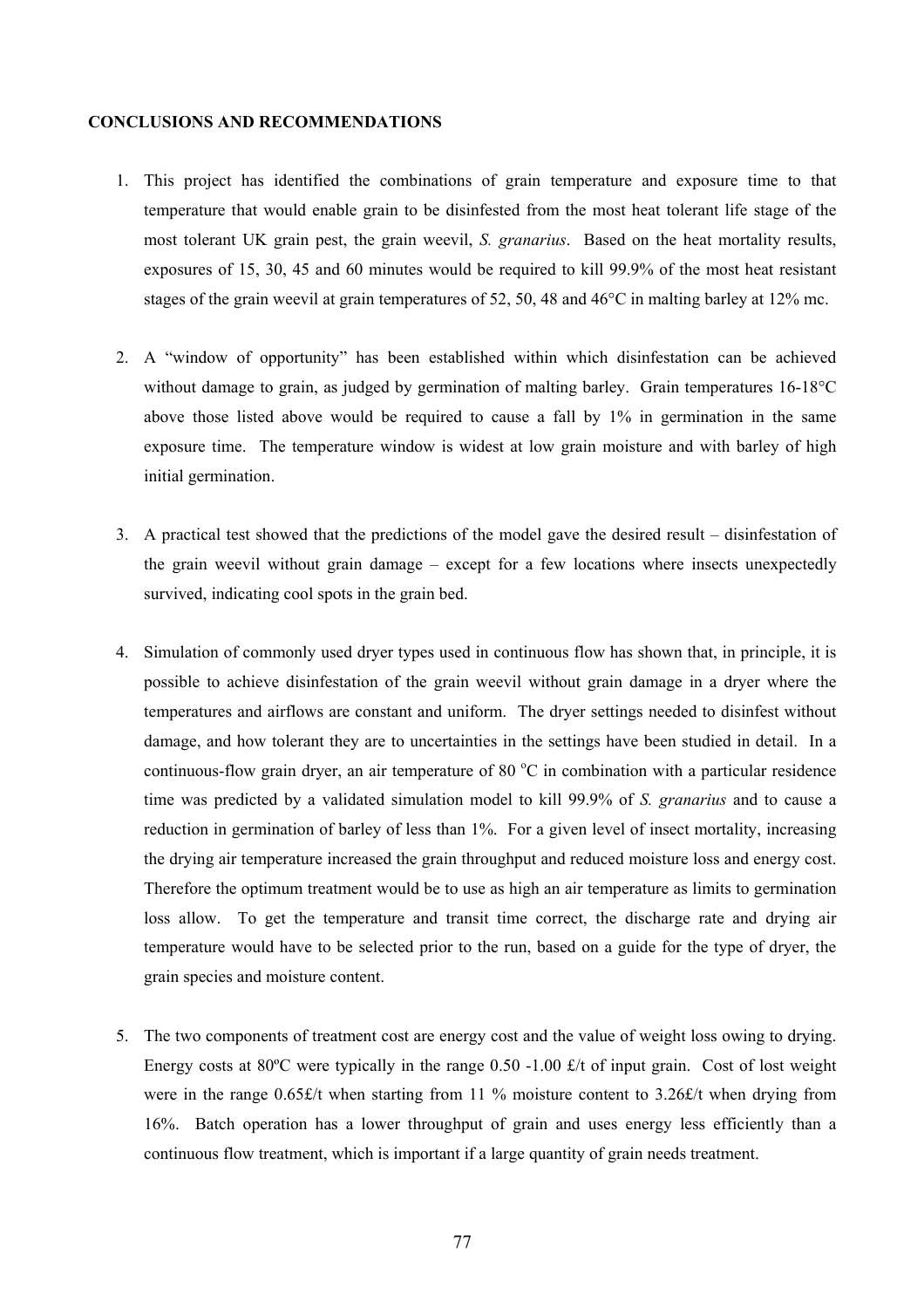- 6. The objective of heat disinfestation is to achieve a grain temperature that achieves insect kill but does not damage seed viability. In practice, however, disinfestation of grain weevil would be difficult to achieve reliably in continuous-flow treatment because of the considerable temperature variation within hot-air dryers and because grain throughput would have to be precisely set. The minimum temperatures must be high enough to guarantee disinfestation, the maximum temperatures must not be so high as to damage germination. Dryers generally have a "grain temperature" indicator, provided by a temperature sensor mounted in the exhaust airstream. A sensor in the exhaust airstream will generally read close to the temperature of grain at that location in the dryer, and so could potentially be useful. However, the temperature in other locations may be significantly different, and also the sensor may not be sufficiently accurate. These differences are large enough to make achieving a target temperature with a margin of error of  $+$  or  $-$  some 5°C, much more difficult.
- 7. In Run 1 of the practical trial, a heated air temperature approaching 100°C was used to achieve the required target grain temperature of  $50^{\circ}$ C, as indicated on temperature sensors installed in the grain bed, within a reasonable time. Using a lower air temperature would mean a longer time would be needed to raise the grain temperature, and too low a temperature would not achieve a suitable treatment. A higher inlet air temperature would heat the grain faster which would reduce treatment cost per batch. However, the danger of overheating grain on the (probably hotter) inlet side of the dryer would increase. This means that selection of temperature and treatment time is not simple. Guidance for the appropriate combinations of inlet air temperature and temperature at the exhaust side will be needed for various designs of dryer and grain moisture levels. Application of the principles outlined in this report will therefore depend on a greater knowledge of temperature variations within different types of dryer and accompanying improvements to the instrumentation within the dryers.
- 8. Treatment times to disinfest grain from insects that do not complete development within the grain, such as the saw-toothed grain beetle, are much shorter than times for developing grain weevils, usually by a factor of ten. The recommended air temperature and residence times would, therefore, enable disinfestation from most free-living species such as the saw-toothed grain beetle. If the areas of minimum temperature could be located and monitored, the recommendations would prove suitable for disinfesting feed grain, even from grain weevils inside the grain, because feed wheat quality is much less critical and temperatures of 100-120°C for 3h and 1h respectively are permissible without quality loss. In this case, our recommendations to kill weevil infestations could be followed without risk to feed grain quality.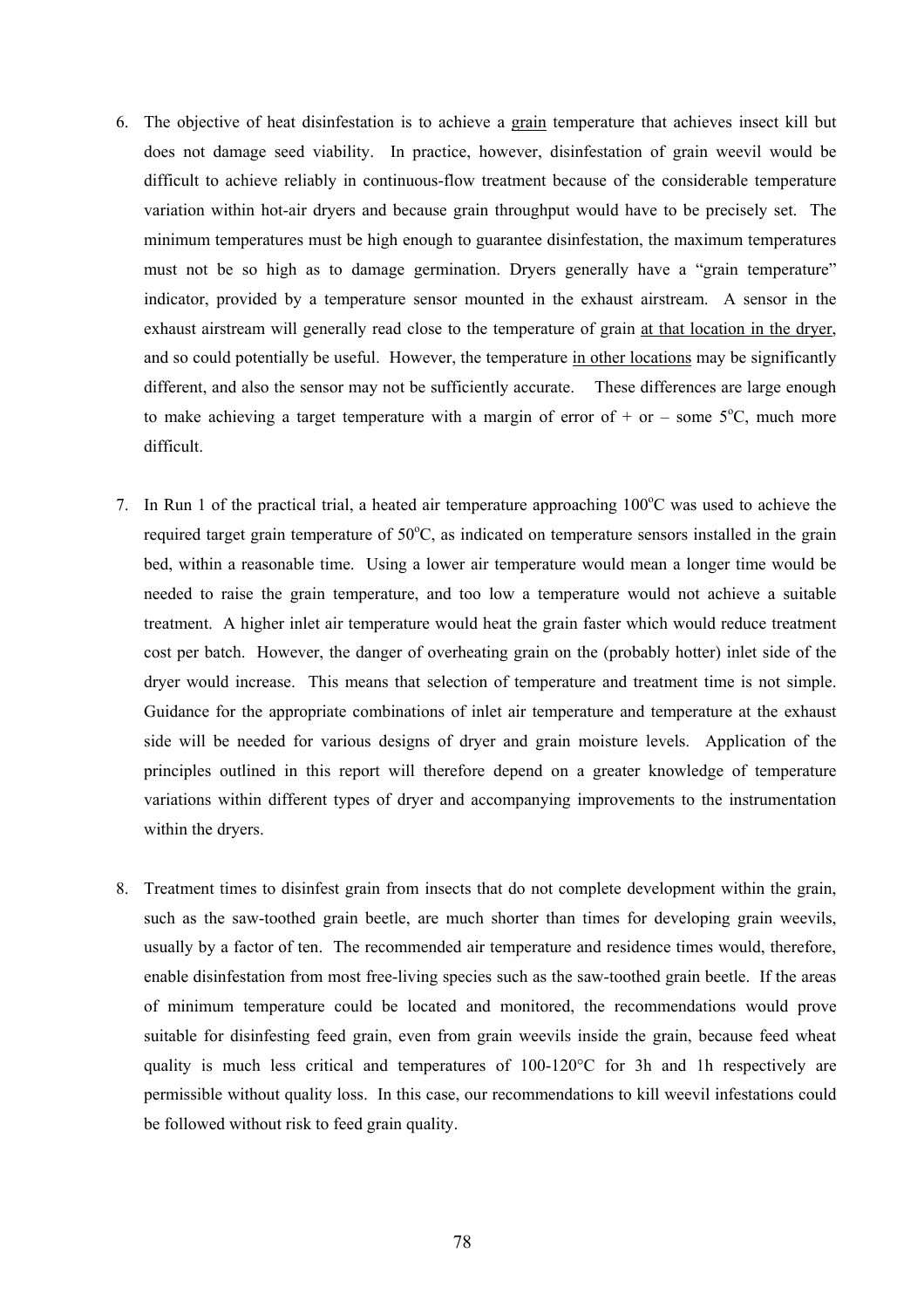9. Disinfestation of grain weevil in recirculating-batch dryers is expected to be more reliable than in continuous-flow because (a) the treatment would be at a lower temperature but for a longer time so dryer settings are less critical, (b) recirculation will achieve a more even treatment, reducing the effect of hot or cold zones, provided the dryer has a high grain recirculation rate, and (c) it will be possible to measure the grain temperature during the process and hence control the process to ensure the batch is treated effectively. Further work is needed to find the best operating conditions for such dryers to achieve disinfestation. An existing simulation model could be readily adapted for such work.

## **REFERENCES**

Beckett, S.J., Morton, R. and Darby, J.A. 1998. The mortality of *Rhyzopertha dominica* (F.) (Coleoptera: Bostrychidae) and *Sitophilus oryzae* (L.) (Coleoptera: Curculionidae) at moderate temperatures. Journal of Stored Products Research, 34, 363-376

Beckett, S. J. and Morton, R. 2003. Mortality of *Rhyzopertha dominica* (F.) (Coleoptera: Bostrychidae) at grain temperatures ranging from  $50^{\circ}$ C to  $60^{\circ}$ C obtained at different rates of heating in a spouted bed. Journal of Stored Products Research 39, 313-332.

Birch, L.C. 1945 The mortality of the immature stages of *Calandra oryzae* (L.)(small strain) and *Rhyzopertha dominica* Fab. in wheat of different moisture contents. Australian Journal of Experimental Biology and Medical Science. 23, 141-145.

British Standards Organisation (1998). Methods of test for drying performance of agricultural grain dryers. Part 2. Additional procedures and crop specific requirements. BS 3986: Part 2: 1998.

Bruce, D.M. 1984. Simulation of multiple-bed concurrent-, counter-, and mixed-flow grain driers. Journal of Agricultural Engineering Research, 30, 361-372

Dzhorogyan, G. A. 1955. A new method of thermal disinfestation of grain. Coobshcheniya I Referaty Vsesoyuznyi Nauchno-Issledovatel'skii Institut Zerna 6, 21-24.

Ellis, R.H. and Roberts, E.H. 1980. The influence of temperature and moisture on seed viability period in barley (*Hordeum distichum* L.). Annals of Botany, 45, 31-37.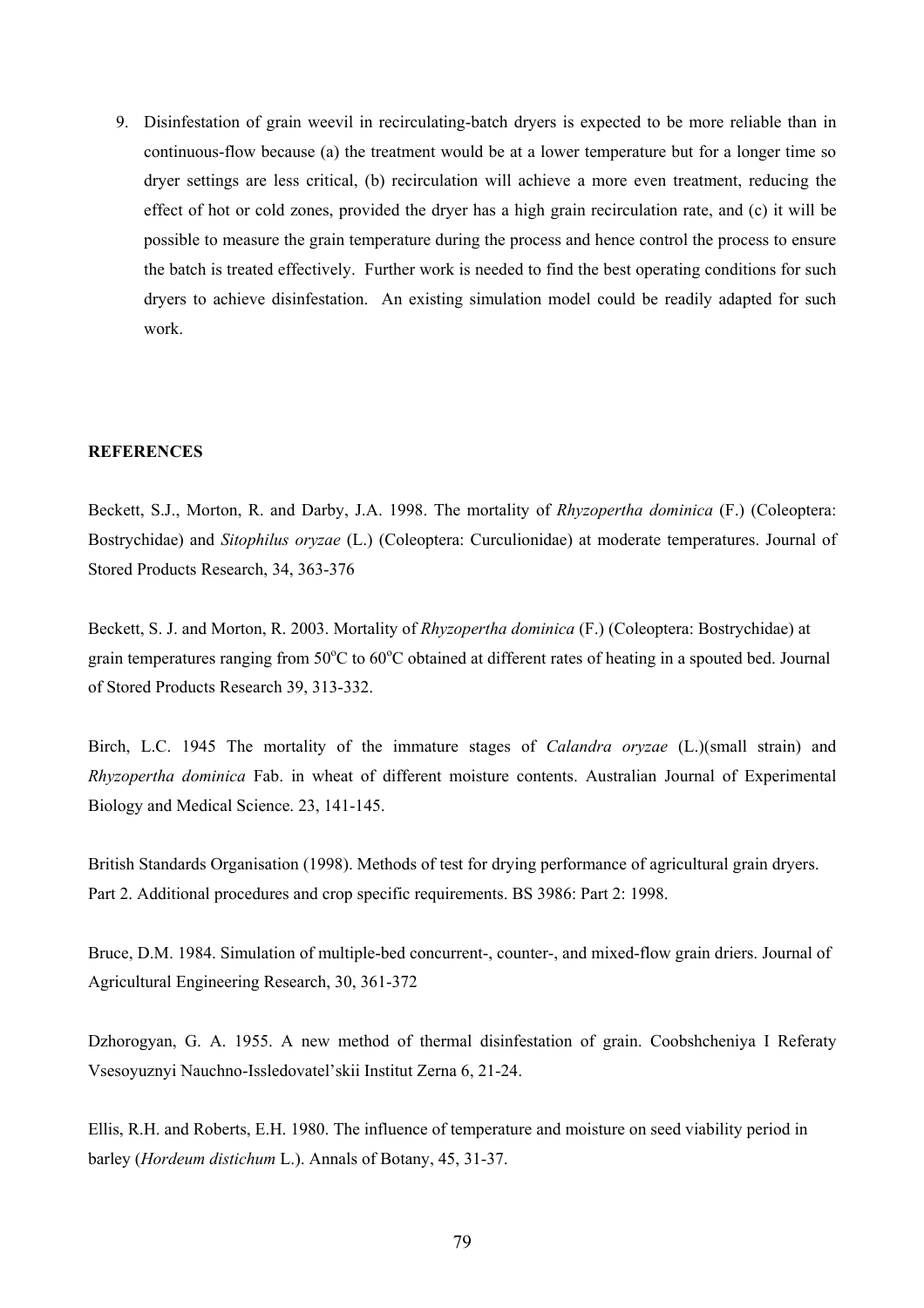Evans, D.E., Thorpe, G.R. and Sutherland, J.W. 1984. Large scale evaluation of fluid bed heating as a means of disinfesting grain. In: Proceedings of 3rd International Working Conference Stored-Product Entomology, Manhattan, U.S.A., Oct. 1983pp 523-530.

Evans, D.E. 1987. Some biological and physical restraints to the use of heat and cold for disinfesting and preserving stored products. In: Proceedings of 4th International Working Conference on Stored Product Protection, Tel Aviv, Israel, Sept. 1986, E. Donnahaye and S.Navarro, (eds). pp. 149-164.

Finney, D.J. 1971. Probit analysis. Cambridge University Press, London.

Finney, K.F, Sogren, M.D., Hoseney, R.C., Bolte, L.C. and Heyne, E.G., 1962. Chemical, physical and baking qualities of pre-ripe wheat dried at varying temperatures. Agronomy Journal, 54, 244-247;

Giner, S.A. and Bruce, D.M. 1998. Two-dimensional simulation model of steady-state mixed-flow grain drying. Part 2: Experimental validation. Journal of Agricultural Engineering Research, 71, 51-66.

Giner, S.A., Bruce, D.M. and Mortimore, S. 1998. Two-dimensional simulation model of steady-state mixedflow grain drying. Part 1: The model. Journal of Agricultural Engineering Research, 71, 37-50.

Godon, B. 1988. Milling value and baking quality of soft wheats and their flours. In: Preservation and storage of grain seeds and their bi-products. D.Marsh (trans.), J. Multon (ed). Lavoisier, New York. pp 978- 995.

Nellist, M.E. 1981. Predicting the viability of seed dried with heated air. Seed Science & Technology, 9, 439-455.

Howe, R. W. 1952 The biology of the rice weevil, *Calandra oryzae* (L.). Annals of Applied Biology 39, 168- 180.

Nellist, M.E. 1987. Modelling the performance of a cross-flow grain drier. Journal of Agricultural Engineering Research, 37, 43-57.

Nellist, M.E. and Bruce, D.M. 1987. Drying and cereal quality. Aspects of Applied Biology, 15, 439-456.

Obretenchev, D. 1983. Effect of low and high lethal temperatures on the various stages of the saw-toothed grain beetle (*Oryzaephilus surinamensis* L., Coleoptera, Cucujidae). Rastenievudni 20, 45-50.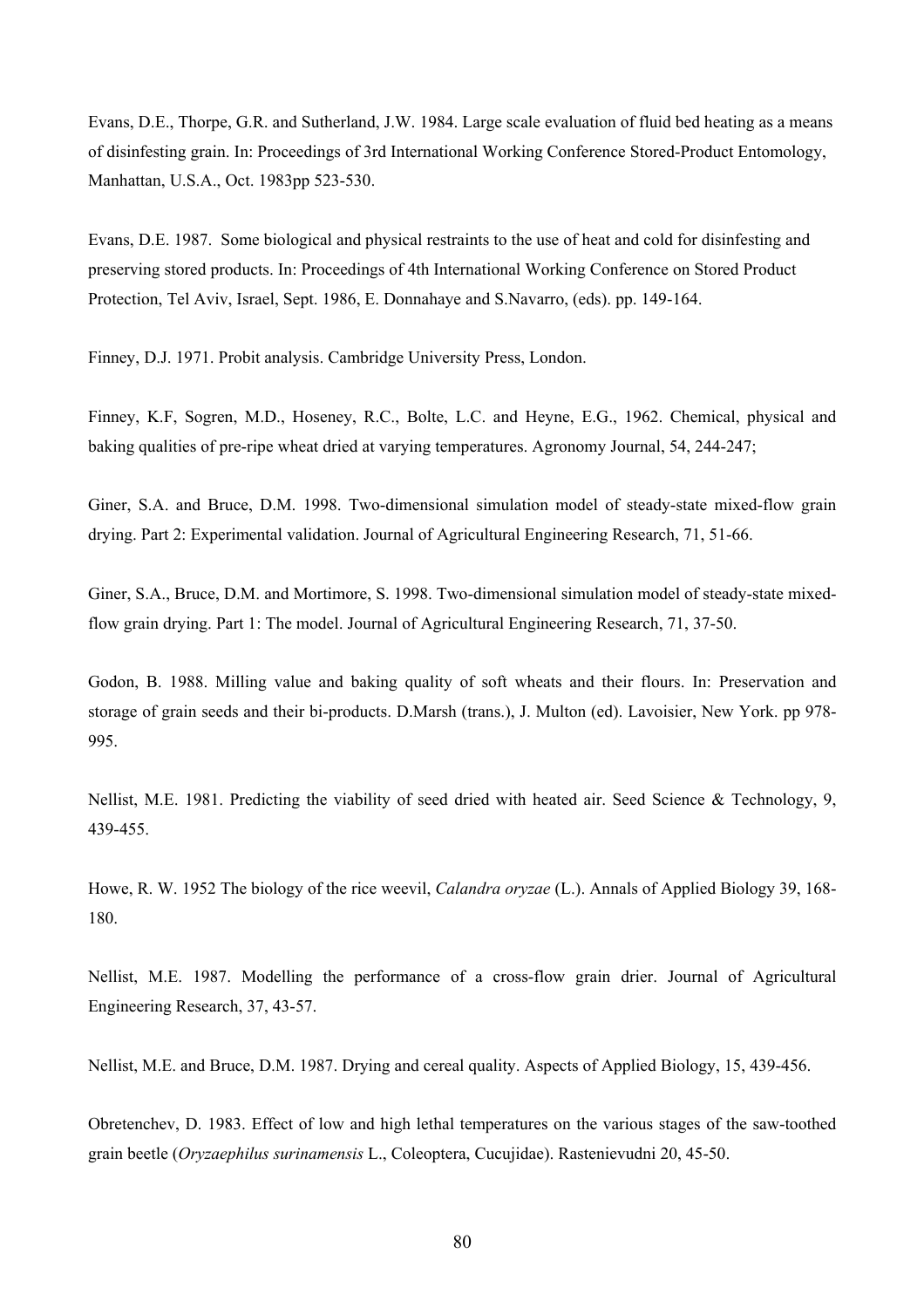Payne, R.W., Lane, P.W., Ainsley, A.E., Becknell, K.E., Digby, P.G.N., Harding, S.A., Leech, P.K., Simpson, H.R., Todd, A.D., Verrier, P.J. and White, R.P. 1987. GENSTAT 5 Reference Manual. Clarendon Press, Oxford, UK.

Prickett, A.J. 1992. Recent surveys of post-harvest problems in farm and commercial grain stores in the UK. In: Brighton Crop Protection Conference. Pests and Diseases –1992. British Crop Protection Council 1, 271- 300.

Roberts, E.H. 1960. The viability of cereal seed (in storage) in relation to temperature and moisture. Annals of Botany, 24, 12-31.

Roberts , E.H. and Roberts, D.L. 1972. Viability nomographs. Appendix 3 pp 417-423. In: Viability of Seeds, Roberts, E.H. (ed.), Chapman and Hall, London.

Scofield, J.D., Bottomley, R.C., Timms, M.F. and Booth, M.R. 1983. The effect of heat on wheat gluten and the involvement of sulfhydryl-disulphide interchange reactions. Journal of Cereal Science 1, 241.

Tsuchiya, T. and Kosaka, K. 1943. Experimental studies on the resistance of the rice weevil, *Calandra oryzae* L., to heat II. Lethal effects of heat upon larvae and pupae. Berichte des Ohara Instituts fuer Landwirtschaftliche Forschungen. 9, 191-207.

Wasserman, L. and Muhlbauer, W. 1979. Einflus der Trochnung auf die Qualitat von Weizen. II. Material und Untersuchungsmethoden. Einfluss der Temperatur der Trochungsluft auf die Backeigenschaften. Getreide Mehl Brot 34, 225-230.

.